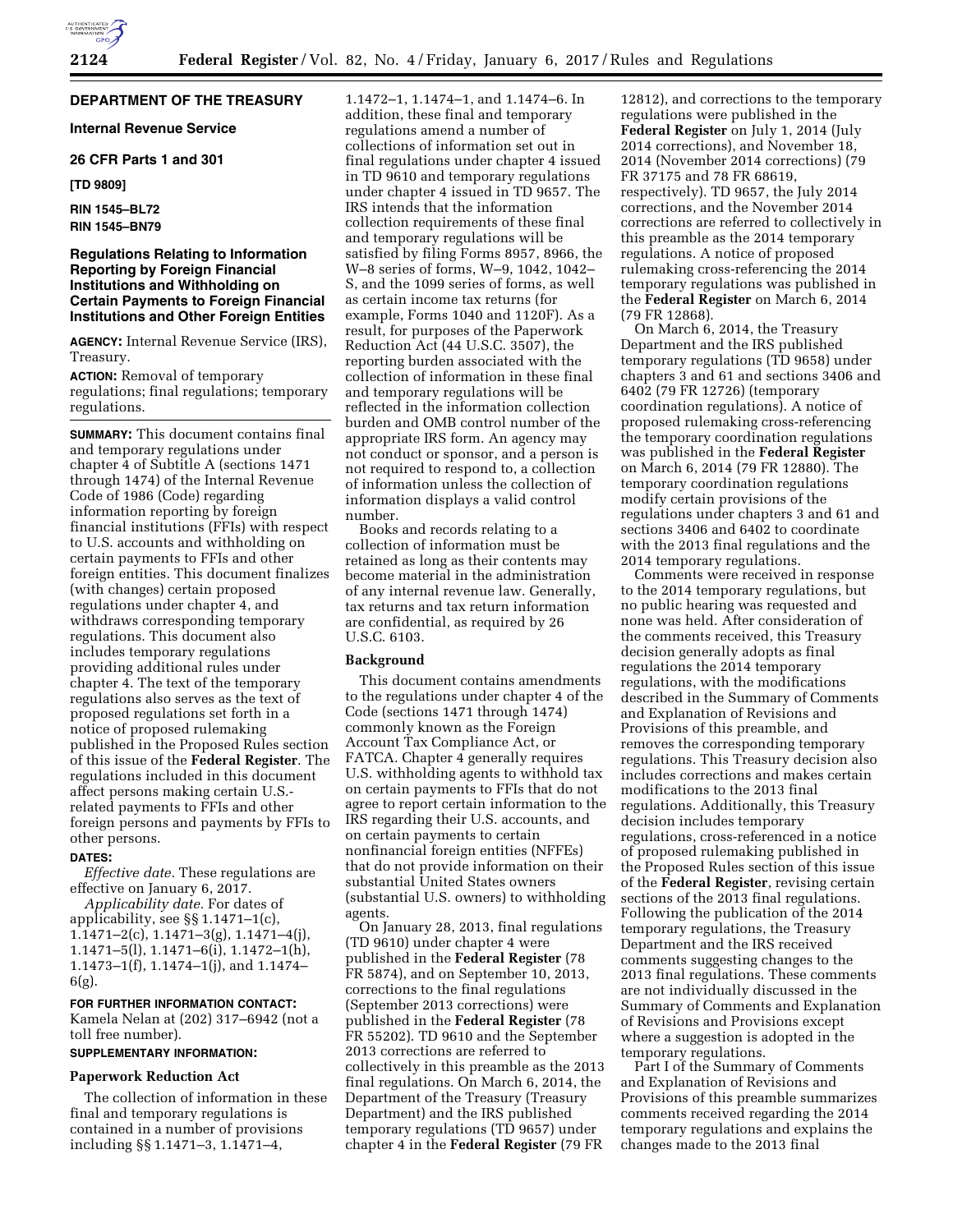regulations and 2014 temporary regulations in response to those comments. Several of these revisions were described in Notice 2014–33, 2014–21 I.R.B. 1033; Notice 2015–66, 2015–41 I.R.B. 541; and Notice 2016–08, 2016–6 I.R.B. 304. Part I of the Summary of Comments and Explanation of Revisions and Provisions of this preamble also describes additional technical corrections and revisions to the 2013 final regulations and 2014 temporary regulations. Part II of the Summary of Comments and Explanation of Revisions and Provisions of this preamble summarizes the temporary regulations included in this document.

# **Summary of Comments and Explanation of Revisions and Provisions**

# **I. Final Regulations**

*A. Comments and Changes to § 1.1471– 1—Scope of Chapter 4 and Definitions* 

### 1. Branch

The 2014 temporary regulations define the term *branch* in § 1.1471– 1T(b)(10) for purposes of chapter 4 by cross-referencing the definition of branch for participating FFIs in § 1.1471–4T(e)(2)(ii). However,  $\S 1.1471 - 4T(e)(2)(ii)$  states that the definition of branch in that paragraph applies only to participating FFIs for purposes of § 1.1471–4, which is inconsistent with the cross-reference in § 1.1471–1T(b)(10) to § 1.1471– 4T(e)(2)(ii) for the general definition of branch for chapter 4, and does not cover foreign branches of U.S. financial institutions. Therefore, these final regulations provide a definition of branch that applies for purposes of chapter 4 with respect to a branch of a financial institution.

### 2. Nonreporting IGA FFI

Under the 2014 temporary regulations, the term *nonreporting IGA FFI* means an FFI that is identified as a nonreporting financial institution pursuant to a Model 1 IGA or Model 2 IGA that is not a registered deemedcompliant FFI, and an FFI that is a resident of, or located or established in, a Model 1 or Model 2 IGA jurisdiction, as the context requires, and that meets the requirements for certified deemedcompliant FFI status under § 1.1471– 5T(f)(2). This definition of a nonreporting IGA FFI, however, excludes a nonreporting financial institution that is treated as a registered deemed-compliant FFI under Annex II of the Model 2 IGA and a nonreporting financial institution that satisfies the requirements of a deemed-compliant

FFI under the chapter 4 regulations rather than the IGA. The Instructions for Form W–8BEN–E, ''Certificate of Status of Beneficial Owner for United States Tax Withholding and Reporting (Entities),'' state that an FFI that is treated as a nonreporting IGA FFI under an applicable IGA, including an entity treated as a registered deemedcompliant FFI under an applicable IGA, should certify its status as a nonreporting IGA FFI. The Instructions for Form W–8BEN–E also provide that a nonreporting IGA FFI claiming a deemed-compliant status under the chapter 4 regulations should certify its status as a nonreporting IGA FFI.

To provide an inclusive definition of nonreporting IGA FFI consistent with the IGAs and to coordinate with the Instructions for Form W–8BEN–E, these final regulations revise the definition of nonreporting IGA FFI in the 2014 temporary regulations to mean an FFI that is a resident of, or located or established in, a Model 1 or Model 2 IGA jurisdiction, as the context requires, and that is a nonreporting financial institution described in Annex II of the Model 1 or Model 2 IGA, a registered deemed-compliant FFI described in § 1.1471–5(f)(1)(i)(A) through (F), a certified deemed-compliant FFI described in  $\S 1.1471 - 5(f)(2)(i)$  through (v), or an exempt beneficial owner described in § 1.1471–6.

To coordinate with the revised definition of nonreporting IGA FFI, these final regulations modify the definition of certified deemedcompliant FFI to exclude nonreporting IGA FFIs because some nonreporting IGA FFIs are required to obtain global intermediary identification numbers (GIINs). These final regulations instead include all nonreporting IGA FFIs in the definition of deemed-compliant FFI in § 1.1471–5(f).

These final regulations also modify the documentation rules in § 1.1471– 3(d)(7)(i) to incorporate the registration requirements for certain nonreporting IGA FFIs. Under these final regulations, a withholding agent must obtain a GIIN from a nonreporting IGA FFI that is treated as a registered deemedcompliant FFI under Annex II of the Model 2 IGA or that is a registered deemed-compliant FFI described in  $\S 1.1471 - 5(f)(1)(i)(A)$  through (F).

### 3. Preexisting Obligation (and Related Documentation Requirements)

Under the 2014 temporary regulations, the term *preexisting obligation* is defined as: (i) An obligation outstanding on the later of the date the FFI is issued a GIIN or June 30, 2014, for a withholding agent that is a participating FFI; (ii) an obligation issued prior to the later of the date of the FFI's registration or the date the FFI is required to implement its account opening procedures, for a withholding agent that is a registered-deemed compliant FFI; and (iii) an obligation outstanding on June 30, 2014, for any other withholding agent not described in (i) and (ii).

Comments to the 2014 temporary regulations and revised Forms W–8BEN and W–8BEN–E (published shortly after the 2014 temporary regulations were published) noted difficulties for withholding agents and FFIs to document new account holders and payees by the time specified in the 2014 temporary regulations. In response to comments, Notice 2014–33 was issued and announced further transitional relief for withholding agents to treat certain new entity accounts as preexisting accounts for purposes of documenting such account holders. These final regulations implement the transitional relief by modifying the definition of a preexisting obligation to provide that a withholding agent or an FFI may treat an obligation held by an entity with the withholding agent or FFI that is issued, opened, or executed on or after July 1, 2014, and before January 1, 2015, as a preexisting obligation. However, the timeframe for documenting preexisting entity obligations in  $\S 1.1471-4(c)(3)$  is unchanged; that is, the timeframes provided in § 1.1471–4(c)(3) apply to all preexisting entity obligations, including those obligations described in the preceding sentence. Furthermore, as provided in Notice 2014–33, these final regulations specify that if a participating FFI treats an entity account opened on or after July 1, 2014, and before January 1, 2015, as a preexisting account, the FFI may not apply the exception from identification and documentation for certain low-value preexisting entity accounts under  $\S 1.1471 - 4(c)(3)(iii)(A)$ to that account.

These final regulations also clarify the definition of a preexisting obligation in the 2014 temporary regulations to remove the references to withholding agents in the second and third sentences of § 1.1471–1(b)(104)(i) because the term *preexisting obligation* may apply to a participating FFI or registered deemedcompliant FFI that is not a withholding agent because the FFI never has control or custody of withholdable payments (as, for example, in the case of a participating FFI or registered deemedcompliant FFI that is documenting preexisting account holders). Therefore, under these final regulations, a preexisting obligation includes an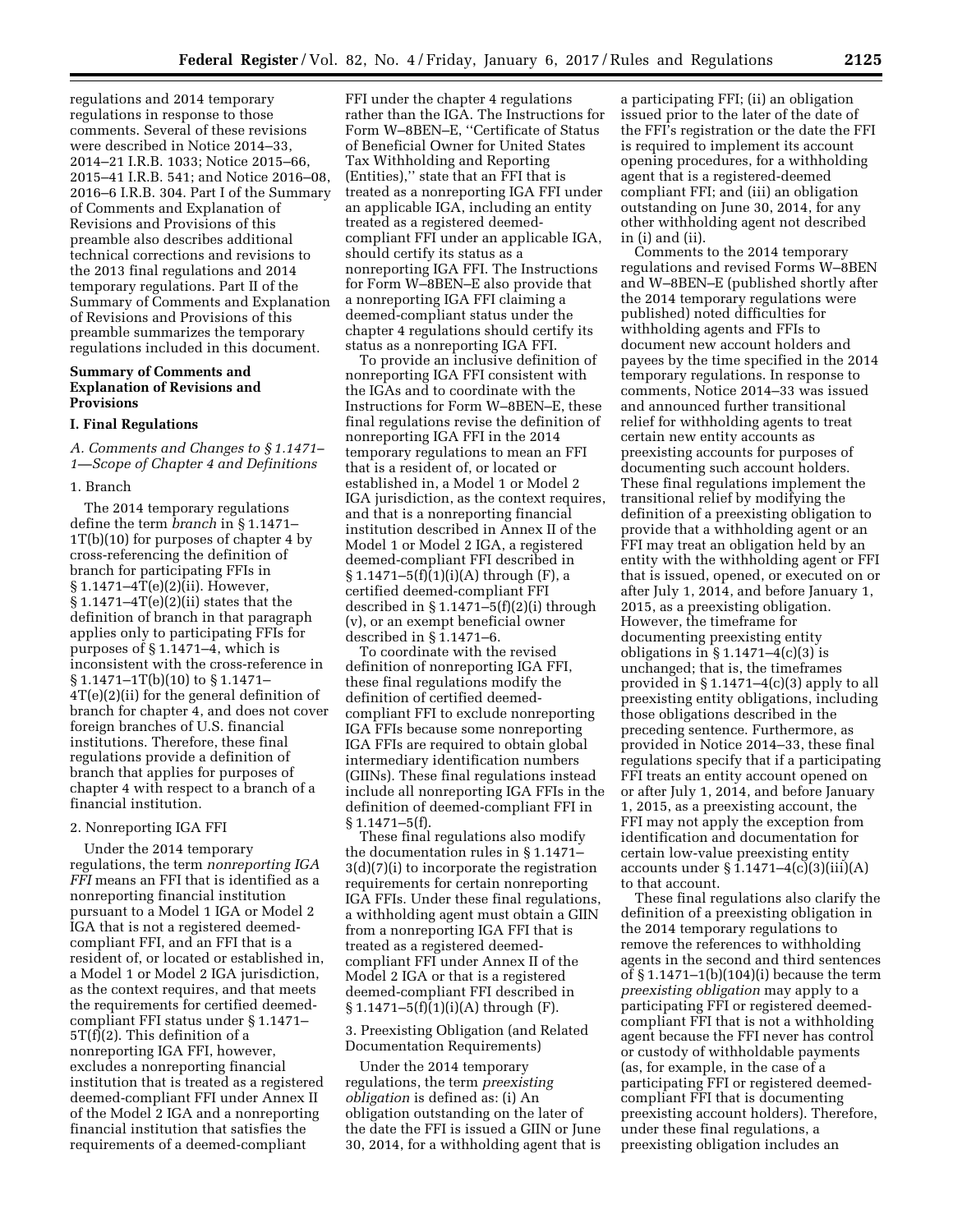obligation maintained by a participating FFI on the later of the date the FFI is issued a GIIN or June 30, 2014, and an obligation maintained by a registered deemed-compliant FFI prior to the later of the date of the FFI's registration or the date the FFI is required to implement its account opening procedures, regardless of whether the participating FFI or registered deemedcompliant FFI is a withholding agent.

### 4. U.S. Person

The 2014 temporary regulations define the term *U.S. person* to include a person described in section 7701(a)(30), but do not specify whether a U.S. person includes a dual resident (that is, an individual who is considered a resident of the United States and also a resident of a country with which the United States has an income tax treaty). For purposes of chapter 3, a person that is a resident of a foreign country under the residence article of an income tax treaty and § 301.7701(b)–7(a)(1) (which therefore includes a person that is a dual resident) is a nonresident alien individual. See § 1.1441–1(c)(3)(ii). The Treasury Department and the IRS have determined that the treatment of dual residents should be consistent in chapters 3 and 4 and that dual residents should be treated as non-U.S. persons for purposes of chapters 3 and 4. Accordingly, these final regulations revise the 2014 temporary regulations to provide that an individual will not be treated as a U.S. person for a taxable year or any portion of a taxable year that the individual is a dual resident taxpayer (within the meaning of § 301.7701(b)–7(a)(1)) who is treated as a nonresident alien pursuant to § 301.7701(b)–7 for purposes of computing the individual's U.S. tax liability. Final regulations under chapter 3 published elsewhere in this issue of the **Federal Register** modify the definition of nonresident alien individual to provide a description of a dual resident consistent with the definition included in these final regulations (but do not change the substantive rule in chapter 3).

The regulations under chapter 3 also provide that an alien individual who has made an election under section 6013(g) or (h) to be treated as a resident of the United States is treated as a nonresident alien individual for purposes of chapter 3. In order to have a consistent rule, these final regulations provide that a U.S. person does not include an alien individual who has made an election under section 6013(g) or (h) to be treated as a resident of the United States.

These final regulations also revise the definition of U.S. person to remove an unnecessary restriction on certain foreign insurance companies. The 2014 temporary regulations provide that a U.S. person includes a foreign insurance company that has made an election under section 953(d) to be treated as a U.S. person if the foreign insurance company is not a specified insurance company (as defined in § 1.1471– 5(e)(1)(iv)) and is not licensed to do business in any state. The preamble to the 2014 temporary regulations explains that the definition of U.S. person in the 2013 final regulations is modified in the 2014 temporary regulations to include certain foreign insurance companies that have made an election under section 953(d) in light of the existing requirements applicable to these types of entities to report U.S. owners on the entity's U.S. income tax return. The requirement included in the 2014 temporary regulations that a U.S. person that is not a specified insurance company not be licensed to do business in any state is unnecessary because insurance companies that are not specified insurance companies are required under section 953(d) to report information regarding their U.S. owners regardless of whether they are licensed to do business in a state. These final regulations revise the 2014 temporary regulations to provide that a U.S. person includes a foreign insurance company that has made an election under section 953(d) and that is not a specified insurance company (regardless of whether such entity is licensed to do business in a state).

### 5. Withholding

The 2013 final regulations define the term *withholding* as the deduction and remittance of tax at the applicable rate from a payment. However, the definition of withholding for purposes of chapter 3 does not include remittance. See § 1.1441–1(c)(1). In order to coordinate with chapter 3, these final regulations modify the definition of withholding in the 2013 final regulations to mean the deduction and withholding of tax at the applicable rate from a payment.

# *B. Comments and Changes to § 1.1471– 2—Requirement To Deduct and Withhold Tax on Withholdable Payments to Certain FFIs*

1. Requirement To Withhold on Payments to FFIs—Special Withholding Rules—Withholding Obligation of a Foreign Branch of a U.S. Financial Institution

The 2014 temporary regulations generally provide that a foreign branch of a U.S. financial institution is a withholding agent and is not an FFI. The 2014 temporary regulations also provide that a foreign branch of a U.S. financial institution that is a reporting Model 1 FFI is both a withholding agent and a registered deemed-compliant FFI, and must withhold in accordance with § 1.1471–2 and § 1.1472–1(b). However, the 2014 temporary regulations do not fully coordinate such branch's withholding and documentation obligations as a U.S. withholding agent with its obligations as a reporting Model 1 FFI. These final regulations clarify in § 1.1471–2(a)(2)(v) that a foreign branch of a U.S. financial institution is a U.S. withholding agent and a payee that is a U.S. person, and therefore has primary withholding responsibility on withholdable payments that it makes and is not subject to withholding under chapter 4 on withholdable payments that it receives. A foreign branch of a U.S. financial institution that is a reporting Model 1 FFI or that has entered into a qualified intermediary (QI) agreement may also be an FFI. The treatment of a foreign branch as an FFI, however, does not affect its withholding responsibilities as a U.S. withholding agent. These final regulations allow a foreign branch that is treated as an FFI to apply the procedures under Annex I of an applicable Model 1 or Model 2 IGA to document the chapter 4 status of a payee of a withholdable payment that is a holder of an account maintained by the branch in the Model 1 or Model 2 IGA jurisdiction.

### 2. Grandfathered Obligations

## i. Definitions

Under the 2013 final regulations, a withholdable payment does not include a payment made under a grandfathered obligation. A grandfathered obligation includes certain obligations outstanding on July 1, 2014, as well as any agreement requiring a secured party to make a payment with respect to, or to repay, collateral posted to secure a grandfathered obligation. If collateral (or a pool of collateral) is posted to secure both grandfathered obligations and obligations that are not grandfathered,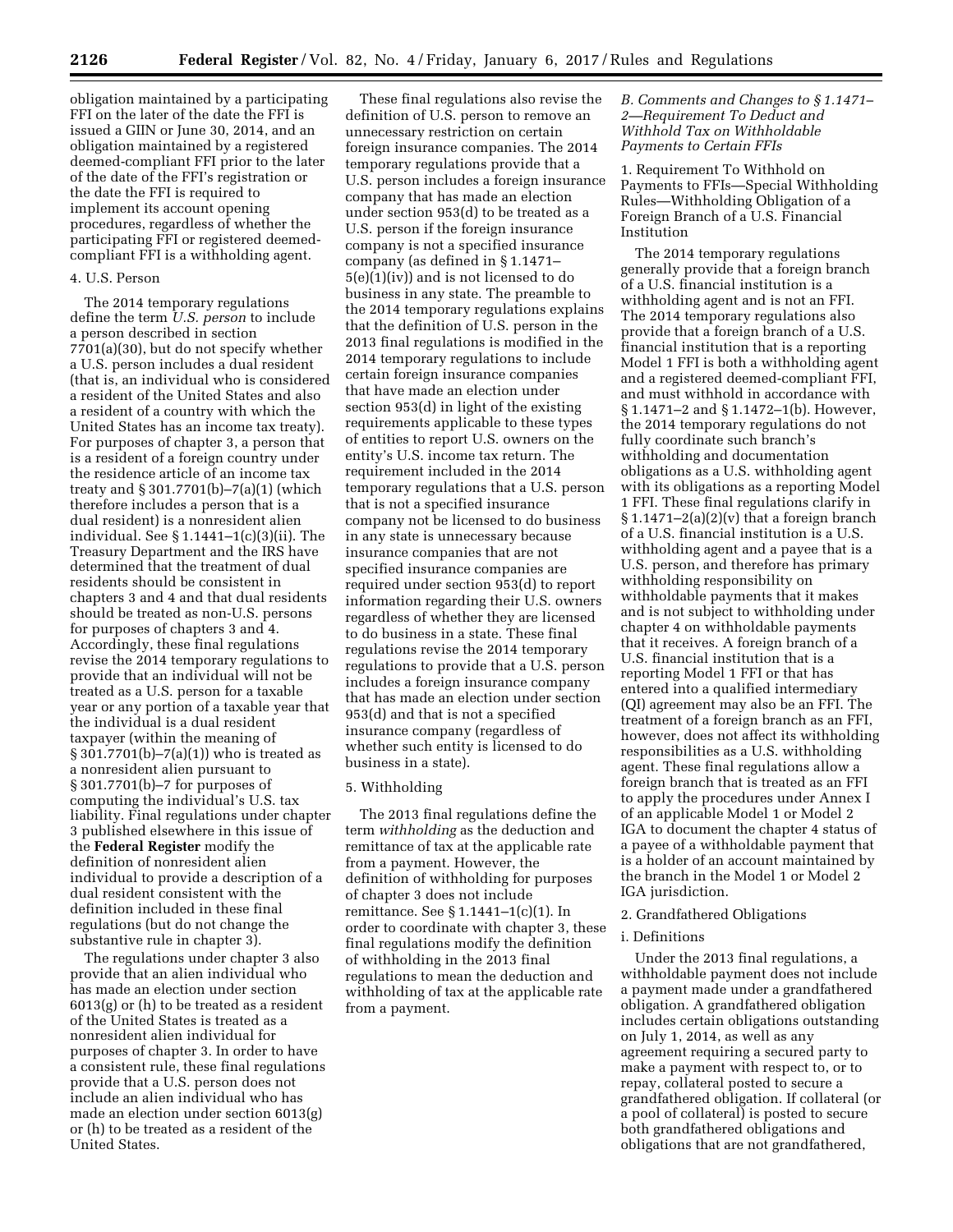the collateral posted to secure the grandfathered obligations must be determined by allocating, pro rata by value, the collateral (or each item in the pool of collateral) to all outstanding obligations secured by the collateral (or pool of collateral). Comments stated that it is unduly burdensome for withholding agents that are financial institutions to comply with the pro rata rule described in the preceding sentence. As announced in Notice 2015–66, these final regulations modify the 2013 final regulations to provide that the pro rata rule is not mandatory, and that if a withholding agent does not apply the pro rata rule, the withholding agent may allocate all withholdable payments on collateral (or a pool of collateral) to obligations that are not grandfathered and, if applicable, apply withholding to such payments.

The Treasury Department and the IRS also received comments requesting that the definition of grandfathered obligation include a new obligation that is created as a result of posting a grandfathered obligation as collateral. Under the 2013 final regulations, to the extent that a secured party is treated as the beneficial owner of a grandfathered obligation that is pledged as collateral after July 1, 2014, payments made by the secured party to the pledgor are treated as made under a newly created obligation, resulting in substitute payments. Under the 2014 temporary regulations, such substitute payments are subject to withholding if paid after January 1, 2017 (when the transitional exception from withholding for payments on collateral arrangements expires). The comment noted difficulties for certain withholding agents that are financial institutions to determine whether payments made with respect to collateral are substitute payments or payments made with respect to the collateral because collateral is frequently rehypothecated from omnibus accounts that include collateral from many counterparties. As previewed in Notice 2015–66, these final regulations amend the definition of grandfathered obligation to include any obligation that gives rise to a payment of substitute interest (as defined in  $\S 1.861 - 2(a)(7)$  and that arises from the payee posting collateral that is a grandfathered obligation under § 1.1471–2(b)(2)(i)(A)(*1*).

ii. Determination by Withholding Agent of Grandfathered Treatment— Determination of Material Modification

The 2014 temporary regulations provide that a withholding agent is required to treat a modification of an obligation as material only if the

withholding agent has actual knowledge thereof, such as in the event the withholding agent receives a disclosure indicating that there has been or will be a material modification to the obligation. A comment requested that receipt of disclosure from the issuer be the only instance in which a withholding agent has actual knowledge of a material modification. The Treasury Department and the IRS considered similar comments when drafting the 2014 temporary regulations and believe that the 2014 temporary regulations strike the correct balance by providing withholding agents with a standard that is narrow in scope without limiting the circumstances when there is actual knowledge. While the expectation is that a withholding agent that is a broker might only have actual knowledge of a material modification upon receiving notice from the issuer, the Treasury Department and the IRS do not believe that it is appropriate to foreclose the possibility that a withholding agent might otherwise have actual knowledge of the material modification absent notice from the issuer. Therefore, these final regulations do not include any revisions to the determination of a material modification.

# *C. Comments and Changes to § 1.1471– 3—Identification of Payee*

1. Rules for Reliably Associating a Payment With a Withholding Certificate or Other Appropriate Documentation

i. Requirements for Validity of Certificates—Withholding Certificate of an Intermediary, Flow-Through Entity, or U.S. Branch (Form W–8IMY)

The 2014 temporary regulations provide that a withholding agent may treat a person receiving a withholdable payment as a QI if the withholding agent can reliably associate the payment with a valid Form W–8IMY, ''Certificate for Foreign Intermediary, Foreign Flow-Through Entity, or Certain U.S. Branches for United States Tax Withholding and Reporting,'' as described in  $\S 1.1471-3(c)(3)(iii)$ . Section 1.1471–3(c)(3)(iii) provides the requirements for a withholding certificate of an intermediary, flowthrough entity, or U.S. branch. QIs must provide a qualified intermediary withholding certificate (that is, a Form W–8IMY) to a withholding agent, even when the QI is acting as a qualified derivatives dealer (QDD) under § 1.1441–1(e)(6)(i). See § 1.1441–  $1(e)(3)(ii)$  and  $(e)(6)(i)(A)$ . To coordinate with the requirements of a QI that is acting as a QDD, these final regulations provide that an intermediary, QI, flowthrough entity, or U.S. branch must

provide a valid Form W–8IMY to a withholding agent for chapter 4 purposes. This revision is intended only to clarify which entities provide a Form W–8IMY and does not affect the general meaning of intermediary in the chapter 4 regulations as including QIs.

The 2014 temporary regulations provide that a U.S. branch of a participating FFI or registered deemedcompliant FFI (whether or not the U.S. branch is treated as a U.S. person) must provide on its withholding certificate the GIIN assigned to the participating FFI or a registered deemed-compliant FFI. Under § 1.1441–1T(b)(2)(iv)(C) of the temporary coordination regulations, a U.S. branch of an FFI that agrees to be treated as a U.S. person is subject to the withholding, due diligence, and information reporting rules that apply to U.S. withholding agents under chapters 3 and 4 and must be either a participating FFI or registered deemedcompliant FFI to qualify for treatment as a U.S. person. Under the 2014 temporary regulations, a U.S. branch of an FFI that does not agree to be treated as a U.S. person is required to report for chapter 4 purposes under § 1.1471–  $4T(d)(2)(iii)(C)$ . Due to the expiration on January 1, 2017, of the transitional rules in § 1.1471–4T(e)(2)(v) and (e)(3)(iv) (relating to limited FFI and limited branch statuses), it may become more difficult for an FFI to continue to be able to claim participating FFI or registered deemed-compliant FFI status, including when it has other branches that do not agree to comply with the requirements to be a participating FFI or registered deemed-compliant FFI, and therefore more difficult for a U.S. branch to avoid being withheld upon under chapter 4 (even though the U.S. branch is compliant with FATCA and subject to IRS examination and summons procedures in the same manner as a U.S. withholding agent).

In recognition that a U.S. branch of an FFI that agrees to be treated as a U.S. person is subject to withholding, due diligence, and information reporting requirements similar to any other U.S. withholding agent (and U.S. payor for chapter 61 reporting), these final regulations no longer require a U.S. branch of an FFI that agrees to be treated as a U.S. person to be a participating FFI or registered deemed-compliant FFI when acting as an intermediary. Therefore, a U.S. branch of an FFI that acts as an intermediary and that agrees to be treated as a U.S. person will not need to furnish a GIIN of the FFI of which it forms a part. In order to prevent a U.S. branch that is treated as a U.S. person from acting on behalf of other branches of the FFI that are treated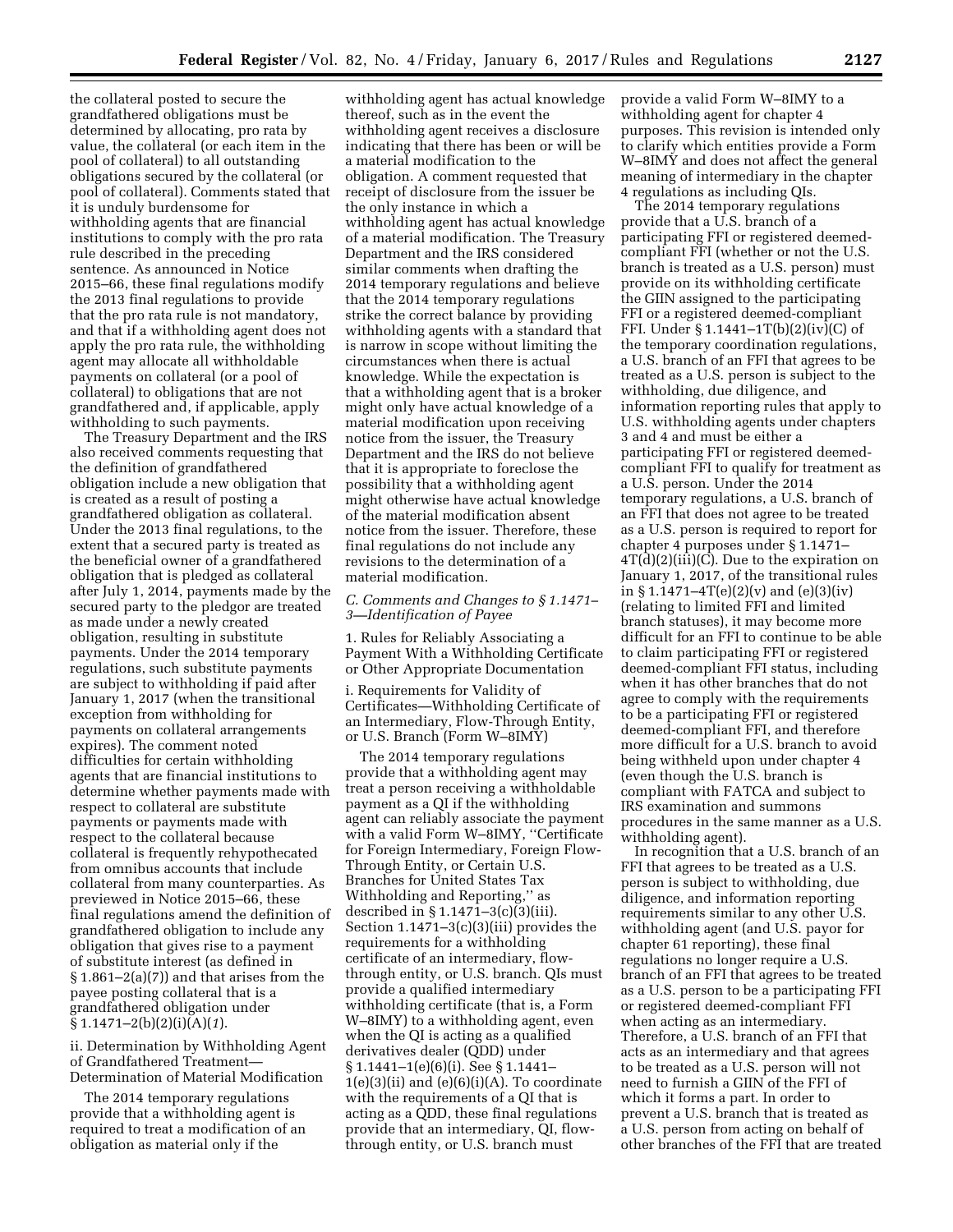as nonparticipating FFIs to avoid withholding under chapter 4 on payments made to customers of such other branches, if any, regulations under chapter 3 published elsewhere in this issue of the **Federal Register** provide that the U.S. branch must withhold on payments made to the other branch to the extent required for chapter 4 purposes as if the U.S. branch were an entity separate from such other branch.

Under these final regulations, a U.S. branch that does not agree to be treated as a U.S. person is not required to be part of an FFI that is a participating FFI or registered deemed-compliant FFI, provided that such branch, when acting as an intermediary for a payment, applies the rules described in § 1.1471–  $4(d)(2)(iii)(C)$ . Section 1.1471– 4(d)(2)(iii)(C) of these final regulations provides that such a U.S. branch must report its U.S. accounts and accounts held by owner-documented FFIs under  $\S 1.1471 - 4(d)(3)$ , (d)(5), or (d)(6) and apply the withholding and due diligence rules in § 1.1471–4(b) and (c)(2) to all of its accounts as if the U.S. branch were a participating FFI. These final regulations do not impose the verification requirements in § 1.1471– 4(f) and (g) on such U.S. branches because such branches are subject to IRS examination and summons procedures in the same manner as a U.S. withholding agent.

Under these final regulations, a withholding agent making a withholdable payment to an intermediary that is a U.S. branch that is not treated as a U.S. person must obtain the EIN of the U.S. branch and a certification that the U.S. branch is applying the rules described in  $§ 1.1471-4(d)(2)(iii)(C)$ . However, for a payment made before June 30, 2017, that the withholding agent can reliably associate with valid documentation from an intermediary that is a U.S. branch not treated as a U.S. person, the withholding agent will not be required to obtain the certification described in the preceding sentence. Therefore, a withholding agent that has previously documented such U.S. branch will have additional time to obtain the certification that the U.S. branch is applying the rules described in  $§ 1.1471 - 4(d)(2)(iii)(C).$ 

Because a U.S. branch of an FFI treated as a U.S. person is not required to be part of a participating FFI, and a U.S. branch not treated as a U.S. person may avoid being withheld upon under chapter 4 even if the FFI of which it is a part has one or more branches that are treated as nonparticipating FFIs, these final regulations modify the definition of the term *participating FFI* to provide

that an FFI that registers to agree to the terms of an FFI agreement may only do so if it agrees that all branches of the FFI, other than a branch that is a reporting Model 1 FFI or a U.S. branch, will comply with the terms of the FFI agreement. See Revenue Procedure 2014–38, 2014–29 I.R.B. 131, as may be amended, for the FFI agreement.

The changes in these final regulations only affect a U.S. branch when it is acting as an intermediary for a payment. For a U.S. branch that receives a payment for an entity that is the beneficial owner of the payment, see § 1.1471–3(c)(3)(ii) and the Instructions for Form W–8BEN–E (requiring a U.S. branch to provide on its withholding certificate a GIIN of the participating FFI or registered deemed-compliant FFI of which it is a part or any branch of such FFI).

ii. Requirements for Validity of Certificates—Withholding Certificate of an Intermediary, Flow-Through Entity, or U.S. Branch (Form W–8IMY)— Withholding Statement—Special Requirements for an FFI Withholding Statement

The FFI agreement permits a participating FFI to provide a withholding statement that allocates a portion of a withholdable payment to a group of account holders for whom no reporting is required on any of Form 1042–S, ''Foreign Person's U.S. Source Income Subject to Withholding,'' the Form 1099 series, and Form 8966, ''FATCA Report'' (an *exempt payee pool*). The preamble to the FFI agreement in Revenue Procedure 2014– 38 provides that the 2014 temporary regulations will be amended to incorporate the allowance for an exempt payee pool on an FFI withholding statement. However, the preamble to the FFI agreement incorrectly adds that an FFI providing an exempt payee pool is not required to provide documentation for the payees in the pool (even though such documentation would be required for chapter 3 purposes under a similar rule in the regulations under chapter 3).

To coordinate with the allowance in the FFI agreement, these final regulations provide that an FFI may include on its FFI withholding statement an allocation of a portion of a withholdable payment to a pool of account holders (other than nonqualified intermediaries and flowthrough entities) for whom no reporting is required on any of Forms 1042–S, 1099, and 8966, provided the FFI provides to the withholding agent, for each account holder in the pool: (1) Payee-specific information (including chapter 4 status) and any other

information required for purposes of chapter 3 or 61 on the withholding statement; and (2) documentation. For example, a participating FFI may provide on its withholding statement an exempt payee pool for a payment of U.S. source interest on a bank deposit not subject to withholding or reporting under chapter 4 that is allocable to a pool of foreign account holders (that is, a withholdable payment that is not required to be reported on any of Forms 1042–S, 1099, and 8966) and provide the withholding agent with documentation for each account holder in the pool.

Under the 2014 temporary regulations, an FFI withholding statement, a chapter 4 withholding statement, or an exempt beneficial owner withholding statement that includes payee-specific information for purposes of chapter 4 must indicate both the portion of the payment allocated to each payee and each payee's chapter 4 status. The 2014 temporary regulations also provide that an FFI withholding statement, a chapter 4 withholding statement, or an exempt beneficial owner withholding statement must include any other information that the withholding agent needs in order to fulfill its obligations under chapter 4. Since a withholding agent is required to report the chapter 4 status code for each payee on Form 1042–S, these final regulations clarify that the chapter 4 status of a payee shown on a withholding statement must be the applicable chapter 4 status code used to report the payee on Form 1042–S. This modification is consistent with the requirement in the temporary coordination regulations that a nonqualified intermediary withholding statement include the chapter 4 status code for each payee (excluding a payee included in a chapter 4 withholding rate pool) used for filing Form 1042–S. Additionally, to coordinate with the temporary coordination regulations, these final regulations clarify that an FFI withholding statement provided by an FFI other than an FFI acting as a QI, WP, or WT must identify the GIIN of an intermediary or flow-through entity when required under § 1.1471–3(d) and the chapter 4 status code used for filing Form 1042–S. Finally, the description of the recalcitrant account holder pool on an FFI withholding statement in § 1.1471–3(c)(3)(iii)(B)(*2*)(*i*) is revised to cross-reference § 1.1471–1(b)(20) (rather than  $§ 1.1471-4(d)(6)$  to coordinate with the revisions to  $\S 1.1471 - 1T(b)(20)$ in the July 2014 corrections.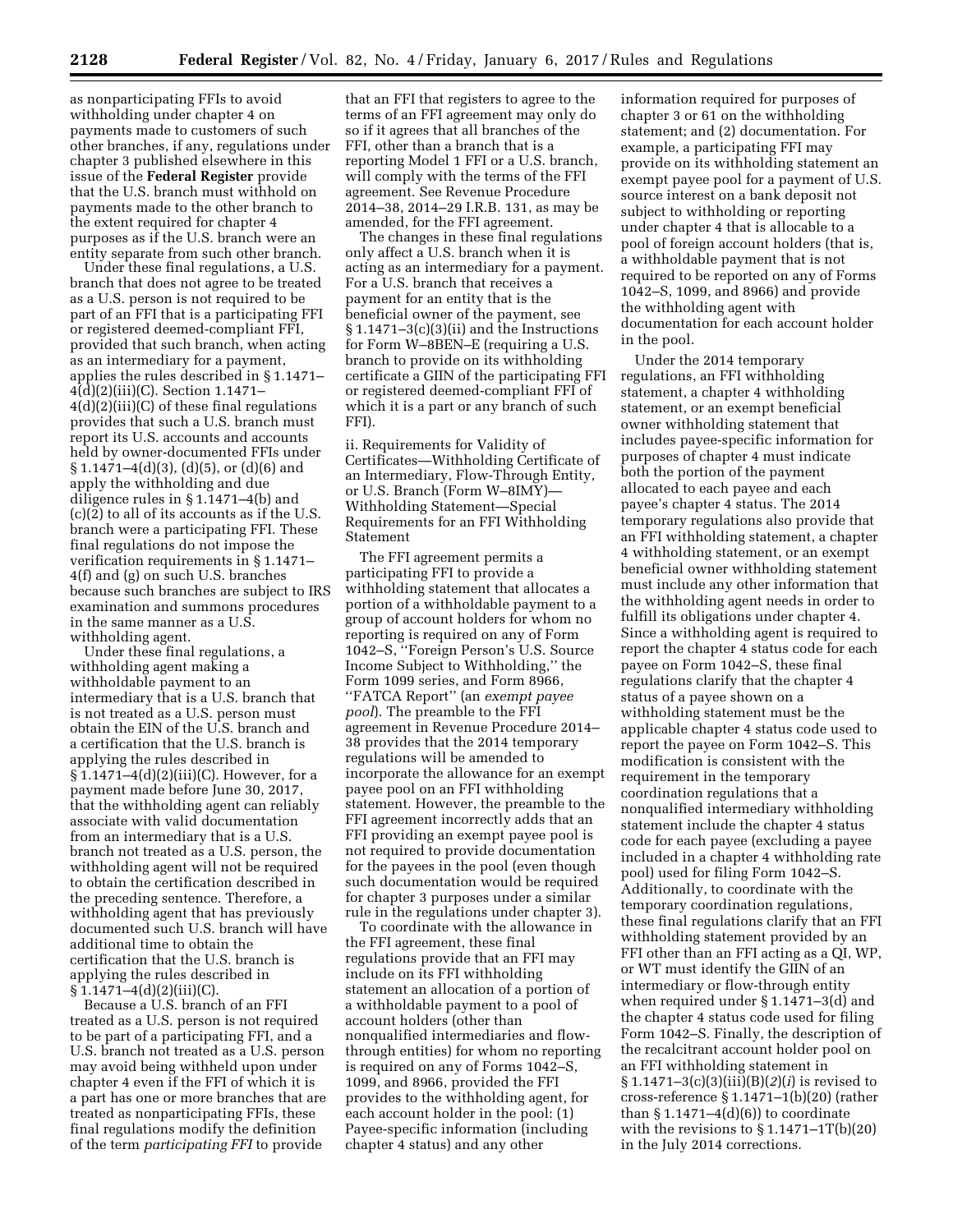iii. Requirements for Validity of Certificates—Withholding Certificate of an Intermediary, Flow-Through Entity, or U.S. Branch (Form W–8IMY)— Withholding Statement—Special Requirements for Chapter 4 Withholding Statement

Under the 2014 temporary regulations, a chapter 4 withholding statement must include an allocation of the payment to each payee (other than a payee that is a nonparticipating FFI). The Treasury Department and the IRS have determined that allocation information is unnecessary for purposes of this withholding statement when there is no withholding or reporting requirement with respect to a payment. Therefore, these final regulations provide that a chapter 4 withholding statement may include an allocation of a portion of the payment to a pool of payees (rather than to each payee) for whom no reporting is required on any of Forms 1042–S, 1099, and 8966, provided that the withholding statement contains payee-specific information (including chapter 4 status) and any other information required for purposes of chapter 3 or 61, and documentation is provided to the withholding agent for each payee in the pool.

The 2014 temporary regulations permit a chapter 4 withholding statement to include pooled allocation information with respect to payees that are nonparticipating FFIs. These final regulations clarify that when a chapter 4 withholding statement provides pooled allocation information with respect to payees that are treated as nonparticipating FFIs, the withholding agent does not need to obtain documentation for each nonparticipating FFI included in the pool. These final regulations also remove an unnecessary cross-reference to chapter 61 in § 1.1471– 3(c)(3)(iii)(B)(*3*).

iv. Requirements for Documentary Evidence—Foreign Status—Entity Government Documentation

Under the 2013 final regulations, acceptable documentary evidence supporting a claim of foreign status includes, with respect to an entity, official documentation issued by an authorized government body. However, some common types of organizational documentation may not be considered ''issued'' by a governmental body (for example, articles of incorporation and partnership agreements). Therefore, these final regulations revise the 2013 final regulations to provide that acceptable documentary evidence supporting a claim of foreign status

includes any documentation that substantiates that the entity is actually organized or created under the laws of a foreign country.

v. Applicable Rules for Withholding Certificates, Written Statements, and Documentary Evidence—Period of Validity—Indefinite Validity

A comment noted that contemporaneous receipt of a beneficial owner withholding certificate and documentary evidence is not always practical and should not be a condition for indefinite validity of a withholding certificate. The Treasury Department and the IRS agree with the comment and have determined that these rules should be revised in both chapters 3 and 4. With respect to individuals, these final regulations cross-reference § 1.1441– 1(e)(4)(ii)(B)(*1*), which is modified in regulations published elsewhere in this issue of the **Federal Register** to provide that a beneficial owner withholding certificate and documentary evidence supporting the individual's claim of foreign status will be treated as provided together if they are provided within 30 days of each other, regardless of which the withholding agent receives first. With respect to entities, these final regulations incorporate the rule in § 1.1441–1(e)(4)(ii)(B)(*2*), which is modified in regulations published elsewhere in this issue of the **Federal Register** to provide that a beneficial owner withholding certificate and documentary evidence supporting an entity's claim of foreign status will be valid indefinitely when both are received by the withholding agent before the validity period of either would otherwise expire (that is, both the withholding certificate and the documentary evidence are received by the withholding agent and neither has expired).

vi. Applicable Rules for Withholding Certificates, Written Statements, and Documentary Evidence—Period of Validity—Change in Circumstances

Under the 2013 final regulations, a withholding agent cannot rely on a withholding certificate or documentation if it knows or has reason to know that a change in circumstances affects the correctness of the certificate or documentation. The 2013 final regulations define a change in circumstances as a change that would affect a person's chapter 4 status and require the person whose name is on the certificate or documentation to notify the withholding agent within 30 days and provide a new certificate or documentation following a change in circumstance.

A comment requested relief from a withholding agent's requirement to obtain new documentation from an FFI following a change in circumstances that does not affect whether withholding under chapter 4 is required on payments to the FFI. In response to the comment, these final regulations provide that a withholding agent will not have reason to know of a change in circumstances with respect to an FFI's chapter 4 status that results solely because the jurisdiction in which the FFI is resident, organized, or located is one that is later treated as having an IGA in effect (including a jurisdiction that had a Model 2 IGA in effect and is later treated as having a Model 1 IGA in effect). In lieu of providing a new withholding certificate to the withholding agent to document the new chapter 4 status, these final regulations allow an FFI to provide to the withholding agent oral or written confirmation (including by email) of the FFI's change in its chapter 4 status within 30 days after the change in circumstances described in the preceding sentence or a change in circumstances with respect to the FFI's chapter 4 status that results solely because a jurisdiction is later treated as not having an IGA in effect. In such a case, the withholding agent must retain a record of the confirmation, which will become part of the FFI's withholding certificate or other documentation. See section II.C.1.iii of this Summary of Comments and Explanation of Revisions and Provisions for an explanation of temporary regulations on a withholding agent's reason to know of a change in circumstances if a jurisdiction ceases to be treated as having an IGA in effect.

vii. Applicable Rules for Withholding Certificates, Written Statements, and Documentary Evidence—Electronic Transmission of Withholding Certificate, Written Statement, and Documentary Evidence

The 2014 temporary regulations provide that a withholding agent may accept a withholding certificate, written statement, or other such form as the IRS may prescribe, electronically in accordance with the requirements of § 1.1441–1(e)(4)(iv). A comment to the temporary coordination regulations requested a modification of the effective date of  $\S 1.1441 - 1(e)(4)(iv)$  so that withholding agents may rely upon forms or documentary evidence received electronically after March 6, 2014, even if the payment was made prior to such date. The Treasury Department and the IRS agree with this comment, and have determined that the applicability date for reliance on electronically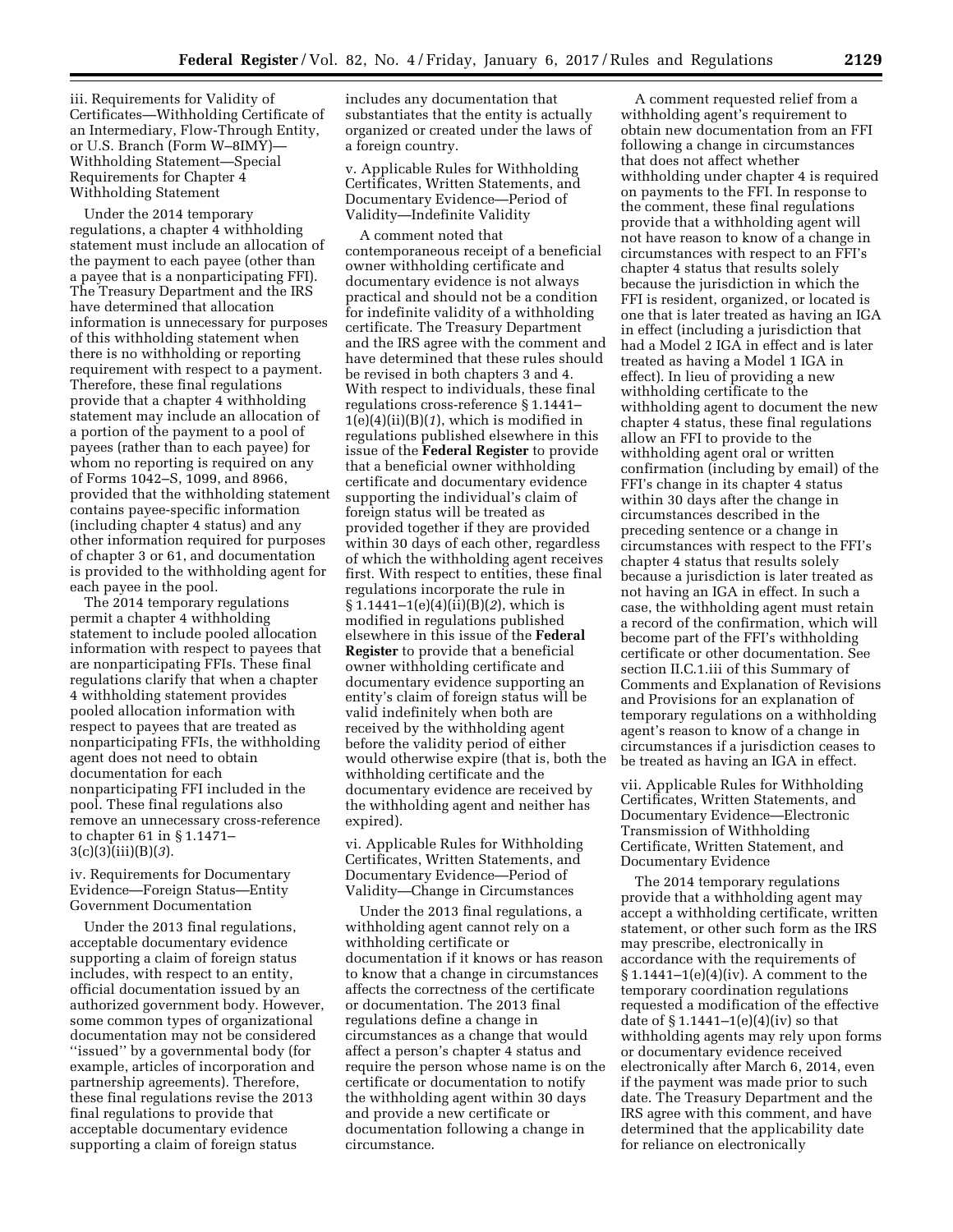transmitted documentation should be the same in chapters 3 and 4. In regulations published elsewhere in this issue of the **Federal Register**, the temporary coordination regulations are modified so that  $\S 1.1441 - 1(e)(4)(iv)(D)$ applies to any open tax year. Likewise, these final regulations provide that a taxpayer may apply  $\S 1.1471 - 3(c)(6)(iv)$ to all of its open tax years.

viii. Applicable Rules for Withholding Certificates, Written Statements, and Documentary Evidence—Reliance on Prior Versions of Withholding Certificates

Under the 2013 final regulations, a withholding agent can accept a prior version of a withholding certificate for six months after the revision date of an updated version of the certificate, unless the IRS has issued guidance that indicates otherwise. The temporary coordination regulations include a similar rule for chapter 3 purposes. In regulations published elsewhere in this issue of the **Federal Register**, § 1.1441– 1(e)(4)(viii)(C) is modified to permit withholding agents to accept a prior version of a withholding certificate until the later of six full months after the revision date of the updated form or the end of the calendar year during which the revised version is issued, unless the Treasury Department and the IRS designate a shorter transition period. The Treasury Department and the IRS have determined that the requirements for reliance on prior versions of withholding certificates under chapter 3 should be adopted for both chapters 3 and 4. Therefore, these final regulations modify the 2013 final regulations by cross-referencing to the rule in § 1.1441– 1(e)(4)(viii)(C) regarding reliance on prior versions of forms.

ix. Curing Documentation Errors— Curing Inconsequential Errors on a Withholding Statement

The 2013 final regulations provide that a withholding agent may treat a withholding certificate as valid, notwithstanding that the certificate contains an inconsequential error, if the withholding agent has sufficient documentation on file to supplement the information missing from the withholding certificate due to the error and such documentation is conclusive. The 2013 final regulations include an example of a withholding agent using government issued identification to cure an abbreviation of a country of residence on a withholding certificate provided by an individual, implying that any abbreviation (whether ambiguous or unambiguous) must be cured. However, since the Instructions

for Form W–8BEN do not require an individual to provide the full name of a country, an unambiguous abbreviation is not an error. For consistency with chapter 3 (see § 1.1441–1(b)(7)(iv)), these final regulations revise the example to provide that an abbreviation of a country of residence is an inconsequential error that would need to be cured only if it is an ambiguous abbreviation.

2. Documentation Requirements To Establish a Payee's Chapter 4 Status

i. Identification of U.S. Persons—In General

The 2014 temporary regulations provide that a withholding agent receiving a Form W–9, ''Request for Taxpayer Identification Number and Certification,'' indicating that the payee is a U.S. person that is not a specified U.S. person must treat the payee as a specified U.S. person if the withholding agent knows or has reason to know that the payee's claim that it is other than a specified U.S. person is incorrect. A comment requested that the final regulations either eliminate reason to know in  $\S 1.1471 - 3T(d)(2)(i)$  or clarify when a withholding agent would have reason to know that a Form W–9 is incorrect with respect to an entity payee. The comment also notes that it would be burdensome for withholding agents to research publicly available information to determine if the entity's claim that it is not a specified U.S. person is incorrect. The Treasury Department and the IRS believe that reason to know is the appropriate standard for Form W–9 because it is the same as the standard of knowledge applied to forms in the W–8 series and the application of reason to know to Form W–9 is already clear. Reason to know is defined generally in § 1.1471– 3(e)(4) and specifically for withholding certificates in  $\S 1.1471 - 3(e)(4)(ii)(A)$ . Under § 1.1471–3(e)(4)(ii)(A), a withholding agent has reason to know that a withholding certificate is unreliable or incorrect if the withholding certificate is incomplete with respect to any item on the certificate that is relevant to the claims made by the person, the withholding certificate contains any information that is inconsistent with the person's claim, the withholding agent has other account information that is inconsistent with the person's claim, or the withholding certificate lacks information necessary to establish entitlement to an exemption from withholding for chapter 4 purposes. Therefore, these final regulations do not adopt the comment.

ii. Documentation, GIIN Verification, and Registration of Sponsored Investment Entities, Sponsored Controlled Foreign Corporations, and Sponsored Direct Reporting NFFEs

These final regulations modify the procedures for withholding agents to document the chapter 4 status of a payee that is a sponsored investment entity or sponsored controlled foreign corporation described § 1.1471– 5(f)(1)(i)(F) or a sponsored direct reporting NFFE described in § 1.1472– 1(c)(5) (each referred to as a sponsored entity for purposes of this section I.C.2.ii) to incorporate the provisions of Notice 2015–66. Under the 2014 temporary regulations, for a transitional period that was to expire on January 1, 2016, a withholding agent may obtain the GIIN of a sponsoring entity if the sponsored entity has not yet obtained a GIIN. A comment noted that it would be difficult for withholding agents to verify the GIINs of sponsored entities by the date provided in the 2014 temporary regulations. In response to the comment, the Treasury Department and the IRS announced in Notice 2015–66 that the 2014 temporary regulations would be amended to extend the time for withholding agents to verify sponsored entity GIINs. These final regulations, therefore, extend the transitional period to apply to withholdable payments made before January 1, 2017. These final regulations also provide that a withholding agent is not required to verify the GIIN of a sponsored entity before January 1, 2017 (even if the sponsored entity obtains a GIIN before such date), if the withholding agent verifies the GIIN of the sponsoring entity in the manner described in these final regulations.

Notice 2015–66 announced that sponsoring entities must register their sponsored entities by January 1, 2017, and, beginning on that date, sponsoring entities must use the GIIN of the sponsored entity when reporting with respect to the sponsored entity on Form 8966 and must provide the GIIN to withholding agents making payments to the sponsored entity. The Notice also informed withholding agents that they would be required to obtain GIINs of sponsored entities for payments made on or after January 1, 2017. After Notice 2015–66 was issued, comments requested additional time for withholding agents to obtain the GIIN of a sponsored entity. In response to the comments, these final regulations provide that for a payment made after December 31, 2016, to a payee that the withholding agent has documented prior to January 1, 2017, as a sponsored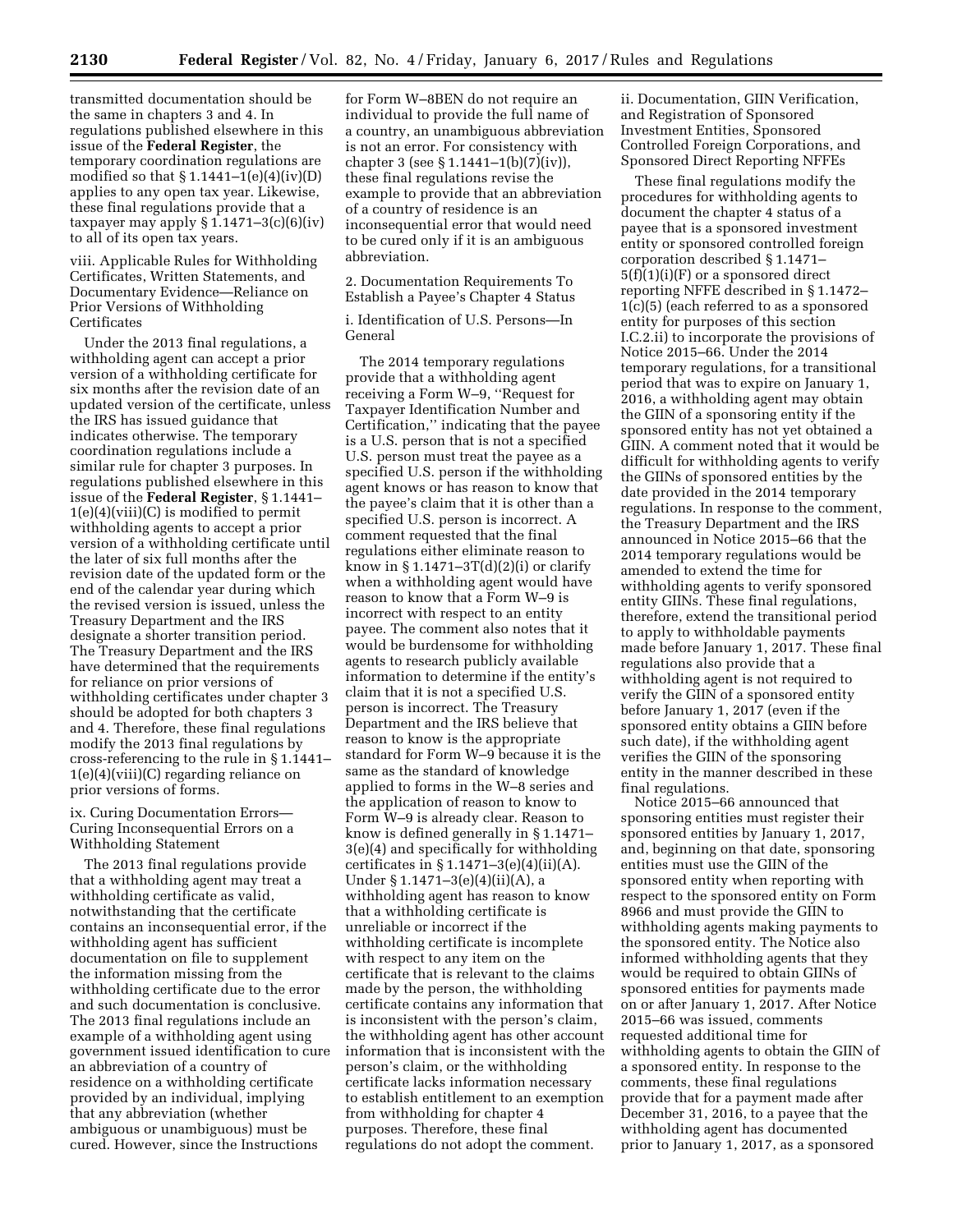entity with a valid withholding certificate that includes the GIIN of the sponsoring entity, the withholding agent must obtain and verify the GIIN of the sponsored entity against the IRS FFI list by March 31, 2017. Notwithstanding the preceding sentence, a GIIN is not required for a payee that provides a valid withholding certificate prior to January 1, 2017, that identifies the payee as a sponsored FFI and includes the GIIN of the sponsoring entity if the withholding agent determines, based on information provided on the withholding certificate, that the payee is resident, organized, or located in a jurisdiction that is treated as having a Model 1 IGA in effect. A withholding certificate provided on or after January 1, 2017, by a payee that is a sponsored entity subject to a Model 1 IGA must identify the payee as a nonreporting IGA FFI or, if the payee identifies itself as a sponsored FFI, must include the payee's GIIN. As previewed in Notice 2015–66, the withholding agent may obtain a GIIN for a sponsored entity described in this paragraph by oral or written confirmation (including by email) rather than obtaining a new withholding certificate, provided that the withholding agent retains a record of the confirmation, which will become part of the withholding certificate.

As announced in Notice 2015–66, and to coordinate with the transitional dates for documentation and GIIN verification discussed in the preceding paragraph, these final regulations provide that a sponsoring entity must register each sponsored entity for which it acts by the later of January 1, 2017, or the date the sponsored entity identifies itself to a withholding agent or financial institution as having such status.

iii. Identification of Participating FFIs and Registered Deemed-Compliant FFIs—Reason To Know

The 2014 temporary regulations provide rules in both § 1.1471–  $3T(d)(4)(v)$  and (e) for when a withholding agent has reason to know that a payee's claim of status as a participating FFI or registered deemedcompliant FFI is invalid or incorrect. However,  $$1.1471 - 3T(d)(4)(v)$  is duplicative of the more detailed rules on reason to know in § 1.1471–3T(e). To eliminate this duplication, these final regulations modify  $\S 1.1471 - 3T(d)(4)(v)$ to cross-reference § 1.1471–3(e) for the applicable reason to know rules.

# iv. Identification of Excepted NFFEs— Identification of Active NFFEs

Under § 1.1472–1(b), a withholding agent making a withholdable payment to a NFFE that does not provide

information on its substantial U.S. owners (or certify that it has no substantial U.S. owners) must withhold on the payment unless the NFFE is an excepted NFFE described in § 1.1472– 1(c)(1) (for example, an active NFFE described in § 1.1472–1(c)(1)(iv)). A withholding agent making a withholdable payment must apply the documentation rules in § 1.1471–3(d) to determine the chapter 4 status of a payee. Specifically, under § 1.1471–  $3(d)(11)(ix)$ , a withholding agent may treat a payee as an active NFFE described in  $\S 1.1472-1(c)(1)(iv)$  if the NFFE provides a withholding certificate identifying itself as an active NFFE. In contrast, a reporting Model 1 FFI or reporting Model 2 FFI documenting an account for purposes of satisfying the due diligence requirements of a Model 1 or Model 2 IGA applies the procedures in Annex I of the applicable IGA to determine whether an account holder is an active or passive NFFE. The chapter 4 regulations provide that a NFFE must determine its status under chapter 4 for purposes of documenting itself to a withholding agent making a withholdable payment to the NFFE. See § 1.1471–3(d)(11) and (12). A comment requested that the chapter 4 regulations be revised to permit a NFFE to determine its status under the Model 1 or Model 2 IGA of the jurisdiction where the NFFE is organized for purposes of certifying its status to both a withholding agent documenting a payee under the chapter 4 regulations and an FFI documenting an account holder under an applicable IGA. The Treasury Department and the IRS have decided that the chapter 4 regulations should not be revised in this regard. The due diligence procedures under the Model 1 IGA and Model 2 IGA allow financial institutions subject to an applicable IGA to document using such procedures and are not broadly intended for NFFEs. An entity resident in, or organized under the laws of, an applicable IGA jurisdiction may apply the IGA to determine its classification as an FFI or NFFE; however, it may not otherwise apply the IGA to determine whether it is an active or passive NFFE or whether it should identify controlling U.S. persons instead of substantial U.S. owners when it is documenting itself to a withholding agent making a withholdable payment to the entity.

#### v. Excepted Inter-Affiliate FFIs

The 2014 temporary regulations provide that an excepted inter-affiliate FFI may hold a depository account with a withholding agent that is not a member of the expanded affiliated group if the account is held in the

country in which the excepted interaffiliate FFI is operating to pay for expenses in that country. The 2014 temporary regulations also include identification rules for excepted interaffiliate FFIs that provide that a withholding agent that is a participating FFI may treat a payee as an excepted inter-affiliate FFI if it has obtained a withholding certificate or a written statement (in the case of an offshore obligation) identifying the payee as such an entity.

Although the 2014 temporary regulations provide that an excepted inter-affiliate FFI is permitted to hold ''a depository account'' in the country in which the entity is operating to pay for expenses in that country, these final regulations permit an excepted interaffiliate FFI to hold more than one depository account in a country in which the FFI is operating to pay for expenses in that country.

In addition, the restriction on withholding agents of an excepted interaffiliate FFI to participating FFIs in § 1.1471–3(d)(11)(xii) is inconsistent with the allowance for an excepted inter-affiliate FFI to hold a depository account with a withholding agent that is not a member of the FFI's expanded affiliated group in § 1.1471– 5(e)(5)(iv)(B). Therefore, these final regulations replace ''participating FFI'' with ''withholding agent'' in § 1.1471–  $3(d)(11)(xii)(A)$  through (C). Additionally, since an excepted interaffiliate FFI can receive any payments from a member of the FFI's expanded affiliated group (not only payments of U.S. source bank deposit interest), these final regulations revise the reason to know rule in § 1.1471–3(d)(11)(xii)(C) so that it is limited to withholding agents that are not members of the FFI's expanded affiliated group.

### 3. Standards of Knowledge

### i. GIIN Verification—In General

The 2014 temporary regulations provide that a withholding agent that receives a payee's claim of status as a participating FFI or registered deemedcompliant FFI must verify: (1) The GIIN assigned to the FFI identifying its country of residence or place of organization; or (2) with respect to a payment that is made to a branch of, or an entity that is disregarded as an entity separate from, a participating FFI or registered deemed-compliant FFI located outside of the FFI's country of residence or organization, the GIIN assigned to the FFI identifying the country in which the branch or disregarded entity receiving the payment is located. However, a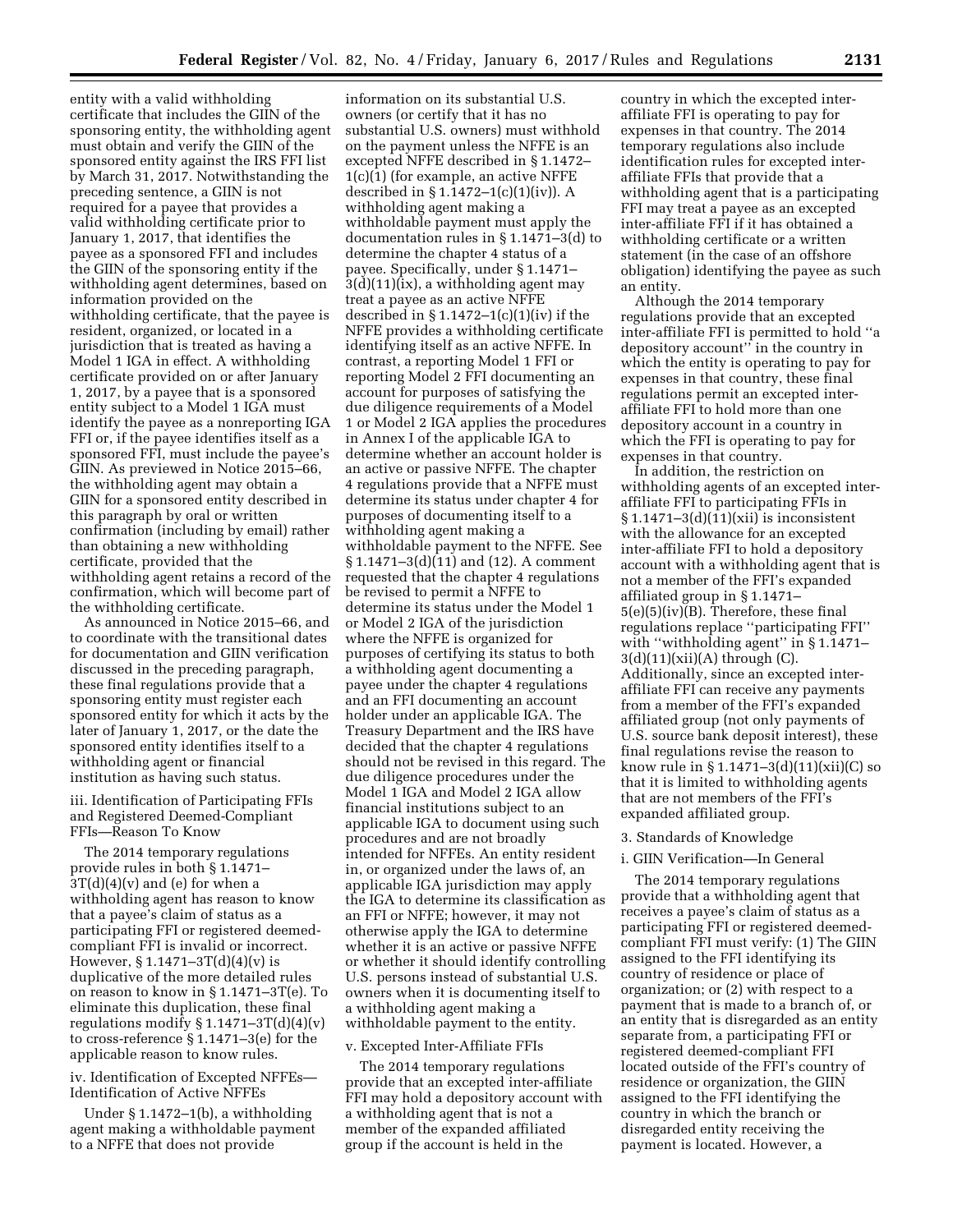disregarded entity that is a reporting Model 1 FFI may register separately from its FFI owner and be issued its own GIIN, and the Instructions for Form W–8BEN–E require the form to include the GIIN of a disregarded entity in such a case. To account for this situation, these final regulations revise § 1.1471– 3T(e)(3)(i) to provide that a withholding agent making a payment to a branch (including a disregarded entity) of a participating FFI or registered deemedcompliant FFI located outside of the FFI's country of residence or organization must confirm the GIIN of the branch (or disregarded entity) receiving the payment. In addition,  $\S 1.1471-3(d)(4)(i)$  is revised to provide that a withholding certificate identifying a payee as a participating FFI, registered deemed-compliant FFI, or branch thereof (including an entity that is disregarded as an entity separate from the FFI) must contain a GIIN described in § 1.1471–3(e)(3).

Under the 2014 temporary regulations, a withholding agent has reason to know that a withholdable payment is made to a limited branch (including a disregarded entity) of a participating FFI or registered deemedcompliant FFI when: (1) The withholding agent is directed to make the payment to an address in a jurisdiction other than that of the participating FFI or registered deemedcompliant FFI (or branch (including a disregarded entity) of such FFI) that is identified by such FFI as receiving the payment; and (2) the withholding agent does not receive a GIIN assigned to the FFI identifying the country in which the branch (or disregarded entity) is located. A comment noted that an FFI may direct a payment to an account held by the FFI at another financial institution at a location outside the FFI's country of residence where the FFI does not have a branch. In response to the comment, these final regulations provide that a withholding agent is not required to apply the reason to know rule to an FFI that is an investment entity. In addition, if an FFI other than an investment entity directs a withholding agent to make a payment to an account held by the FFI and maintained by another financial institution at a location outside the jurisdiction where the FFI is resident or incorporated or the jurisdiction where the branch receiving the payment is located, the FFI must provide to the withholding agent a statement in writing that the FFI is not directing the payment to any branch of such FFI that is not a participating FFI or a registered deemed-compliant FFI. Additionally, these final regulations clarify that if a

withholding agent is required to apply the reason to know rule described in this paragraph, it must treat the branch as other than a participating FFI or registered deemed-compliant FFI.

ii. Reason To Know—Reason To Know Regarding an Entity's Chapter 4 Status

The 2014 temporary regulations revised the reason to know standard for claims of chapter 4 status in the 2013 final regulations to provide that, if a withholding agent has classified an entity as engaged in a particular type of business based on its records, the withholding agent has reason to know that the chapter 4 status claimed by the entity is unreliable or incorrect if the entity's claim conflicts with the withholding agent's classification of the entity's business type. The intent of the 2014 temporary regulations was to limit the reason to know rules to *only* those situations in which the classification recorded by the withholding agent is inconsistent with the chapter 4 status claimed. The preamble of the 2014 temporary regulations accurately describes this intent. These final regulations correct the 2014 temporary regulations and implement the preamble to the 2014 temporary regulations.

iii. Reason To Know—Specific Standards of Knowledge Applicable to Documentation Received From Intermediaries and Flow-Through Entities—In General

Under the 2013 final regulations, a withholding agent that receives documentation for a payee through an intermediary or flow-through entity is required to review the documentation by applying the standards of knowledge applicable to chapter 4. The 2014 temporary regulations permit a withholding agent to accept a Form W– 8 (or a substitute Form W–8) electronically through a system established by the withholding agent that meets the requirements described in § 1.1441–1(e)(4)(iv)(B). A comment requested that withholding agents be allowed to rely on documentation that the intermediary or flow-through entity received through an electronic system established by the intermediary or flowthrough entity (rather than the withholding agent) to collect documentation from a payee. In Notice 2016–08, the Treasury Department and the IRS announced an intent to modify the standards of knowledge under §§ 1.1441–7(b)(10) and 1.1471– 3(e)(4)(vi)(A)(*2*) to allow a withholding agent to rely on a withholding certificate collected through an electronic system maintained by a nonqualified intermediary, nonwithholding foreign

partnership, or nonwithholding foreign trust. However, the Treasury Department and the IRS have determined that the primary concern raised by the comment (validation and reliance on a signature on a Form W– 8BEN–E) should be addressed in temporary regulations that allow withholding agents to accept forms signed electronically. See section II.C.1.i of this Summary of Comments and Explanation of Revisions and Provisions for a description of the temporary regulation on electronic signatures. In light of the new allowance for withholding agents to accept forms signed electronically, the Treasury Department and the IRS have determined that it is not necessary to modify the standards of knowledge as previewed in Notice 2016–08.

iv. Reason To Know—Specific Standards of Knowledge Applicable to Documentation Received From Intermediaries and Flow-Through Entities—Limits on Reason To Know With Respect to Documentation Received From Participating FFIs and Registered Deemed-Compliant FFIs That Are Intermediaries or Flow-Through Entities

These final regulations clarify that a withholding agent that receives documentation from an intermediary or flow-through entity that is a reporting Model 1 FFI or reporting Model 2 FFI may rely on the chapter 4 status for a payee that is determined based on payee documentation or information that is publicly available that determines the chapter 4 status of the payee if such documentation or information is permitted under an applicable IGA, provided that the withholding agent has the information necessary to report on Form 1042–S. See § 1.1441–  $1(e)(3)(iv)(C)(2)(iv)$  (requiring that a nonqualified intermediary withholding statement for a reportable amount that is a withholdable payment include the recipient code for chapter 4 purposes used for filing Form 1042–S for an entity payee). However, a withholding agent paying an amount subject to chapter 3 withholding is still required to obtain documentation that satisfies the requirements of chapter 3. This revision is consistent with the Instructions for the Requester of Forms W–8BEN, W– 8BEN–E, W–8ECI, W–8EXP, and W– 8IMY.

v. Reason To Know—Reasonable Explanation Supporting Claim of Foreign Status

The chapter 3 regulations provide that a withholding agent may rely on the foreign status of an individual account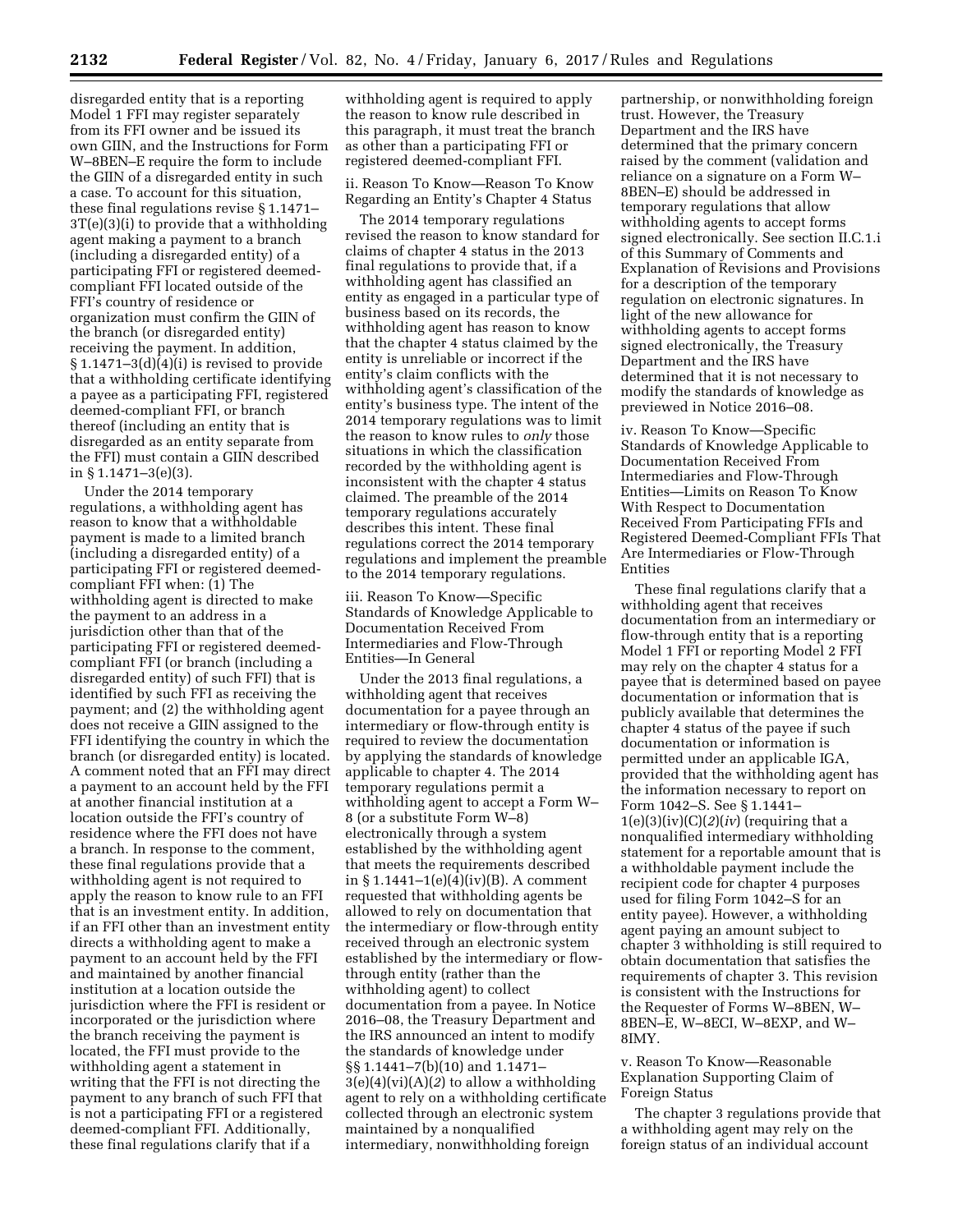holder irrespective of certain U.S. indicia in certain cases when the account holder provides a reasonable explanation supporting the account holder's claim of foreign status. The temporary coordination regulations provide that a reasonable explanation of foreign status is either: (1) A written statement from a payee (in which the payee may provide any explanation to support its claim of foreign status); or (2) the payee's identification of one of the explanations on a checklist provided by the withholding agent to the payee that lists the explanations described in § 1.1441–7(b)(12)(i) through (iv). The rule in the 2013 final regulations is similar to the rule in the temporary coordination regulations, except that the 2013 final regulations provide that a reasonable explanation, whether provided in the form of a written statement from the payee or the payee's identification of one of the explanations on a checklist provided by the withholding agent, must be one of the explanations described in § 1.1471– 3(e)(4)(vii)(A) through (D) (which are identical to the explanations listed in § 1.1441–7(b)(12)(i) through (iv)). The explanations listed in § 1.1471– 3(e)(4)(vii)(A) through (D) are common explanations easily reducible to a checklist on a standardized form, but are not intended to be an exhaustive list of reasonable explanations that a payee may provide to rebut the U.S. indicia on the account. Therefore, as previewed in Notice 2014–33, these final regulations amend the 2013 final regulations to be consistent with the temporary coordination regulations by crossreferencing § 1.1441–7(b)(12) for the definition of a reasonable explanation of foreign status.

vi. Presumptions Regarding Chapter 4 Status of the Person Receiving the Payment in the Absence of Documentation—Presumption of Chapter 4 Status for a Foreign Entity

The chapter 4 regulations require a withholding agent to apply the presumption rules in § 1.1471–3(f) if the withholding agent cannot reliably associate a payment with valid documentation. Under § 1.1471–3(f)(4), a withholding agent must presume that an entity payee is a nonparticipating FFI and withhold on withholdable payments to the entity if the withholding agent cannot document the entity's chapter 4 status. A comment suggested that a reporting Model 1 FFI that receives a withholdable payment as an intermediary on behalf of, or makes a withholdable payment to, an account held by an undocumented entity should be permitted to treat such account as a

U.S. reportable account and not as a nonparticipating FFI subject to withholding pursuant to the presumption rules under § 1.1471– 3(f)(4). The Treasury Department and the IRS do not agree with the comment. Under Annex I of the Model 1 and Model 2 IGA, reporting Model 1 FFIs and reporting Model 2 FFIs must apply the due diligence procedures described in Annex I to document the status of their account holders under the IGA as U.S. reportable accounts, nonparticipating FFIs, or additionally in the case of a reporting Model 2 FFI, nonconsenting U.S. accounts, and if such procedures are applied, cases in which an entity account is undocumented should not arise. If a reporting Model 1 FFI or reporting Model 2 FFI does not have information in its possession or that is publicly available based on which it can reasonably determine the status of an entity account holder the FFI must obtain a self-certification to establish the status of such entity (or in some cases, a self-certification to establish the status of the controlling persons of a passive NFFE) consistent with Annex I of the applicable IGA. In cases where a reporting Model 1 FFI or reporting Model 2 FFI acts as an intermediary for a withholdable payment that is allocated to an entity account and is unable to document the account by obtaining such information or self-certification consistent with the procedures described in Annex I of the applicable IGA, the chapter 4 regulations provide presumption rules for withholdable payments made to such account (and if an FFI has many such undocumented accounts, the U.S. Competent Authority may determine that there is significant non-compliance with the requirements of the IGA with respect to the FFI). In such cases, the reporting Model 1 FFI or reporting Model 2 FFI must apply the presumption rules in § 1.1471–3(f) to treat such entity account as a nonparticipating FFI and provide sufficient information to the upstream withholding agent to withhold on the payment (or, if such reporting Model 1 FFI or reporting Model 2 FFI is a WP, WT, or a QI that assumes primary withholding responsibility on the payment for chapters 3 and 4, the WP, WT, or QI must withhold). Withholding on undocumented entity accounts as accounts of nonparticipating FFIs is consistent with the IGAs, which contemplates that nonparticipating FFIs would remain subject to withholding on withholdable payments received through a reporting Model 1 FFI or reporting Model 2 FFI.

# *D. Comments and Changes to § 1.1471– 4—FFI Agreement*

1. Withholding Requirements—Foreign Passthru Payments

Under section  $1471(b)(1)(D)(i)$ , a participating FFI must agree to withhold on passthru payments (that is, withholdable payments and foreign passthru payments) made to recalcitrant account holders of the FFI and nonparticipating FFIs. The 2013 final regulations reserve on the definition of foreign passthru payment and provide that a participating FFI is not required to withhold tax on a foreign passthru payment made to a recalcitrant account holder or a nonparticipating FFI before the later of January 1, 2017, or the date of publication in the **Federal Register** of final regulations defining foreign passthru payment. As announced in Notice 2015–66, this transition period is extended in order to facilitate an orderly phase-in of withholding under chapter 4. Therefore, these final regulations modify the 2013 final regulations to provide that a participating FFI is not required to withhold tax on a foreign passthru payment made to a recalcitrant account holder or a nonparticipating FFI before the later of January 1, 2019, or the date of publication in the **Federal Register** of final regulations defining the term *foreign passthru payment.* 

2. Due Diligence for the Identification and Documentation of Account Holders and Payees—Certifications of Responsible Officer

The 2013 final regulations require a participating FFI to certify to the IRS that the FFI has complied with the applicable due diligence requirements with respect to preexisting accounts of the FFI and that the FFI did not have any formal or informal practices or procedures in place from August 6, 2011, through the date of such certification to assist account holders in the avoidance of chapter 4. Under the 2013 final regulations, this certification must be made no later than 60 days following the date that is two years after the effective date of the participating FFI's FFI agreement. As announced in Notice 2016–08, these final regulations modify the time for an FFI to make this certification by providing that the certification must be submitted to the IRS by the due date of the FFI's first certification of compliance required under § 1.1471–4(f)(3). Additionally, in order to mitigate any increased burden caused by the modified due date (for example, if an FFI has undergone changes in management personnel since August 6, 2011), these final regulations require a participating FFI to certify that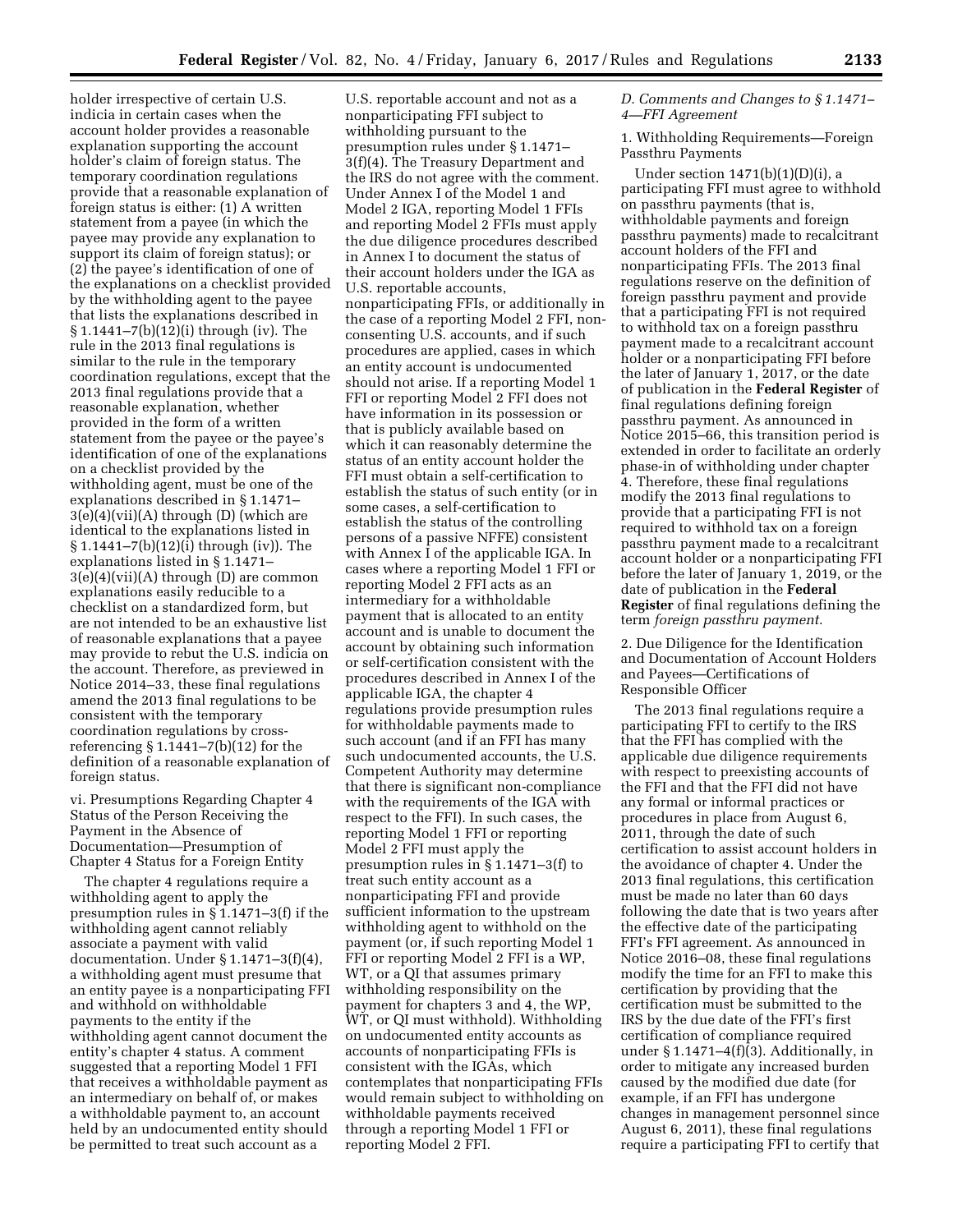it did not have any formal or informal practices or procedures in place from August 6, 2011, through the date that is two years after the effective date of the FFI's FFI agreement (rather than the date when the certification is due). These final regulations also reinstate a sentence that was unintentionally removed in § 1.1471–4(c)(7) in the September 2013 corrections requiring a participating FFI to certify that it did not have any practices or procedures to assist account holders in avoidance of chapter 4.

### 3. Account Reporting

i. Reporting Requirements in General— Accounts Subject to Reporting

Comments requested an exemption from filing Form 8966 for a participating FFI that is a partnership filing Form 1065 and Schedule K–1 to report its U.S. partners. While the forms collect some overlapping information, the Schedule K–1 does not provide all of the same information as Form 8966. In particular, Form 8966 collects information about both direct and indirect owners of a passive NFFE, while Form 1065 and Schedule K–1 only identifies direct partners. Therefore, the Treasury Department and the IRS at this time do not believe that it would be appropriate to provide an exemption for partnerships from having to file Form 8966 on behalf of its U.S. partners. The Treasury Department and the IRS will evaluate the information received on Forms 8966 filed with the IRS and may assess the utility of that information, taking into account any information filed on Form 1065 and Schedule K–1 and any other relevant information about offshore activities of U.S. persons that are filed with the IRS.

ii. Reporting Requirements in General— Reporting by Participating FFIs and Registered Deemed-Compliant FFIs (Including QIs, WPs, WTs, and Certain U.S. Branches Not Treated as U.S. Persons) for Accounts of Nonparticipating FFIs (Transitional)

Under § 1.1471–4(d)(2)(ii)(F), a participating FFI that maintains an account of a nonparticipating FFI must report to the IRS foreign reportable amounts paid to or with respect to the account for each of calendar years 2015 and 2016. A foreign reportable amount is defined in the 2014 temporary regulations as a foreign source payment described in  $\S 1.1471-4(d)(4)(iv)$  (which includes gross proceeds). In lieu of reporting foreign reportable amounts, a participating FFI may report all income, gross proceeds, and redemptions (irrespective of source) paid to the

nonparticipating FFI's account by the participating FFI during the year. Under a transitional rule in § 1.1471– 4(d)(7)(ii)(B), a participating FFI is not required to report gross proceeds paid to a U.S. account or an account held by an owner-documented FFI in the 2015 calendar year. As announced in Notice 2016–08, these final regulations provide that a participating FFI is not required to report gross proceeds from the sale or redemption of property paid or credited to a custodial account that are paid to or with respect to an account held by a nonparticipating FFI for calendar year 2015. This exception applies regardless of whether the FFI is reporting foreign reportable amounts or all income, gross proceeds, and redemptions. These final regulations also remove an incorrect reference to a registered deemedcompliant FFI in the first sentence of  $§ 1.1471 - 4(d)(2)(ii)(F).$ 

iii. Reporting of Accounts Under Section 1471(c)(1)—Accounts Held by U.S. Owned Foreign Entities

Under the 2013 final regulations, a participating FFI is required to report each U.S. account, which is defined as an account held by one or more specified U.S. persons or U.S. owned foreign entities. With respect to U.S. owned foreign entities, the Treasury Department and the IRS intended for participating FFIs to report only substantial U.S. owners of NFFEs that are passive NFFEs (defined in § 1.1471–  $1(b)(94)$ ). Accordingly, these final regulations revise the reporting requirements for participating FFIs to clarify that FFIs are required to report on accounts held by passive NFFEs that are U.S. owned foreign entities. Conforming changes have also been made throughout these final regulations.

iv. Election To Perform Chapter 61 Reporting—In General—Election To Report in a Manner Similar to Section 6047(d)

The 2013 final regulations allow a participating FFI to elect to report cash value insurance contracts or annuity contracts that are U.S. accounts in a manner similar to section 6047(d), but require that such reporting include the account balance or value of the account. In contrast, a participating FFI that elects to perform chapter 61 reporting on a U.S. account other than a cash value insurance contract or annuity contract does not need to report the account balance or value. These final regulations remove the requirement for an FFI that elects to report a U.S. account that is a cash value insurance contract or annuity contract under section 6047(d) to report the account

balance or value in order to achieve parity with the election to report other U.S. accounts under chapter 61. This revision reduces burden on FFIs electing to report U.S. accounts that are cash value insurance contracts or annuity contracts on Form 1099–R, ''Distributions from Pensions, Annuities, Retirement or Profit-Sharing Plans, IRAs, Insurance Contracts, etc.,'' in lieu of Form 8966.

4. Expanded Affiliated Group Requirements—Limited Branches and Limited FFIs

i. Term of Limited Branch Status and Limited FFI Status (Transitional)

The 2014 temporary regulations require that each member of an expanded affiliated group have a chapter 4 status of participating FFI, deemed-compliant FFI, or exempt beneficial owner in order for any member of such group to obtain a chapter 4 status of participating FFI or registered deemed-compliant FFI. Each member of the group (except a certified deemed-compliant FFI or exempt beneficial owner) must also agree to the status for which it applies for all of its branches. For a transitional period, an expanded affiliated group may include an FFI that cannot comply with the requirements of a participating FFI if certain conditions specified in the regulations are satisfied (limited FFI). Another transitional rule allows an FFI to have a branch that cannot satisfy all the requirements of a participating FFI if certain requirements specified in the regulations are satisfied (limited branch).

Under the 2013 final regulations, the transitional period for limited branch or limited FFI status expires on December 31, 2015. In Notice 2015–66, the Treasury Department and the IRS announced that this transitional period will be extended in order to provide FFIs and other stakeholders additional time to determine whether to continue operating in jurisdictions where limited branches or limited FFIs exist. Accordingly, these final regulations extend the availability of limited branch status and limited FFI status until December 31, 2016.

ii. Conditions for Limited Branch and Limited FFI Status

One of the conditions in the 2013 final regulations for limited FFI or limited branch status is that the FFI or branch agree that it will not open accounts that it is required to treat as U.S. accounts or accounts held by nonparticipating FFIs, including accounts transferred from any member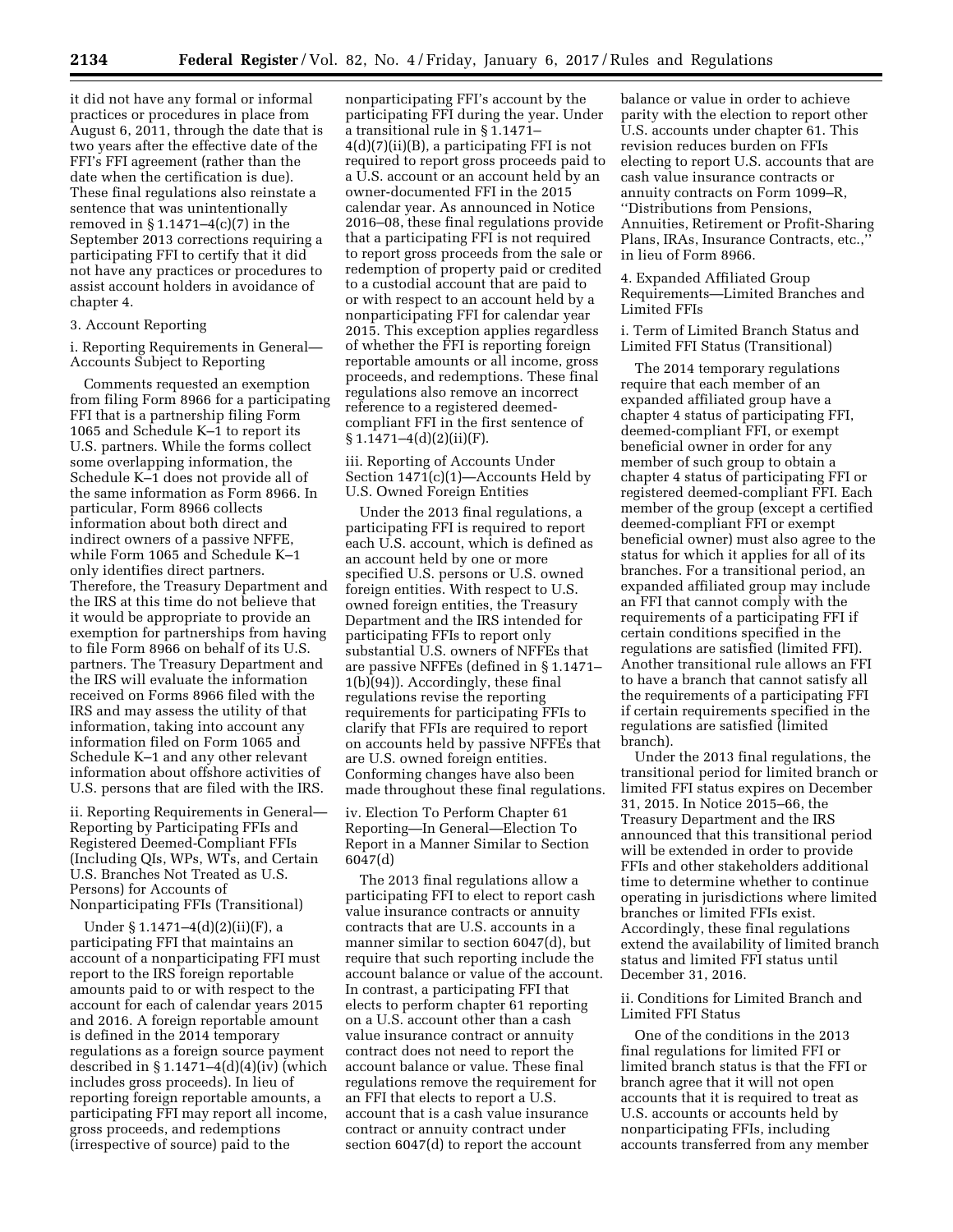of its expanded affiliated group (and, with respect to a limited branch, any other branch of the FFI). A comment noted that this restriction prevents certain FFIs from agreeing to the conditions of limited status. In response to this comment and as previewed in Notice 2014–33, these final regulations relax this restriction by permitting a limited FFI or limited branch to open U.S. accounts for persons resident in the same jurisdiction in which the limited FFI is a resident or organized, or the limited branch is located or operating, and accounts for nonparticipating FFIs that are resident in the same jurisdiction, provided that: (1) The limited FFI or limited branch does not solicit U.S. accounts or accounts for nonparticipating FFIs from persons not resident in the same jurisdiction in which such limited FFI is resident or organized or such limited branch is located or operating; and (2) the FFI or branch is not used by any FFI in its expanded affiliated group to circumvent the obligations of such FFI under section 1471.

iii. Conditions for Limited FFI Status— Registration

A comment stated that certain jurisdictions prohibit FFIs resident in, or organized under the laws of, the jurisdiction from registering with the IRS for the status of limited FFI. As previewed in Notice 2015–66, these final regulations provide that a prohibition from registration will not prevent an FFI from becoming a limited FFI if certain conditions specified in these final regulations are satisfied. A member of the FFI's expanded affiliated group that is a U.S. financial institution, participating FFI, or reporting Model 1 FFI must register on the FATCA registration Web site as a lead FI and identify the FFI as a limited FFI. If the limited FFI is prohibited from being identified by its legal name on the FATCA registration Web site, the lead FI may use the term *limited FFI* in place of the FFI's name and indicate the FFI's jurisdiction of residence or organization. By identifying a limited FFI on its FATCA registration as described in the preceding sentences, the lead FI is confirming that the limited FFI has represented that it will meet the conditions for limited FFI status and has agreed to notify the lead FI within 30 days of the date that the FFI ceases to meet the requirements of a limited FFI or the date that the FFI can comply with the requirements of a participating FFI or deemed-compliant FFI (in which case the FFI will separately register for that status). If the lead FI receives a notification described in the preceding

sentence or otherwise knows that the limited FFI has not complied with the conditions for limited FFI status or can comply with the requirements of a participating FFI or deemed-compliant FFI, these final regulations require the lead FI to remove the FFI from its registration and maintain a record of the date on which the FFI ceased to be a limited FFI and (if applicable) the circumstances of the limited FFI's noncompliance, which will be available to the IRS upon request.

### 5. Verification

i. Certification of Compliance—In General

The 2013 final regulations provide that the responsible officer of a participating FFI must submit the certification of compliance required in  $§ 1.1471-4(f)(3)$  to the IRS six months following the end of each certification period. As previewed in Notice 2016– 08, to conform the time for submitting the certification of compliance to the time specified in the FFI agreement, these final regulations provide that the certification of compliance must be submitted on or before July 1 of the calendar year following the end of each certification period. The IRS intends to publish instructions for making this certification, which will require an FFI to complete and submit the certification electronically through the FATCA registration Web site. Accordingly, these final regulations specify that a responsible officer of a participating FFI must make a certification of effective internal controls or qualified certification on the form and in the manner prescribed by the IRS.

In addition,  $\S 1.1471 - 4(f)(3)(i)$  states that if the participating FFI has failed to remediate any material failures as of the date of the certification, the FFI must make the qualified certification described in § 1.1471–4(f)(3)(iii). However,  $§ 1.1471-4(f)(3)(iii)$  provides that the responsible officer must make the qualified certification if it has identified either an event of default or a material failure that the participating FFI has not corrected as of the date of the certification. These final regulations conform these sections by modifying § 1.1471–4(f)(3)(i) so that a qualified certification must be made if the FFI has identified an event of default (in addition to a material failure) that has not been corrected as of the date of the certification.

ii. IRS Review of Compliance—General Inquiries

The 2014 temporary regulations provide that the IRS, based upon the information reporting forms described in § 1.1471–4(d)(3)(v), (d)(5)(vii), or (d)(6)(iv) (Form 8966 or Form 1099) filed with the IRS for each calendar year, may request additional information with respect to the information reported on the forms or may request the account statements described in  $\S 1.1471-4(d)(4)(v)$ . The 2014 temporary regulations are silent on whether the IRS can request such information if the FFI does not file information reporting forms for the calendar year.

As described in the preamble to the 2014 temporary regulations, the 2014 temporary regulations add a second sentence to § 1.1471–4T(f)(4)(i) to ''further allow the IRS to request additional information to determine an FFI's compliance with the applicable FFI agreement.'' The Treasury Department and the IRS did not intend for the 2014 temporary regulations to be limited such that the IRS cannot request information if the FFI fails to file the specified information reporting forms. Thus, these final regulations clarify that IRS requests for additional information under § 1.1471–4(f)(4)(i) may be based on the absence of any information reporting forms filed by the FFI with the IRS for the calendar year, and that the IRS may request additional information with respect to the information reported or required to be reported, including confirmation that the FFI has no reporting requirements.

*E. Comments and Changes to § 1.1471– 5—Definitions Applicable to Section 1471* 

# 1. Definition of U.S. Account

Comments requested that the definition of a U.S. account exclude accounts held by U.S. individuals resident in the same jurisdiction as the FFI with which the account is held. This comment is not adopted. The U.S. federal income tax system largely relies on voluntary compliance, and third party information reporting of the financial accounts of U.S. taxpayers is used to encourage voluntary compliance. For this reason, U.S. financial institutions are generally required to report under chapter 61 U.S. and foreign source investment income paid to account holders that are U.S. individuals. However, before FATCA, FFIs (in particular, non-U.S. payors) generally were not required to report foreign source payments made to U.S. taxpayers. The information reporting required by FATCA is intended to address the use of foreign accounts to facilitate tax evasion, and also to strengthen the integrity of the voluntary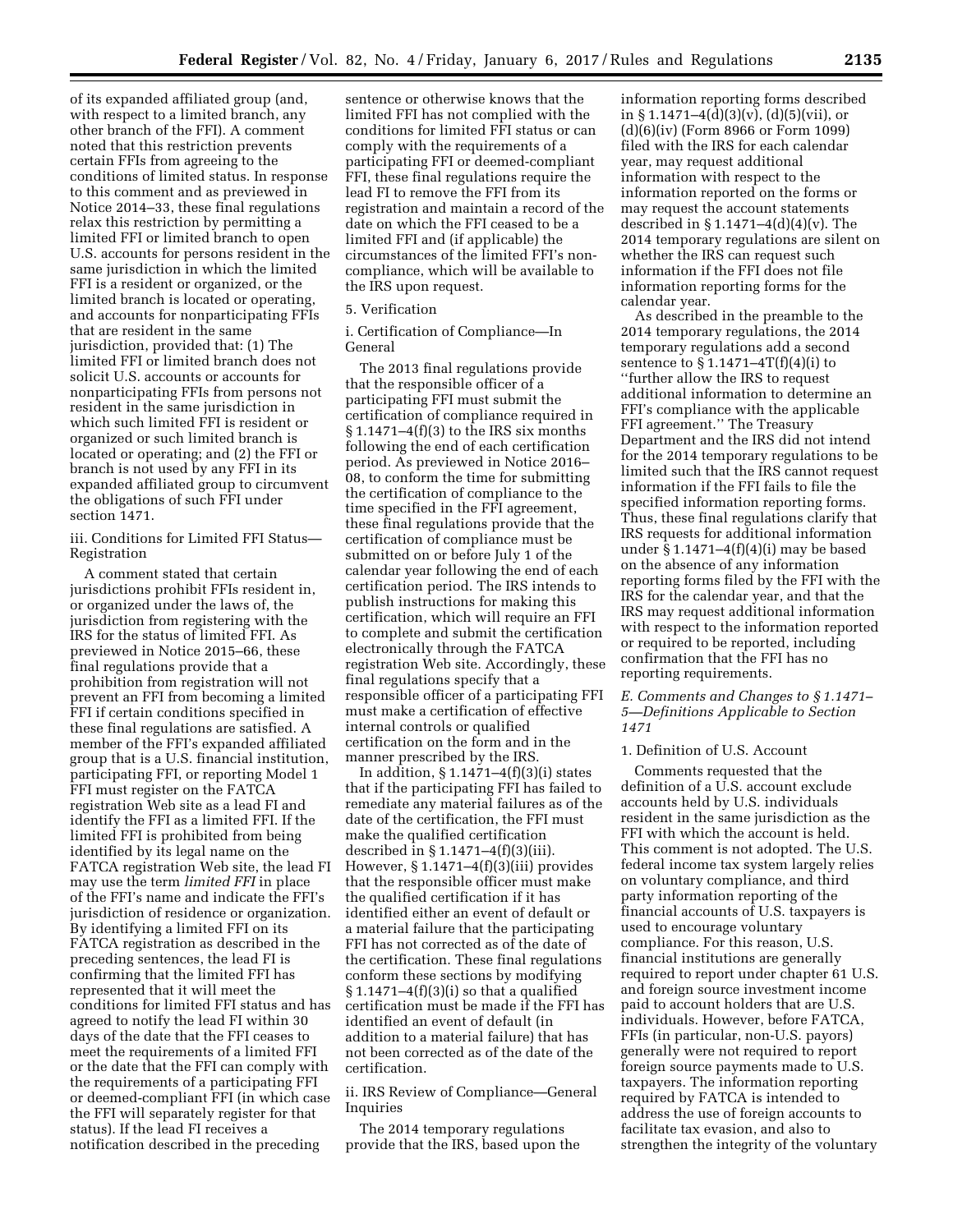compliance system by placing U.S. taxpayers with accounts held with FFIs in a comparable position to U.S. taxpayers with accounts held with U.S. financial institutions. This is the case even for U.S. taxpayers resident abroad, since U.S. citizens and U.S. resident aliens are subject to U.S. income tax on their worldwide income regardless of where they reside and regardless of whether their accounts are maintained by U.S. financial institutions or FFIs. The Treasury Department and the IRS have also decided that the risk of U.S. tax avoidance by a U.S. taxpayer holding an account with an FFI exists regardless of whether the U.S. taxpayer holds an account in his or her foreign country of residence or another foreign country.

### 2. Definition of FFI

Under the 2013 final regulations, FFI means, with respect to any entity that is not resident in a country that has in effect a Model 1 IGA or Model 2 IGA, any financial institution that is a foreign entity; and, with respect to any entity that is resident in a country that has in effect a Model 1 IGA or Model 2 IGA, FFI means any entity that is treated as a financial institution pursuant to such IGA. Because some IGAs use an organizational test, rather than a residence test, to determine whether a financial institution is covered by the IGA, these final regulations modify the definition of FFI to refer to an entity that is (or is not) resident in, or organized under the laws of, as applicable, a country that has in effect an IGA. In addition, with respect to an entity resident in a country that has in effect a Model 1 or Model 2 IGA, these final regulations modify the definition of FFI to mean an entity that is treated as a FATCA Partner Financial Institution under the IGA, not any entity that is treated as a financial institution under the IGA, because the term *financial institution* in the IGAs includes a U.S. financial institution. Finally, these final regulations cross-reference § 1.1471–  $2(a)(2)(v)$  for when a foreign branch of a U.S. financial institution is an FFI. See section I.B.1 of this Summary of Comments and Explanation of Revisions and Provisions for an explanation of the changes to  $\S 1.1471 - 2(a)(2)(v)$ .

#### 3. Definition of Financial Institution

i. Exclusions—Excepted Nonfinancial Group Entities—In General

One of the requirements for an excepted nonfinancial group entity is that the entity cannot be formed in connection with or availed of by certain arrangements or investment vehicles.

The 2014 temporary regulations provide that an entity will not be considered to have been formed in connection with or availed of by an arrangement or investment vehicle if the entity existed at least six months prior to its acquisition by the arrangement or investment vehicle and, prior to the acquisition, regularly conducted activities in the ordinary course of business. A comment noted that the phrase ''ordinary course of business'' is unclear with respect to a holding company, captive finance company, or treasury center. In response to the comment, these final regulations clarify the 2014 temporary regulations by crossreferencing § 1.1471–5(e)(5)(i)(C), (D), or (E) (as applicable) to describe the activities of a holding company, captive finance company, or treasury center.

# ii. Exclusions—Excepted Nonfinancial Group Entities—Nonfinancial Group

A comment noted that the treatment of receivables related to financing to customers as passive assets makes it difficult for an expanded affiliated group to qualify as a nonfinancial group, even if the receivables are originated by a captive finance company in the expanded affiliated group. The Treasury Department and the IRS believe that certain receivables related to financing to customers should not make a group ineligible to qualify as a nonfinancial group because customer financing is common in some nonfinancial businesses and is not necessarily indicative of a financial business. Further, customer financing is a permissible activity for a captive finance company, but status as a captive finance company is only relevant for qualifying as a nonfinancial group entity. Therefore, these final regulations exclude from the passive income and asset tests in § 1.1471–5(e)(5)(i)(B)(*1*) receivables that are notes issued by customers to a member of the expanded affiliated group that is a captive finance company to finance the customer's purchase of inventory or goods manufactured by a member of the expanded affiliated group.

A comment noted that it is difficult for a nonfinancial group operating on a non-calendar fiscal year basis to measure its income and assets on a calendar year basis in order to determine whether it meets the income and asset tests in § 1.1471– 5(e)(5)(i)(B)(*1*). In response to the comment, these final regulations provide that the income and asset tests should be performed for the three-year period (or the period during which the expanded affiliated group has been in existence, if shorter) ending December

31 (or the end of the fiscal year of one or more members of the group) of the year preceding the year in which the determination is made.

A comment requested elimination of the requirement that each FFI in a nonfinancial group be a participating FFI or deemed-compliant FFI. The Treasury Department and the IRS believe that a limitation on the types of FFIs that can be members of nonfinancial groups is necessary to prevent an excepted nonfinancial group entity from acting as a ''blocker'' for a nonparticipating FFI. The Treasury Department and the IRS also note that the rules for a participating FFI group similarly prohibit nonparticipating FFI members. However, since the 2014 temporary regulations permit participating FFI groups to include exempt beneficial owners (see § 1.1471– 4T(e)(1)), these final regulations provide the same allowance for exempt beneficial owners to be members of nonfinancial groups.

A comment described situations in which an acquisition of an entity by a member of the expanded affiliated group or a change in chapter 4 status of a member of an expanded affiliated group may disqualify the group as a nonfinancial group. The comment requested a grace period for certain unintentional disqualifications from nonfinancial group status. The Treasury Department and the IRS agree with the comment and have determined that the rules for an acquisition or a change in chapter 4 status of a member of a nonfinancial group should not be stricter than those for a participating FFI group. The FFI agreement allows 90 days for a lead FI of an FFI group to inform the IRS of an acquisition or sale of a member of the FFI group or a change affecting the chapter 4 status of a member of the group before the acquisition or change becomes an event of default. In response to the comment and for consistency with the treatment of FFI groups, these final regulations provide that a change affecting the chapter 4 status of a member of a nonfinancial group, or an acquisition by a member of the expanded affiliated group of an FFI that does not have a permissible chapter 4 status, disqualifies the group as a nonfinancial group 90 days after such change or acquisition.

### 4. Deemed-Compliant FFIs

i. Preexisting Account Certifications by Registered Deemed-Compliant FFIs

The 2013 final regulations require a registered deemed-compliant FFI that is a local FFI or restricted fund to make a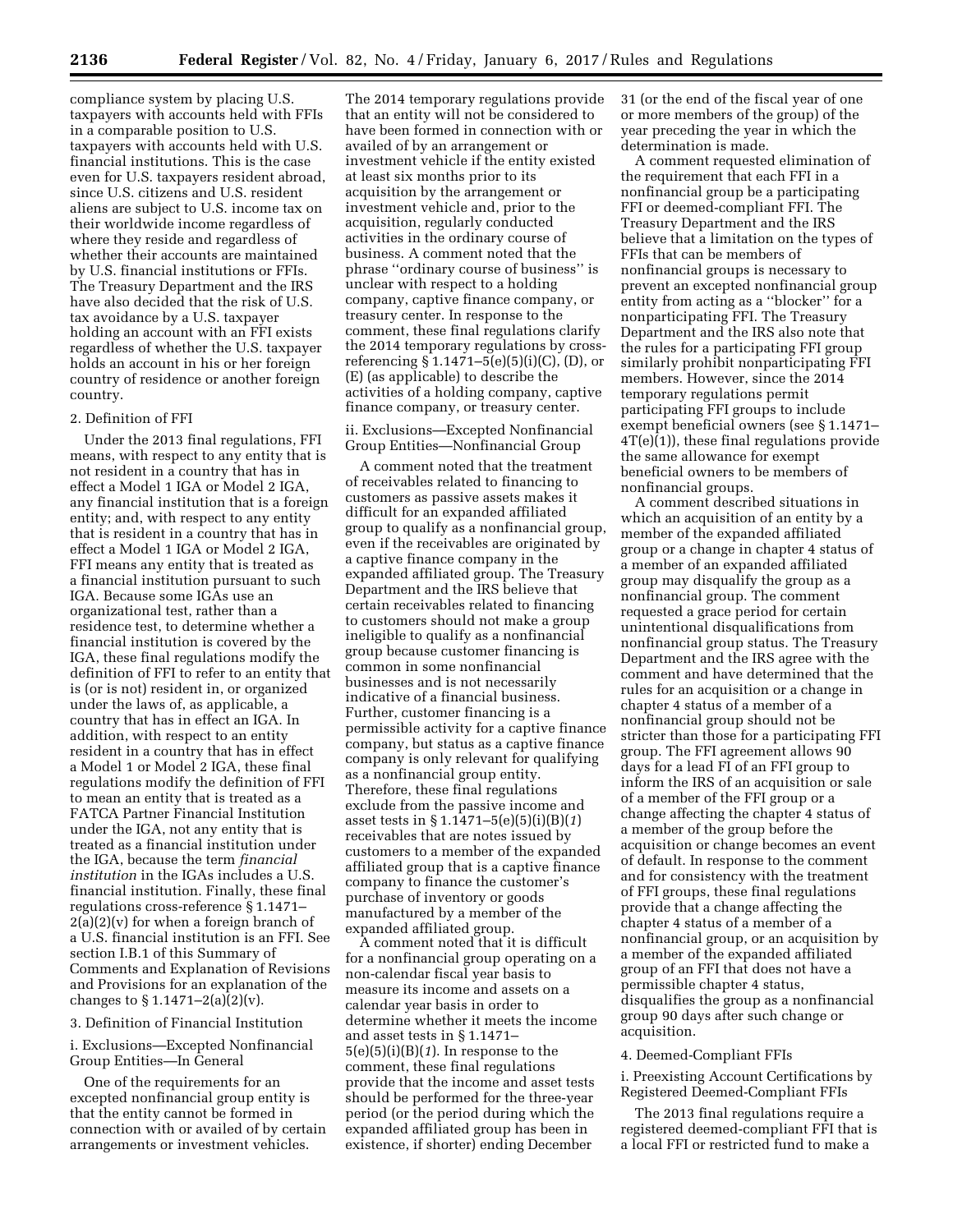certification to the IRS regarding its review of preexisting accounts that it is required to review as a condition of its status as a registered deemed-compliant FFI. The certification by a restricted fund regarding its preexisting accounts must be completed by the later of December 31, 2014, or six months after the date the FFI registers as a deemedcompliant FFI, but no due date for the certification of a local FFI regarding its preexisting accounts is specified. In Notice 2016–08, the Treasury Department and the IRS announced that the due date for the preexisting account certifications of restricted funds and local FFIs would be modified to on or before July 1 of the calendar year following the end of the certification period to provide FFIs with additional time to prepare their certifications and to streamline compliance. Accordingly, these final regulations provide that a preexisting account certification by a local FFI or restricted fund must be submitted by the due date of the FFI's first certification of compliance required under § 1.1471–5(f)(1)(ii)(B). See section I.E.4.iii of this Summary of Comments and Explanation of Revisions and Provisions for the timing of certifications of compliance by registered deemed-compliant FFIs.

ii. Registered Deemed-Compliant FFIs— Sponsored Investment Entities and Controlled Foreign Corporations

Under the 2013 final regulations, an FFI may not be a sponsored investment entity, sponsored controlled foreign corporation, or sponsored, closely held investment vehicle if it is a QI, WP, or WT. In Notice 2016–42, 2016–29 I.R.B. 67, the Treasury Department and the IRS announced that they are considering including in the WP Agreement an allowance for consolidated periodic reviews and certifications for WPs that are FFIs, similar to the allowance for QIs (see section 10.02(B) of the QI Agreement in Revenue Procedure 2014– 39, 2014–29 I.R.B. 150 (as may be amended)). In order to accommodate an allowance for consolidated periodic reviews and certifications for WPs, these final regulations provide that a WP may be a sponsored investment entity to the extent permitted in the WP Agreement if the WP otherwise meets the requirements for status as a sponsored investment entity.

The 2013 final regulations provide that a sponsoring entity of a sponsored investment entity or controlled foreign corporation must be authorized to act on behalf of the FFI ''to fulfill the requirements of the FFI agreement.'' See § 1.1471–5(f)(1)(i)(F)(*3*)(*i*). However, the 2013 final regulations also provide that

the sponsoring entity must agree to perform, on behalf of the FFI, ''all due diligence, withholding, reporting, and other requirements that the FFI would have been required to perform if it were a participating FFI.'' See § 1.1471– 5(f)(1)(i)(F)(*3*)(*iv*). Because a sponsored FFI does not enter into an FFI agreement with the IRS, these final regulations modify § 1.1471–5(f)(1)(i)(F)(*3*)(*i*) to conform with § 1.1471– 5(f)(1)(i)(F)(*3*)(*iv*).

The preamble to the 2014 temporary regulations states that the 2014 temporary regulations revise the 2013 final regulations to clarify that a sponsoring entity will not be jointly and severally liable for a sponsored FFI's withholding and reporting obligations under chapter 4, even if the sponsoring entity performs these responsibilities on behalf of such FFI, unless the sponsoring entity is also a withholding agent that is separately liable for such obligations. The text of the 2014 temporary regulations, however, inaccurately provides that a sponsoring entity of a sponsored FFI will not be liable for any failure to comply with the obligations contained in § 1.1471– 5(f)(1)(i)(F)(*3*) or (f)(2)(iii)(D) (as applicable) unless the sponsoring entity is a withholding agent that is separately liable for the failure to withhold on or report with respect to ''a payment made *to* the sponsored FFI'' (emphasis added). In order to correct this inconsistency between the preamble and the text of the 2014 temporary regulations, these final regulations revise the 2014 temporary regulations to provide that a sponsoring entity that is a withholding agent is separately liable for the failure to withhold on or report with respect to a payment made by the sponsoring entity on behalf of (rather than to) a sponsored FFI. This revision does not affect a sponsoring entity's liability as a withholding agent for payments unrelated to the sponsoring entity's obligations as a sponsoring entity of a sponsored FFI. This change is made in § 1.1471–5(f)(1)(i)(F)(*5*) for sponsoring entities of sponsored investment entities and controlled foreign corporations and in  $\S 1.1471 - 5(f)(2)(iii)(E)$  for sponsoring entities of sponsored, closely held investment vehicles.

iii. Registered Deemed-Compliant FFIs—Procedural Requirements for Registered Deemed-Compliant FFIs— Certification Requirement

Under the 2014 temporary regulations, a responsible officer of a registered deemed-compliant FFI must periodically certify to the IRS that all of the requirements of the deemedcompliant status claimed by the FFI

have been satisfied since the later of the date that the registered deemedcompliant FFI registers, or June 30, 2014. The 2014 temporary regulations provide that the certification is made every three years, but do not specify the date when the certification is due. The 2014 temporary regulations also allow a registered deemed-compliant FFI to make a certification on behalf of all registered deemed-compliant FFIs in the same expanded affiliated group.

As previewed in Notice 2016–08, these final regulations provide that a registered deemed-compliant FFI makes its certification on or before July 1 of the calendar year following the end of each certification period (consistent with the timing for certifications of compliance made by participating FFIs included in these final regulations). These final regulations also provide that the first certification period begins on the later of the date the FFI registers as a deemed-compliant FFI and is issued a GIIN, or June 30, 2014, and ends on the close of the third full calendar year following this date. Each subsequent certification period is the three calendar year period following the previous certification period. Under these final regulations, the FFI will certify to its compliance with the requirements of the deemed-compliant status during the certification period (rather than all periods since the later of the date that the FFI registers, or June 30, 2014).

In addition, these final regulations provide that the certification of compliance must be made on the form and in the manner prescribed by the IRS (consistent with the requirements for certifications of compliance by participating FFIs included in these final regulations). These final regulations also clarify that if a responsible officer of a registered deemed-compliant FFI makes the certification collectively for the FFI's expanded affiliated group, the certification must provide that all of the requirements for the deemed-compliant status claimed by each member of the expanded affiliated group that is a registered deemed-compliant FFI (other than a member that is a reporting Model 1 FFI or deemed-compliant FFI under an applicable Model 1 IGA) have been satisfied during the certification period.

iv. Certified Deemed-Compliant FFIs— Sponsored, Closely Held Investment Vehicles

A comment requested a three-year grace period during which a sponsored, closely held investment vehicle that becomes noncompliant with the requirements of its deemed-compliant status may retain its chapter 4 status.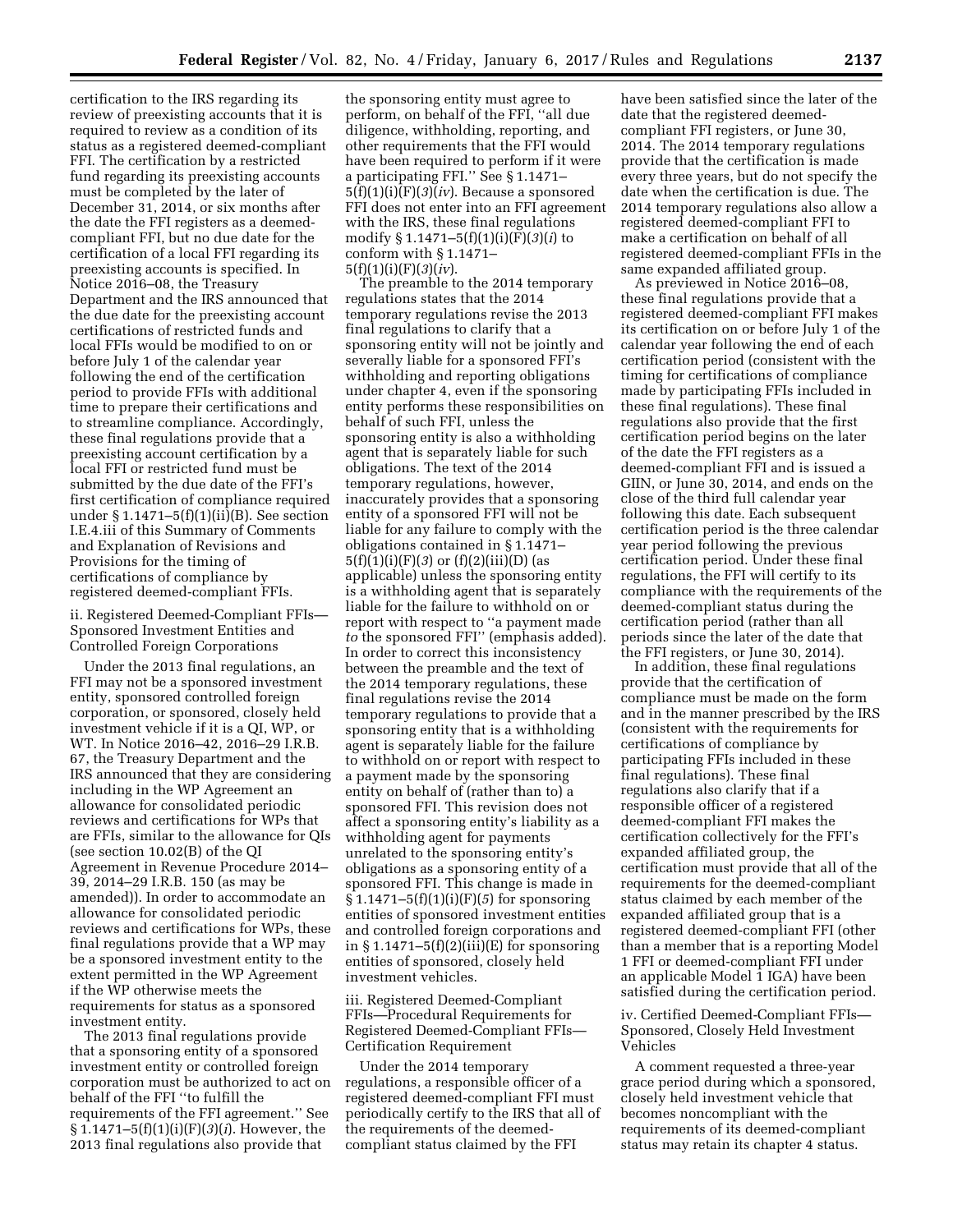The Treasury Department and the IRS believe that a bright line rule is necessary for enforcement with respect to certified deemed-compliant FFIs because these entities do not register or certify directly to the IRS regarding their compliance. Further, the Treasury Department and the IRS do not believe that the consequences of a termination of deemed-compliant status would be unduly burdensome for these entities because an FFI that is unable to meet the requirements of a sponsored, closely held investment vehicle may nevertheless become compliant with chapter 4 and avoid being withheld on by entering into an FFI agreement with the IRS. Therefore, this comment is not adopted.

v. Certified Deemed-Compliant FFIs— Limited Life Debt Investment Entities (Transitional)

In response to comments to the 2013 final regulations, the 2014 temporary regulations include significant revisions to the requirements for limited liability debt investment entities (LLDIEs) in order to accommodate industry practices and expand the types of securitization vehicles that qualify as LLDIEs. Since the 2014 temporary regulations were published, the Treasury Department and the IRS have received additional comments requesting modifications to the requirements for LLDIEs. One comment noted that it is unclear under the laws of certain foreign jurisdictions whether a person has authority to fulfill the requirements of a participating FFI. The comment requested that an FFI be permitted to base the determination of authority solely on whether or not the FFI's trust documents contain an explicit reference to the obligations of a participating FFI. The Treasury Department and the IRS do not believe that this would be an appropriate test because it is unlikely that a trust document would have an explicit reference to the obligations of a participating FFI prior to 2013, thereby undermining the rule.

The 2014 temporary regulations provide that substantially all of the assets of an LLDIE must consist of debt instruments or interests therein. The Treasury Department and the IRS received comments that borrowers on a debt instrument held by the LLDIE may encounter financial trouble such that the lender may foreclose or restructure the debt or the borrower may enter bankruptcy proceedings. Under these circumstances, the LLDIE may hold non-debt assets, such as equity or real estate, that may represent a significant portion of the LLDIE's assets during the

wind down period. The comments requested that ''debt instruments or interests therein'' include equity or other non-debt assets acquired upon a foreclosure or restructuring of the debt. The Treasury Department and the IRS agree that an entity should not lose its status as an LLDIE because it holds certain non-debt assets as a result of foreclosures or restructurings. Therefore, these final regulations revise the 2014 temporary regulations to provide that debt instruments or interests therein include assets acquired pursuant to a restructuring, workout, or similar event with respect to a debt instrument.

vi. Certified Deemed-Compliant FFIs— Investment Advisors and Investment Managers

The 2014 temporary regulations added a category of certified deemedcompliant FFI for certain investment entities described in § 1.1471– 5(e)(4)(i)(A) that do not maintain financial accounts under the heading ''Investment advisors and investment managers.'' A comment noted that an investment entity may meet the substantive requirements of this category even if it is not an investment advisor or investment manager. The Treasury Department and the IRS agree with the comment that the rule in the 2014 temporary regulations is not limited to investment entities that are investment advisors or investment managers. For clarity and in response to this comment, these final regulations change the heading of  $\S 1.1471 - 5(f)(2)(v)$ to ''Certain investment entities that do not maintain financial accounts.''

# *F. Comments and Changes to § 1.1472– 1—Withholding on NFFEs*

# 1. In General

Under § 1.1471–2(a)(3), participating FFIs that comply with the withholding requirements of § 1.1471–4(b), exempt beneficial owners, section 501(c) entities described in § 1.1471–5(e)(5)(v), and nonprofit organizations described in § 1.1471–5(e)(5)(vi) are deemed to satisfy their withholding obligations under section 1471(a) and § 1.1471–2. However, under § 1.1472–1(a), only participating FFIs are deemed to satisfy their withholding obligations under section 1472(a). These final regulations revise § 1.1472–1(a) to add exempt beneficial owners, section 501(c) entities described in  $\S 1.1471-5(e)(5)(v)$ , and nonprofit organizations to coordinate with  $\S 1.1471 - 2(a)(3)$ . In addition, these final regulations crossreference § 1.1471–5(f) for when deemed-compliant FFIs are deemed to

satisfy their withholding obligations under section 1472(a) with respect to withholdable payments to account holders that are NFFEs.

# *2. Exceptions—Beneficial Owner That Is an Excepted NFFE*

A comment requested an exception from withholding on withholdable payments that are property and casualty insurance premiums made to ''hedge fund reinsurance companies.'' According to the comment, such companies generally would not have any substantial U.S. owners because they do not allow a U.S. person to hold 10 percent or more of the voting stock in order prevent the company from being a controlled foreign corporation. The comment assumes that the entity is a NFFE but does not analyze the issue of whether the entity is properly characterized as an FFI or NFFE. Under  $§ 1.1471 - 5(e)(4)(i)(C)$ , an entity that functions or holds itself out as a hedge fund is an FFI. As an FFI, a hedge fund that has agreed to the terms of the FFI agreement would be required to report U.S. accounts, which are not limited to U.S. persons that hold 10 percent or more of the fund and would generally include any specified U.S. person that owns, directly or indirectly, more than zero percent of the investment entity. In the case of an insurance company that is a passive NFFE, it may elect to be a direct reporting NFFE and report any substantial U.S. owners (which are defined as specified U.S. persons that hold 10 percent of the stock by vote or value) to the IRS if the NFFE does not wish to disclose its substantial U.S. owners to a withholding agent. In addition, if a passive NFFE has no substantial U.S. owners, it may certify that to a withholding agent to avoid withholding on withholdable payments. The Treasury Department and the IRS believe that the chapter 4 regulations already mitigate any burden imposed by FATCA on passive NFFEs by providing an exception for direct reporting NFFEs. Therefore, these final regulations do not adopt this comment.

3. Exceptions—Beneficial Owner That Is an Excepted NFFE—Active NFFE

Under the 2014 temporary regulations, a NFFE satisfies the asset test to be an active NFFE if less than 50 percent of the weighted average percentage of assets (tested quarterly) held by the NFFE are assets that produce or are held for the production of passive income, as determined after the application of § 1.1472–  $1(c)(1)(iv)(B)$ . To remove ambiguity, these final regulations clarify that a NFFE satisfies the asset test if the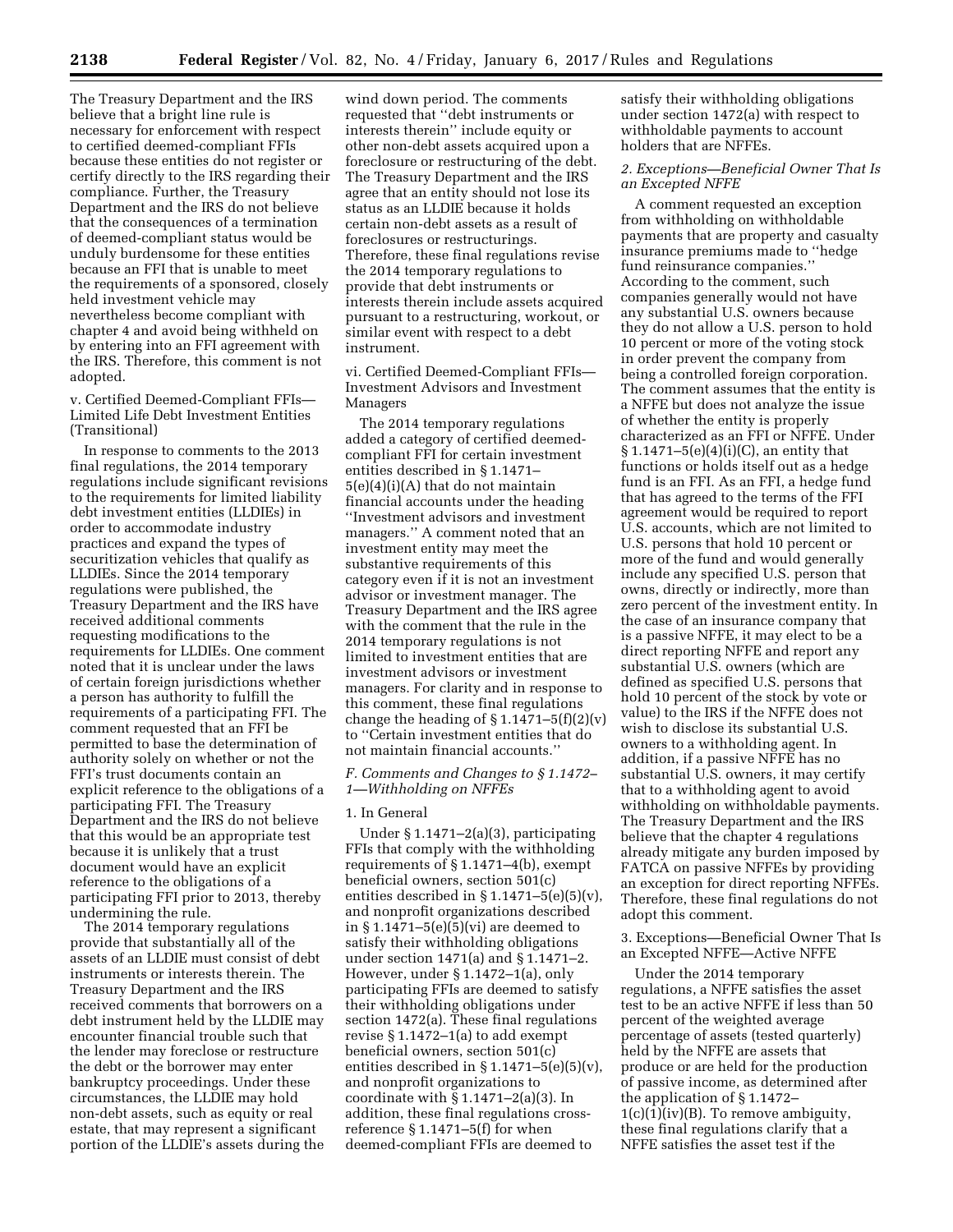weighted average of the percentage of assets held by it that produce or are held for the production of passive income (weighted by total assets and measured quarterly) is less than 50 percent, as determined after the application of  $\S 1.1472 - 1(c)(1)(iv)(B)$ . These final regulations also clarify that the asset test is applied to the prior calendar or fiscal year. Finally, these final regulations permit a NFFE to calculate its passive assets using any accounting period permitted under § 1.1472–1(c)(1)(iv)(C), provided the NFFE applies a uniform method of measuring assets for the year.

4. Exceptions—Definition of Direct Reporting NFFE

Under the 2014 temporary regulations, a direct reporting NFFE must make a periodic certification to the IRS regarding its compliance with the requirements of a direct reporting NFFE within each six month period following the end of each certification period. The 2014 temporary regulations provide that the first certification period begins on the date a GIIN is issued to the NFFE. To account for GIINs issued before the implementation of FATCA, and for consistency with certifications by other entities, these final regulations amend the date that the first certification period begins for a direct reporting NFFE to the later of the date a GIIN is issued to the NFFE, or June 30, 2014. These final regulations also require that the NFFE make the periodic certification on the form and in the manner prescribed by the IRS (consistent with other certifications of compliance included in these final regulations). Finally, these final regulations provide that the certification will be due on or before July 1 of the calendar year following the end of each certification period to conform to the due dates for the certifications of compliance by participating FFIs and registered deemed-compliant FFIs included in these final regulations.

5. Exceptions—Election To Be Treated as a Direct Reporting NFFE—Revocation of Election

Under the 2014 temporary regulations, a NFFE can elect to be treated as a direct reporting NFFE by registering with the IRS on Form 8957, ''Foreign Account Tax Compliance Act (FATCA) Registration,'' or the FATCA registration Web site. The 2014 temporary regulations provide that this election can only be revoked if the NFFE obtains consent from the Commissioner and, upon revocation, the NFFE must notify its sponsoring entity (for a NFFE that is a sponsored direct reporting NFFE) and all relevant

withholding agents of the revocation. The 2014 temporary regulations also provide that the IRS may revoke the direct reporting status of a NFFE upon an event of default.

The Treasury Department and the IRS have determined that the requirement for a direct reporting NFFE to obtain consent to revoke its direct reporting NFFE status is unnecessary. Therefore, these final regulations remove this requirement and provide that a direct reporting NFFE may revoke its election by canceling its registration account on the FATCA registration Web site and by notifying the IRS in such manner as the IRS may prescribe in the Instructions for Form 8966. Further, these final regulations amend the notification requirements in the 2014 temporary regulations to require a NFFE to send notification within 30 days of the revocation to each financial institution (in addition to each withholding agent) from which it receives payments or with which it holds an account for which the NFFE provided a withholding certificate or written statement representing its status as a direct reporting NFFE. This amendment reflects that a NFFE may have provided documentation of its status to a financial institution that is not a withholding agent, and that in certain cases a NFFE is permitted to provide a written statement (rather than a withholding certificate).

# *G. Comments and Changes to § 1.1473– 1—Section 1473 Definitions*

1. Definition of Withholdable Payment—In General

Under the 2013 final regulations, the term *withholdable payment* means any payment of U.S. source fixed or determinable annual or periodical (FDAP) income, and for sales or other dispositions occurring after December 31, 2016, any gross proceeds from the sale or other disposition of any property of a type that can produce interest or dividends that are U.S. source FDAP income. After the publication of the 2013 final regulations, a comment stated that additional time is needed to implement withholding on gross proceeds. As announced in Notice 2015–66, these final regulations modify the definition of withholdable payment to include, for sales or other dispositions occurring after December 31, 2018, any gross proceeds from the sale or other disposition of any property of a type that can produce interest or dividends that are U.S. source FDAP income.

2. Definition of Withholdable Payment—Payments Not Treated as Withholdable Payments—Offshore Payments of U.S. Source FDAP Income Prior to 2017 (Transitional)

The 2013 final regulations under section 1473 provide an exclusion from the definition of withholdable payments for certain non-intermediated offshore payments of U.S. source FDAP income made prior to January 1, 2017. Under the 2014 temporary regulations, this transitional rule was expanded to apply to a non-U.S. insurance broker that pays insurance and reinsurance premiums to a foreign insurance or reinsurance company. Comments requested that the transitional rule for offshore payments made by non-U.S. insurance brokers be extended for another year to allow non-U.S. brokers additional time to develop withholding and information reporting systems. A comment requesting further guidance about the sourcing of premiums was also submitted.

Withholding under chapter 4 is intended to incentivize foreign entities to report certain information about U.S. persons that make use of offshore accounts or passive NFFEs. The preamble to the 2013 final chapter 4 regulations stated that ''[t]his information reporting strengthens the integrity of the U.S. voluntary tax compliance system by placing U.S. taxpayers that have access to international investment opportunities on an equal footing with U.S. taxpayers that do not have such access or otherwise choose to invest within the United States.'' 78 FR 5874. Withholding under chapter 4 is broad and may apply whenever a withholding agent, whether U.S. or foreign, makes a withholdable payment to ensure that the information reporting objectives of chapter 4 are met. As a result, chapter 4 withholding under sections 1471 and 1472 may apply to a withholdable payment made by a non-U.S. payor to a foreign payee. Consistent with these information reporting objectives of chapter 4, a passive NFFE may avoid being subject to withholding under chapter 4 by furnishing the documentation described in § 1.1471– 3(d)(12) to its withholding agent or by electing to be treated as a direct reporting NFFE and providing information directly to the IRS.

The Treasury Department and the IRS have not accepted the comment to extend further the offshore payment transition rule to exclude from the definition of withholdable payments insurance and reinsurance premiums that are U.S. source FDAP income and paid by a non-U.S. broker to a foreign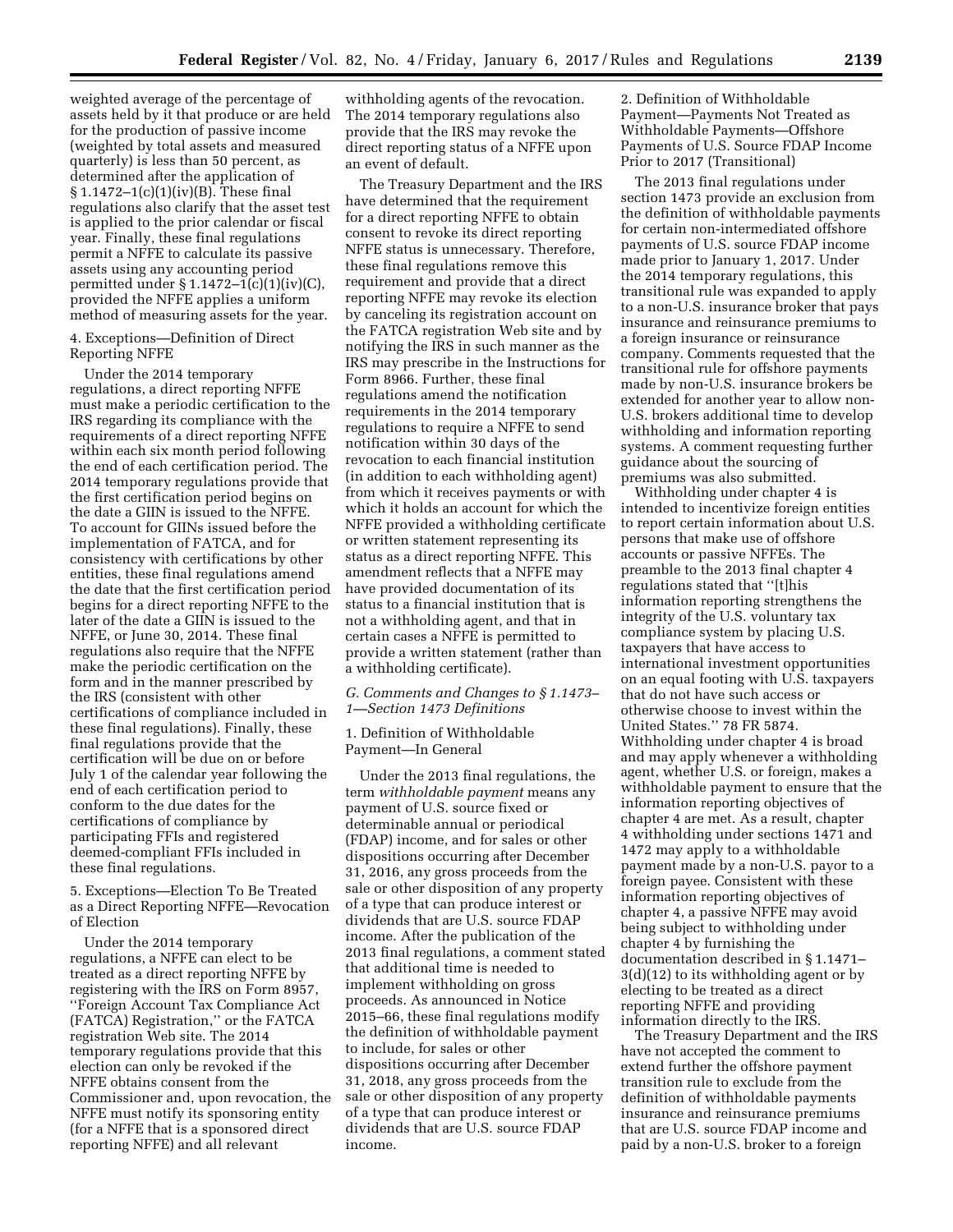insurance or reinsurance company. A privately-held foreign insurance or reinsurance company is treated as a passive NFFE that is required to report information about its substantial U.S. owners, or to certify that it does not have any such owners, in order to avoid chapter 4 withholding on withholdable payments. The Treasury Department and the IRS have not excluded privately-held insurance or reinsurance companies from treatment as passive NFFEs because of concerns that these entities may be used to avoid U.S. taxation. Treating U.S. source premiums paid with respect to an insurance or reinsurance contract as withholdable payments will help to ensure that the IRS receives information about the substantial U.S. owners, if any, of these insurance or reinsurance companies, which will strengthen IRS enforcement efforts with respect to the use of foreign insurance and reinsurance companies for tax avoidance. These requirements were promulgated in the 2013 final regulations published on January 28, 2013, which provided a generous transition period to allow for the development of systems necessary to implement the regulations. Furthermore, because the transitional offshore payment rule does not apply to U.S. brokers that pay insurance and reinsurance premiums to a foreign company, the expiration of the transition rule will ensure equivalent treatment of withholdable payments made by either a U.S. or non-U.S. broker to a foreign insurance or reinsurance company and consistent documentation and information reporting requirements under chapter 4 for all withholding agents. In addition, the Treasury Department and the IRS believe that guidance on sourcing rules for premiums is beyond the scope of chapter 4. The question of how insurance and reinsurance premiums are sourced is not unique to FATCA and the determination may need to be made for other purposes under the Code (for example, for purposes of determining the limitation on foreign tax credits under section 904).

From a policy perspective, the question of whether a foreign insurance or reinsurance company is a passive foreign investment company within the meaning of section 1297 is similar to the question of whether the foreign insurance or reinsurance company is a passive NFFE. On April 24, 2015, the Treasury Department and the IRS published proposed regulations (REG– 108214–15) in the **Federal Register** (80 FR 22954) regarding when a foreign insurance company's income is

excluded under section 1297(b)(2)(B) from the definition of passive income for purposes of the passive foreign investment company rules. The Treasury Department and the IRS continue to study these issues. If the Treasury Department and the IRS issue final regulations addressing the issues raised by those proposed regulations, it is possible that the scope of foreign insurance or reinsurance companies treated as passive NFFEs may be modified or potentially conformed to the scope of foreign insurance companies treated as passive foreign investment companies under such final regulations.

*H. Comments and Changes to § 1.1474– 1—Liability for Withheld Tax and Withholding Agent Reporting* 

1. Payments and Returns of Tax Withheld—Use of Agents—Authorized Agent

Under the 2013 final regulations, a withholding agent must file Form 8655, ''Reporting Agent Authorization,'' with the IRS if it appoints an agent to act as its reporting agent for filing Form 1042 or making tax deposits and payments with respect to Form 1042. A comment suggested that Form 8655 should only be required to be filed when an agent files a Form 1042 in its own name (and under its own EIN) on behalf of another withholding agent. In response to the comment, these final regulations amend the 2013 final regulations to provide that a withholding agent must file Form 8655 only when its agent files a Form 1042 as the filer on behalf of the withholding agent. This revision is also included in final regulations under chapter 3 that are published elsewhere in this issue of the **Federal Register**.

2. Information Returns for Payment Reporting—Filing Requirement—In General

The 2014 temporary regulations require withholding agents to file Form 1042–S, ''Foreign Person's U.S. Source Income Subject to Withholding,'' to report a chapter 4 reportable amount and to furnish a copy of the form to the recipient and any intermediary or flowthrough entity. The chapter 3 regulations include a similar filing requirement for amounts subject to reporting under chapter 3. The Treasury Department and the IRS have determined that withholding agents should be permitted to send Forms 1042–S to recipients electronically for purposes of both chapters 3 and 4 if certain requirements are met. These final regulations allow electronic recipient copies of Form 1042–S for

chapter 4 purposes by cross-referencing § 1.1461–1(c)(1)(i)(A) (added in regulations published elsewhere in this issue of the **Federal Register**).

3. Additional Reporting Requirements With Respect to U.S. Owned Foreign Entities and Owner-Documented FFIs— Reporting by Certain Withholding Agents With Respect to Owner-Documented FFIs

The 2014 temporary regulations require reporting by a withholding agent that makes a withholdable payment to an FFI that it treats as an ownerdocumented FFI, regardless of whether the owner-documented FFI is reported by another FFI or withholding agent under § 1.1471–4(d) or § 1.1474–1(i)(1). These final regulations relieve a withholding agent of this reporting when: (1) The withholding agent obtains from a participating FFI or reporting Model 1 FFI receiving a withholdable payment allocable to the ownerdocumented FFI a certification that the FFI is reporting for the year of the payment to the IRS all of the information described in § 1.1471–4(d) or  $§ 1.1474-1T(i)(1)$  (as appropriate); and (2) the withholding agent does not know or have reason to know that the certification is incorrect or unreliable. These final regulations also amend the requirements for an FFI withholding statement to permit an FFI to include the certification described in the preceding sentence on the FFI's withholding statement.

Finally, the 2014 temporary regulations do not allow a withholding agent reporting under § 1.1474–1T(i)(1) on an owner-documented FFI to request an extension of time to file Form 8966. However, an FFI that otherwise qualifies to be an owner-documented FFI but instead reports its accounts as a participating FFI on Form 8966 would be eligible for the extensions of time to file Form 8966 provided in § 1.1471– 4(d)(3)(vii). In order to allow a withholding agent the same period of time to report the accounts of an ownerdocumented FFI as the FFI could have if it performed its own reporting, these final regulations provide that such withholding agent may request an automatic 90-day extension of time to file Form 8966 and, under certain hardship conditions, an additional 90 day extension.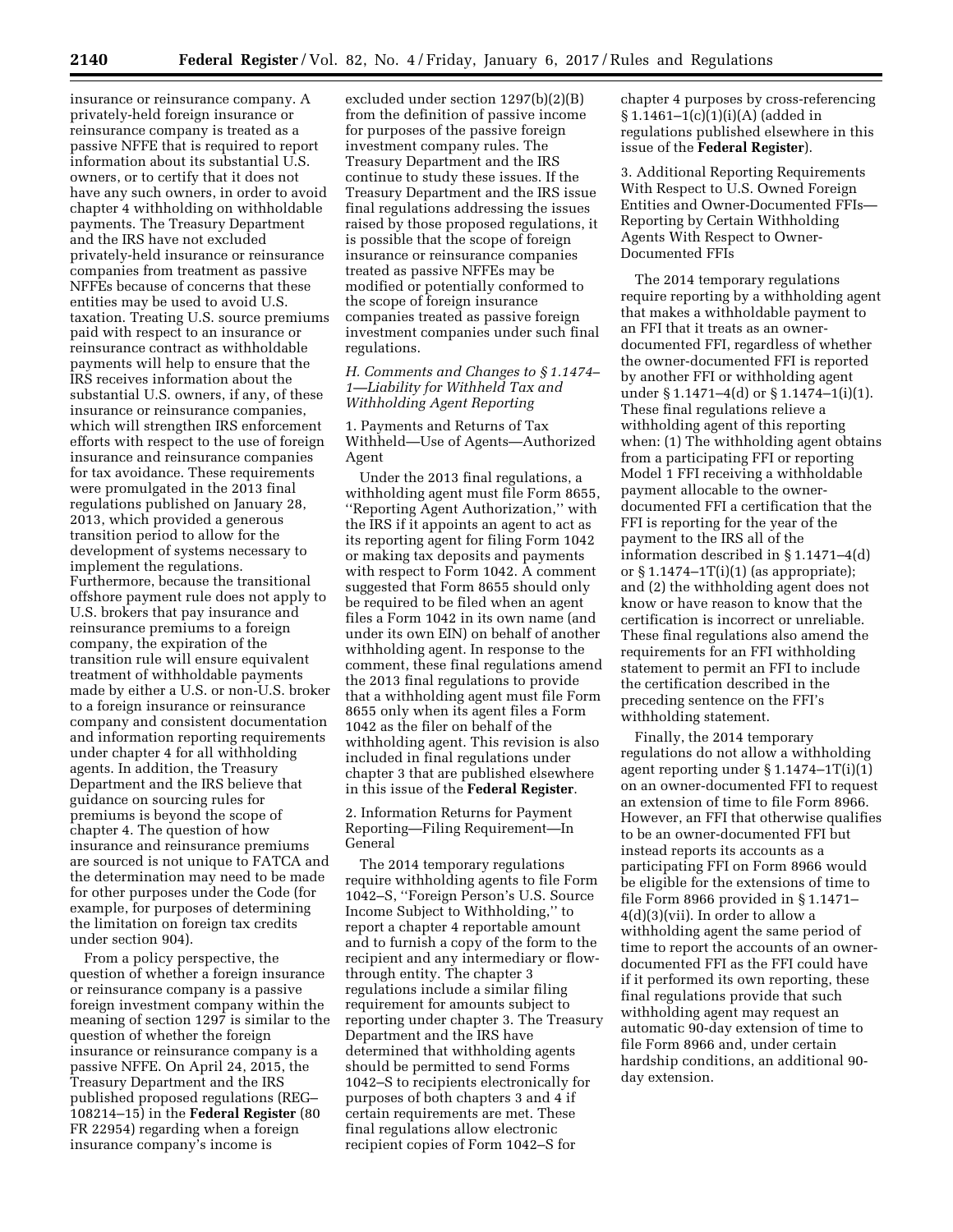4. Additional Reporting Requirements With Respect to U.S. Owned Foreign Entities and Owner-Documented FFIs— Reporting by Certain Withholding Agents With Respect to U.S. Owned Foreign Entities That Are NFFEs

The 2014 temporary regulations require reporting on Form 8966 by a withholding agent of information about any substantial U.S. owners of a passive NFFE to which the withholding agent makes a withholdable payment, and require this reporting regardless of whether the passive NFFE is reported by a participating FFI as a U.S. account or by a reporting Model 1 FFI as a U.S. reportable account under an applicable IGA. To eliminate duplicative reporting of U.S. owners, these final regulations relieve a withholding agent of reporting with respect to a passive NFFE with one or more substantial U.S. owners if: (1) The NFFE is an account holder of a participating FFI or a registered deemed-compliant FFI; (2) the withholding agent obtains the certification described in § 1.1471– 3(c)(3)(iii)(B)(*2*)(*iv*) (added by these final regulations) that the FFI receiving the payment is reporting for the year of the payment a passive NFFE with one or more substantial U.S. owners (or, with respect to a reporting Model 1 FFI or reporting Model 2 FFI, one or more controlling persons that are specified U.S. persons, as defined in the applicable IGA) as a U.S. account (other than a non-consenting U.S. account or an account held by a recalcitrant account holder) or U.S. reportable account (as applicable); and (3) the withholding agent does not know or have reason to know that the certificate is unreliable or incorrect. These final regulations also modify the requirements for an FFI withholding statement to provide that the statement may include the FFI's certification described in the preceding sentence. These modifications were previewed in the preamble to the FFI agreement in Revenue Procedure 2014–38.

The 2014 temporary regulations do not provide an exception for intermediaries and flow-through entities receiving a payment for a passive NFFE with one or more substantial U.S. owners that are not required to report under § 1.1471–4(d) or an applicable IGA, even though reporting by those entities duplicates the reporting required of the withholding agent under § 1.1474–1(i)(2). To eliminate this duplicative reporting, these final regulations provide that an entity not subject to any other coordination rule in § 1.1474–1(i)(2) (including as described in the preceding paragraph) that is a

flow-through entity or an entity acting as an intermediary for a withholdable payment allocable to a passive NFFE is not required report on the substantial U.S. owners of the passive NFFE under § 1.1474–1(i)(2) if: (1) The entity provides to the withholding agent from which it receives the payment documentation with respect to the passive NFFE's substantial U.S. owners sufficient for the withholding agent to report this information under § 1.1474– 1(i)(2); and (2) the intermediary or flowthrough entity does not know or have reason to know that the withholding agent does not report this information.

# *I. Comments and Changes to § 301.1474–1—Required Use of Magnetic Media for Financial Institutions Filing Form 1042–S or Form 8966—Failure To File*

The 2013 final regulations provide that a failure by a financial institution to file Form 1042–S or Form 8966 electronically is a failure to comply with the information reporting requirements under section 6723. However, section 6723 applies only to a ''specified information reporting requirement,'' which does not include Form 1042–S or Form 8966. See section 6724(d)(3). The correct citation is section 6721, which provides penalties applicable to an ''information return,'' which is defined in section  $6724(d)(1)$  to include any form, statement, or schedule required to be filed under chapter 4. Therefore, these final regulations correct the 2013 final regulations to cross-reference section 6721 rather than section 6723.

# *J. Nonsubstantive Clarifications and Corrections*

These final regulations include various nonsubstantive clarifications and corrections to the 2013 final regulations and the 2014 temporary regulations.

Erroneous cross-references are corrected in §§ 1.1471–2(a)(4)(iii), 1.1471–3(c)(6)(ii)(C)(*2*)(*x*), 1.1471– 4(c)(2)(v), 1.1471–4(d)(9) *Examples 1*  and *2,* 1.1471–4(e)(4), 1.1471– 5(f)(1)(i)(D)(*8*), 1.1471–5(f)(2), 1.1471–  $5(f)(2)(iii)(E)$ , and  $1.1474-1(d)(3)(vii)$ . In the first sentence of  $\S 1.1471-3(c)(8)(iii)$ , ''consolidated accounts'' is changed to ''consolidated obligations'' to use the correct defined term, and in the last sentence of § 1.1471–2(a)(2)(ii), ''QI withholding agreement'' is changed to ''QI agreement'' to use the defined term. These final regulations also revise the description of the U.S. payee pool in § 1.1471–3(c)(3)(iii)(B)(*2*)(*ii*) to align with the limitations on the use of this pool in regulations under chapter 61 (see § 1.6049–4(c)(4)(ii)). Additionally,

the heading of  $\S 1.1471 - 3(d)(11)(x)$  is revised to clarify that the documentation rules in that section do not apply to sponsored direct reporting NFFEs.

These final regulations revise  $§ 1.1471-4(a)(4)$ , which provides rules concerning expanded affiliated groups, to conform to the revisions to § 1.1471– 4T(e)(1) in the 2014 temporary regulations, which allow exempt beneficial owners and certified deemedcompliant FFIs to be members of an expanded affiliated group that includes a participating FFI. These final regulations also modify references to territory financial institutions acting as intermediaries in  $\S 1.1471-4(d)(2)(ii)(B)$ to refer to both territory financial institutions acting as intermediaries and territory financial institutions that are flow-through entities, because the rules described in these sections apply to both types of territory financial institutions. In  $\S 1.1471 - 4(d)(3)(vii)$  and (d)(6)(vi), references to Form 8809 are revised because the IRS created a new form (Form 8809–I, ''Application for Extension of Time to File FATCA Form 8966'') for applications for extensions of time to file Form 8966.

The 2013 final regulations are inconsistent when describing the specified U.S. persons that a participating FFI is required to report with respect to an owner-documented FFI. Under § 1.1471–4(d)(2)(ii)(D), a participating FFI is required to report the information described in § 1.1471–  $4(d)(3)(iv)$  or  $(d)(5)(iii)$  with respect to each specified U.S. person identified in § 1.1471–3(d)(6)(iv)(A)(*1*). However,  $§ 1.1471–4(d)(3)(iv)(B)$  and  $(d)(5)(iii)(B)$ provide that the participating FFI reports the name, address, and TIN of each specified U.S. person identified in § 1.1471–3(d)(6)(iv)(A)(*1*) and (*2*). These final regulations clarify the 2013 final regulations and correct the inconsistency by adding a crossreference to § 1.1471–3(d)(6)(iv)(A)(*2*) in  $§ 1.1471-4(d)(2)(ii)$  for the specified U.S. persons that the participating FFI must report. Finally, these final regulations revise the definition of chapter 4 reportable amount to coordinate with § 1.1474–1(d)(1)(ii)(A)(*1*)(*xi*), which provides that a recipient for purposes of reporting on Form 1042–S includes a person or U.S. branch receiving income that is effectively connected with a U.S. trade or business. Under these final regulations, a chapter 4 reportable amount includes an amount that would be a withholdable payment but for the fact that the payment is income effectively connected with a U.S. trade or business (as described in § 1.1473–  $1(a)(4)(ii)$ .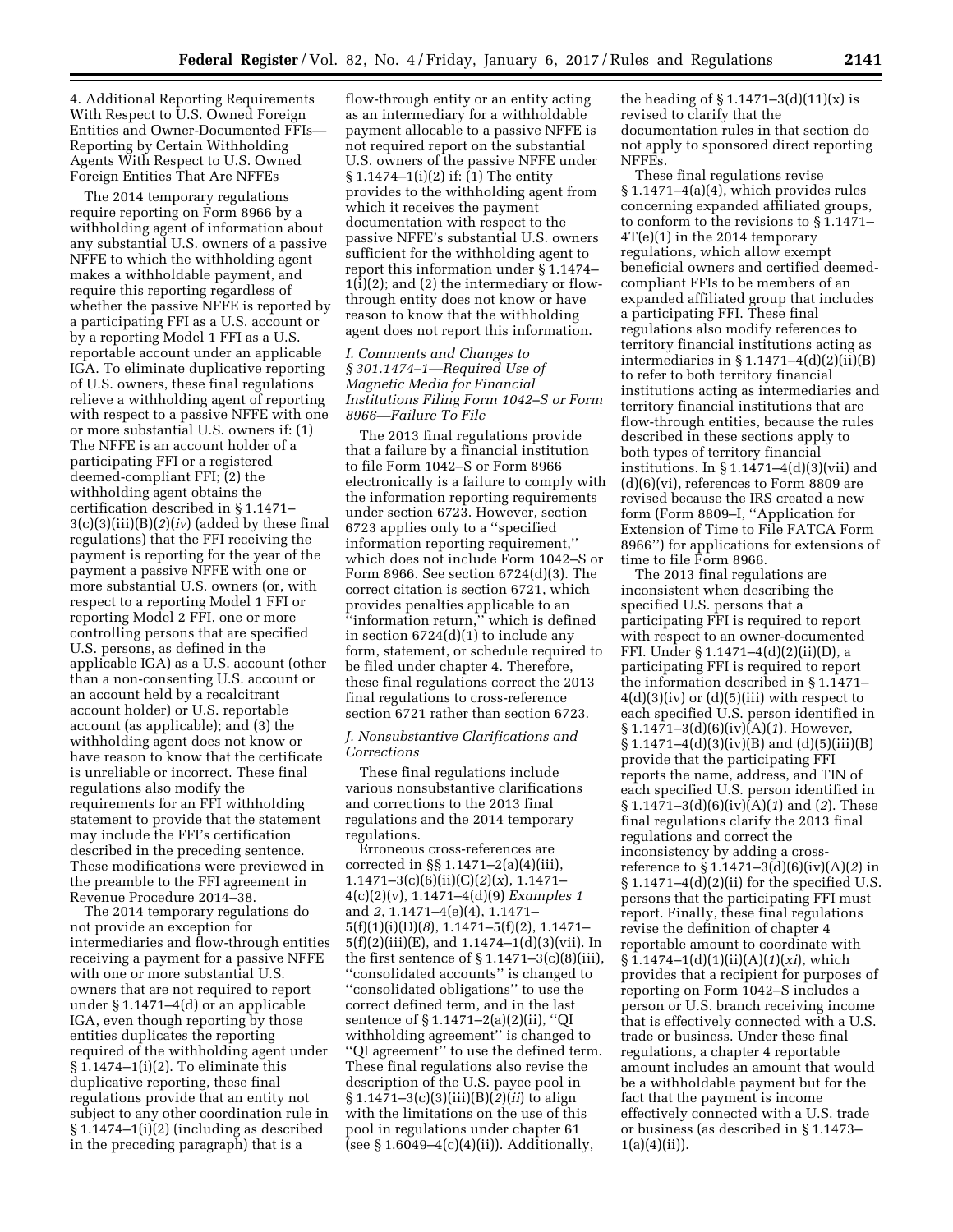# **II. Temporary Regulations**

# *A. In General*

In response to comments and after further consideration, this document includes temporary regulations that revise or clarify certain sections of the 2013 final regulations. The following portions of this preamble provide a discussion of the additions and modifications made by these temporary regulations to the 2013 final regulations.

# *B. Comments and Changes to § 1.1471– 1—Scope of Chapter 4 and Definitions— Permanent Residence Address*

The 2013 final regulations provide that an address that is provided subject to an instruction to hold all mail to that address is not a permanent residence address. The temporary coordination regulations apply this rule to chapter 3. A comment noted that some withholding agents interpret this provision to mean that a payee that provides an address subject to a hold mail instruction cannot generally establish non-U.S. status (because, for example, a Form W–8BEN requires a permanent residence address). The Treasury Department and the IRS agree with this interpretation but did not intend for an account to be treated as undocumented if there is a permanent residence address with a hold mail instruction. In regulations published elsewhere in this issue of the **Federal Register**, the temporary coordination regulations are modified to provide that an address that is subject to a hold mail instruction can be relied upon as a permanent residence address if the account holder provides documentary evidence establishing residence in the country where the account holder is claiming to be a resident. These temporary regulations incorporate this rule by revising the definition of permanent residence address to provide that an address that is subject to a hold mail instruction can be used to the extent accompanied by documentary evidence described in § 1.1441– 1(c)(38)(ii) supporting the claim of foreign status.

# *C. Comments and Changes to § 1.1471– 3—Identification of Payee*

1. Rules for Reliably Associating a Payment With a Withholding Certificate or Other Appropriate Documentation

# i. In General

The 2013 final regulations provide that a withholding agent may reliably associate a withholdable payment with valid documentation supporting a payee's chapter 4 status if the documentation is obtained ''either

directly or through an agent.'' See § 1.1471–3(c)(1). The 2013 final regulations further provide that such documentation must be ''provided by a payee.'' Id. For chapter 3 purposes, a withholding agent can reliably associate a payment with a Form W–8BEN that is ''furnished by'' the beneficial owner. See § 1.1441–1(e)(1)(ii)(A)(*1*). A comment noted that it is unclear whether the chapter 3 regulations and chapter 4 regulations permit a withholding agent to rely on a withholding certificate provided by a payee or beneficial owner to a repository that houses these forms for access by withholding agents (a third party repository).

In consideration of this comment, the temporary coordination regulations are revised in regulations published elsewhere in this issue of the **Federal Register** to permit a withholding agent to rely on withholding certificates housed by a third party repository when certain requirements are met. Consistently, these temporary regulations clarify that, in general, a withholding agent must obtain documentation ''either directly from the payee or through its agent.'' These temporary regulations also provide that a withholding certificate will be considered provided by a payee if a withholding agent obtains the certificate from a third party repository (rather than directly from the payee or through its agent) and the requirements in  $§ 1.1441-1(e)(4)(iv)(E)$  are satisfied. A withholding certificate obtained from a third party repository must be reviewed by the withholding agent in the same manner as any other documentation to determine whether it may be relied upon for chapter 4 purposes.

The 2014 temporary regulations and the temporary coordination regulations do not permit a withholding agent to accept Forms W–8 with an electronic signature, other than Forms W–8 electronically transmitted through the withholding agent's electronic system. The Treasury Department and the IRS have determined that Forms W–8 received by facsimile, email, or from a third party repository may include an electronic signature, and that this rule should be consistent in chapters 3 and 4. Therefore, the temporary coordination regulations are revised in regulations published elsewhere in this issue of the **Federal Register** to permit a withholding agent to accept Forms W– 8 with electronic signatures provided that the requirements in the temporary coordination regulations are met. These temporary regulations incorporate this rule into chapter 4 by cross-referencing the amended chapter 3 rule.

ii. Requirements for Validity of Certificates—Withholding Certificate of an Intermediary, Flow-Through Entity, or U.S. Branch (Form W–8IMY)— Withholding Statement

Temporary regulations under chapter 3 that are published elsewhere in this issue of the **Federal Register** include an allowance for a withholding agent to accept an alternative withholding statement from a nonqualified intermediary that meets the requirements in § 1.1441– 1(e)(3)(iv)(C)(*3*). To coordinate with chapter 3, these temporary regulations provide that a withholding agent making a withholdable payment to a nonqualified intermediary for which a withholding statement is required for purposes of both chapters 3 and 4 may accept a withholding statement that meets the requirements described in § 1.1441–1(e)(3)(iv)(C)(*3*).

iii. Applicable Rules for Withholding Certificates, Written Statements, and Documentary Evidence—Change in Circumstances

On July 29, 2016, the Treasury Department and the IRS released Announcement 2016–27, 2016–33 I.R.B. 238, which provides that on January 1, 2017, the Treasury Department will begin updating the list of jurisdictions treated as if they have an IGA in effect to provide that certain jurisdictions that have not brought their IGA into force will no longer be treated as if they have an IGA in effect. The list of jurisdictions treated as if they have an IGA in effect (the ''IGA List'') is located at *[https://](https://www.treasury.gov/resource-center/tax-policy/treaties/Pages/FATCA.aspx) [www.treasury.gov/resource-center/tax](https://www.treasury.gov/resource-center/tax-policy/treaties/Pages/FATCA.aspx)[policy/treaties/Pages/FATCA.aspx.](https://www.treasury.gov/resource-center/tax-policy/treaties/Pages/FATCA.aspx)*  Announcement 2016–27 also provides that, in order to provide notice to FFIs, a jurisdiction will not cease to be treated as having an IGA in effect until at least 60 days after the jurisdiction's status on the IGA List is updated. Under the 2014 temporary regulations, a change in circumstances includes any change that affects a person's chapter 4 status. These temporary regulations provide that a withholding agent will have reason to know of a change in circumstances with respect to an FFI's chapter 4 status on the date that the jurisdiction where the FFI is resident, organized, or located ceases to be treated as having an IGA in effect. The rule under § 1.1471– 3(c)(6)(ii)(E)(*3*) will still apply to allow the withholding agent 90 days to cure the change in circumstances.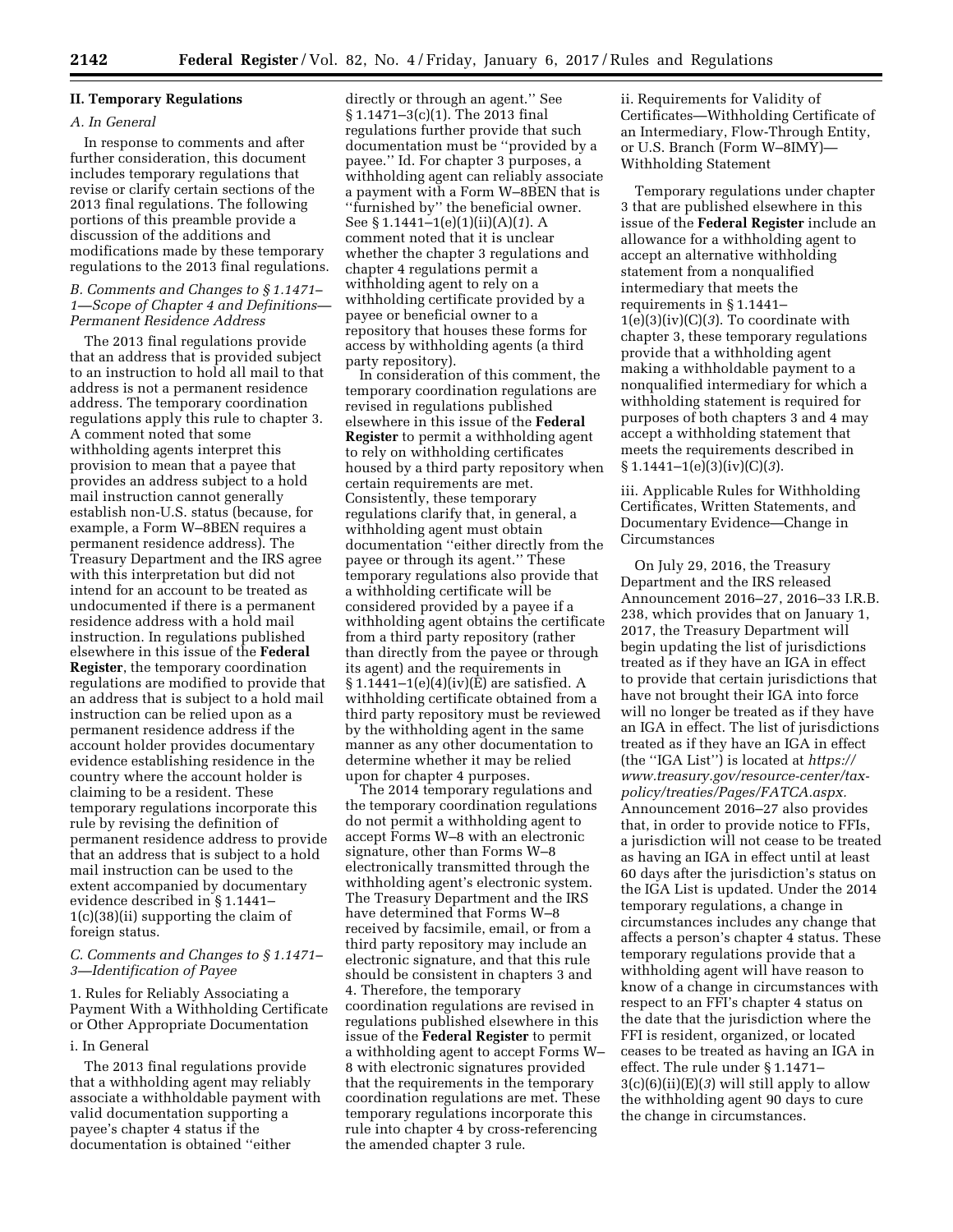iv. Curing Documentation Errors— Documentation Received After the Time of Payment

The 2013 final regulations provide rules for when a withholding agent may rely on documentation received after the time of payment to establish that no withholding was required under chapter 4 on the payment. The temporary coordination regulations provide similar rules for establishing that no withholding was required under chapter 3. In regulations published elsewhere in this issue of the **Federal Register**, the temporary coordination regulations are revised to include additional requirements for documentation obtained after the time of payment to establish that the payment is income effectively connected with the conduct of a trade or business in the United States. These temporary regulations cross-reference the chapter 3 rules for additional requirements for reliance on documentation received after the time of payment to establish that a payment was income effectively connected with the conduct of a U.S. trade or business (and therefore is not a withholdable payment).

2. Documentation Requirements To Establish Payee's Chapter 4 Status— Identification of Owner-Documented FFIs

Under the 2013 final regulations, an FFI cannot qualify as an ownerdocumented FFI if it is a member of an expanded affiliated group with any FFI that is a depository institution, custodial institution, or specified insurance company. That is, under the 2013 final regulations, all FFIs in the expanded affiliated group must be investment entities. The 2013 final regulations further provide that a withholding agent cannot act as a designated withholding agent for an owner-documented FFI if the withholding agent knows or has reason to know that the ownerdocumented FFI is a member of an expanded affiliated group with any FFI other than an FFI that is also treated as an owner-documented FFI by the withholding agent. These temporary regulations modify the reason to know rule for designated withholding agents to conform to the requirements of an owner-documented FFI that is a member of an expanded affiliated group. Under these temporary regulations, a withholding agent cannot act as a designated withholding agent for an owner-documented FFI if the withholding agent knows or has reason to know that the owner-documented FFI is a member of an expanded affiliated group with any FFI that is a depository

institution, custodial institution, or specified insurance company,

# *D. Comments and Changes to § 1.1471– 4—FFI Agreement*

1. Due Diligence for the Identification and Documentation of Account Holders and Payees—Standards of Knowledge— Limits on Reason To Know With Respect to Certain Accounts Acquired in a Merger or Bulk Acquisition

The 2013 final regulations provide limitations on the standards of knowledge that apply in a merger or bulk acquisition if a participating FFI (transferee FFI) acquires the accounts of a participating FFI or deemed-compliant FFI (including a U.S. branch of either such FFI) that applies the due diligence requirements of  $\S 1.1471 - 4(c)$  as a condition of its status, or of a U.S. financial institution (transferor FI), provided certain requirements are met. One such requirement is that a transferor FI that is a branch of a participating FFI or of a registered deemed-compliant FFI (other than a U.S. branch that is treated as a U.S. person) or that is a deemed-compliant FFI that applies the due diligence rules of  $\S 1.1471-4(c)$  as a condition of its status provide a written representation to the transferee FFI regarding the transferor FI's application of required due diligence procedures. Because this written representation is to be provided by all transferor FIs that are FFIs, these temporary regulations provide that a transferee FFI must obtain the written representation described in § 1.1471– 4(c)(2)(ii)(B)(*2*)(*iii*) from a transferor FI that is a participating FFI or registered deemed-compliant FFI (or a U.S. branch of either such entity, excluding a U.S. branch that is treated as a U.S. person), or a deemed-compliant FFI that applies the due diligence rules of § 1.1471–4(c) as a condition of its status.

2. Account Reporting—Reporting Requirements in General

i. Financial Institution Required To Report an Account—Combined Reporting on Form 8966 Following a Merger or Bulk Acquisition of Accounts

The 2014 temporary regulations require a participating FFI to report information with respect to U.S. accounts and accounts held by ownerdocumented FFIs maintained at any time during the calendar year. A participating FFI is also required to report foreign reportable amounts paid to accounts held by nonparticipating FFIs. Comments requested guidance on reporting accounts acquired in a merger or bulk acquisition on Form 8966. In response to the comment, these

temporary regulations provide that if a participating FFI (successor) acquires accounts of another participating FFI (predecessor) in a merger or bulk acquisition of accounts, the successor may assume the predecessor's obligations to report the acquired accounts under § 1.1471–4(d) with respect to the calendar year of the merger or acquisition (acquisition year) provided certain requirements are met. First, the successor must acquire substantially all of the accounts maintained by the predecessor, or substantially all of the accounts maintained at a branch of the predecessor, in a merger or bulk acquisition of accounts. Second, the successor must agree to report the acquired accounts for the acquisition year on Forms 8966 to the extent required in § 1.1471–4(d)(3) or (d)(5). Third, the successor may not elect to report under section 1471(c)(2) and § 1.1471–4(d)(5) with respect any acquired account that is a U.S. account for the acquisition year. Fourth, the successor must notify the IRS on the form and in the manner prescribed by the IRS that Form 8966 is being filed on a combined basis. If the requirements described in this paragraph are not satisfied, the predecessor is required to report the acquired accounts for the portion of the acquisition that it maintains the accounts (marking the accounts as closed), and the successor is required to report the acquired accounts for the portion of the acquisition year that it maintains the accounts. For the rules for reporting on Forms 1042–S for chapter 4 purposes following a merger or bulk acquisition, see section II.E of this Summary of Comments and Explanation of Revisions and Provisions.

ii. Descriptions Applicable to Reporting Requirements of  $\S 1.1471-4(d)(3)$ Payments Made With Respect to an Account—Other Accounts

Under the 2013 final regulations, a participating FFI reporting an account that is a debt or equity interest in the FFI must report the gross amounts paid or credited to the account holder during the calendar year including payments in redemption (in whole or part) of the account. A comment requested clarification of the requirements for such reporting by a participating FFI that is a partnership for U.S. tax purposes. The comment noted disparities between the amount required to be reported by the partnership on Form 8966 and the amount of income allocated to the partner by the partnership, including that the reporting would overstate the partner's share of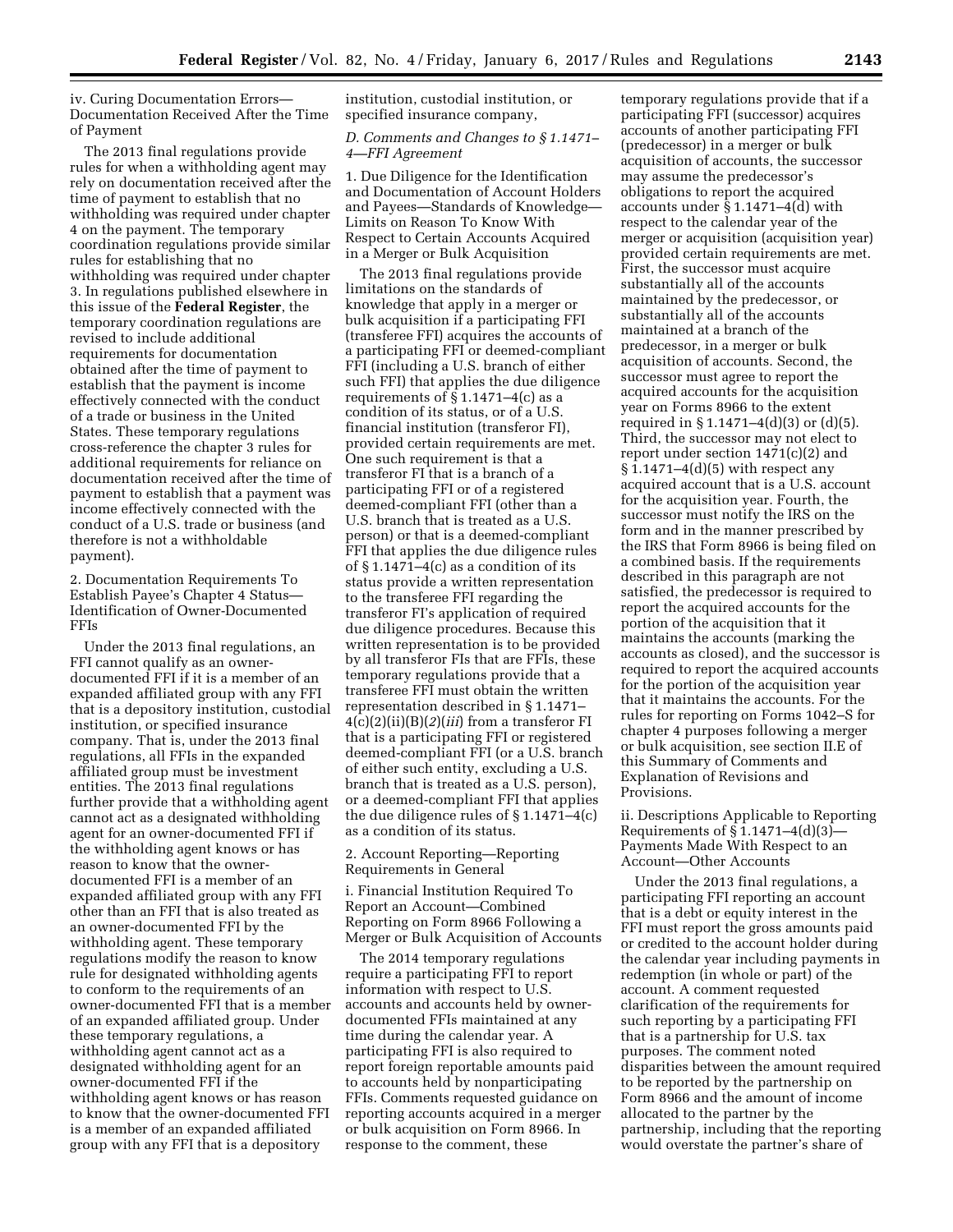the partnership's income and would include redemption payments already included in a partner's income. The comment also noted that tax return information may not be available by the due date for filing Form 8966 for a partnership that invests in other partnerships and files an extension of time for filing Schedules K–1 (which is longer than the extension of time for filing Form 8966).

In response to the comment, these temporary regulations modify the account reporting requirements for participating FFIs that are partnerships. Under these temporary regulations, a participating FFI that is a partnership reporting an account under § 1.1471– 4(d)(3) must report the partner's distributive share of the partnership's income or loss for the calendar year, without regard to whether any such amount is distributed to the partner during the year, and any guaranteed payments for the use of capital. The amount required to be reported with respect to a partner may be determined based on the partnership's tax returns or, if the tax returns are unavailable by the due date for filing Form 8966, the partnership's financial statements or any other reasonable method used by the partnership for calculating the partner's share of partnership income by such date. These temporary regulations provide that the modifications to account reporting by partnerships described in this paragraph apply beginning with reporting with respect to calendar year 2017. However, taxpayers may apply these temporary regulations retroactively to January 28, 2013.

iii. Descriptions Applicable to Reporting Requirements of  $\S 1.1471-4(d)(3)$ -Payments Made With Respect to an Account—Transfers and Closings of Deposit, Custodial, Insurance, and Annuity Financial Accounts

Under the 2013 final regulations, a participating FFI is required to report payments made with respect to an account that the FFI is required to treat as a U.S. account or account held by an owner-documented FFI. The 2013 final regulations provide that in the case of an account closed or transferred in its entirety by an account holder, the payments made with respect to the account are the payments made to the account until the date of transfer or closure and the amount withdrawn or transferred. The Treasury Department and the IRS intended for FFIs to report a closed or transferred account regardless of who initiates the closure or transfer. Therefore, these temporary regulations modify the 2013 final regulations to require reporting on a

closed or transferred account when the account is closed or transferred by any person (not just the account holder). This modification is necessary to prevent FFIs from abusing the rules by claiming that no reporting is required if the FFI initiates the closure or transfer rather than the account holder. This modification is also consistent with the reporting required on closed accounts under the Model 1 IGA, which is not limited to accounts closed by the account holder.

*E. Changes to § 1.1474–1—Liability for Withheld Tax and Withholding Agent Reporting—Information Returns for Payment Reporting—Method of Reporting—Payments by U.S. Withholding Agent to Recipients* 

Revenue Procedure 99–50, 1999–2 C.B. 757, provides procedures for combined reporting on Forms 1042–S following a merger or acquisition for purposes of chapter 3. To provide a consistent rule for reporting on Forms 1042–S under chapters 3 and 4 in these cases, these temporary regulations provide that a withholding agent required to report on Forms 1042–S under chapter 4 may rely on the procedures used for combined reporting on Form 1042–S that apply for chapter 3 purposes (even if the withholding agent is not required to report under chapter 3) following a merger or acquisition provided that all of the requirements for such reporting provided in the Instructions for Form 1042–S are satisfied.

#### **Special Analyses**

Certain IRS regulations, including these, are exempt from the requirements of Executive Order 12866, as supplemented and reaffirmed by Executive Order 13563. Therefore, a regulatory impact assessment is not required.

For the applicability of the Regulatory Flexibility Act (5 U.S.C. chapter 6), please refer to the cross-referenced notice of proposed rulemaking published in the Proposed Rules section in this issue of the **Federal Register**. Pursuant to section 7805(f) of the Code, the temporary regulations in this document and the notice of proposed rulemaking preceding the final regulations in this document were submitted to the Chief Counsel for Advocacy of the Small Business Administration for comment on their impact on small business.

### **Drafting Information**

The principal author of these regulations is Kamela Nelan, Office of Associate Chief Counsel (International). However, other personnel from the IRS and the Treasury Department participated in their development.

# **List of Subjects**

# *26 CFR Part 1*

Income taxes, Reporting and recordkeeping requirements.

## *26 CFR Part 301*

Employment taxes, Estate taxes, Excise taxes, Gift taxes, Income taxes, Penalties, Reporting and recordkeeping requirements.

#### **Amendments to the Regulations**

Accordingly, 26 CFR parts 1 and 301 are amended as follows:

# **PART 1—INCOME TAXES**

■ **Paragraph 1.** The authority citation for part 1 continues to read in part as follows:

**Authority:** 26 U.S.C. 7805 \* \* \*

■ **Par. 2.** Section 1.1471–0 is amended by:

■ 1. Revising the entries for § 1.1471– 1(b)(7) through (142).

■ 2. Adding entries for § 1.1471– 1(b)(143) through (151).

■ 3. Revising the entries for § 1.1471–

 $2(a)(2)(i)$ ,  $(a)(4)(ii)$ , and  $(a)(5)$ .

■ 4. Revising the entries for § 1.1471–  $3(a)(3)(v)$  and (vi), (c)(3)(iii)(H),

 $(c)(5)(ii)(B)$ , and  $(c)(8)(iv)$ .

■ 5. Adding an entry for § 1.1471–  $3(c)(8)(v)$ .

■ 6. Revising the entry for § 1.1471– 3(d)(4).

 $\blacksquare$  7. Adding entries for § 1.1471–  $3(d)(4)(vi)$  through (vi)(C) and (d)(5)(iii) through (iii)(B).

■ 8. Revising the entries for § 1.1471–

 $3(d)(6)(iii)$  and (vii).

■ 9. Adding entries for § 1.1471–

 $3(d)(11)(x)$  through  $(xii)(C)$ .

■ 10. Revising the entry for § 1.1471– 3(e)(3).

■ 11. Adding entries for § 1.1471–  $3(e)(3)(iii)$  through  $(iv)(B)$ .

■ 12. Revising the entries for § 1.1471– 3(e)(4)(i), (e)(4)(ii) introductory text,  $(e)(4)(ii)(B).$ 

■ 13. Removing the entries for § 1.1471–  $3(e)(4)(ii)(B)(1)$  through  $(D)$ .

■ 14. Revising the entries for § 1.1471–  $3(e)(4)(iii)$ ,  $(e)(4)(iv)$  introductory text,  $(e)(4)(iv)(B).$ 

■ 15. Removing the entries for § 1.1471–  $3(e)(4)(iv)(B)(1)$  through  $(E)$ .

■ 16. Revising the entries for § 1.1471–  $3(e)(4)(vii)(B), (e)(4)(vii)(D), and (f)(2).$ 

■ 17. Removing the entries for § 1.1471–  $3(f)(2)(i)$  and (ii) and  $(f)(3)(i)$  through

(iii).

■ 18. Revising the entry for § 1.1471–  $3(f)(5)$ .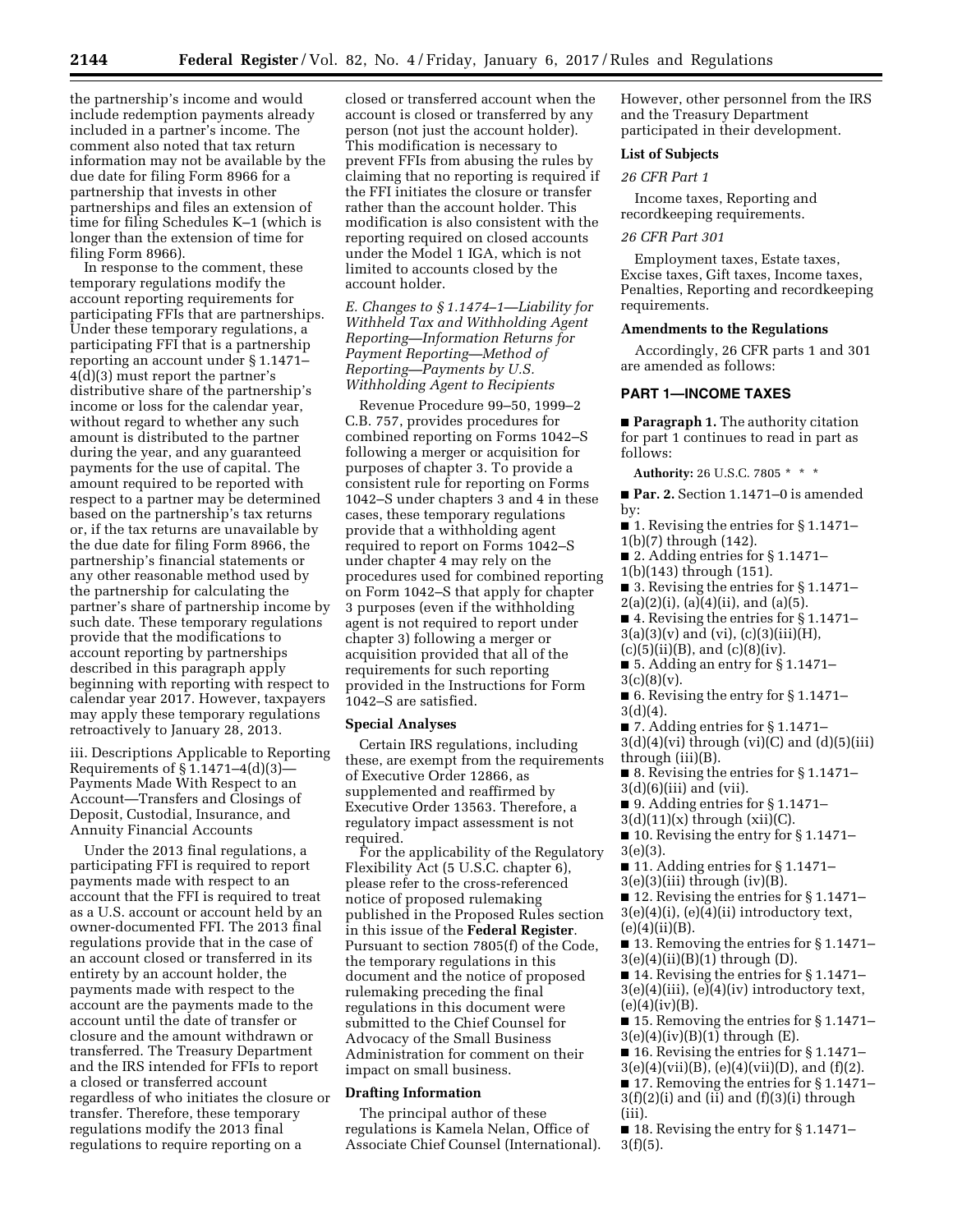$\blacksquare$  19. Adding entries for § 1.1471–  $4(b)(3)(i)$  through (iii). ■ 20. Revising the entries for § 1.1471–  $4(b)(7)$ , (c)(2)(v), (c)(5)(iv)(E),  $(d)(2)(ii)(D)$  and  $(E)$ . ■ 21. Adding entries for § 1.1471–  $4(d)(2)(ii)(F)$  and  $(d)(2)(iii)(C)$ . ■ 22. Revising the entries for § 1.1471–  $4(d)(3)(v)$  through (vii). ■ 23. Removing the entry for § 1.1471– 4(d)(3)(viii). ■ 24. Revising the entries for § 1.1471–  $4(d)(4)(iv)(D)$ , and  $(d)(6)(vi)$ . ■ 25. Adding an entry for § 1.1471- $4(d)(6)(vii)$ . ■ 26. Revising the entries for § 1.1471- $4(d)(7)$ ,  $(d)(7)(ii)(A)$ , and  $(d)(7)(iv)(B)$ . ■ 27. Adding entries for § 1.1471-4  $(e)(2)(vi)$ , and  $(e)(3)(v)$  and  $(vi)$ . ■ 28. Revising the entry for § 1.1471– 4(i)(2). ■ 29. Revising the entries for § 1.1471–  $5(a)(3)(ii)$  through  $(v)$ . ■ 30. Removing the entry for § 1.1471–  $5(a)(3)(vi).$ ■ 31. Revising the entries for § 1.1471–  $5(b)(1)(iii)(A), (b)(3)(v), (b)(3)(vi)$  and  $(vii)$ ,  $(b)(4)(iv)$ ,  $(e)(4)(iii)(B)$ , and  $(f)(1)(i)(E).$ ■ 32. Adding an entry for § 1.1471–  $5(f)(2)(v)$ . ■ 33. Revising the entry for § 1.1471–  $5(f)(4)$ . ■ 34. Removing the entries for § 1.1471– 5(i)(2)(i) and (ii). ■ 35. Revising the entries for § 1.1471– 5(i)(3) through (5). ■ 36. Adding entries for  $§ 1.1471-5(i)(6)$ through (10). ■ 37. Revising the entry for § 1.1471– 5(j). ■ 38. Adding entries for  $§ 1.1471-5(k)$ and (l). ■ 39. Revising the entries for § 1.1471–  $6(d)(4)$  and  $(f)(3)$ . ■ 40. Revising the entries for § 1.1472– 1(c)(1) and (2), (d)(2), and (f). ■ 41. Adding entries for § 1.1472–  $1(c)(1)(vi)$  and (vii),  $(c)(3)$  through  $(c)(5)(iv)$ ,  $(g)$ , and  $(h)$ . ■ 42. Revising the entry for § 1.1473- $1(a)(3)(i)(C)$ . ■ 43. Adding entries for § 1.1473- $1(a)(4)(vii)$  and (viii). ■ 44. Revising the entries for § 1.1474–  $1(d)(4)(i)(C)$ ,  $(d)(4)(iii)$  introductory text, and  $(d)(4)(iii)(B)$  and  $(C)$ .  $\blacksquare$  45. Adding an entry for § 1.1474– 1(i)(4). ■ 46. Removing the entry for § 1.1474–  $1(d)(4)(iii)(D).$ ■ 47. Revising the entries for § 1.1474–  $6(c)(2)$  and  $(f)$ . ■ 48. Adding an entry for § 1.1474–6(g). The revisions and additions read as follows:

**§ 1.1471–0 Outline of regulation provisions for sections 1471 through 1474.**  This section lists the table of contents for §§ 1.1471–1 through 1.1474–7 and § 301.1474–1 of this chapter. **§ 1.1471–1 Scope of chapter 4 and definitions.**  \* \* \* \* \* (b) Definitions. \* \* \* \* \* (7) Backup withholding. (8) Beneficial owner. (9) Blocked account. (10) Branch. (11) Broker. (12) Cash value. (13) Cash value insurance contract. (14) Certified deemed-compliant FFI. (15) Change in circumstances. (16) Chapter 3. (17) Chapter 4. (18) Chapter 4 reportable amount. (19) Chapter 4 status. (20) Chapter 4 withholding rate pool. (21) Clearing organization. (22) Complex trust. (23) Consolidated obligations. (24) Custodial account. (25) Custodial institution. (26) Customer master file. (27) Deemed-compliant FFI. (28) Deferred annuity contract. (29) Depository account. (30) Depository institution. (31) Direct reporting NFFE. (32) Documentary evidence. (33) Documentation. (34) Dormant account. (35) Effective date of the FFI agreement. (36) EIN. (37) Election to be withheld upon. (38) Electronically searchable information. (39) Entity. (40) Entity account. (41) Excepted NFFE. (42) Exempt beneficial owner. (43) Exempt recipient. (44) Expanded affiliated group. (45) FATF. (46) FATF-compliant jurisdiction. (47) FFI. (48) FFI agreement. (49) Financial account. (50) Financial institution. (51) Flow-through entity. (52) Flow-through withholding certificate. (53) Foreign entity. (54) Foreign passthru payment. (55) Foreign payee. (56) Foreign person. (57) GIIN. (58) Grandfathered obligation. (59) Grantor trust. (60) Gross proceeds. (61) Group annuity contract.

(62) Group insurance contract. (63) Immediate annuity. (64) Individual account. (65) Insurance company. (66) Insurance contract. (67) Intergovernmental agreement (IGA). (68) Intermediary. (69) Intermediary withholding certificate. (70) Investment entity. (71) Investment-linked annuity contract. (72) Investment-linked insurance contract. (73) IRS FFI list. (74) Life annuity contract. (75) Life insurance contract. (76) Limited branch. (77) Limited FFI. (78) Model 1 IGA. (79) Model 2 IGA. (80) NFFE. (81) Non-exempt recipient. (82) Nonparticipating FFI. (83) Nonreporting IGA FFI. (84) Non-U.S. account. (85) NQI. (86) NWP. (87) NWT. (88) Offshore obligation. (89) Owner. (90) Owner-documented FFI. (91) Participating FFI. (92) Participating FFI group. (93) Partnership. (94) Passive NFFE. (95) Passthru payment. (96) Payee. (97) Payment with respect to an offshore obligation. (98) Payor. (99) Permanent residence address. (100) Person. (101) Preexisting account. (102) Preexisting entity account. (103) Preexisting individual account. (104) Preexisting obligation. (105) Pre-FATCA Form W–8. (106) Prima facie FFI. (107) QI. (108) QI agreement. (109) QI branch of a U.S. financial institution. (110) Recalcitrant account holder. (111) Registered deemed-compliant FFI. (112) Relationship manager. (113) Reportable payment. (114) Reporting Model 1 FFI. (115) Reporting Model 2 FFI. (116) Responsible officer. (117) Restricted distributor. (118) Simple trust. (119) Specified insurance company. (120) Specified U.S. person. (121) Sponsored FFI. (122) Sponsored FFI group. (123) Sponsored direct reporting

NFFE.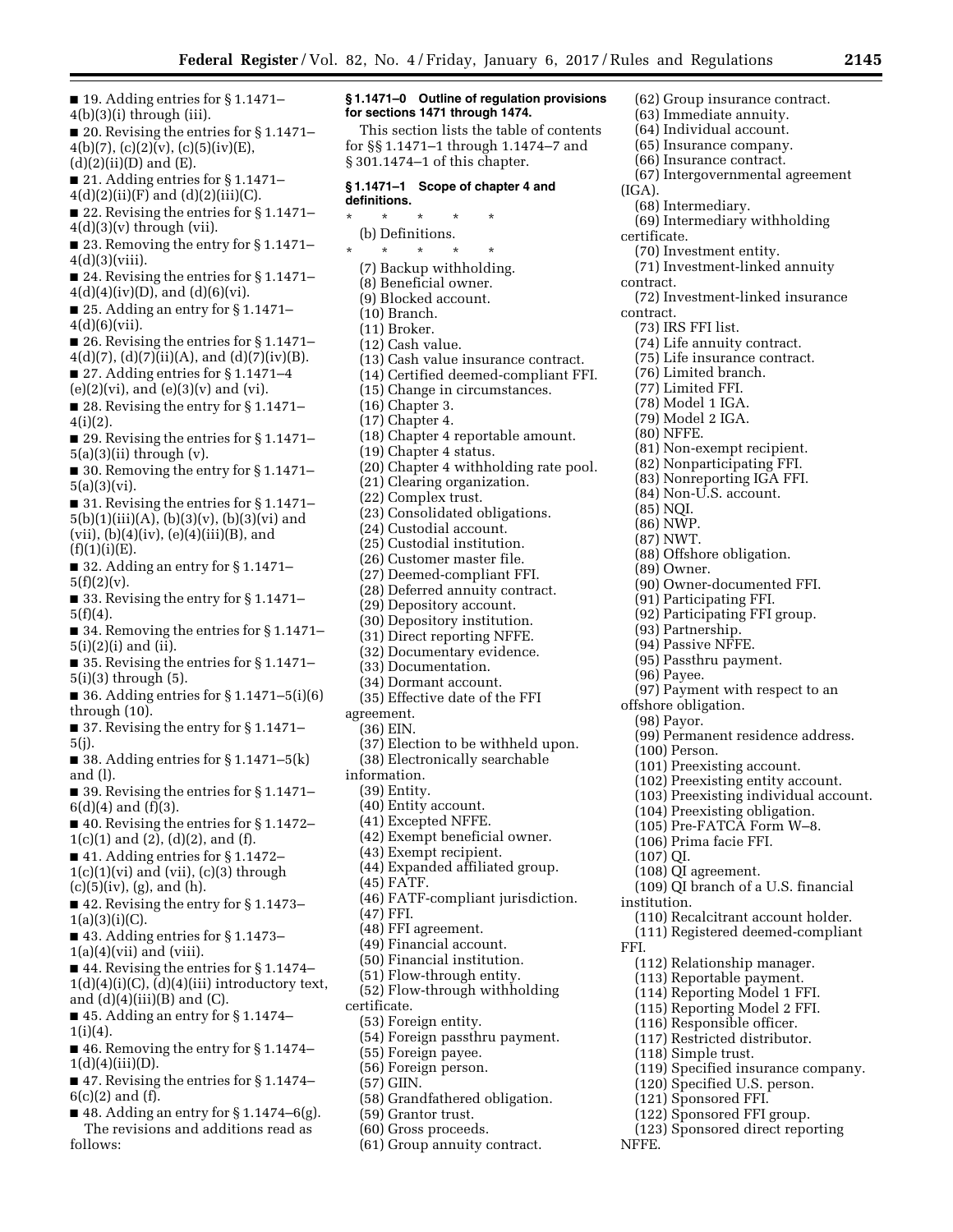(124) Sponsoring entity. (125) Standardized industry coding system. (126) Standing instructions to pay amounts. (127) Subject to withholding. (128) Substantial U.S. owner. (129) Territory entity. (130) Territory financial institution. (131) Territory financial institution treated as a U.S. person. (132) Territory NFFE. (133) TIN. (134) U.S. account. (135) U.S. branch treated as a U.S. person. (136) U.S. financial institution. (137) U.S. indicia. (138) U.S. owned foreign entity. (139) U.S. payee. (140) U.S. payor. (141) U.S. person. (142) U.S. source FDAP income. (143) U.S. territory. (144) U.S. withholding agent. (145) Withholdable payment. (146) Withholding. (147) Withholding agent. (148) Withholding certificate. (149) WP. (150) Written statement. (151) WT.

\* \* \* \* \* **§ 1.1471–2 Requirement to deduct and** 

# **withhold tax on withholdable payments to certain FFIs.**

 $(a) * * * *$  $(2) * * * *$ 

(i) Requirement to withhold on payments of U.S. source FDAP income to participating FFIs and deemedcompliant FFIs that are NQIs, NWPs, or NWTs, and U.S. branches acting as intermediaries.

- $\star$   $\star$
- $(4) * * * *$

(ii) Exception to withholding for certain payments made prior to July 1, 2016 (transitional).

\* \* \* \* \*

(5) Withholding requirements if source or character of payment is unknown.

\* \* \* \* \*

# **§ 1.1471–3 Identification of payee.**

 $(a) * * * *$  $(3) * * * *$ 

(v) Disregarded entity or limited branch.

(vi) U.S. branch of treated as a U.S. person.

- \* \* \* \* \*
- (c) \* \* \*
- $(3) * * * *$
- $(iii) * * * *$

(H) Rules applicable to a withholding certificate of a U.S. branch.

\* \* \* \* \*

 $(5) * * * *$  $(ii) * * * *$ (B) Preexisting obligation documentary evidence. \* \* \* \* \* (8) \* \* \* (iv) Document sharing for gross proceeds. (v) Preexisting account. \* \* \* \* \* (d) \* \* \* (4) Identification of participating FFIs and registered deemed-compliant FFIs.  $\star$   $\star$   $\star$   $\star$ (vi) Sponsored investment entities and sponsored controlled foreign corporations. (A) In general. (B) Payments made prior to January 1, 2017 (transitional). (C) Payments made after December 31, 2016, to payees documented prior to January 1, 2017.  $(5) * * * *$ (iii) Certain investment entities that do not maintain financial accounts. (A) In general. (B) Offshore obligations.  $(6) * * * *$ (iii) Documentation for owners and debt holders of payee. \* \* \* \* \* (vii) Exception for certain offshore obligations of \$1,000,000 or less. \* \* \* \* \*  $(11) * * * *$ (x) Identifying a direct reporting NFFE (other than a sponsored direct reporting NFFE). (A) In general. (B) Exception for offshore obligations. (C) Special rule for preexisting offshore obligations. (xi) Identifying a sponsored direct reporting NFFE. (A) In general. (1) Payments made prior to January 1, 2017 (transitional). (2) Payments made after December 31, 2016, to payees documented prior to January 1, 2017. (B) Exception for offshore obligations. (xii) Identification of excepted interaffiliate FFI. (A) In general. (B) Offshore obligations. (C) Reason to know. \* \* \* \* \* (e) \* \* \* (3) GIIN verification.

\* \* \* \* \*

(iii) Special rules for direct reporting NFFEs.

(iv) Special rules for sponsored direct reporting NFFEs and sponsoring entities.

(A) Sponsored direct reporting NFFEs.

(B) Sponsoring entities (transitional).  $(4) * * * *$ (i) Reason to know regarding an entity's chapter 4 status. (ii) Reason to know applicable to withholding certificates. \* \* \* \* \* (B) Withholding certificate provided by an FFI. (iii) Reason to know applicable to written statements. (iv) Reason to know applicable to documentary evidence. \* \* \* \* \* (B) Standards of knowledge applicable to certain types of documentary evidence. \* \* \* \* \*  $(vii) * * * *$ (B) Reason to know there are U.S. indicia associated with preexisting obligations. \* \* \* \* \* (D) Limits on reason to know for multiple obligations belonging to a single person. \* \* \* \* \* (f) \* \* \* (2) Presumptions of classification as an individual or entity and entity as the beneficial owner. \* \* \* \* \* (5) Presumption of chapter 4 status of payee with respect to a payment to an intermediary or flow-through entity. \* \* \* \* \* **§ 1.1471–4 FFI agreement.**  \* \* \* \* \* (b) \* \* \*  $(3) * * * *$ (i) In general. (ii) Withholding not required. (iii) Election to withhold under section 3406. \* \* \* \* \* (7) Withholding requirements for U.S. branches of FFIs treated as U.S. persons.  $(c) * * * *$  $(2) * * * *$ (v) Documentation rules for U.S. branches of FFIs that are treated as U.S. persons. \* \* \* \* \* (5) \* \* \*  $(iv) * * * *$ (E) Exception for preexisting individual accounts previously documented as held by foreign individuals. \* \* \* \* \* (d) \* \* \*

- $(2) * * * *$
- $(ii) * * * *$

(D) Special reporting of accounts held by owner-documented FFIs.

(E) Requirement to identify the GIIN of a branch that maintains an account.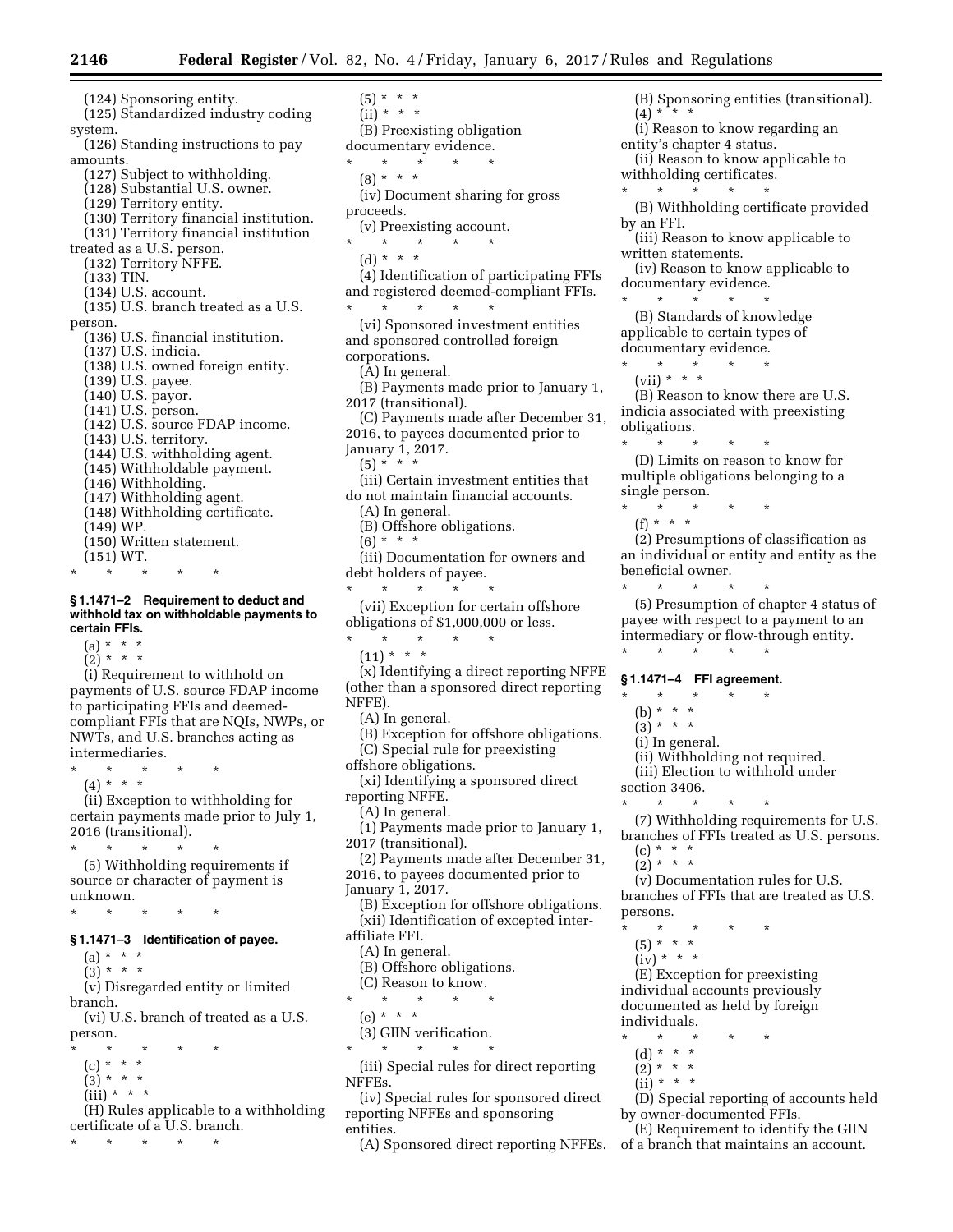(k) Sponsoring entity event of default.

(F) Reporting by participating FFIs and registered deemed-compliant FFIs (including QIs, WPs, WTs, and certain U.S. branches not treated as U.S. persons) for accounts of nonparticipating FFIs (transitional).  $(iii) * * * *$ (C) Rules for U.S. branches of FFIs not treated as U.S. persons.  $(3) * * * *$ (v) Form for reporting accounts under section 1471(c)(1). (vi) Time and manner of filing. (vii) Extensions in filing. (4) \* \* \*  $(iv) * * * *$ (D) Transfers and closings of deposit, custodial, insurance, and annuity financial accounts. \* \* \* \* \* (6) \* \* \* (vi) Extensions in filing. (vii) Record retention requirements. (7) Special reporting rules with respect to the 2014 and 2015 calendar years. \* \* \* \* \* (ii) \* \* \* (A) Reporting with respect to the 2014 calendar year. \* \* \* \* \*  $(iv) * * * *$ (B) Special determination date and timing for reporting with respect to the 2014 calendar year. \* \* \* \* \* (e) \* \* \*  $(2)^*$  \* \* \* (vi) Exception from restriction on opening U.S. accounts and nonparticipating FFI accounts.  $(3) * * * *$ (v) Exception from registration requirement. (A) Conditions for exception. (B) Confirmation requirements of lead FI. (vi) Exception from restriction on opening U.S. accounts and nonparticipating FFI accounts. \* \* \* \* \*  $(i) * * * *$ (2) Requesting waiver or closure of a U.S. account. \* \* \* \* \* **§ 1.1471–5 Definitions applicable to section 1471.**   $(a) * * * *$  $(3) * * * *$ (ii) Financial accounts held by agents

that are not financial institutions. (iii) Jointly held accounts.

(iv) Account holder for insurance and annuity contracts.

- (v) Examples.  $\overrightarrow{x}$  \* \* \*
- (b) \* \* \*
- $(1) * * * *$  $(iii) * * * *$ (A) Equity or debt interests in an investment entity. \* \* \* \* \*  $(3) * * * *$ (v) Value of interest determined, directly or indirectly, primarily by reference to assets that give rise (or could give rise) to withholdable payments. \* \* \* \* \* (vi) Return earned on the interest (including upon a sale, exchange, or redemption) determined, directly or indirectly, primarily by reference to one or more investment entities or passive NFFEs. \* \* \* \* \* (vii) Cash value insurance contract. \* \* \* \* \*  $(4) * * * *$ (iv) Currency translation of balance or value. \* \* \* \* \* (e) \* \* \*  $(4) * * * *$  $(iii) * * * *$ (B) Special rule for start-up entities. \* \* \* \* \* (f) \* \* \*  $(1) * * * *$  $(i)$  \* \* \* (E) Qualified credit card issuers and servicers. \* \* \* \* \* (2) \* \* \* (v) Certain investment entities that do not maintain financial accounts. \* \* \* \* \* (4) Definition of a restricted distributor. \* \* \* \* \*  $(i) * * * *$ (1) Scope of paragraph. (2) Expanded affiliated group defined. (3) Member of expanded affiliated group. (4) Ownership test. (i) Corporations. (A) Stock not to include certain preferred stock. (B) Valuation. (ii) Partnerships. (iii) Trusts. (5) Treatment of warrants, options, and obligations convertible into equity for determining ownership. (6) Exception for FFIs holding certain capital investments. (7) Seed capital. (8) Anti-abuse rule. (9) Exception for limited life debt investment entities.
	- (10) Partnerships, trusts, and other non-corporate entities.
	- (j) Sponsoring entity verification.

(l) Effective/applicability date. **§ 1.1471–6 Payments beneficially owned by exempt beneficial owners.**  \* \* \* \* \* (d) \* \* \* (4) Income on certain transactions. \* \* \* \* \*  $(f) * * * *$ (3) Narrow participation retirement funds. \* \* \* \* \* **§ 1.1472–1 Withholding on NFFEs.**  \* \* \* \* \* (c) \* \* \* (1) Payments to an excepted NFFE. \* \* \* \* \* (vi) Direct reporting NFFEs. (vii) Sponsored direct reporting NFFEs. (2) Payments made to an exempt beneficial owner. (3) Definition of direct reporting NFFE. (4) Election to be treated as a direct reporting NFFE. (i) Manner of making election. (ii) Effective date of election. (iii) Revocation of election by NFFE. (iv) Revocation of election by Commissioner. (v) Event of default. (vi) Notice of event of default. (vii) Remediation of event of default. (5) Election by a direct reporting NFFE to be treated as a sponsored direct reporting NFFE. (i) Definition of sponsored direct reporting NFFE. (ii) Requirements for sponsoring entity of a sponsored direct reporting NFFE. (iii) Revocation of status as sponsoring entity. (iv) Liability of sponsoring entity. (d) \* \* \* (2) Payments made to a NFFE that is a QI, WP, or WT. \* \* \* \* \* (f) Sponsoring entity verification. (g) Sponsoring entity event of default. (h) Effective/applicability date. **§ 1.1473–1 Section 1473 definitions.**   $(a) * * * *$  $(3) * * * *$  $(i) * * * *$ (C) Special rule for gross proceeds from sales settled by a clearing organization. \* \* \* \* \*  $(4) * * * *$ (vii) Collateral arrangements prior to

2017 (transitional).

(viii) Certain dividend equivalents. \* \* \* \* \*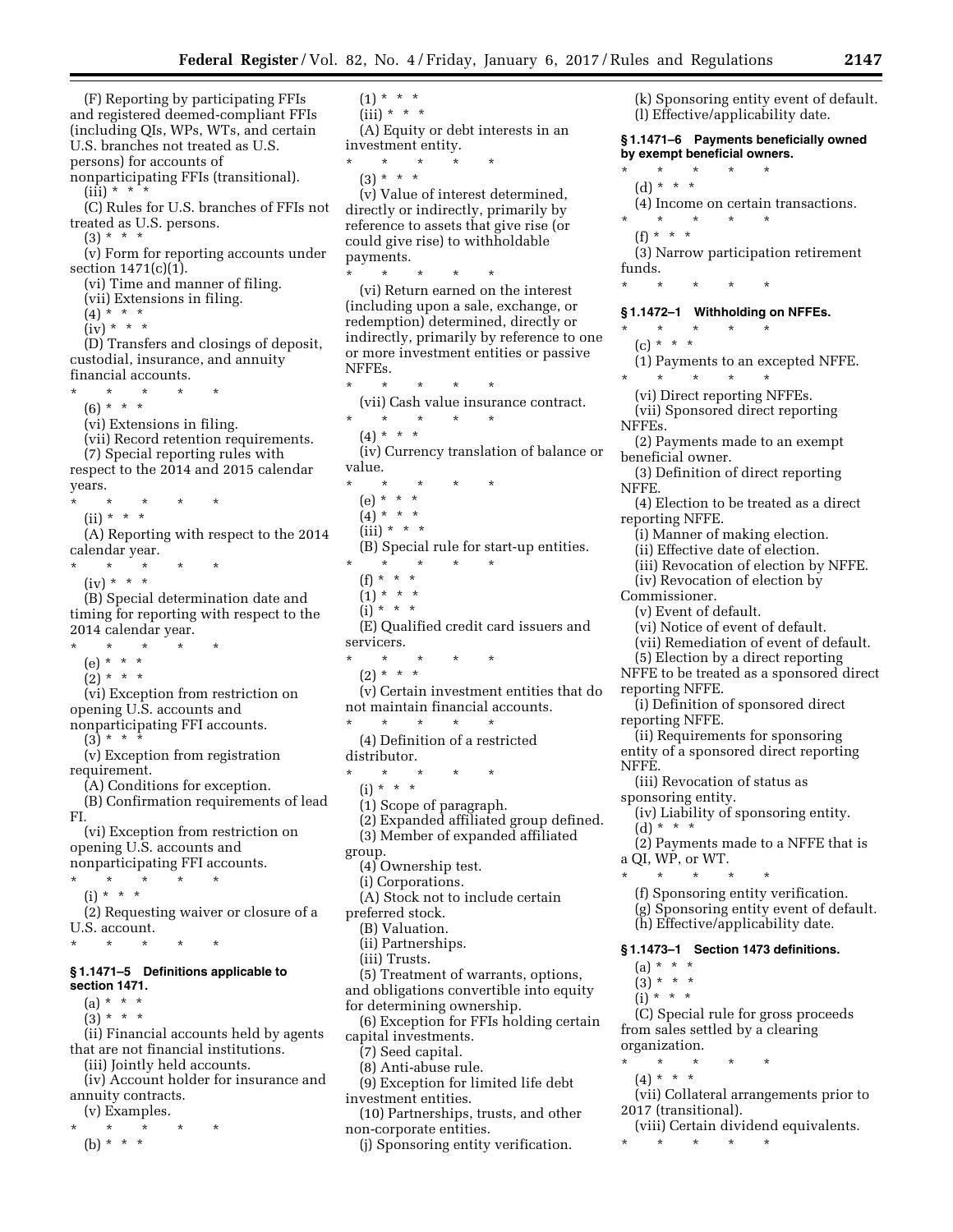# **§ 1.1474–1 Liability for withheld tax and withholding agent reporting.**

\* \* \* \* \* (d) \* \* \*  $(4) * * * *$  $(i) * * * *$ (C) Amounts paid to a U.S. branch.

\* \* \* \* \*

(iii) Reporting by participating FFIs and deemed-compliant FFIs (including QIs, WPs, and WTs) and U.S. branches not treated as U.S. persons.

(A) \* \* \*

(B) Special reporting requirements of participating FFIs, deemed-compliant FFIs, FFIs that make an election under section 1471(b)(3), and U.S. branches not treated as U.S. persons.

(C) Reporting by a U.S. branch treated as a U.S. person.

\* \* \* \* \* (i) \* \* \* (4) Extensions of time to file. \* \* \* \* \*

# **§ 1.1474–6 Coordination of chapter 4 with other withholding provisions.**

 $\star$   $\star$   $\star$ (c) \* \* \*

(2) Determining the amount of the distribution from certain domestic corporations subject to section 1445 or chapter 4 withholding.

\* \* \* \* \*

(f) Coordination with section 3406. (g) Effective/applicability date.

■ **Par. 3.** Section 1.1471–1 is amended by revising paragraphs (b)(6) and (7), (b)(10), (b)(20), (b)(23), (b)(31), (b)(35), (b)(41), (b)(43), (b)(48), (b)(50), (b)(67), (b)(76) and (77), (b)(81), (b)(83), (b)(88), (b)(91), (b)(98) through (100), (b)(104)(i), (b)(104)(ii)(A) through (C), (b)(105), (b)(113), (b)(115), (b)(123) through (125), (b)(128), (b)(135), (b)(141), (b)(146), and (c) to read as follows:

### **§ 1.1471–1 Scope of chapter 4 and definitions.**

- \* \* \* \* \*
- (b) \* \* \*

(6) *Assumes primary withholding responsibility.* The term *assumes primary withholding responsibility*  refers to when a QI, territory financial institution, or U.S. branch assumes responsibility for withholding on a payment for purposes of chapters 3 and 4 as if it were a U.S. person. A QI may only assume primary withholding responsibility if it does not make an election to be withheld upon with respect to the payment.

(7) *Backup withholding.* The term *backup withholding* means the withholding required under section 3406.

\* \* \* \* \*

(10) *Branch.* With respect to a financial institution, the term *branch*  means a unit, business, or office of a financial institution that is treated as a branch under the regulatory regime of a country or that is otherwise regulated under the laws of a country as separate from other offices, units, or branches of the financial institution and also includes an entity that is disregarded as an entity separate from the financial institution (including branches maintained by such disregarded entity). A branch includes a unit, business, or office of a financial institution located in a country in which it is resident, and a unit, business, or office of a financial institution located in the country in which the financial institution is created or organized. All units, businesses, and offices of a participating FFI located in a single country, and all entities disregarded as entities separate from a participating FFI and located in a single country, shall be treated as a single branch and may use the same GIIN. An account will be treated as maintained by a branch or disregarded entity if the rights and obligations of the account holder and the participating FFI with regard to such account (including any assets held in the account) are governed by the laws of the country of the branch or disregarded entity. \* \* \* \* \*

(20) *Chapter 4 withholding rate pool.*  The term *chapter 4 withholding rate pool* means a pool of payees that are nonparticipating FFIs provided on a chapter 4 withholding statement (as described in § 1.1471–3(c)(3)(iii)(B)(*3*)) to which a withholdable payment is allocated. The term *chapter 4 withholding rate pool* also means a pool provided on an FFI withholding statement (as described in § 1.1471– 3(c)(3)(iii)(B)(*2*)) to which a withholdable payment is allocated to—

(i) A pool of payees consisting of each class of recalcitrant account holders described in  $\S 1.1471-4(d)(6)$  (or with respect to an FFI that is a QI, a single pool of recalcitrant account holders without the need to subdivide into each class of recalcitrant account holders described in  $\S 1.1471-4(d)(6)$ , including a separate pool of account holders to which the escrow procedures for dormant accounts apply; or

(ii) A pool of payees that are U.S. persons as described in § 1.1471– 3(c)(3)(iii)(B)(*2*).

\* \* \* \* \* (23) *Consolidated obligations.* The term *consolidated obligations* means multiple obligations that a withholding agent (including a withholding agent that is an FFI) has chosen to treat as a

single obligation in order to treat the obligations as preexisting obligations pursuant to paragraph (b)(104)(ii) of this section or in order to share documentation between the obligations pursuant to § 1.1471–3(c)(8). A withholding agent that has opted to treat multiple obligations as consolidated obligations pursuant to the previous sentence must also treat the obligations as a single obligation for purposes of satisfying the standards of knowledge requirements set forth in §§ 1.1471–3(e) and  $1.1471-4(c)(2)(ii)$ , and for purposes of determining the balance or value of any of the obligations when applying any of the account thresholds applicable to due diligence or reporting as set forth in §§ 1.1471–3(c)(6)(ii), 1.1471–3(d), 1.1471–4(c), 1.1471–5(a)(4), and 1.1471– 5(b)(3)(vii). For example, with respect to consolidated obligations, if a withholding agent has reason to know that the chapter 4 status assigned to the account holder or payee of one of the consolidated obligations is inaccurate, then it has reason to know that the chapter 4 status assigned for all other consolidated obligations of the account holder or payee is inaccurate. Similarly, to the extent that an account balance or value is relevant for purposes of applying any account threshold to one or more of the consolidated obligations, the withholding agent must aggregate the balance or value of all such consolidated obligations.

\* \* \* \* \* (31) *Direct reporting NFFE.* The term *direct reporting NFFE* has the meaning set forth in § 1.1472–1(c)(3).  $\star$   $\star$   $\star$   $\star$ 

(35) *Effective date of the FFI agreement.* The term *effective date of the FFI agreement* with respect to an FFI or a branch of an FFI that is a participating FFI means the date on which the IRS issues a GIIN to the FFI or branch. For participating FFIs that receive a GIIN prior to June 30, 2014, the effective date of the FFI agreement is June 30, 2014.

\* \* \* \* \* (41) *Excepted NFFE.* The term *excepted NFFE* means a NFFE that is described in § 1.1472–1(c)(1).

\* \* \* \* \* (43) *Exempt recipient.* The term *exempt recipient* means a person described in § 1.6049–4(c)(1)(ii) (for interest, dividends, and royalties), a person described in § 1.6045–2(b)(2)(i) (for broker proceeds), and a person described in § 1.6041–3(q) (for rents, amounts paid on notional principal contracts, and other fixed or determinable income).

\* \* \* \* \*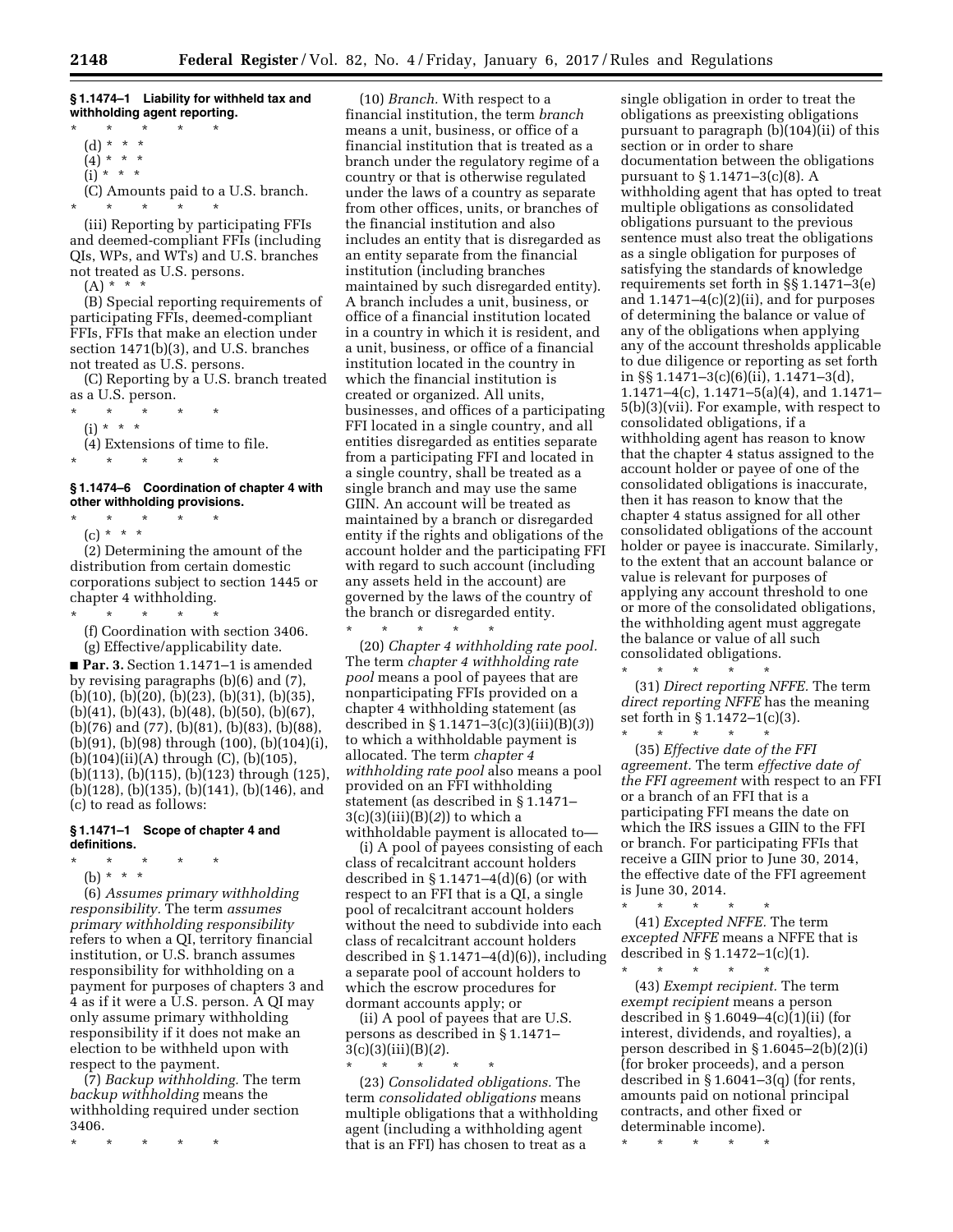(48) *FFI agreement.* The term *FFI agreement* means an agreement that is described in § 1.1471–4(a). An FFI agreement includes a QI agreement, a WP agreement, and a WT agreement that is entered into by an FFI (other than an FFI that is a registered deemedcompliant FFI, including a reporting Model 1 FFI) and that has an effective date or renewal date on or after June 30, 2014. The term *FFI agreement* also includes a QI agreement that is entered into by a foreign branch of a U.S. financial institution (other than a branch that is a reporting Model 1 FFI) and that has an effective date or renewal date on or after June 30, 2014.

\* \* \* \* \*

(50) *Financial institution.* The term *financial institution* has the meaning set forth in § 1.1471–5(e) and includes a financial institution as defined in an applicable Model 1 or Model 2 IGA. \* \* \* \* \*

(67) *Intergovernmental agreement (IGA).* The term *intergovernmental agreement* or *IGA* means any applicable Model 1 or Model 2 IGA.

\* \* \* \* \* (76) *Limited branch.* The term *limited branch* has the meaning set forth in  $\S 1.1471-4(e)(2)$ (iii). With respect to a reporting Model 2 FFI, a limited branch is a branch of the reporting Model 2 FFI that operates in a jurisdiction that prevents such branch from fulfilling the requirements of a participating FFI or deemed-compliant FFI, or that cannot fulfill the requirements of a participating FFI or deemed-compliant FFI due to the expiration of the transitional rule for limited branches under  $\S 1.1471-4(e)(2)(v)$ , and for which the reporting Model 2 FFI meets the terms of the applicable Model 2 IGA with respect to the branch.

(77) *Limited FFI.* The term *limited FFI*  has the meaning set forth in § 1.1471– 4(e)(3)(ii). With respect to a reporting Model 2 FFI, a limited FFI is a related entity that operates in a jurisdiction that prevents the entity from fulfilling the requirements of a participating FFI or deemed-compliant FFI or that cannot fulfill the requirements of a participating FFI or deemed-compliant FFI due to the expiration of the transitional rule for limited FFIs under § 1.1471–4(e)(3)(iv), and for which the reporting Model 2 FFI meets the requirements of the applicable Model 2 IGA with respect to the entity.

\* \* \* \* \*

(81) *Non-exempt recipient.* The term *non-exempt recipient* means a person that is not an exempt recipient.

\* \* \* \* \*

(83) *Nonreporting IGA FFI.* The term *nonreporting IGA FFI* means an FFI that is a resident of, or located or established in, a Model 1 or Model 2 IGA jurisdiction, as the context requires, and that meets the requirements of one of the following—

(i) A nonreporting financial

institution described in Annex II of the Model 1 IGA;

(ii) A nonreporting financial institution described in Annex II of the Model 2 IGA;

(iii) A registered deemed-compliant FFI described in § 1.1471–5(f)(1)(i)(A) through (F);

(iv) A certified deemed-compliant FFI described in  $\S 1.1471 - 5(f)(2)(i)$  through (v); or

(v) An exempt beneficial owner described in § 1.1471–6.

\* \* \* \* \* (88) *Offshore obligation.* The term *offshore obligation* means an offshore obligation defined in § 1.6049–5(c)(1) (by substituting the terms *withholding agent* or *financial institution* for the term *payor*).

\* \* \* \* \* (91) *Participating FFI.* The term *participating FFI* means an FFI that has agreed to comply with the requirements of an FFI agreement with respect to all branches of the FFI, other than a branch that is a reporting Model 1 FFI or a U.S. branch. The term *participating FFI* also includes an FFI described in a Model 2 IGA that has agreed to comply with the requirements of an FFI agreement with respect to a branch (a *reporting Model 2 FFI*), and a QI branch of a U.S. financial institution, unless such branch is a reporting Model 1 FFI.

\* \* \* \* \* (98) *Payor.* The term *payor* has the meaning set forth in §§ 31.3406(a)–2 and 1.6049–4(a)(2) and generally includes a withholding agent.

(99) [Reserved]. For further guidance, see § 1.1471–1T(b)(99).

(100) *Person.* The term *person* has the meaning set forth in section 7701(a)(1) and the regulations thereunder and includes an entity or arrangement that is an insurance company. The term *person*  also includes, with respect to a withholdable payment, a QI branch of a U.S. financial institution.

\* \* \* \* \*  $(104) * * * *$ 

(i) The term *preexisting obligation*  means any account, instrument, contract, debt, or equity interest maintained, executed, or issued by the withholding agent that is outstanding on June 30, 2014. With respect to a participating FFI, the term *preexisting obligation* means any account,

instrument, or contract (including any debt or equity interest) maintained, executed, or issued by the FFI that is outstanding on the effective date of the FFI agreement. With respect to a registered deemed-compliant FFI, a preexisting obligation means any account, instrument, or contract (including any debt or equity interest) that is maintained, executed, or issued by the FFI prior to the later of the date that the FFI registers as a deemedcompliant FFI pursuant to § 1.1471– 5(f)(1) and receives a GIIN or the date the FFI is required to implement its account opening procedures under § 1.1471–5(f). Notwithstanding the previous provisions of this paragraph (b)(104)(i), a preexisting obligation includes an obligation held by an entity that is issued, opened, or executed on or after July 1, 2014, and before January 1, 2015, by or with a withholding agent or FFI that treats the obligation as a preexisting obligation. See §§ 1.1471– 2(a)(4)(ii), 1.1472–1(b)(2), and 1.1471– 4(c)(3) for the due diligence requirements applicable to preexisting obligations for withholding agents and participating FFIs.

 $(ii) * * *$ 

(A) The account holder or payee also holds with the withholding agent (or a member of the withholding agent's expanded affiliated group or sponsored FFI group) an account, instrument, contract, or equity interest that is a preexisting obligation under paragraph  $(b)(104)(i)$  of this section;

(B) The withholding agent (and, as applicable, the member of the withholding agent's expanded affiliated group or sponsored FFI group) treats both of the aforementioned obligations, and any other obligations of the payee or account holder that are treated as preexisting obligations under this paragraph (b)(104)(ii), as consolidated obligations; and

(C) With respect to an obligation that is subject to AML due diligence, the withholding agent is permitted to satisfy such AML due diligence for the obligation by relying upon the AML due diligence performed for the preexisting obligation described in paragraph (b)(104)(i) of this section.

(105) *Pre-FATCA Form W–8.* The term *pre-FATCA Form W–8* means a version of a Form W–8 that was issued by the IRS prior to 2013 (including an acceptable substitute form based on such version) and that does not contain chapter 4 statuses but otherwise meets the requirements of  $\S 1.1441 - 1(e)(1)(ii)$ applicable to such certificate (or substitute form) and has not expired, or a Form W–8 that was issued prior to 2013 and furnished by an individual to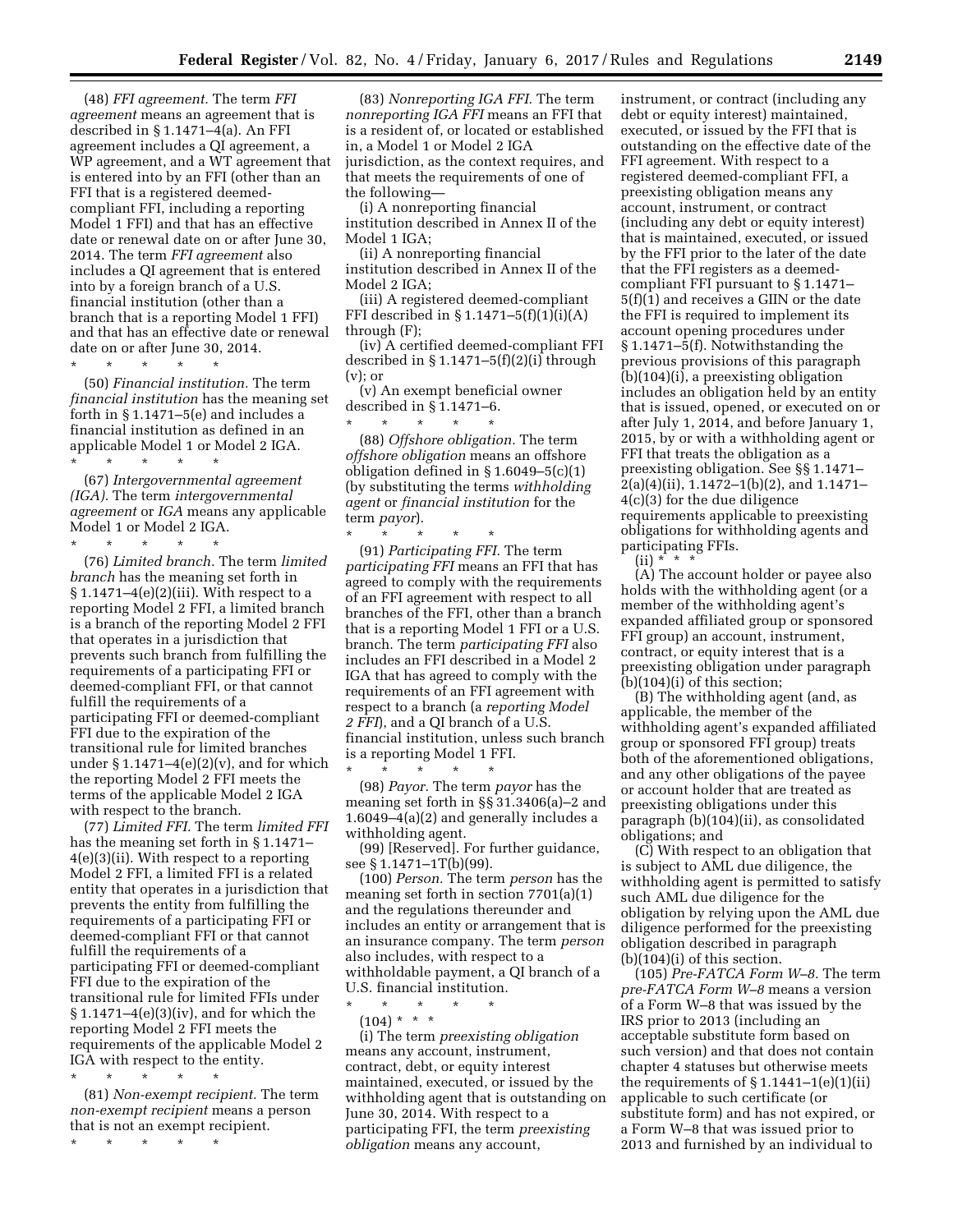establish such individual's foreign

status but otherwise meets the requirements of  $\S 1.1441 - 1(e)(1)(ii)$ applicable to such certificate and has not expired.

\* \* \* \* \*

(113) *Reportable payment.* The term *reportable payment* means a payment of interest or dividends (as defined in section 3406(b)(2)) and other reportable payments (as defined in section 3406(b)(3)).

\* \* \* \* \* (115) *Reporting Model 2 FFI.* The term *reporting Model 2 FFI* means a participating FFI that is described in  $§ 1.1471-1(b)(91).$ 

\* \* \* \* \*

(123) *Sponsored direct reporting NFFE.* The term *sponsored direct reporting NFFE* has the meaning set forth in § 1.1472–1(c)(5).

(124) *Sponsoring entity.* The term *sponsoring entity* means (i) an entity that registers with the IRS and agrees to perform the due diligence, withholding, and reporting obligations of one or more FFIs pursuant to  $\S 1.1471-5(f)(1)(i)(F)$  or (f)(2)(iii); or (ii) an entity that registers with the IRS and agrees to perform the due diligence and reporting obligations of one or more direct reporting NFFEs pursuant to § 1.1472–1(c)(5).

(125) *Standardized industry coding system.* The term *standardized industry coding system* means a coding system used by the withholding agent or FFI to classify account holders by business type for purposes other than U.S. tax purposes and that was implemented by the withholding agent by the later of January 1, 2012, or six months after the date the withholding agent was formed or organized.

\* \* \* \* \* (128) *Substantial U.S. owner.* The term *substantial U.S. owner* or *substantial United States owner* has the meaning set forth in § 1.1473–1(b). In the case of a reporting Model 2 FFI, in applying this section with respect to a passive NFFE the term *substantial U.S. owner* means a controlling person as defined in the applicable Model 2 IGA.

\* \* \* \* \* (135) *U.S. branch treated as a U.S. person.* The term *U.S. branch treated as a U.S. person* means a U.S. branch that agrees to be treated as a U.S. person as described in  $\S 1.1441-1(b)(2)(iv)(A)$ . For the due diligence, withholding, and reporting requirements of a U.S. branch of an FFI treated as a U.S. person for purposes of chapter 4, see § 1.1471– 4(b)(7), (c)(2)(v), (d)(2)(iii)(B), § 1.1472– 1(a), and § 1.1474–1(i)(1) and (2).

\* \* \* \* \*

(141) *U.S. person*—(i) Except as otherwise provided in paragraph (b)(141)(ii) of this section, the term *U.S. person* or *United States person* means a person described in section 7701(a)(30), the United States government (including an agency or instrumentality thereof), a State (including an agency or instrumentality thereof), or the District of Columbia (including an agency or instrumentality thereof). The term *U.S. person* or *United States person* also means a foreign insurance company that has made an election under section 953(d), provided that either the foreign insurance company is not a specified insurance company (as described in § 1.1471–5(e)(1)(iv)), or the foreign insurance company is a specified insurance company and is licensed to do business in any State.

(ii) The term *U.S. person* or *United States person* does not include a foreign insurance company that has made an election under section 953(d) if it is a specified insurance company and is not licensed to do business in any State. An individual will not be treated as a U.S. person for a taxable year or any portion of a taxable year that the individual is a dual resident taxpayer (within the meaning of § 301.7701(b)-7(a)(1) of this chapter) who is treated as a nonresident alien pursuant to § 301.7701(b)-7 of this chapter for purposes of computing the individual's U.S. tax liability. A U.S. person does not include an alien individual who has made an election under section 6013(g) or (h) to be treated as a resident of the United States.

\* \* \* \* \* (146) *Withholding.* The term *withholding* means the deduction and withholding of tax at the applicable rate from a payment.

\* \* \* \* \* (c) *Effective/applicability date.* This section applies on January 6, 2017. However, taxpayers may apply these provisions as of January 28, 2013. (For the rules that apply beginning on January 28, 2013, and before January 6, 2017, see this section as in effect and contained in 26 CFR part 1 revised April 1, 2016.)

■ **Par. 4.** Section 1.1471–1T is revised to read as follows:

### **§ 1.1471–1T Scope of chapter 4 and definitions (temporary).**

(a) [Reserved]. For further guidance, see § 1.1471–1(a).

(b) [Reserved]. For further guidance, see § 1.1471–1(b).

(1) through (98) [Reserved]. For further guidance, see  $\S 1.1471 - 1(b)(1)$ through (98).

(99) *Permanent residence address.*  The term *permanent residence address* 

is the address in the country of which the person claims to be a resident for purposes of that country's income tax. The address of a financial institution with which the person maintains an account, a post office box, or an address used solely for mailing purposes is not a permanent residence address unless such address is the only permanent address used by the person and appears as the person's registered address in the person's organizational documents. An address that is provided subject to instructions to hold all mail to that address must be accompanied by certain documentary evidence described in  $§ 1.1441-1(c)(38)(ii)$  supporting the claim of foreign status. If the person is an individual who does not have a tax residence in any country, the permanent address is the place at which the person normally resides. If the person is an entity and does not have a tax residence in any country, then the permanent residence address is the place at which the person maintains its principal office.

(100) through (151) [Reserved]. For further guidance, see § 1.1471–1(b)(100) through (151).

(c) [Reserved]. For further guidance, see § 1.1471–1(c).

(d) *Expiration date.* The applicability of this section expires on December 30, 2019.

■ **Par. 5.** Section 1.1471–2 is amended by revising paragraphs  $(a)(1)$ ,  $(a)(2)(i)$ ,  $(a)(2)(ii)$ ,  $(a)(2)(iii)(A)$  introductory text,  $(a)(2)(v)$ ,  $(a)(4)(ii)(A)$  and  $(B)$ introductory text,  $(a)(4)(iii)$ ,  $(b)(2)(i)(A)$ , (b)(2)(ii)(A)(*4*), (b)(2)(ii)(B)(*2*), (b)(2)(iv), (b)(4)(ii), and (c) to read as follows:

# **§ 1.1471–2 Requirement to deduct and withhold tax on withholdable payments to certain FFIs.**

(a) \* \* \*

(1) *General rule of withholding.* Under section 1471(a), notwithstanding any exemption from withholding under any other provision of the Code or regulations, a withholding agent must withhold 30 percent of any withholdable payment made after June 30, 2014, to a payee that is an FFI unless either the withholding agent can reliably associate the payment with documentation upon which it is permitted to rely to treat the payment as exempt from withholding under paragraph (a)(4) of this section or the payment is made under a grandfathered obligation that is described in paragraph (b) of this section or constitutes gross proceeds from the disposition of such an obligation. A withholding agent that is making a payment must determine who the payee is under § 1.1471–3(a) with respect to that payment and the chapter 4 status of such payee. See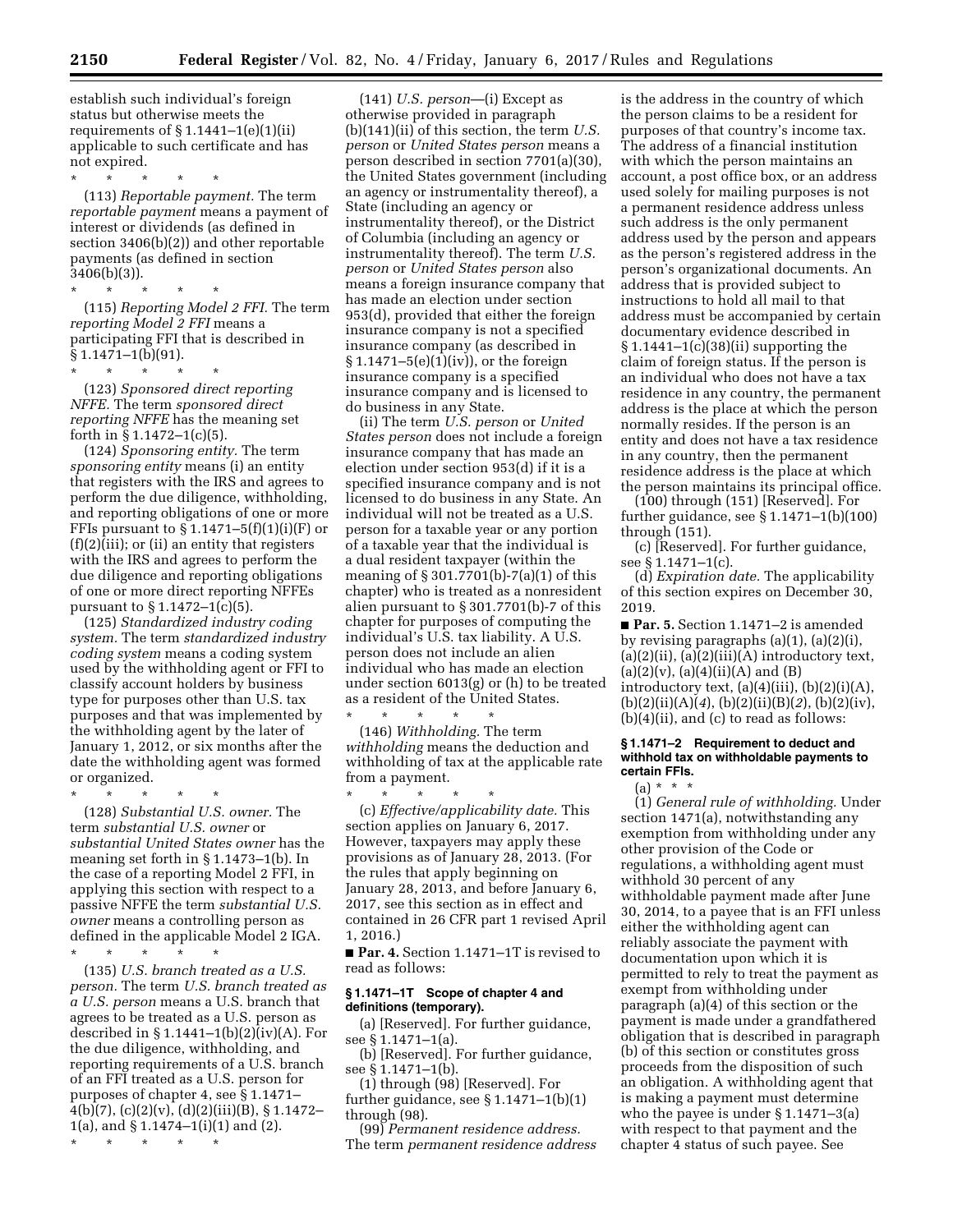§ 1.1471–3 for requirements for determining the chapter 4 status of a payee, including additional documentation requirements that apply when a payment is made to an intermediary or flow-through entity that is not the payee. Withholding under this section applies without regard to whether the payee receives a withholdable payment as a beneficial owner or as an intermediary. See paragraph (a)(2)(iv) of this section for a description of the withholding requirements imposed on territory financial institutions as withholding agents under chapter 4. In the case of a withholdable payment to a NFFE, a withholding agent is required to determine whether withholding applies under section 1472 and § 1.1472–1. Except as otherwise provided in the regulations under chapter 4, a withholding obligation arises on the date a payment is made, as determined under § 1.1473–1(a).

(2) \* \* \*

(i) *Requirement to withhold on payments of U.S. source FDAP income to participating FFIs and deemedcompliant FFIs that are NQIs, NWPs, or NWTs, and U.S. branches acting as intermediaries.* A withholding agent that, after June 30, 2014, makes a payment of U.S. source FDAP income to a participating FFI or deemed-compliant FFI that is an NQI receiving the payment as an intermediary, or a NWP or NWT, must withhold 30 percent of the payment unless the withholding is reduced under this paragraph (a)(2)(i). A withholding agent is not required to withhold on a payment, or portion of a payment, that it can reliably associate, in the manner described in § 1.1471– 3(c)(2), with a valid intermediary or flow-through withholding certificate that meets the requirements of § 1.1471– 3(d)(4) and a withholding statement that meets the requirements of § 1.1471– 3(c)(3)(iii)(B) and that allocates the payment or portion of the payment to payees for which no withholding is required under chapter 4. Further, a withholding agent is not required to withhold on a payment that it can reliably associate with documentation indicating that the payee is a U.S. branch treated as a U.S. person (as defined in § 1.1471–1(b) $(135)$  or is a U.S. branch that is not treated as a U.S. person but that applies the rules described in § 1.1471–4(d)(2)(iii)(C). See also  $§ 1.1471-3(c)(3)(iii)(H)$  for the rules for valid documentation of a U.S. branch.

(ii) *Residual withholding responsibility of intermediaries and flow-through entities.* An intermediary or flow-through entity that receives a

withholdable payment after June 30, 2014, is required to withhold on such payment to the extent required under chapter 4. Notwithstanding the previous sentence, an intermediary or flowthrough entity is not required to withhold if another withholding agent has withheld the full amount required. Further, an NQI, NWP, or NWT is not required to withhold with respect to a withholdable payment under chapter 4 if it has provided a valid intermediary withholding certificate or flow-through withholding certificate and all of the information required by § 1.1471– 3(c)(3)(iii), and it does not know, and has no reason to know, that another withholding agent failed to withhold the correct amount. A QI's, WP's, or WT's obligation to withhold and report is determined in accordance with its QI agreement, WP agreement, or WT agreement.

 $(iii) * * * *$ 

(A) *Election to be withheld upon for U.S. source FDAP income.* A withholding agent is required to withhold with respect to a payment, or portion of a payment, that is U.S. source FDAP income subject to withholding that is made after June 30, 2014, to a QI that has elected in accordance with this paragraph to be withheld upon, unless such withholding agent also makes an election to be withheld upon under this paragraph  $(a)(2)(iii)(A)$  or is an FFI that may not accept primary withholding responsibility for the payment. In such case, the withholding agent must withhold 30 percent of the portion of the payment that is allocable, pursuant to a withholding statement described in § 1.1471–3(c)(3)(iii)(B) provided by the QI, to recalcitrant account holders and nonparticipating FFIs. If no such allocation information is provided, the withholding agent must apply the presumption rules of § 1.1471–3(f) to determine the chapter 4 status of the payee. A QI that is an FFI and that makes the election to be withheld upon with respect to a payment of U.S. source FDAP income may not assume primary withholding responsibility under chapter 3 for that payment. Conversely, a QI that is an FFI and that does not make the election to be withheld upon with respect to a payment of U.S. source FDAP income is required to assume primary withholding responsibility under chapter 3 for that payment. The election to be withheld upon is only available with respect to a payment of U.S. source FDAP income if—

\* \* \* \* \* (v) *Withholding obligation of a foreign branch of a U.S. financial institution.* A foreign branch of a U.S. financial

institution is a U.S. withholding agent and a payee that is a U.S. person, and is generally not an FFI. However, a foreign branch of a U.S. financial institution that is also a reporting Model 1 FFI is both a withholding agent and a registered deemed-compliant FFI. Additionally, a QI branch of a U.S. financial institution is both a withholding agent and either a participating FFI or a registered deemed-compliant FFI. Therefore, a foreign branch of a U.S. financial institution is not subject to withholding under chapter 4 but has an obligation to withhold under this section and § 1.1472–1 and may be liable for the tax if it fails to do so. See § 1.1471–2(a) (requirement to withhold on payments to FFIs) and § 1.1471–3(a)(3)(iii) (U.S. intermediary or agent of a foreign person). A foreign branch that is a reporting Model 1 FFI or a reporting Model 2 FFI may apply the procedures under Annex I of an applicable IGA to document the chapter 4 status of a payee of a withholdable payment that is a holder of an account maintained by the branch in the Model 1 or Model 2 IGA jurisdiction. A QI branch of a U.S. financial institution must withhold in accordance with this chapter as provided in the QI agreement in addition to meeting its obligations under either § 1.1471–4(b) and its FFI agreement or § 1.1471–5(f).

 $\star$   $\qquad$   $\star$   $\qquad$   $\star$ 

 $(4) * * * *$ (ii) *Exception to withholding for certain payments made prior to July 1, 2016 (transitional)*—(A) *In general.* For any withholdable payment made prior to July 1, 2016, with respect to a preexisting obligation for which a withholding agent does not have documentation indicating the payee's status as a nonparticipating FFI, the withholding agent is not required to withhold under this section and section

FFI. (B) *Prima facie FFIs.* If the payee is a prima facie FFI, the withholding agent must treat the payee as a nonparticipating FFI beginning on January 1, 2015, until the date the withholding agent obtains documentation sufficient to establish a different chapter 4 status of the payee. A prima facie FFI means any payee if—

1471(a) unless the payee is a prima facie

\* \* \* \* \* (iii) *Payments to a participating FFI.*  Except to the extent provided in paragraph (a)(2)(i) of this section, a withholding agent is not required to withhold under section 1471(a) and this section on a withholdable payment made to a payee that the withholding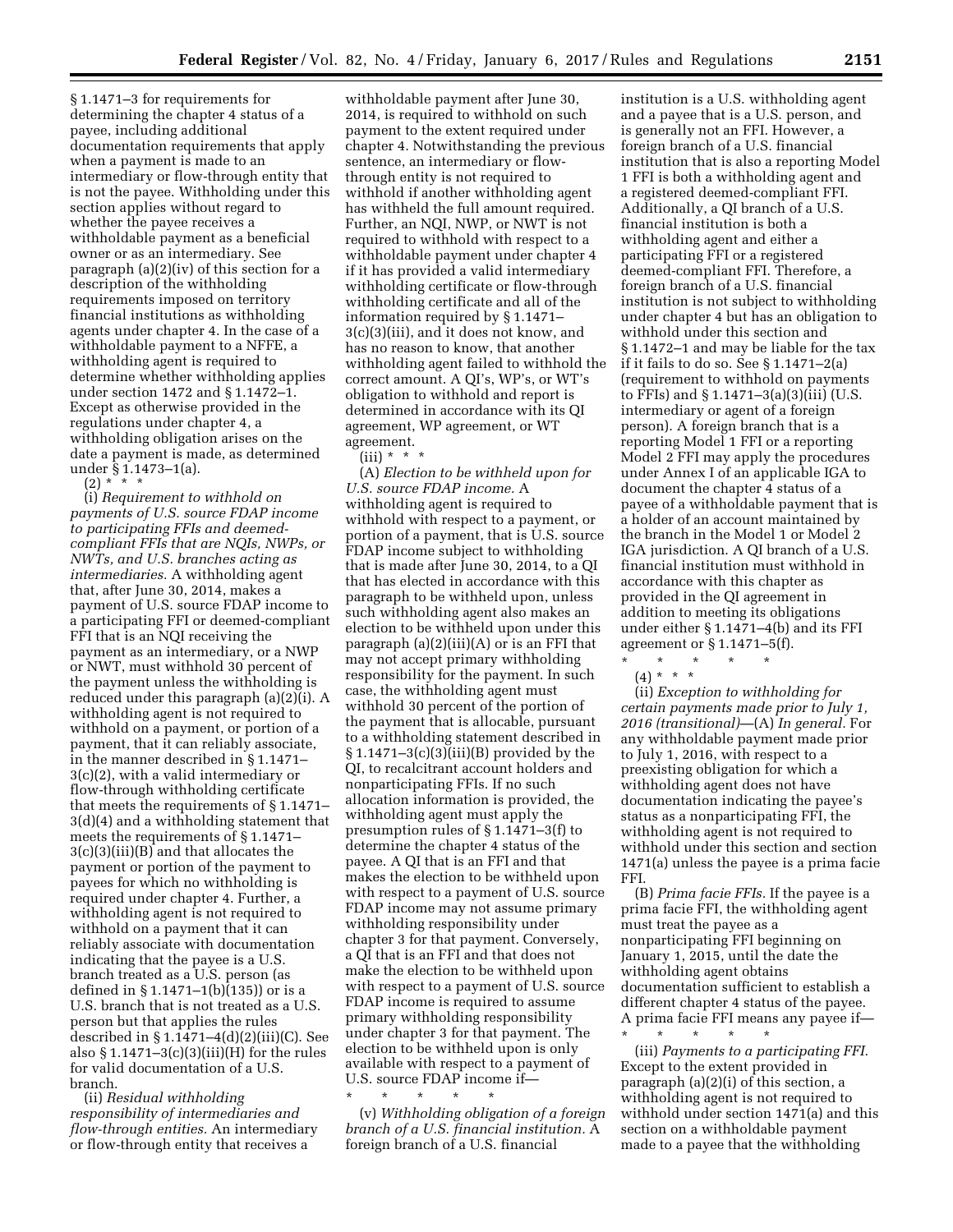agent can treat as a participating FFI in accordance with § 1.1471–3(d)(4). For this purpose, a limited branch of a participating FFI is treated as a nonparticipating FFI.

\* \* \* \* \* (b) \* \* \*  $(2) * * * *$  $(i) * * * *$  $(A) * * * *$ 

(*1*) Any obligation outstanding on July 1, 2014;

(*2*) Any obligation that gives rise to a withholdable payment solely because the obligation is treated as giving rise to a dividend equivalent pursuant to section 871(m) and the regulations thereunder, provided that the obligation is executed on or before the date that is six months after the date on which obligations of its type are first treated as giving rise to dividend equivalents;

(*3*) Any agreement requiring a secured party to make a payment with respect to, or to repay, collateral posted to secure a grandfathered obligation. If collateral (or a pool of collateral) secures both grandfathered obligations and obligations that are not grandfathered, the collateral posted to secure the grandfathered obligations may be determined by allocating (pro rata by value) the collateral (or each item comprising the pool of collateral) to all outstanding obligations secured by the collateral (or pool of collateral) or, if the collateral cannot be allocated pro rata to all obligations, by allocating all collateral to obligations that are not grandfathered and withholding to the extent required under chapter 4; and

(*4*) Any obligation that gives rise to substitute interest (as defined in  $§ 1.861-2(a)(7))$  that arises from the payee posting a grandfathered obligation described in paragraph (b)(2)(i)(A)(*1*) of this section as collateral.

- \* \* \* \* \*
- (ii) \* \* \*
- $(A) * * * *$

(*4*) A life insurance contract under which the entire contract value is payable no later than upon the death of the individual(s) insured under the contract but, in the case of a life insurance contract that contains a provision that permits the substitution of a new individual as the insured under the contract, only until a substitution occurs; and

\* \* \* \* \*

(B) \* \* \*

(*2*) Lacks a stated expiration or term (for example, a savings deposit or demand deposit, a deferred annuity contract, or an annuity contract that permits a substitution of a new

individual as the annuitant under the contract);

\* \* \* \* \* (iv) *Material modification.* In the case of an obligation that constitutes indebtedness for U.S. tax purposes, a material modification is any significant modification of the debt instrument as defined in § 1.1001–3(e). For life insurance contracts, a material modification includes any substitution of the insured under the contract. In all other cases, whether a modification of an obligation is material is determined based on the facts and circumstances. \* \* \* \* \*

 $(4) * * * *$ 

(ii) *Determination of material modification.* For purposes of paragraph (b)(2)(iv) of this section (defining material modification), a withholding agent, other than the issuer of the obligation (or an agent of the issuer), is required to treat a modification of the obligation as material only if the withholding agent has actual knowledge thereof, such as in the event the withholding agent receives a disclosure indicating that there has been or will be a material modification to such obligation. The issuer of the obligation (or an agent of the issuer) that is a withholding agent is required to treat a modification of the obligation as material if the withholding agent knows or has reason to know that a material modification has occurred with respect to the obligation.

\* \* \* \* \*

(c) *Effective/applicability date.* This section applies on January 6, 2017. However, taxpayers may apply these provisions as of January 28, 2013. (For the rules that apply beginning on January 28, 2013, and before January 6, 2017, see this section as in effect and contained in 26 CFR part 1 revised April 1, 2016.)

# **§ 1.1471–2T [Removed]**

■ **Par. 6.** Section 1.1471–2T is removed.

■ **Par. 7.** Section 1.1471-3 is amended

by:  $\blacksquare$  1. Revising paragraphs (a)(3)(iii),  $(a)(3)(v)$  and  $(vi)$ ,  $(c)(1)$ ,  $(c)(3)(ii)(C)$  and (D), (c)(3)(iii) introductory text, (c)(3)(iii)(A) introductory text, (c)(3)(iii)(A)(*5*), and (c)(3)(iii)(B)(*1*) through (*4*),

■ 2. Adding paragraph (c)(3)(iii)(B)(*5*). ■ 3. Revising paragraphs (c)(3)(iii)(H),  $(c)(5)(i)(D), (c)(5)(ii)(B), (c)(6)(ii)(A),$ (c)(6)(ii)(B)(*2*) and (*3*), (c)(6)(ii)(B)(*5*) through (*7*), (c)(6)(ii)(C)(*2*)(*iii*), (c)(6)(ii)(C)(*2*)(*x*), (c)(6)(ii)(C)(*3*) through (*5*), and (c)(6)(ii)(E)(*2*) and (*3*),

■ 4. Adding paragraph (c)(6)(ii)(E)(*4*).

■ 5. Revising paragraphs  $(c)(6)(iv)$ ,  $(c)(6)(v)(A)$  and  $(B)$ ,  $(c)(6)(vii)$ ,  $(c)(7)(i)$ and (ii),  $(c)(8)(iii)$ ,  $(c)(8)(v)$ ,  $(c)(9)(ii)(B)$ ,  $(c)(9)(v), (d)(1), (d)(2)(i), (d)(2)(iii),$  $(d)(4)(i)$  and  $(ii)$ ,  $(d)(4)(iii)$  introductory text, (d)(4)(iii)(A)(*1*), (d)(4)(iv)(A),  $(d)(4)(iv)(C)$  and  $(D)$ ,  $(d)(4)(v)$ ,

■ 6. Adding paragraph  $(d)(4)(vi)$ . ■ 7. Revising paragraphs (d)(5)(i) through (iii), (d)(6)(i)(F), (d)(6)(vii)(A)(*1*), (d)(7)(i), (d)(11)(viii)(A),  $(d)(11)(viii)(C), (d)(11)(x)$  through  $(xii)$ ,  $(d)(12)(iii)(A)$  and  $(B)$ ,  $(e)(2)$  and  $(3)$ , (e)(4) introductory text, (e)(4)(i) through (iv), (e)(4)(v), (e)(4)(v)(B)(*1*) and (*2*),  $(e)(4)(vi)(B), (e)(4)(vii)(B), (e)(4)(viii),$  $(f)(1)$  through  $(9)$ , and  $(g)$ .

The revisions and additions read as follows:

### **§ 1.1471–3 Identification of payee.**

- $(a) * * * *$
- $(3) * * * *$

(iii) *U.S. intermediary or agent of a foreign person.* A withholding agent that makes a withholdable payment to a U.S. person and has actual knowledge that the person receiving the payment is acting as an intermediary or agent of a foreign person with respect to the payment must treat such foreign person, and not the intermediary or agent, as the payee of such payment.

Notwithstanding the previous sentence, a withholding agent that makes a withholdable payment to a U.S. financial institution or a U.S. insurance broker (to the extent such withholdable payment is a payment of premiums) that is acting as an intermediary or agent with respect to the payment on behalf of one or more foreign persons may treat the U.S. financial institution or U.S. insurance broker as the payee if the withholding agent does not have reason to know that the U.S. financial institution or U.S. insurance broker will not comply with its obligations to withhold under sections 1471 and 1472.

\* \* \* \* \* (v) *Disregarded entity or limited branch.* Except as otherwise provided in paragraph  $(a)(3)(v)$  through (vii) of this section, a withholding agent that makes a withholdable payment to an entity that is disregarded for U.S. federal tax purposes under § 301.7701–2(c)(2)(i) of this chapter as an entity separate from its single owner must treat the single owner as the payee. The rules under § 1.1471–3(d)(4) and (e)(3) apply to determine the circumstances under which a withholding agent may treat a payment made to a disregarded entity owned by an FFI as made to a payee that is a participating FFI or registered deemed-compliant FFI, and not as a payment made to a payee that is a nonparticipating FFI. A withholding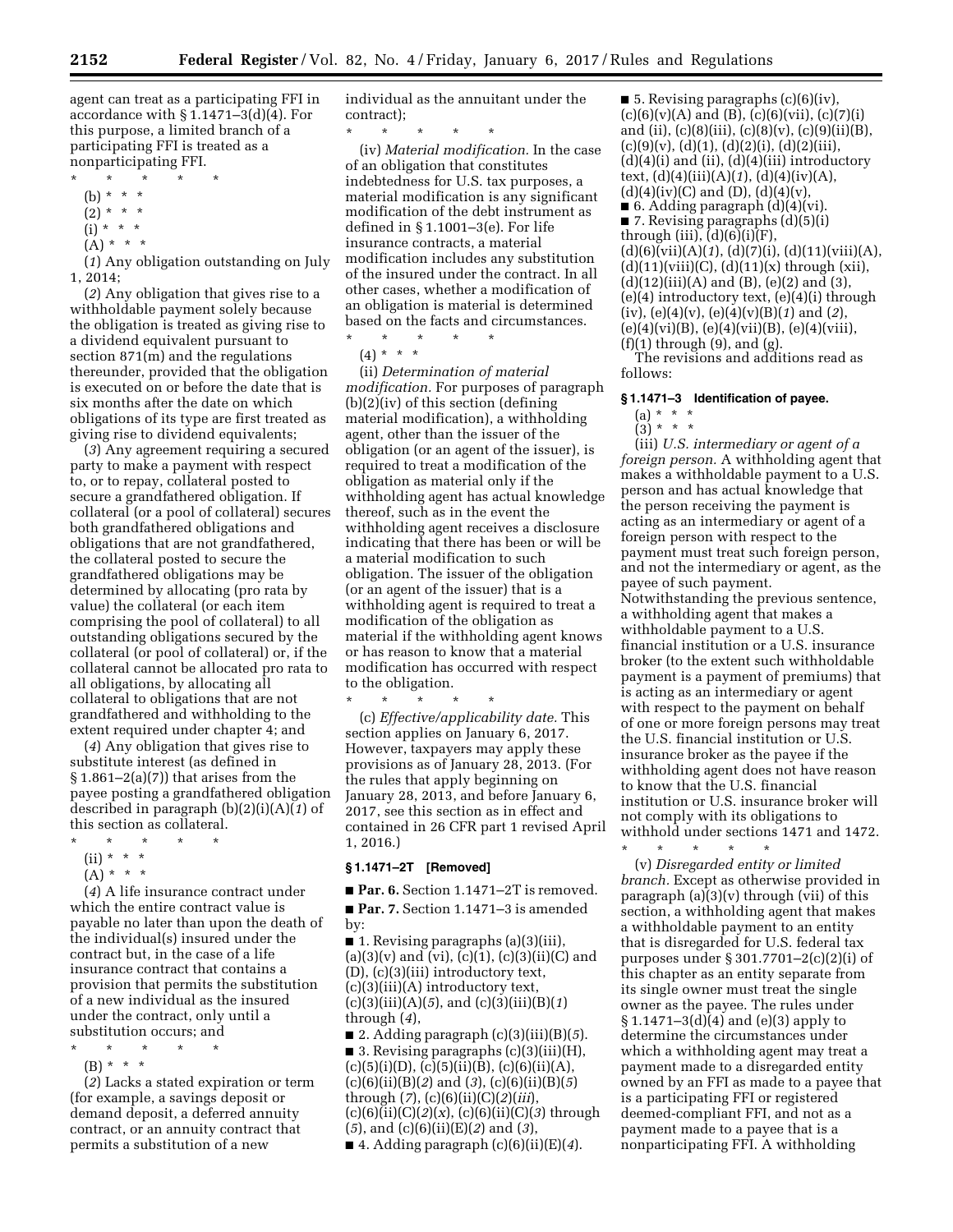agent that makes a payment to a limited branch (including an entity disregarded as a separate entity from its owner if such owner is an FFI and the disregarded entity is unable to comply with the terms of an FFI agreement with respect to accounts that it maintains) will be required to treat the payment as being made to a nonparticipating FFI.

(vi) *U.S. branch treated as a U.S. person.* A withholdable payment to a U.S. branch is a payment to a U.S. person if the U.S. branch is treated as a U.S. person (as defined in § 1.1471– 1(b)(135)). In such case, the U.S. branch is treated as the payee. A U.S. branch treated as a U.S. person, however, is not treated as a U.S. person for purposes of the withholding certificate it may provide to a withholding agent for purposes of chapter 4. Accordingly, a U.S. branch treated as a U.S. person must furnish a withholding certificate on a Form W–8 to certify its chapter 4 status (and not a Form W–9, ''Request for Taxpayer Identification Number and Certification''). See also paragraph (f)(6) of this section for the rules under which a withholding agent can presume a payment to a U.S. branch constitutes income that is effectively connected with a U.S. trade or business. A U.S. branch treated as a U.S. person may not make an election to be withheld upon, as described in section 1471(b)(3) and § 1.1471–2(a)(2)(iii), for purposes of chapter 4. See  $\S 1.1471-4(c)(2)(v)$  for the rule requiring a U.S. branch treated as a U.S. person to apply the due diligence rules applicable to a U.S. withholding agent. See also § 1.1474–1(i)(1) and (2) for the requirement of a U.S. branch to report information regarding certain U.S. owners of owner documented FFIs and passive NFFEs. See § 1.1471–4(d) for rules for when a U.S. branch reports as a U.S. person.

\* \* \* \* \* (c) \* \* \*

(1) [Reserved]. For further guidance, see § 1.1471–3T(c)(1).

- \* \* \* \* \*
- $(3) * * * *$
- $(ii) * * * *$

(C) The person's entity classification for U.S. tax purposes;

(D) The person's chapter 4 status; and \* \* \* \* \*

(iii) *Withholding certificate of an intermediary, qualified intermediary, flow-through entity, or U.S. branch (Form W–8IMY)*—(A) *In general.* A withholding certificate of an intermediary, qualified intermediary, flow-through entity, or U.S. branch of such entity (whether or not such branch is treated as a U.S. person) is valid for purposes of chapter 4 only if it is

furnished on a Form W–8IMY, an acceptable substitute form, or such other form as the IRS may prescribe, it is signed under penalties of perjury by a person with authority to sign for the person named on the form, its validity period has not expired, and it contains the following information, statements, and certifications— \* \* \* \* \*

(*5*) A GIIN, in the case of a participating FFI or a registered deemed-compliant FFI (including a QI, WP, or WT that is a participating FFI or registered deemed-compliant FFI), and an EIN in the case of a QI, WP, or WT. Additionally, if a branch (other than a U.S. branch) of a participating FFI or registered deemed-compliant FFI outside of its country of residence acts as an intermediary, a GIIN of such branch must be provided on the withholding certificate. In the case of a U.S. branch, see the rules in paragraph (c)(3)(iii)(H) of this section.

\* \* \* \* \* (B) \* \* \*

(*1*) *In general.* A withholding statement forms an integral part of the withholding certificate and the penalties of perjury statement provided on the withholding certificate applies to the withholding statement as well. The withholding statement may be provided in any manner, and in any form, to which the person submitting the form and the withholding agent mutually agree, including electronically. A withholding statement may be provided electronically only if it meets the requirements of  $\S 1.1441-1(e)(3)(iv)(B)$ . The withholding statement must be updated as often as necessary for the withholding agent to meet its reporting and withholding obligations under chapter 4. A withholding agent will be liable for tax, interest, and penalties under § 1.1474–1(a) to the extent it does not follow the presumption rules of paragraph (f) of this section for any payment, or portion thereof, for which a withholding statement is required and the withholding agent does not have a valid withholding statement prior to making a payment. A withholding agent that is making a withholdable payment for which a withholding statement is also required for purposes of chapter 3 may only rely upon the withholding statement if, in addition to providing the information required by paragraph (c)(3)(iii)(B) of this section, the withholding statement also includes all of the information required for purposes of chapter 3 and specifies the chapter 4 status of each payee or pool of payees identified on the withholding statement for purposes of chapter 3.

(*2*) *Special requirements for an FFI withholding statement*—(*i*) An FFI withholding statement may include either payee-specific information or pooled information that indicates the portion of the payment allocable to a chapter 4 withholding rate pool of U.S. payees, each class of recalcitrant account holders described in § 1.1471– 1(b)(20)(i), or a class of nonparticipating FFIs. In addition, an FFI withholding statement may include an allocation of a portion of the payment to a pool of account holders (other than nonqualified intermediaries and flowthrough entities) for whom no reporting is required on any of Forms 1042–S, 1099, and 8966, provided that the FFI provides to the withholding agent for each account holder payee-specific information (including the payee's chapter 4 status (using the applicable status code used for filing Form 1042– S)) and any other information required for purposes of chapter 3 or 61 on the withholding statement, and the FFI provides documentation for each account holder in the pool (an *exempt payee pool*). For example, a participating FFI may provide on its withholding statement an exempt payee pool for a payment of U.S. source interest on a bank deposit not subject to withholding or reporting under chapter 4 that is allocable to a pool of foreign account holders (that is, a withholdable payment that is not reported on any of Forms 1042–S, 1099, and 8966) and provide to the withholding agent documentation for each account holder included in the pool. If payee-specific information is provided for purposes of chapter 4 it must indicate both the portion of the payment allocated to each payee and each payee's chapter 4 status (using the applicable status code used for filing Form 1042–S). A participating FFI that applies the escrow procedures described in § 1.1471–4(b)(6) for dormant accounts must also indicate the portion of the payment allocated to a chapter 4 withholding rate pool of recalcitrant account holders that hold dormant accounts for which the participating FFI (and not the withholding agent) will withhold in escrow. The withholding statement provided by a participating FFI that applies the election to backup withhold under § 1.1471–4(b)(3)(iii) must also indicate the portion of the reportable payment that is a withholdable payment allocated to each recalcitrant account holder subject to backup withholding under section 3406. See section 3406 for when backup withholding is required, including the exception to backup withholding under § 31.3406(g)-1(e).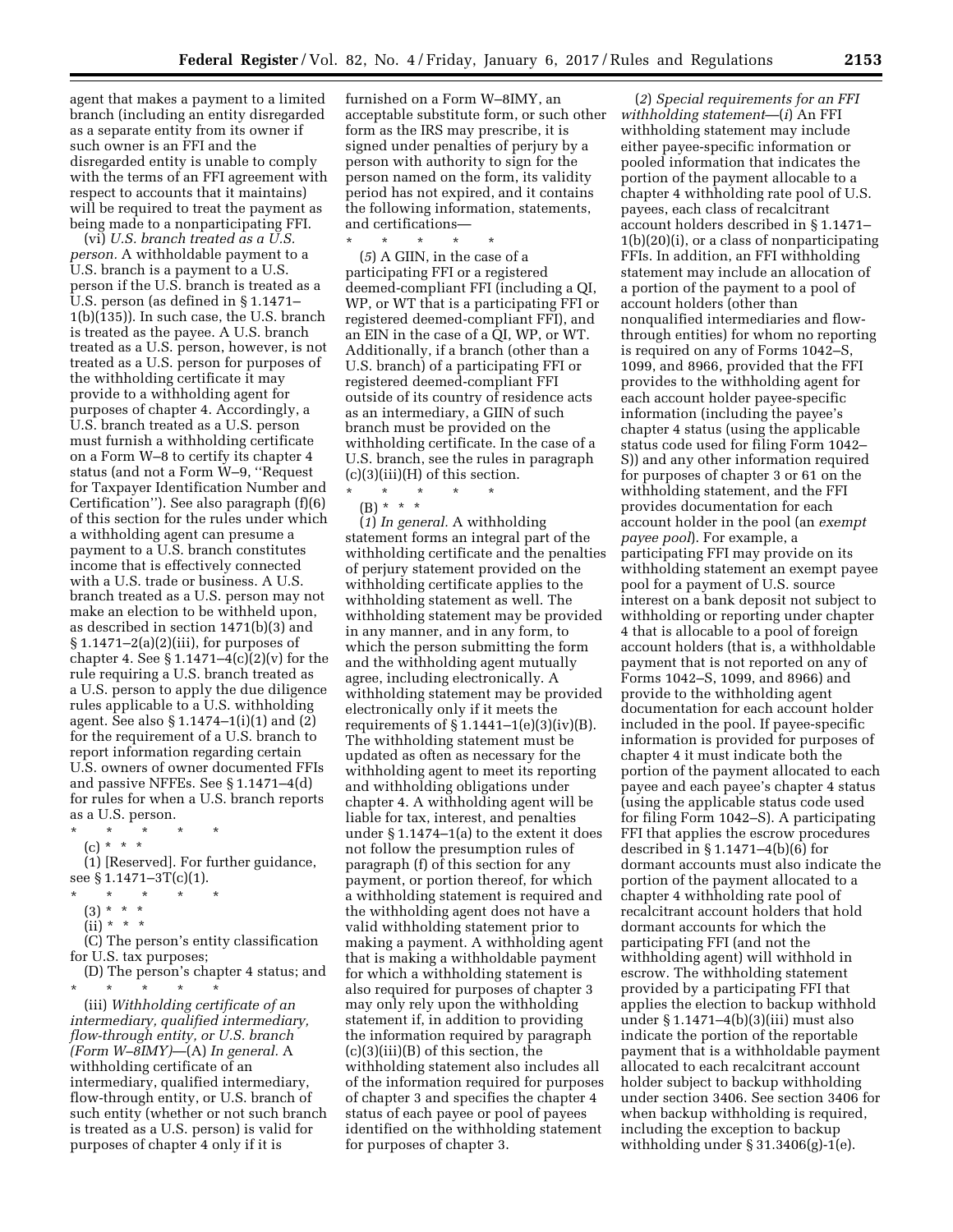Regardless of whether the FFI withholding statement provides information on a pooled or payeespecific basis, a withholding statement provided by an FFI other than an FFI acting as a WP, WT, or QI with respect to the account must also identify each intermediary or flow-through entity that receives the payment and such entity's chapter 4 status (using the applicable status code used for filing Form 1042– S) and GIIN (when required under paragraph (d) of this section), when applicable. An FFI withholding statement must also include any other information that the withholding agent or payor reasonably requests in order to fulfill its obligations under chapter 4, and chapters 3 and 61, if applicable.

(*ii*) An FFI withholding statement provided by a reporting Model 2 FFI or a reporting Model 1 FFI may indicate, with respect to a withholdable payment, that the payment is allocable to a chapter 4 withholding rate pool of U.S. payees, which is comprised of account holders receiving a payment that is not subject to withholding under chapter 3 or 4 or to backup withholding under section 3406 and that are, with respect to a reporting Model 2 FFI, the holders of non-consenting U.S. accounts as described in an applicable IGA when the FFI reports the accounts in one of the pools described in  $\S 1.1471-4(d)(6)$ for the year in which the payment is made; or with respect to a reporting Model 1 FFI, the holders of accounts that have U.S. indicia for which appropriate documentation sufficient to treat the accounts as held by other than specified U.S. persons has not been provided pursuant to an applicable Model 1 IGA and the reporting Model 1 FFI reports the accounts as U.S. reportable accounts pursuant to the applicable Model 1 IGA for the year in which the payment is made.

(*iii*) An FFI withholding statement provided by a participating FFI or registered deemed-compliant FFI that is a non-U.S. payor (a payor other than a U.S. payor as defined in § 1.6049– 5(c)(5)) may indicate, with respect to a withholdable payment, that the payment is allocable to a chapter 4 withholding rate pool of U.S. payees (in addition to the U.S. payees described in paragraph  $(c)(3)(iii)(B)(2)(ii)$  of this section), which is comprised of account holders that are not subject to withholding under chapter 3 or 4 or to backup withholding under section 3406 and that are, with respect to a participating FFI (including a reporting Model 2 FFI), account holders that hold U.S. accounts (as defined in § 1.1471– 1(b)(134) and an applicable Model 2 IGA) that the FFI reports as U.S.

accounts pursuant to § 1.1471–4(d)(3) or (5) for the year in which the payment is made; with respect to a registered deemed-compliant FFI (other than a reporting Model 1 FFI), account holders of U.S. accounts that the FFI reports pursuant to the conditions of its applicable deemed-compliant status under § 1.1471–5(f)(1) for the year in which the payment is made; or with respect to a reporting Model 1 FFI, account holders of U.S. accounts that the reporting Model 1 FFI reports as reportable U.S. accounts pursuant to an applicable Model 1 IGA, and which includes the U.S. TINs of such account holders, for the year in which the payment is made.

(*iv*) An FFI withholding statement provided by a participating FFI or a registered deemed-compliant FFI may include a certification that the FFI is reporting, for the year in which the payment is made, an account held by a passive NFFE with one or more substantial U.S. owners (or, with respect to a reporting Model 1 FFI or reporting Model 2 FFI, one or more controlling persons that are specified U.S. persons, as defined in an applicable IGA) as a U.S. account (excluding a nonconsenting U.S. account or an account held by a recalcitrant account holder) or, with respect to a reporting Model 1 FFI, a U.S. reportable account, in accordance with the terms of the FFI agreement or an applicable IGA.

(*v*) An FFI withholding statement provided by a participating FFI or a reporting Model 1 FFI may include a certification that the FFI is reporting to the IRS for the year of the payment all of the information described in  $§ 1.1471-4(d)$  or  $§ 1.1474-1(i)(1)$  (as applicable) with respect to all specified U.S. persons described in § 1.1471– 3(d)(6)(iv)(A)(*1*) and (*2*) with respect to an account holder or payee that the FFI has agreed to treat as an ownerdocumented FFI.

(*3*) *Special requirements for a chapter 4 withholding statement.* A chapter 4 withholding statement must contain the name, address, TIN (if any), entity type, and chapter 4 status (using the applicable status code used for filing Form 1042–S) of each payee, the amount allocated to each payee, a valid withholding certificate or other appropriate documentation sufficient to establish the chapter 4 status of each payee, and each intermediary or flowthrough entity that receives the payment on behalf of the payee, in accordance with paragraph (d) of this section, and any other information the withholding agent reasonably requests in order to fulfill its obligations under chapter 4. Notwithstanding the prior sentence, a

chapter 4 withholding statement is permitted to provide pooled allocation information with respect to payees that are treated as nonparticipating FFIs (in lieu of providing the withholding agent with documentation for each payee). A chapter 4 withholding statement may include an allocation of a portion of the payment to a pool of payees (rather than to each payee) for whom no reporting is required on any of Forms 1042–S, 1099, and 8966, provided each payee is identified on the withholding statement and documentation is provided to the withholding agent for each payee included in the pool. If the withholdable payment is a reportable amount under chapter 3, see the provisions of  $\S 1.1441-1(e)(3)(iv)(C)$  for any additional information that may be required on the withholding statement (including pooled information under the alternative procedures described in § 1.1441–1(e)(3)(iv)(D), if applicable).

(*4*) *Special requirements for an exempt beneficial owner withholding statement.* An exempt beneficial owner withholding statement must include the name, address, TIN (if any), entity type, and chapter 4 status (using the applicable status code used for filing Form 1042–S) of each exempt beneficial owner on behalf of which the nonparticipating FFI is receiving the payment, the amount of the payment allocable to each exempt beneficial owner, a valid withholding certificate or other documentation sufficient to establish the chapter 4 status of each exempt beneficial owner in accordance with paragraph (d) of this section, and any other information the withholding agent reasonably requests in order to fulfill its obligations under chapter 4. The withholding statement must allocate the remainder of the payment that is not allocated to an exempt beneficial owner to the nonparticipating FFI receiving the payment. With respect to the amount of the payment allocable to each exempt beneficial owner and subject to withholding under chapter 3, see § 1.1441–1(e)(3)(iv).

(*5*) [Reserved]. For further guidance, see § 1.1471–3T(c)(3)(iii)(B)(*5*).

\* \* \* \* \*

(H) *Rules applicable to a withholding certificate of a U.S. branch.* A withholding agent may reliably associate a payment with a withholding certificate of a U.S. branch of an FFI that is treated as a U.S. person for purposes of  $\S 1.1441-1(b)(2)(iv)$  if, in addition to the other information required by paragraph (c)(2)(iii)(A) of this section, the certificate contains the EIN of the U.S. branch and a certification that the U.S. branch is described in paragraph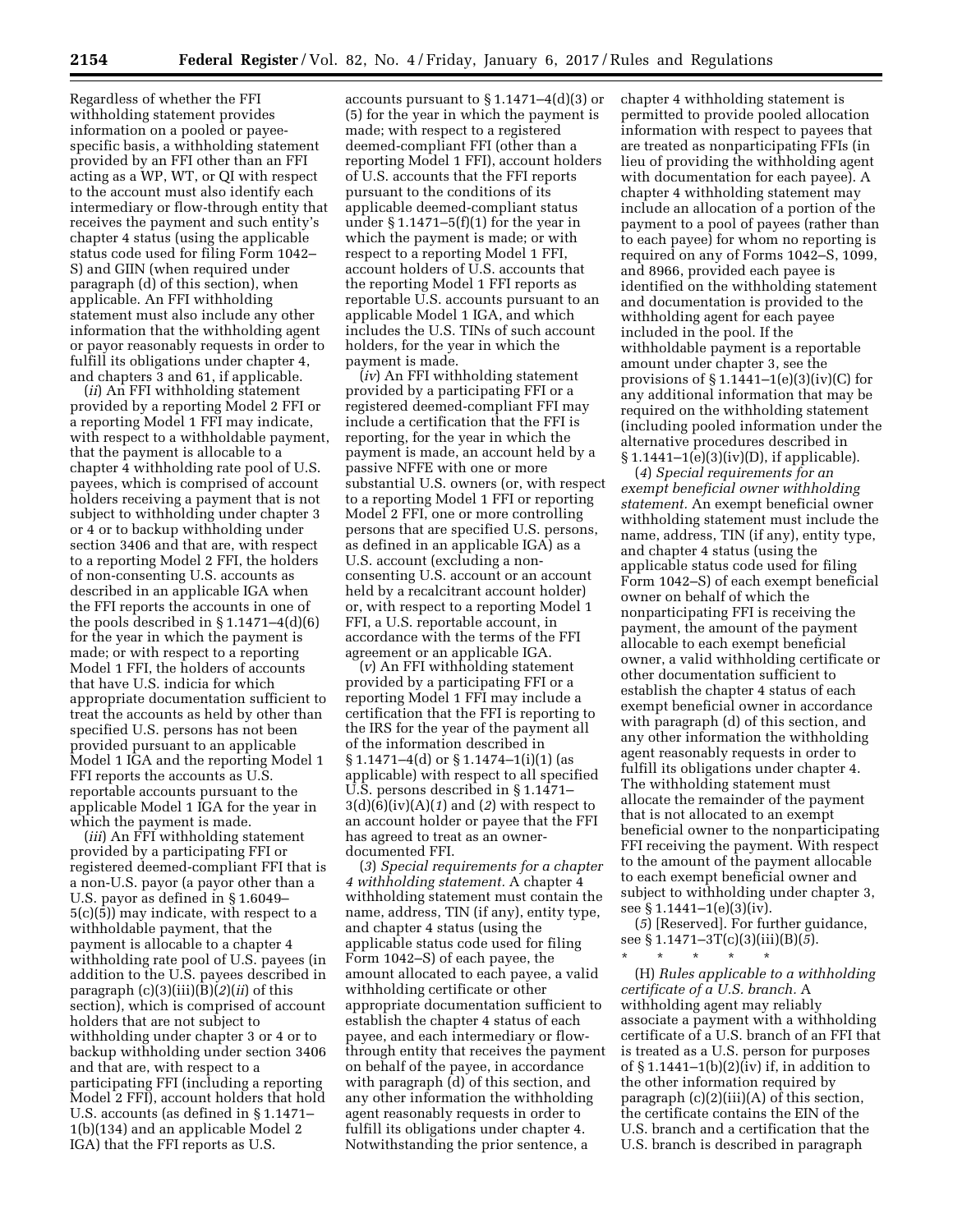$§ 1.1441-1(b)(2)(iv)$  and, accordingly, is required to accept primary withholding responsibility with respect to the payment for purposes of both chapters 3 and 4. A withholding agent may reliably associate a payment with a withholding certificate of a U.S. branch of an FFI that is not treated as a U.S. person and that applies the rules described in § 1.1471–4(d)(2)(iii)(C) if, in addition to the other information required by paragraph (c)(2)(iii)(A) of this section, the certificate contains the EIN of the U.S. branch and a certification that the U.S. branch applies the rules described in § 1.1471– 4(d)(2)(iii)(C). However, the requirement to obtain the certification that a U.S. branch applies the rules described in  $\S 1.1471-4(d)(2)(iii)(C)$  shall not apply to payments made on or before June 30, 2017.

- \* \* \* \* \*
- (5) \* \* \*
- $(i) * * * *$

(D) *Entity government documentation.*  With respect to an entity, any documentation that substantiates that the entity is actually organized or created under the laws of a foreign country; and

- \* \* \* \* \*
- (ii) \* \* \*

(B) *Preexisting obligation documentary evidence.* With respect to a preexisting obligation of an entity, any classification in the withholding agent's records with respect to the payee that was determined based on documentation supplied by the payee (or other person receiving the payment) or a standardized industry coding system and that was recorded by the withholding agent consistent with its normal business practices for AML or another regulatory purpose (other than for tax purposes), to the extent permitted by paragraph (d) of this section and provided there is no U.S. indicia associated with the payee for which appropriate curing documentation has not been obtained as set forth in paragraph (e) of this section; and

- \* \* \* \* \*
	- (6) \* \* \*
	- $(ii) * * * *$

(A) *General rule.* Except as provided otherwise in paragraphs (c)(6)(ii)(B) and (C) of this section, a withholding certificate or written statement will remain valid until the last day of the third calendar year following the year in which the withholding certificate or written statement is signed. Documentary evidence is generally valid until the last day of the third calendar year following the year in

which the documentary evidence is provided to the withholding agent. Nevertheless, documentary evidence that contains an expiration date may be treated as valid until that expiration date if doing so would provide a longer period of validity than the three-year period. Notwithstanding the validity periods permitted by paragraphs  $(c)(6)(ii)(A)$  through  $(D)$  of this section, a withholding certificate, written statement, and documentary evidence will cease to be valid if the withholding agent has knowledge of a change in circumstances that makes the information on the documentation incorrect. Therefore, a withholding agent is required to institute procedures to ensure that any change to the customer master files that constitutes a change in circumstances described in paragraph  $(c)(6)(ii)(E)$  of this section is identified by the withholding agent. In addition, a withholding agent is required to notify any person providing documentation of the person's obligation to notify the withholding agent of a change in circumstances.  $(B) * * * *$ 

(*2*) A beneficial owner withholding certificate and documentary evidence supporting the individual's claim of foreign status when both are provided together (as defined in § 1.1441–  $1(e)(4)(ii)(B)(1)$  by an individual claiming foreign status, if the withholding agent does not have a current U.S. residence or U.S. mailing address for the payee and does not have one or more current U.S. telephone numbers that are the only telephone numbers the withholding agent has for the payee;

(*3*) A beneficial owner withholding certificate that is provided by an entity described in paragraph (c)(6)(ii)(C)(*2*) of this section (other than an entity described in paragraph (c)(6)(ii)(C)(*2*)(*iii*) of this section) and documentary evidence establishing the entity's foreign status when both are received by the withholding agent before the validity period of either would otherwise expire under paragraph  $(c)(6)(ii)(A)$  of this section;

\* \* \* \* \* (*5*) A withholding certificate, written statement, or documentary evidence furnished by a foreign government, government of a U.S. territory, foreign central bank (including the Bank for International Settlements), international organization, or entity that is wholly owned by any such entities;

(*6*) Documentary evidence that is not generally renewed or amended (such as a certificate of incorporation); and

(*7*) For the validity period of a beneficial owner withholding certificate provided by an entity described in paragraph (c)(6)(ii)(C)(*2*)(*iii*) of this section, see § 1.1441–1(e)(4)(ii).  $(C) * 4 * 8$ 

(*iii*) A section 501(c) entity described in  $§ 1.1471 - 5(e)(5)(v);$ \* \* \* \* \*

(*x*) A sponsored FFI described in  $§ 1.1471-5(f)(1)(i)(F);$ \* \* \* \* \*

(*3*) A withholding certificate or written statement of an ownerdocumented FFI, but not including the withholding statements, documentary evidence, and withholding certificates of its owners (unless such documentation is permitted indefinite validity under another provision);

(*4*) An owner reporting statement associated with a withholding certificate of an owner-documented FFI, provided the account balance of all accounts held by such owner-documented FFI with the withholding agent does not exceed \$1,000,000 on the later of June 30, 2014, or the last day of the calendar year in which the account was opened, and the last day of each subsequent calendar year preceding the payment, applying the aggregation principles of § 1.1471– 5(b)(4)(iii), and the owner-documented FFI does not have any contingent beneficiaries or designated classes with unidentified beneficiaries; and

(*5*) A withholding certificate of a passive NFFE or excepted territory NFFE, provided the account balance of all accounts held by such entity with the withholding agent does not exceed \$1,000,000 on the later of June 30, 2014, or the last day of the calendar year in which the account was opened, and the last day of each subsequent calendar year preceding the payment, applying the aggregation principles of § 1.1471– 5(b)(4)(iii), and the withholding agent does not know or have reason to know that the entity has any contingent beneficiaries or designated classes with unidentified beneficiaries.

- \* \* \* \* \*
- (E) \* \* \*

(*2*) *Obligation to notify withholding agent of a change in circumstances.* If a change in circumstances makes any information on a certificate or other documentation incorrect, then the person whose name is on the certificate or other documentation must inform the withholding agent within 30 days of the change and furnish a new certificate, a new written statement, or new documentary evidence.

Notwithstanding the previous sentence, if an FFI's chapter 4 status changes solely because the jurisdiction in which the FFI is resident, organized, or located

<sup>(</sup>*2*) \* \* \*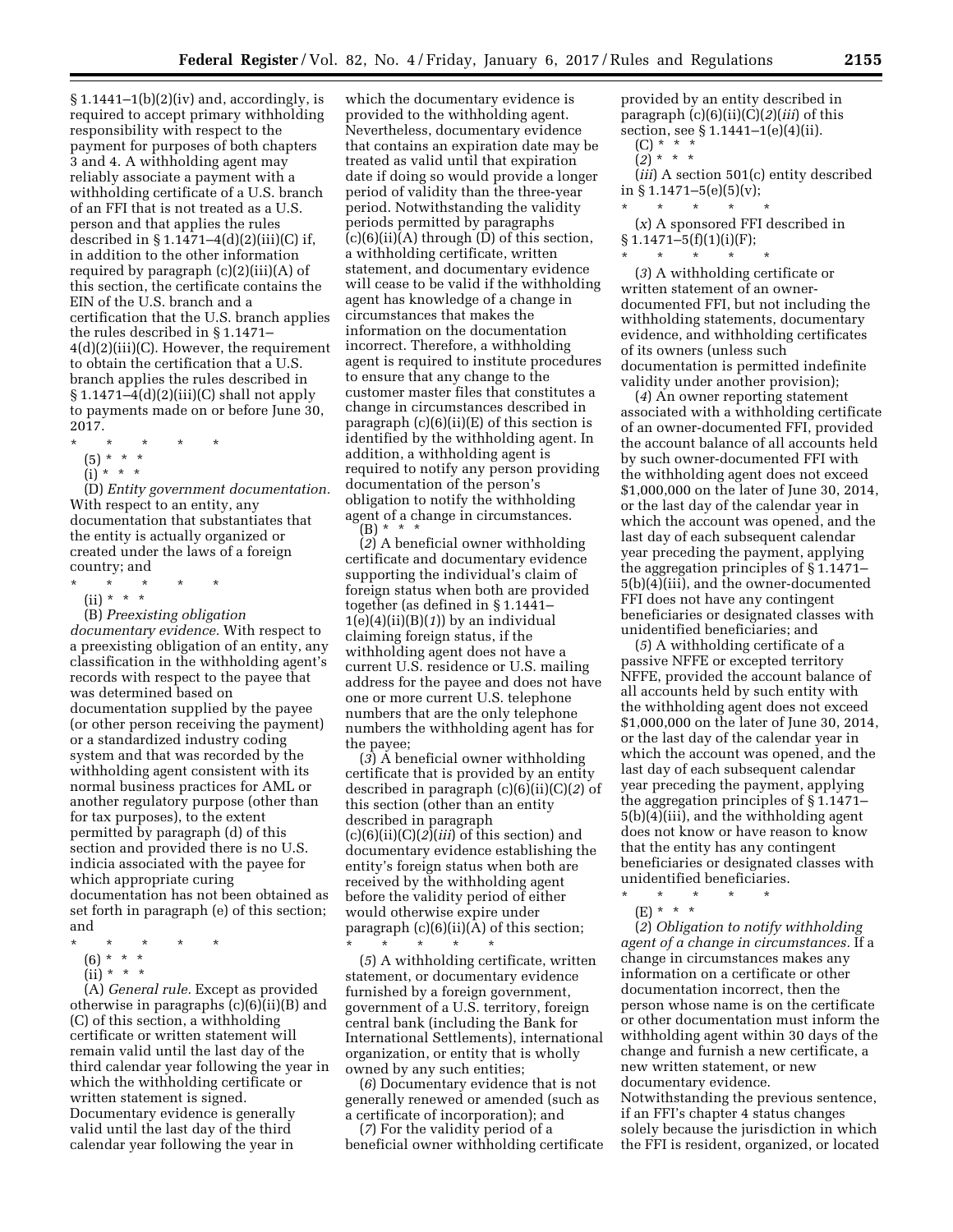is later treated as having an IGA in effect (including a jurisdiction that had a Model 2 IGA in effect and is later treated as having a Model 1 IGA in effect) or ceases to be treated as having an IGA in effect, in lieu of providing a new withholding certificate, the FFI may, within 30 days of such change in circumstances, provide to the withholding agent oral or written confirmation (including by email) of the change in the FFI's chapter 4 status. If an intermediary or a flow-through entity becomes aware that a certificate or other appropriate documentation it has furnished to the person from whom it collects a payment is no longer valid because of a change in the circumstances of the person who issued the certificate or furnished the other appropriate documentation, then the intermediary or flow-through entity must notify the person from whom it collects the payment of the change in circumstances within 30 days of the date that it knows or has reason to know of the change in circumstances. It must also obtain a new withholding certificate or new appropriate documentation to replace the existing certificate or documentation the validity of which has expired due to the change in circumstances.

(*3*) *Withholding agent's obligation with respect to a change in circumstances.* A certificate or other documentation becomes invalid on the date that the withholding agent holding the certificate or documentation knows or has reason to know that circumstances affecting the correctness of the certificate or documentation have changed. A withholding agent will not have reason to know of a change in circumstances with respect to an FFI's chapter 4 status that results solely because a jurisdiction is later treated as having an IGA in effect (including a jurisdiction that had a Model 2 IGA in effect and is later treated as having a Model 1 IGA in effect) until the withholding agent obtains the confirmation of a change in the FFI's chapter 4 status described in paragraph (c)(6)(ii)(E)(*2*) of this section (which will become part of the FFI's withholding certificate or other documentation retained by the withholding agent). See paragraph (c)(6)(ii)(E)(*4*) of this section for when a withholding agent has reason to know of a change in circumstances that results solely because a jurisdiction ceases to be treated as having an IGA in effect. A withholding agent may choose to treat a person as having the same chapter 4 status that it had prior to the change in circumstances until the earlier of 90 days from the date that the

certificate or documentation became invalid due to the change in circumstances or the date that a new certificate or new documentation is obtained. See, however, § 1.1441– 1(e)(4)(ii)(D) for requirements, including the requirement to withhold under chapter 3 or section 3406, applicable when a change in circumstances occurs for purposes of chapter 3 and the related grace period allowed under § 1.1441–  $1(b)(3)(iv)$ . A withholding agent may rely on a certificate without having to inquire into possible changes of circumstances that may affect the validity of the statement, unless it knows or has reason to know that circumstances have changed. A withholding agent may require a new certificate or additional documentation at any time prior to a payment, regardless of whether the withholding agent knows or has reason to know that any information stated on the certificate or documentation has changed.

(*4*) [Reserved]. For further guidance, see § 1.1471–3T(c)(6)(ii)(E)(*4*).

\* \* \* \* \* (iv) *Electronic transmission of withholding certificate, written statement, and documentary evidence.*  A withholding agent may accept a withholding certificate (including an acceptable substitute form), a written statement, or other such form as the IRS may prescribe, electronically in accordance with the requirements set forth in  $\S 1.1441 - 1(e)(4)(iv)$ .

 $(v) * * * *$ (A) *In general.* A withholding agent may substitute its own form for an official Form W–8 (or such other official form as the IRS may prescribe). A substitute form will be acceptable if it contains provisions that are substantially similar to those of the official form, it contains the same certifications relevant to the transactions as are contained on the official form and these certifications are clearly set forth, and the substitute form includes a signature-under-penalties-ofperjury statement identical to the one on the official form. The substitute form is acceptable even if it does not contain all of the provisions contained on the official form, so long as it contains those provisions that are relevant to the transaction for which it is furnished. A withholding agent may choose to provide a substitute form that does not include all of the chapter 4 statuses provided on the official version but the substitute form must include any chapter 4 status for which withholding may apply, such as the categories for a nonparticipating FFI or passive NFFE. A withholding agent that uses a substitute

form must furnish instructions relevant to the substitute form only to the extent and in the manner specified in the instructions to the official form. A withholding agent may use a substitute form that is written in a language other than English and may accept a form that is filled out in a language other than English, but the withholding agent must make available an English translation of the form and its contents to the IRS upon request. A withholding agent may refuse to accept a certificate (including the official Form W–8) from a person if the certificate provided is not an acceptable substitute form provided by the withholding agent, but only if the withholding agent furnishes the person with an acceptable substitute form within five business days of receipt of an unacceptable form from the person. In that case, the substitute form is acceptable only if it contains a notice that the withholding agent has refused to accept the form submitted by the person and that the person must submit the acceptable form provided by the withholding agent in order for the person to be treated as having furnished the required withholding certificate.

(B) *Non-IRS form for individuals.* A withholding agent may also substitute its own form for an official Form W– 8BEN (for individuals), regardless of whether the substitute form is titled a Form W–8. However, in addition to the name and address of the individual that is the payee or beneficial owner, the substitute form must provide all countries in which the individual is resident for tax purposes, country of birth, a tax identification number (if any) for each country of residence, the individual's date of birth, and must contain a signed and dated certification made under penalties of perjury that the information provided on the form is accurate and will be updated by the individual within 30 days of a change in circumstances that causes the form to become incorrect. Notwithstanding the previous sentence, the signed certification provided on a form need not be signed under penalties of perjury if the form is accompanied by documentary evidence that supports the individual's claim of foreign status. Such documentary evidence may be the same documentary evidence that is used to support foreign status in the case of a payee whose account has U.S. indicia as described in paragraph (e) of this section or § 1.1471–4(c)(4)(i)(A). The form may also request other information required for purposes of tax or AML due diligence in the United States or in other countries.

\* \* \* \* \*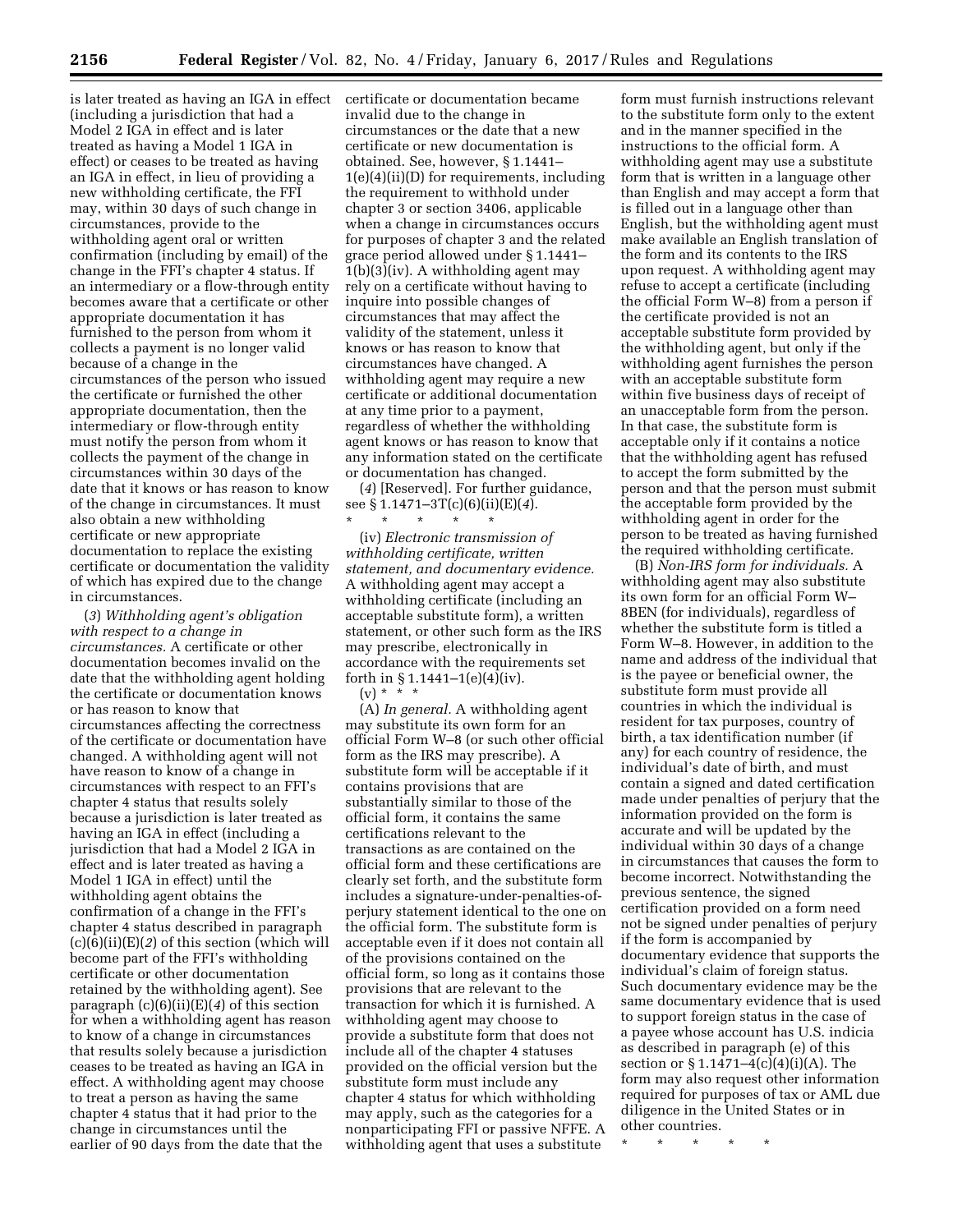(vii) *Reliance on a prior version of a withholding certificate.* Upon the issuance by the IRS of an updated version of a withholding certificate, a withholding agent may continue to accept the prior version of the withholding certificate in accordance with the requirements of § 1.1441–  $1(e)(4)(viii)(C)$  and without regard to whether a withholdable payment associated with the certificate is subject to withholding under § 1.1441–2(a).

 $(7) * * * *$ (i) *Curing inconsequential errors on a withholding certificate.* A withholding agent may treat a withholding certificate as valid, notwithstanding that the withholding certificate contains an inconsequential error, if the withholding agent has sufficient documentation on file to supplement the information missing from the withholding certificate due to the error. In such case, the documentation relied upon to cure the inconsequential error must be conclusive. For example, a withholding certificate in which the individual submitting the form abbreviated the country of residence in an ambiguous way may be treated as valid, notwithstanding the abbreviation, if the withholding agent has government issued identification for the person from a country that reasonably matches the abbreviation. On the other hand, an ambiguous abbreviation for the country of residence that does not reasonably match the country of residence shown on the person's passport is not an inconsequential error. A failure to select an entity type on a withholding certificate is not an inconsequential error, even if the withholding agent has an organization document for the entity that provides sufficient information to determine the person's entity type, if the person was eligible to make an election under § 301.7701–3(c)(1)(i) of this chapter (that is, a check-the-box election). A failure to check a box to make a required certification on the withholding certificate or to provide a country of residence or a country under which treaty benefits are sought is not an inconsequential error. In addition, information on a withholding certificate that contradicts other information contained on the withholding certificate or in the customer master file is not an inconsequential error.

(ii) [Reserved]. For further guidance, see § 1.1471–3T(c)(7)(ii).

 $(8) * * * *$ 

(iii) *Shared account systems.* A withholding agent may rely on documentation furnished by a customer for an account held at another branch location of the same withholding agent or at a branch location of a member of

the expanded affiliated group of the withholding agent if the withholding agent treats all accounts that share documentation as a consolidated obligation and the withholding agent and the other branch location or expanded affiliated group member share an information system, electronic or otherwise, that is described in this paragraph (c)(8)(iii). The system must allow the withholding agent to easily access data regarding the nature of the documentation, the information contained in the documentation (including a copy of the documentation itself), and the validity status of the documentation. The information system must also allow the withholding agent to easily transmit data into the system regarding any facts of which it becomes aware that may affect the reliability of the documentation. The withholding agent must be able to establish, to the extent applicable, how and when it has transmitted data regarding any facts of which it became aware that may affect the reliability of the documentation and must be able to establish that any data it has transmitted to the information system has been processed and appropriate due diligence has been exercised regarding the validity of the documentation. A withholding agent that opts to rely upon the chapter 4 status designated for the payee in the shared account system without obtaining and reviewing copies of the documentation supporting the status must be able to produce all documentation (or a notation of the documentary evidence reviewed if the withholding agent is not required to retain copies of the documentary evidence) relevant to the chapter 4 status claimed upon request by the IRS and will be liable for any underwithholding that results from any failure to assign the correct status based upon the available information.

\* \* \* \* \* (v) *Preexisting account.* A withholding agent may rely on documentation furnished by a payee for a preexisting account held at another branch location of the same withholding agent or at a branch location of a member of the expanded affiliated group of the withholding agent if the withholding agent obtains and reviews copies of such documentation supporting the chapter 4 status designated for the payee and the withholding agent has no reason to know that, at the time the documentation is obtained by the withholding agent, the documentation is unreliable or incorrect. For example, the withholding agent may not rely on

documentation furnished by a payee for a preexisting account held at another branch location of the same withholding agent or at a branch location of a member of the expanded affiliated group of the withholding agent if, based on information in the withholding agent's account records, the withholding agent has reason to know that such documentation is unreliable or incorrect.

- $(9) * * * *$
- $(ii) * * * *$

(B) The third-party data provider must be in the business of providing credit reports or business reports to customers unrelated to it and must have reviewed all information it has for the entity and verified that such additional information does not conflict with the chapter 4 status claimed by the entity. For purposes of this paragraph  $(c)(9)(ii)(B)$ , a customer is related to a third-party data provider if they have a relationship with each other that is described in section 267(b).

\* \* \* \* \* (v) *Reliance upon documentation for accounts acquired in merger or bulk acquisition for value.* A withholding agent that acquires an account from a predecessor or transferor in a merger or bulk acquisition of accounts for value is permitted to rely upon valid documentation (or copies of valid documentation) collected by the predecessor or transferor. In addition, a withholding agent that acquires an account in a merger or bulk acquisition of accounts for value, other than a related party transaction, from a U.S. withholding agent, a participating FFI that has completed all due diligence required under its agreement with respect to the accounts transferred, or a reporting Model 1 FFI that has completed all due diligence required pursuant to the applicable Model 1 IGA, may also rely upon the predecessor's or transferor's determination of the chapter 4 status of an account holder for a transition period of the lesser of six months from the date of the merger or until the acquirer knows that the claim of status is inaccurate or a change in circumstances occurs. At the end of the transition period, the acquirer will be permitted to rely upon the predecessor's determination as to the chapter 4 status of the account holder only if the documentation that the acquirer has for the account holder, including documentation obtained from the predecessor or transferor, supports the chapter 4 status claimed. An acquirer that discovers at the end of the transition period that the chapter 4 status assigned by the predecessor or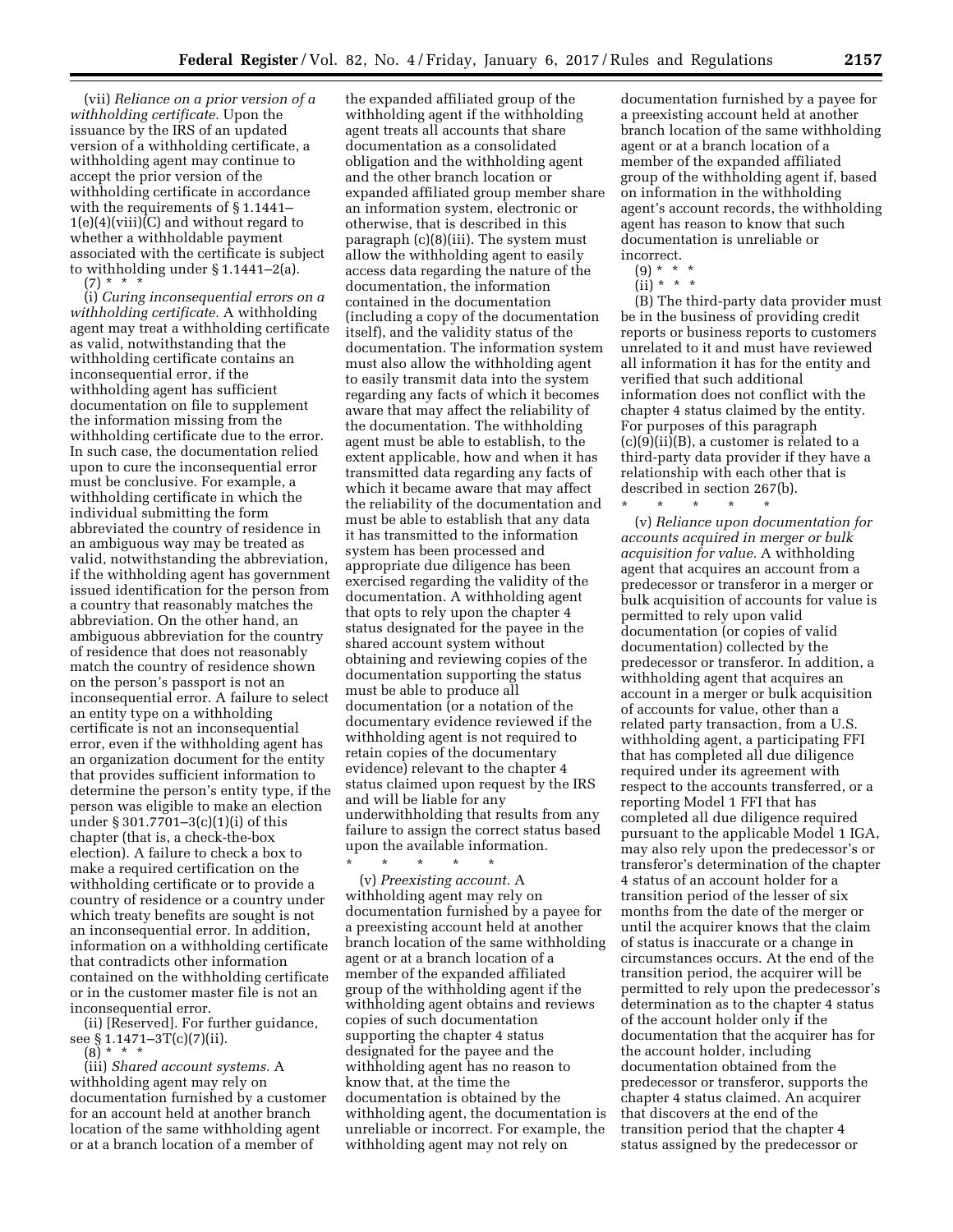transferor to the account holder was incorrect and, as a result, has not withheld as it would have been required to but for its reliance upon the predecessor's determination, will be required to withhold on payments made after the transition period, if any, to the account holder equal to the amount of tax that should have been withheld during the transition period but for the erroneous classification as to the account holder's status. For purposes of this paragraph  $(c)(9)(v)$ , a related party transaction is a merger or sale of accounts in which either the acquirer is in the same expanded affiliated group as the predecessor or transferor prior to or after the merger or acquisition or the predecessor or transferor (or shareholders of the predecessor or transferor) obtains a controlling interest in the acquirer or in a newly formed entity created for purposes of the merger or acquisition. See § 1.1471– 4(c)(2)(ii)(B) for an additional allowance for a participating FFI to rely upon the determination made by another participating FFI as to the chapter 4 status of an account obtained as part of a merger or bulk acquisition for value. (d)  $*$   $*$ 

(1) *Reliance on pre-FATCA Form W– 8.* To establish a payee's status as a foreign individual, foreign government, government of a U.S. territory, or international organization, a withholding agent may rely upon a pre-FATCA Form W–8 in lieu of obtaining an updated version of the withholding certificate. This reliance is only available in the case of a payee that is an international organization if such payee is described under section 7701(a)(18). To establish the chapter 4 status of a payee that is not a foreign individual, a foreign government, or an international organization, a withholding agent may, for payments made prior to January 1, 2017, rely upon a pre-FATCA Form W–8 in lieu of obtaining an updated version of the withholding certificate if the withholding agent has one or more forms of documentary evidence described in paragraphs (c)(5)(ii), as necessary, to establish the chapter 4 status of the payee and the withholding agent has obtained any additional documentation or information required for the particular chapter 4 status (such as withholding statements, certifications as to owners, or required documentation for underlying owners), as set forth under the specific payee rules in paragraphs (d)(2) through (12) of this section. See paragraph (d)(4)(ii) and (iv) of this section for specific requirements applicable when relying upon a pre-FATCA Form W–8 for a participating

FFI or registered deemed-compliant FFI. This paragraph (d)(1) does not apply to nonregistering local banks, FFIs with only low-value accounts, sponsored FFIs, owner-documented FFIs, territory financial institutions that are not the beneficial owners of the payment, foreign central banks (other than a foreign central bank specifically identified as an exempt beneficial owner under a Model 1 IGA or Model 2 IGA), or international organizations not described under section 7701(a)(18).  $(2) * * * *$ 

(i) *In general.* A withholding agent must treat a payee as a U.S. person, including a payee that is a foreign branch of a U.S. person (other than a branch that is treated as a QI) or is an FFI that has elected to be treated as a U.S. person for tax purposes under section 953(d), if it has a valid Form W– 9 associated with the payee or if it must presume the payee is a U.S. person under the presumption rules set forth in paragraph (f) of this section. Consistent with the presumption rules in paragraph (f)(3) of this section, a withholding agent must treat a payee that has provided a valid Form W–9 as a specified U.S. person unless the Form W–9 contains a certification that the payee is other than a specified U.S. person. Notwithstanding the foregoing, a withholding agent receiving a Form W– 9 indicating that the payee is other than a specified U.S. person must treat the payee as a specified U.S. person if the withholding agent knows or has reason to know that the payee's claim that it is other than a specified U.S. person is incorrect. For example, a withholding agent that receives a Form W–9 from a payee that is an individual would be required to treat the payee as a specified U.S. person regardless of whether the Form W–9 indicates that the payee is not a specified U.S. person, because an individual that is a U.S. person is not excepted from the definition of a specified U.S. person.

\* \* \* \* \* (iii) *Preexisting obligations.* As an alternative to applying the rules in paragraphs (d)(2)(i) and (ii) of this section, a withholding agent that makes a payment with respect to a preexisting obligation may treat a payee as a U.S. person if it has a notation in its files that it has previously reviewed a Form W– 9 that established that the payee is a U.S. person and has retained the payee's TIN. A withholding agent, other than a participating FFI or registered deemedcompliant FFI, may also treat a payee of a payment with respect to a preexisting obligation as a U.S. person if it has previously classified the payee as a U.S.

person for purposes of chapter 3 or 61 and established (through the documentation or the application of the rules in  $\S 1.6049-4(c)(1)(ii)$  that the payee is an exempt recipient for purposes of chapter 61.

- \* \* \* \* \*
- (4) \* \* \*

(i) *In general.* Except as otherwise provided in paragraphs (d)(4)(ii) through (iv) or paragraphs (e)(3)(i) and (ii) of this section, a withholding agent may treat a payee as a participating FFI or registered deemed-compliant FFI only if the withholding agent has a withholding certificate identifying the payee as a participating FFI, registered deemed-compliant FFI, or branch thereof (including an entity that is disregarded as an entity separate from the FFI), and the withholding certificate contains a GIIN described in paragraph (e)(3) of this section that is verified against the published IRS FFI list in the manner described in paragraph (e)(3) of this section (indicating when a withholding agent may rely upon a GIIN). For when a withholding agent may treat a payee as a registered deemed-compliant FFI that is a sponsored investment entity or sponsored controlled foreign corporation, see paragraph (d)(4)(vi) of this section. See paragraph (c)(3)(iii) of this section for additional requirements that apply to a valid withholding certificate provided by a participating FFI or registered deemed-compliant FFI that is a flow-through entity or is acting as an intermediary with respect to the payment.

(ii) *Exception for payments made prior to January 1, 2017, with respect to preexisting obligations (transitional).*  For payments made prior to January 1, 2017, with respect to a preexisting obligation, a withholding agent may treat a payee as a participating FFI or registered deemed-compliant FFI, or branch thereof (including an entity that is disregarded as an entity separate from the FFI), if the payee has provided the withholding agent with a pre-FATCA Form W–8 and (either orally or in writing) its GIIN and has indicated whether it is a participating FFI or a registered deemed-compliant FFI (or whether such branch or disregarded entity is treated as a participating FFI or a registered deemed-compliant FFI), and the withholding agent has verified the GIIN of the FFI, branch, or disregarded entity, as the context requires, in the manner described in paragraph (e)(3) of this section.

(iii) *Exception for offshore obligations.* A withholding agent that makes a payment, other than a payment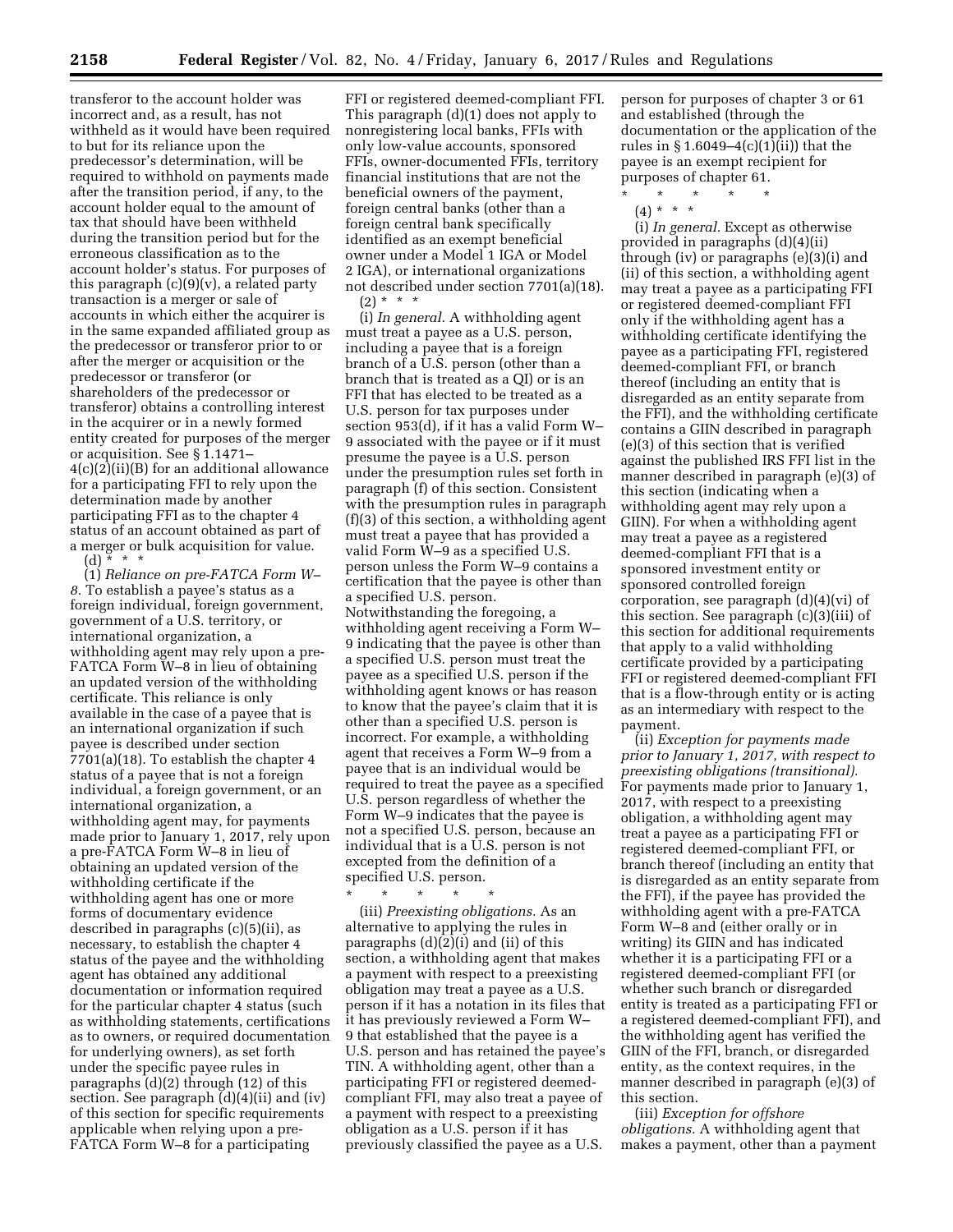of U.S. source FDAP income, with respect to an offshore obligation may treat a payee as a participating FFI or registered deemed-compliant FFI, or branch thereof (including an entity that is disregarded as an entity separate from the FFI), if the payee provides the withholding agent with its GIIN and states whether the payee is a participating FFI or a registered deemed-compliant FFI, and the withholding agent verifies the GIIN in the manner described in paragraph (e)(3) of this section. A withholding agent that makes a payment of U.S. source FDAP income with respect to an offshore obligation may treat the payee as a participating FFI or registered deemed-compliant FFI, or branch thereof (including an entity that is disregarded as an entity separate from the FFI) if—

 $(A) * * * *$ 

(*1*) A written statement that contains the payee's GIIN, states that the payee is the beneficial owner of the payment, and indicates whether the payee is treated as a participating FFI or a registered deemed-compliant FFI, as appropriate; and

 $\star$   $\star$ 

 $(iv) * * * *$ 

(A) For payments made prior to January 1, 2015, a withholding agent may treat a payee that is an FFI or branch of an FFI (including an entity that is disregarded as an entity separate from the FFI) as a reporting Model 1 FFI if it receives a withholding certificate from the payee indicating that the payee is a reporting Model 1 FFI and the country in which the payee is a reporting Model 1 FFI, regardless of whether the certificate contains a GIIN for the payee.

\* \* \* \* \*

(C) For payments made prior to January 1, 2015, with respect to an offshore obligation, a withholding agent may treat a payee as a reporting Model 1 FFI if the payee informs the withholding agent that the payee is a reporting Model 1 FFI and provides the country in which the payee is a reporting Model 1 FFI. In the case of a payment of U.S. source FDAP income, such payee must also provide a written statement that it is the beneficial owner and documentary evidence supporting the payee's claim of foreign status (as described in paragraph (c)(5)(i) of this section).

(D) For payments made on or after January 1, 2015, that do not constitute U.S. source FDAP income, the withholding agent may continue to treat a payee as a reporting Model 1 FFI if the payee provides the withholding agent

with its GIIN, either orally or in writing, and the withholding agent verifies the GIIN in the manner described in paragraph (e)(3) of this section.

(v) *Reason to know.* See paragraph (e) of this section for when a withholding agent will have reason to know that a withholding certificate or written statement provided by a payee claiming status as a participating FFI or registered deemed-compliant FFI is incorrect or invalid.

(vi) *Sponsored investment entities and sponsored controlled foreign corporations*—(A) *In general.* A withholding agent may treat a payee as a sponsored investment entity or sponsored controlled foreign corporation if the withholding agent has a withholding certificate identifying the payee as a sponsored investment entity or sponsored controlled foreign corporation (as applicable) and the withholding certificate includes the GIIN of the sponsored investment entity or sponsored controlled foreign corporation entity (as applicable), which the withholding agent has verified against the published IRS FFI list in the manner described in paragraph (e)(3)(i) of this section.

(B) *Payments made prior to January 1, 2017 (transitional).* For payments made prior to January 1, 2017, a sponsored investment entity or sponsored controlled foreign corporation may provide the GIIN of its sponsoring entity on the withholding certificate, which the withholding agent must verify against the published IRS FFI list in the manner described in paragraph (e)(3)(i) of this section.

(C) *Payments made after December 31, 2016, to payees documented prior to January 1, 2017.* For a payment made after December 31, 2016, to a payee that the withholding agent has documented prior to January 1, 2017, as a sponsored investment entity or sponsored controlled foreign corporation with a valid withholding certificate that includes the GIIN of the sponsoring entity, the withholding agent must obtain and verify the GIIN of the sponsored investment entity or sponsored controlled foreign corporation against the published IRS FFI list in the manner described in paragraph (e)(3)(i) of this section by March 31, 2017. Notwithstanding the preceding sentence, a GIIN is not required for a payee that provides a valid withholding certificate prior to January 1, 2017, that identifies the payee as a sponsored FFI and includes the GIIN of the sponsoring entity if the withholding agent determines, based on information provided on the withholding certificate, that the

sponsored entity is resident, organized, or located in a jurisdiction that is treated as having a Model 1 IGA in effect. A withholding agent required to obtain a GIIN of the sponsored investment entity or sponsored controlled foreign corporation under this paragraph (d)(4)(vi)(C) may obtain such GIIN by oral or written confirmation (including by email) rather than obtaining a new withholding certificate, provided that the withholding agent retains a record of the confirmation, which will become part of the withholding certificate.

 $(5) * *$ 

(i) *In general.* Except as otherwise provided in this paragraph (d)(5), a withholding agent may treat a payee as a certified deemed-compliant FFI, other than a sponsored, closely held investment vehicle, if the withholding agent has a withholding certificate that identifies the payee as a certified deemed-compliant FFI, and the withholding certificate contains a certification by the payee that it meets the requirements to qualify as the type of certified deemed-compliant FFI identified on the withholding certificate. See paragraph (c)(3)(iii) of this section for additional requirements that apply to a valid withholding certificate provided by a certified deemed-compliant FFI that is a flowthrough entity or is acting as an intermediary with respect to the payment, or by a U.S. branch of a certified deemed-compliant FFI.

(ii) *Sponsored, closely held investment vehicles*—(A) *In general.* A withholding agent may treat a payee as a sponsored, closely held investment vehicle described in § 1.1471–5(f)(2)(iii) if the withholding agent can reliably associate the payment with a withholding certificate that identifies the payee as a sponsored, closely held investment vehicle and includes the sponsoring entity's GIIN, which the withholding agent has verified against the published IRS FFI list in the manner described in paragraph (e)(3) of this section. In addition to the standards of knowledge rules indicated in paragraph (e) of this section, a withholding agent will have reason to know that the payee is not a sponsored, closely held investment vehicle described in § 1.1471–5(f)(2)(iii) if its AML due diligence indicates that the payee has in excess of 20 individual investors that own direct and/or indirect interests in the payee. See paragraph (c)(3)(iii) of this section for additional requirements that apply to a valid withholding certificate provided by a sponsored, closely held investment vehicle that is a flow-through entity or is acting as an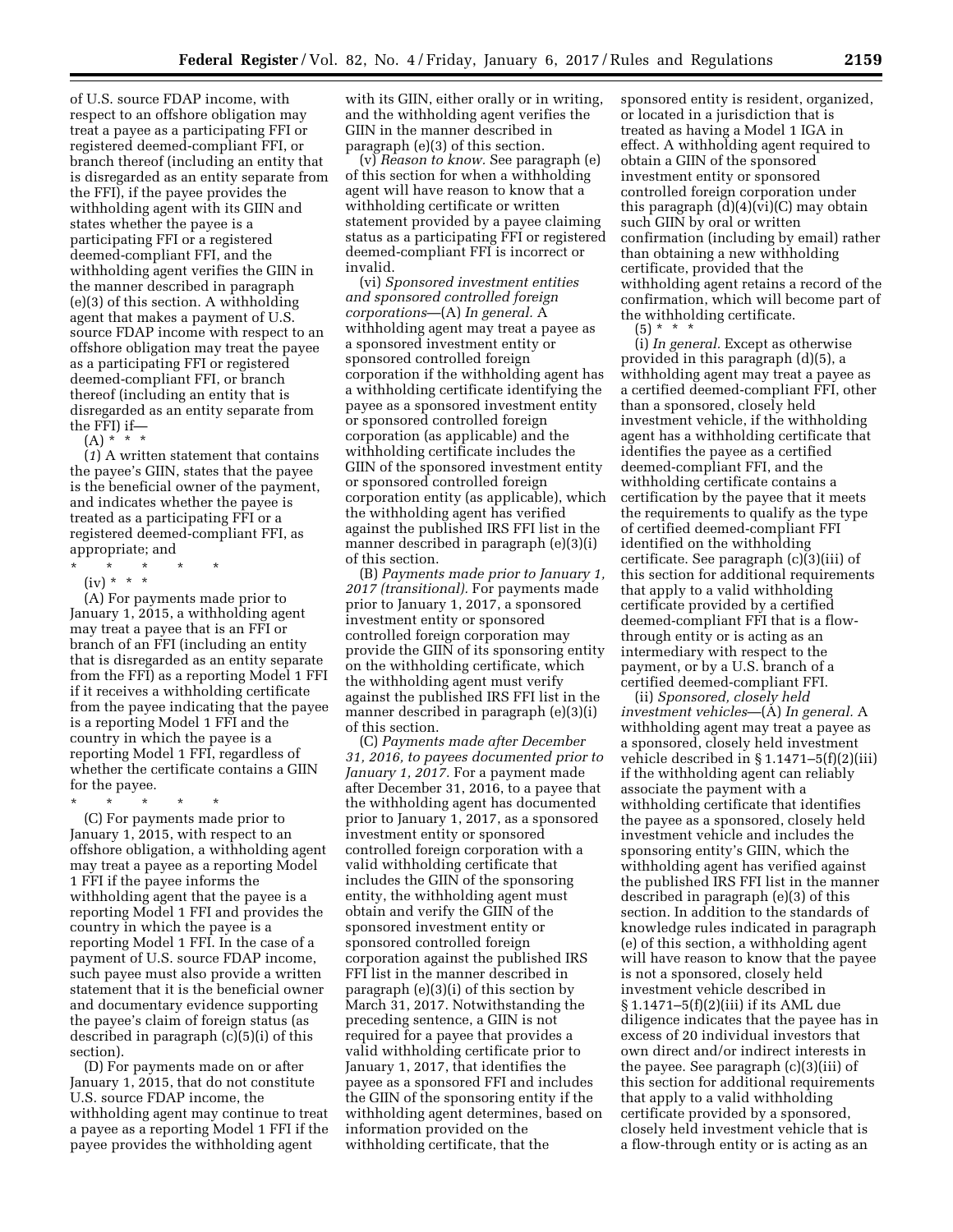intermediary with respect to the payment, or by a U.S. branch of such vehicle.

(B) *Offshore obligations.* A withholding agent that makes a payment with respect to an offshore obligation may treat a payee as a sponsored, closely held investment vehicle if it obtains a written statement that indicates that the payee is a sponsored, closely held investment vehicle, and provides the sponsoring entity's GIIN, which the withholding agent has verified in the manner described in paragraph (e)(3) of this section. In the case of a payment of U.S. source FDAP income, the written statement must also indicate that the payee is the beneficial owner and must be supplemented with documentary evidence supporting the payee's claim of foreign status (as described in paragraph (c)(5)(i) of this section).

(iii) *Certain investment entities that do not maintain financial accounts*—(A) *In general.* A withholding agent may treat a payee as an investment entity that does not maintain financial accounts described in  $\S 1.1471 - 5(f)(2)(v)$ if the withholding agent can reliably associate the payment with a withholding certificate that identifies the payee as an investment entity that does not maintain financial accounts. In addition to the standards of knowledge rules indicated in paragraph (e) of this section, a withholding agent will have reason to know that the payee is not an investment entity that does not maintain financial accounts described in § 1.1471–5(f)(2)(v) if its AML due diligence documentation indicates that the payee has financial accounts.

(B) *Offshore obligations.* A withholding agent that makes a payment with respect to an offshore obligation may treat a payee as an investment advisor and investment manager described in § 1.1471–5(f)(2)(v) if it obtains a written statement that indicates that the payee is an investment advisor and investment manager. In the case of a payment of U.S. source FDAP income, the written statement must also indicate that the payee is the beneficial owner and must be supplemented with documentary evidence supporting the payee's claim of foreign status (as described in paragraph (c)(5)(i) of this section).

 $(6)$ <sup>\*</sup> \* \*

 $(i) * * * *$ 

(F) [Reserved]. For further guidance, see § 1.1471–3T(d)(6)(i)(F).

- \* \* \* \* \*
	- (vii) \* \* \*  $(A)$ <sup>'\*</sup> \* \*
	-

(*1*) The payment is made with respect to an offshore obligation that has a

balance or value not exceeding \$1,000,000 on the later of June 30, 2014, or the last day of the calendar year in which the account was opened, and the last day of each subsequent year preceding the payment, applying the aggregation principles of § 1.1471– 5(b)(4);

\* \* \* \* \* (7) *Nonreporting IGA FFIs*—(i) *In general.* A withholding agent may treat a payee as a nonreporting IGA FFI described in § 1.1471–1(b)(83)(ii) (unless such FFI is treated as a registered deemed-compliant FFI under Annex II of the Model 2 IGA) or as a nonreporting IGA FFI described in § 1.1471–1(b)(83)(i), (iv), or (v) if the withholding agent has a withholding certificate identifying the payee, or the relevant branch of the payee, as a nonreporting IGA FFI. A withholding agent may treat a payee as a nonreporting IGA FFI described in § 1.1471–1(b)(83)(ii) that is treated as a registered deemed-compliant FFI under Annex II of the Model 2 IGA or as a nonreporting IGA FFI described in § 1.1471–1(b)(83)(iii) if the withholding agent has a withholding certificate identifying the payee, or the relevant branch of the payee, as a nonreporting IGA FFI, and the withholding certificate contains a GIIN for the payee that is verified against the published IRS FFI list in the manner described in paragraph (e)(3) of this section.

- \* \* \* \* \*
- $(11) * * * *$
- (viii) \* \* \*

(A) *Exception for payments made prior to January 1, 2017, with respect to preexisting obligations of \$1,000,000 or less (transitional).* A withholding agent that makes a payment prior to January 1, 2017, with respect to a preexisting obligation with a balance or value not exceeding \$1,000,000 on June 30, 2014, and December 31, 2015, applying the aggregation principles of § 1.1471– 5(b)(4)(iii), may treat a payee as an excepted territory NFFE described in  $§ 1.1472-1(c)(1)(iii)$  if the withholding agent—

\* \* \* \* \* (C) *Exception for preexisting offshore obligations of \$1,000,000 or less.* A withholding agent that makes a payment with respect to an offshore obligation that is also a preexisting obligation with a balance or value not exceeding \$1,000,000 on June 30, 2014 (or the effective date of the FFI agreement for a withholding agent that is a participating FFI) and the last day of each subsequent calendar year preceding the payment, applying the aggregation principles of § 1.1471–

5(b)(4)(iii), may rely upon its review conducted for AML due diligence purposes to determine whether the owners of the payee are bona fide residents of the U.S. territory in which the payee is organized, in lieu of obtaining a written statement or documentary evidence described in paragraph (d)(11)(viii)(B) of this section. The preceding sentence applies only if the withholding agent is subject, with respect to such account, to the laws of a FATF-compliant jurisdiction and has identified the residence of the owners. The withholding agent relying upon this paragraph (d)(11)(viii)(C) must still obtain a written statement, documentary evidence (as provided in paragraph (d)(11)(viii)(B) of this section), or preexisting account documentary evidence (as described in paragraph (c)(5)(ii)(B) of this section) establishing that the payee is an entity other than a depository institution, custodial institution, or specified insurance company organized in a U.S. territory.

\* \* \* \* \*

(x) *Identifying a direct reporting NFFE (other than a sponsored direct reporting NFFE)*—(A) *In general.* A withholding agent may treat a payment as having been made to a direct reporting NFFE (other than a sponsored direct reporting NFFE) if it has a withholding certificate that identifies the payee as a direct reporting NFFE and the withholding certificate contains a GIIN for the payee that is verified against the published IRS FFI list in the manner described in paragraph (e)(3)(iii) of this section (indicating when a withholding agent may rely upon a GIIN).

(B) *Exception for offshore obligations.*  A withholding agent that makes a payment with respect to an offshore obligation may treat the payment as made to a direct reporting NFFE if the withholding agent has—

(*1*)(*i*) General documentary evidence (as described in paragraph (c)(5)(ii)(A) of this section) for the payee providing sufficient information to determine that the payee is a foreign entity that is not a financial institution; or

(*ii*) A written statement that the payee is a foreign entity that is not a financial institution and, for a payment of U.S. source FDAP income, documentary evidence supporting the payee's claim of foreign status (as described in paragraph (c)(5)(i) of this section), and

(*2*) Received (either orally or in writing) a GIIN from the direct reporting NFFE and has verified the GIIN in the manner described in paragraph (e)(3)(iii) of this section.

(C) *Special rule for preexisting offshore obligations.* A withholding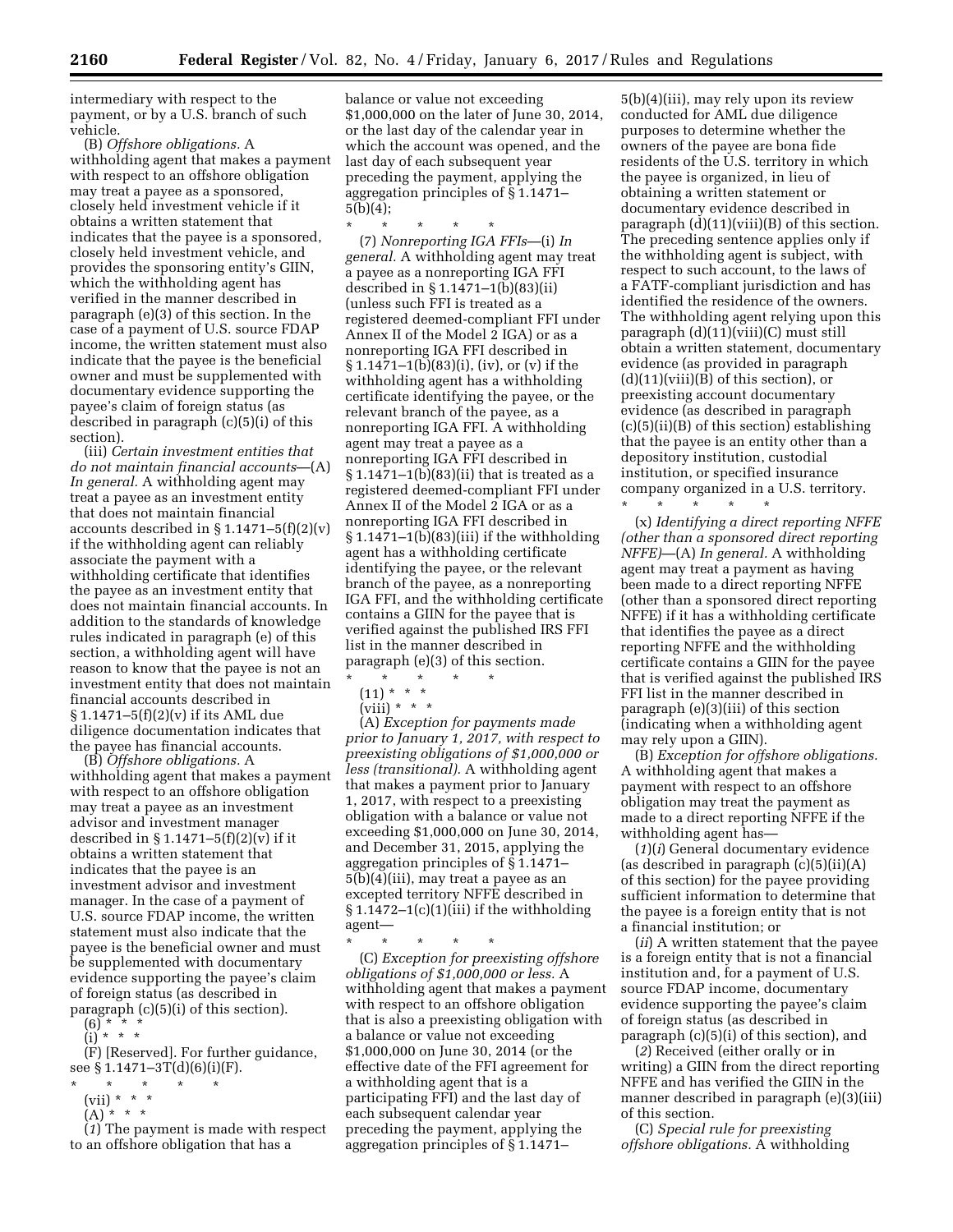agent that makes a payment with respect to an offshore obligation that is also a preexisting obligation may treat the payee as a direct reporting NFFE if the withholding agent has preexisting account documentary evidence (as described in paragraph (c)(5)(ii)(B) of this section) providing sufficient information to determine that the payee is a foreign entity that is not a financial institution and it has received (either orally or in writing) a GIIN from the direct reporting NFFE and has verified the GIIN in the manner described in paragraph (e)(3)(iii) of this section.

(xi) *Identifying a sponsored direct reporting NFFE*—(A) *In general.* A withholding agent may treat a payment as having been made to a sponsored direct reporting NFFE if it has a withholding certificate that identifies the payee as a sponsored direct reporting NFFE and the withholding certificate includes the sponsored direct reporting NFFE's GIIN, which the withholding agent has verified against the published IRS FFI list in the manner described in paragraph (e)(3)(iv) of this section (indicating when a withholding agent may rely upon a GIIN).

(*1*) *Payments made prior to January 1, 2017 (transitional).* For payments prior to January 1, 2017, a sponsored direct reporting NFFE may provide the GIIN of its sponsoring entity on the withholding certificate, which the withholding agent must verify against the published IRS FFI list in the manner described in paragraph (e)(3)(iv) of this section.

(*2*) *Payments made after December 31, 2016, to payees documented prior to January 1, 2017.* For a payment made after December 31, 2016, to a payee that the withholding agent has documented prior to January 1, 2017, as a sponsored direct reporting NFFE with a valid withholding certificate that includes the GIIN of the sponsoring entity, the withholding agent must obtain and verify the GIIN of the sponsored direct reporting NFFE against the published IRS FFI list in the manner described in paragraph (e)(3)(i) of this section by March 31, 2017. A withholding agent required to obtain a GIIN of the sponsored direct reporting NFFE in the preceding sentence may obtain such GIIN by oral or written confirmation (including by email) rather than obtaining a new withholding certificate, provided that the withholding agent retains a record of the confirmation, which will become part of the withholding certificate.

(B) *Exception for offshore obligations.*  A withholding agent that makes a payment with respect to an offshore obligation may treat the payment as

made to a sponsored direct reporting NFFE if the withholding agent has—

(*1*) A written statement that the payee is a foreign entity that is a sponsored direct reporting NFFE and, for a payment of U.S. source FDAP income, documentary evidence supporting the payee's claim of foreign status (as described in paragraph (c)(5)(i) of this section), and

(*2*) Received (either orally or in writing) the GIIN of the sponsored direct reporting NFFE and has verified the GIIN in the manner described in paragraph (e)(3)(iv) of this section. For payments prior to January 1, 2017, such requirement may be fulfilled by receiving (either orally or in writing) the GIIN of the sponsoring entity to the extent that the sponsored direct reporting NFFE has not obtained a GIIN.

(xii) *Identification of excepted interaffiliate FFI*—(A) *In general.* A withholding agent may treat a payee as an excepted inter-affiliate FFI described in  $\S 1.1471 - 5(e)(5)(iv)$  if it has obtained a withholding certificate identifying the payee as such an entity.

(B) *Offshore obligations.* A withholding agent that makes a payment with respect to an offshore obligation may treat the payment as made to an excepted inter-affiliate FFI described in  $§ 1.1471-5(e)(5)(iv)$  if the withholding agent obtains a written statement in which the payee certifies that it is a foreign entity operating as an excepted inter-affiliate FFI and that it is a member of an expanded affiliated group of participating FFIs or registered deemedcompliant FFIs. In the case of a payment of U.S. source FDAP income, the written statement must also indicate that the payee is the beneficial owner and must be supplemented with documentary evidence supporting the payee's claim of foreign status (as described in paragraph (c)(5)(i) of this section).

(C) *Reason to know.* A withholding agent that is not a member of the payee's expanded affiliated group has reason to know that an entity is not an excepted inter-affiliate FFI if it makes any payments (other than a payment of bank deposit interest) to such entity.

 $(12)$  \* \* \*

(iii) \* \* \*

(A) *In general.* A passive NFFE will be required to provide to the withholding agent either a written certification (contained on a withholding certificate or in a written statement) that it does not have any substantial U.S. owners or the name, address, and TIN of each substantial U.S. owner of the NFFE, to avoid being withheld upon under § 1.1472–1(b).

(B) *Exception for preexisting obligations of \$1,000,000 or less* 

*(transitional).* A withholding agent that makes a payment prior to January 1, 2017, with respect to a preexisting obligation with a balance or value not exceeding \$1,000,000 on June 30, 2014, and December 31, 2015, applying the aggregation principles of § 1.1471– 5(b)(4)(iii), may rely upon its review conducted for AML due diligence purposes to identify any substantial U.S. owners of the payee in lieu of obtaining the certification or information required in paragraph  $(d)(12)(iii)(A)$  of this section if the withholding agent is subject, with respect to such obligation, to the laws of a FATF-compliant jurisdiction and has identified the residence of any controlling persons (within the meaning of the withholding agent's AML due diligence rules). A withholding agent that makes a payment with respect to an offshore obligation that is also a preexisting obligation with a balance or value not exceeding \$1,000,000 on June 30, 2014, (or the effective date of the FFI agreement for a withholding agent that is a participating FFI) and the last day of each subsequent calendar year preceding the payment, applying the aggregation principles of § 1.1471– 5(b)(4)(iii), may rely upon its review conducted for AML due diligence purposes to identify any substantial U.S. owners of the payee in lieu of obtaining the certification or information required in paragraph  $(d)(12)(iii)(A)$  of this section if the withholding agent is subject, with respect to such obligation, to the laws of a FATF-compliant jurisdiction and has identified the residence of any controlling persons (within the meaning of the withholding agent's AML due diligence rules).

 $(e) * * * *$ 

(2) *Notification by the IRS.* A withholding agent that has received notification by the IRS that a claim of status as a U.S. person, a participating FFI, a deemed-compliant FFI, or other entity entitled to a reduced rate of withholding under section 1471 or 1472 is incorrect knows that such a claim is incorrect beginning on the date that is 30 days after the date the notice is received.

(3) *GIIN verification*—(i) *In general.* A withholding agent that has received a payee's claim of status as a participating FFI or registered deemed-compliant FFI, and that is required under paragraph (d)(4) of this section to confirm that the FFI or branch thereof (including an entity that is disregarded as an entity separate from the FFI) claiming status as a participating FFI or registered deemed-compliant FFI has a GIIN that appears on the published IRS FFI list, has reason to know that such payee is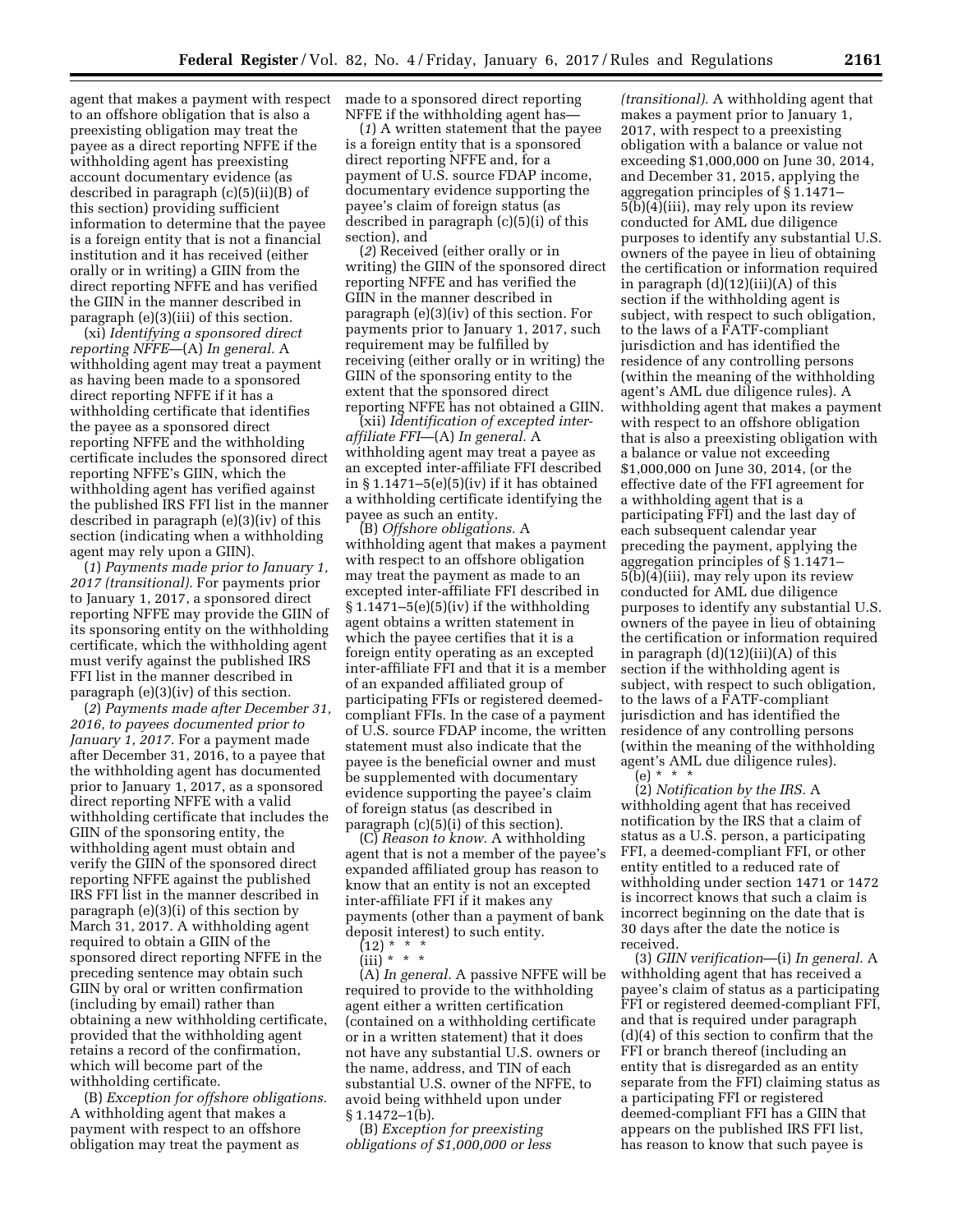not such a financial institution if the payee's name (including a name reasonably similar to the name the withholding agent has on file for the payee) and GIIN do not appear on the most recently published IRS FFI list within 90 days of the date that the claim is made. For purposes of this paragraph (e)(3)(i), the GIIN that the withholding agent must confirm is, with respect to a payee that is a participating FFI or registered deemed-compliant FFI, the GIIN assigned to the FFI identifying its country of residence for tax purposes (or place of organization if the FFI has no country of residence) or, with respect to a payment that is made to a branch (including a disregarded entity) of a participating FFI or registered deemedcompliant FFI located outside of the FFI's country of residence or organization, the GIIN of the branch (or disregarded entity) receiving the payment. The withholding agent will have reason to know that a withholdable payment is made to a branch (including a disregarded entity) of a participating or registered deemed-compliant FFI that is not itself a participating FFI or registered deemed-compliant FFI when the withholding agent is directed to make the payment to an address in a jurisdiction other than that of the participating FFI or registered deemedcompliant FFI (or branch (including a disregarded entity) of such FFI) that is identified as the FFI (or branch (including a disregarded entity) of such FFI) that is supposed to receive the payment and for which the FFI's GIIN is not confirmed as described in the preceding sentence. The preceding sentence does not apply to an FFI that is an investment entity. If an FFI (other than an investment entity) directs the withholding agent to make the payment to an account held by the FFI and maintained by another financial institution, the FFI must provide to the withholding agent a statement in writing that the FFI is not directing the payment to any branch of such FFI that is not a participating FFI or a registered deemed-compliant FFI. An FFI whose registration with the IRS as a participating FFI or a registered deemed-compliant FFI is in process but has not yet received a GIIN may provide a withholding agent with a Form W–8 claiming the chapter 4 status it applied for and writing ''applied for'' in the box for the GIIN. In such case, the withholding agent will have 90 days from the date it receives the Form W– 8 to obtain a GIIN and to verify the accuracy of the GIIN against the published IRS FFI list before it has reason to know that the payee is not a

participating FFI or registered deemedcompliant FFI. If an FFI is removed from the published IRS FFI list, the withholding agent knows that such FFI is not a participating FFI or registered deemed-compliant FFI on the earlier of the date that the withholding agent discovers that the FFI has been removed from the list or the date that is one year from the date the FFI's GIIN was actually removed from the list.

(ii) *Special rules for reporting Model 1 FFIs.* Prior to January 1, 2015, a withholding agent that receives an FFI's claim of status as a reporting Model 1 FFI will not be required to confirm that the FFI has a GIIN that appears on the published IRS FFI list. A withholding agent has reason to know that the FFI is not a reporting Model 1 FFI if the withholding agent does not have a permanent residence address for the FFI, or an address of the relevant branch of the FFI, located in the country in which the FFI claims to be a reporting Model 1 FFI, or the withholding agent is making a payment to a branch of the FFI at an address in a country that does not have in effect a Model 1 IGA.

(iii) *Special rules for direct reporting NFFEs.* A withholding agent that has received a payee's claim of status as a direct reporting NFFE and that is required under paragraph (d)(11)(x) of this section to confirm that the entity claiming status as a direct reporting NFFE has a GIIN that appears on the published IRS FFI list, has reason to know that such payee is not such a NFFE if the payee's name (including a name reasonably similar to the name the withholding agent has on file for the payee) and GIIN do not appear on the most recently published IRS FFI list within 90 days of the date that the claim is made. A payee whose registration with the IRS as a direct reporting NFFE is in process but has not yet received a GIIN may provide a withholding agent with a Form W–8 claiming the chapter 4 status it applied for and writing "applied for" in the box for the GIIN. In such case, the withholding agent will have 90 days from the date it receives the Form W–8 to verify the accuracy of the GIIN against the published IRS FFI list before it has reason to know that the payee is not a direct reporting NFFE. If a direct reporting NFFE is removed from the published IRS FFI list, the withholding agent knows that such NFFE is not a direct reporting NFFE on the earlier of the date that the withholding agent discovers that the NFFE has been removed from the list or the date that is one year from the date the NFFE's GIIN was actually removed from the list.

(iv) *Special rules for sponsored direct reporting NFFEs and sponsoring entities*—(A) *Sponsored direct reporting NFFEs.* A withholding agent that has received a payee's claim of status as a sponsored direct reporting NFFE and that is required under paragraph  $(d)(11)(xi)$  of this section to confirm that the entity claiming status as a sponsored direct reporting NFFE has a GIIN that appears on the published IRS FFI list, has reason to know that such payee is not such a NFFE if its name (including a name reasonably similar to the name the withholding agent has on file for the payee) and GIIN do not appear on the most recently published IRS FFI list within 90 days of the date that the claim is made. A sponsored direct reporting NFFE whose registration with the IRS as a sponsored direct reporting NFFE is in process but has not yet received a GIIN may provide a withholding agent with a Form W–8 claiming the chapter 4 status it applied for and writing ''applied for'' in the box for the GIIN. In such case, the withholding agent will have 90 days from the date it receives the Form W–8 to verify the accuracy of the GIIN against the published IRS FFI list before it has reason to know that the payee is not a sponsored direct reporting NFFE. If a sponsored direct reporting NFFE is removed from the published IRS FFI list, the withholding agent knows that such NFFE is not a sponsored direct reporting NFFE on the earlier of the date that the withholding agent discovers that the sponsored entity has been removed from the list or the date that is one year from the date the sponsored entity's GIIN was actually removed from the list.

(B) *Sponsoring entities (transitional).*  For payments made prior to January 1, 2017, a withholding agent that has received a payee's claim of status as a sponsored direct reporting NFFE has reason to know that such payee is not such a NFFE if the name of its sponsoring entity (including a name reasonably similar to the name the withholding agent has on file for the sponsoring entity) and the GIIN of its sponsoring entity do not appear on the most recently published IRS FFI list within 90 days of the date that the claim is made. A sponsoring entity whose registration with the IRS is in process but has not yet received a GIIN may provide a withholding agent with a Form W–8 claiming the chapter 4 status it applied for and writing ''applied for'' in the box for the GIIN. In such case, the withholding agent will have 90 days from the date it receives the Form W– 8 to verify the accuracy of the GIIN against the published IRS FFI list before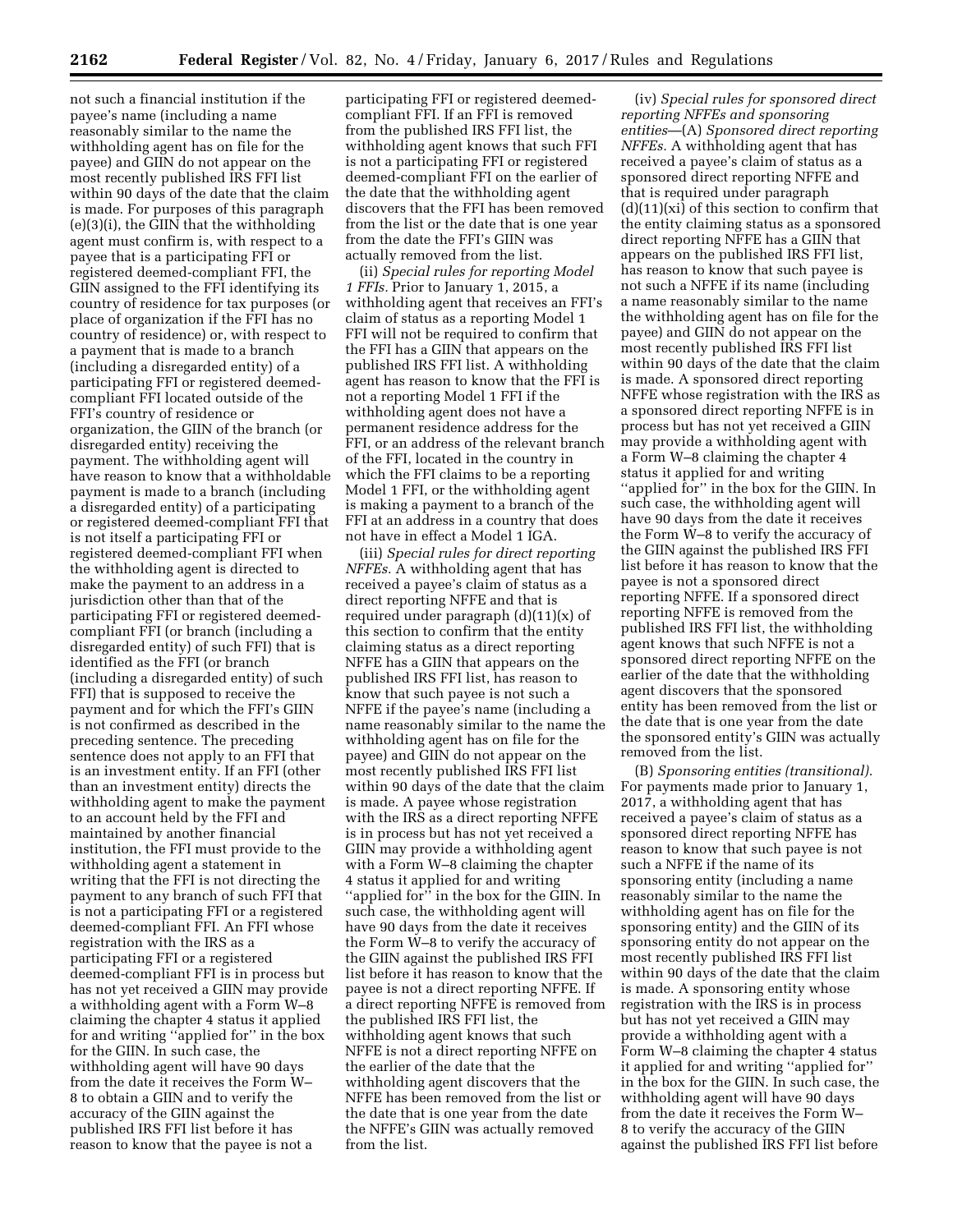it has reason to know that the payee is not a sponsored direct reporting NFFE. If the sponsoring entity of the NFFE is removed from the published IRS FFI list, the withholding agent knows that such NFFE is not a sponsored direct reporting NFFE on the earlier of the date that the withholding agent discovers that the sponsoring entity has been removed from the list or the date that is one year from the date the sponsoring entity's GIIN was actually removed from the list.

(4) *Reason to know.* A withholding agent has reason to know that a claim of chapter 4 status is unreliable or incorrect if its knowledge of relevant facts or statements contained in the withholding certificate or other documentation is such that a reasonably prudent person in the position of the withholding agent would question the claim being made. For an obligation other than a preexisting obligation, a withholding agent has reason to know that a person's claim of chapter 4 status is unreliable or incorrect if any information contained in its account opening files or other customer account files, including documentation collected for AML due diligence purposes, conflicts with the chapter 4 status being claimed. A withholding agent will not, however, have reason to know that a person's claim of chapter 4 status is unreliable or incorrect based on documentation collected for AML due diligence purposes until the date that is 30 days after the obligation is created. In addition to the specific standards of knowledge set forth in this paragraph (e) regarding a person's claim of chapter 4 status, a withholding agent is also required to apply any specific standards of knowledge applicable to the chapter 4 status claimed as set forth in paragraph (d) of this section. A withholding agent that has obtained documentation to reliably associate a payment to a foreign person under paragraph (c) of this section has reason to know that the person's claim of foreign status is unreliable or incorrect only to the extent provided in this paragraph (e)(4). See also § 1.1441– 1(e)(4)(ii)(D) for requirements that apply when a change in circumstances occurs for purposes of chapter 3 and the related grace period allowed under § 1.1441– 1(b)(3)(iv). The limits on reason to know for multiple obligations held by the same person set forth in § 1.1441– 7(b)(11) shall apply by substituting the term *chapter 4 status* for the term *foreign status.* See § 1.1471–3(e)(4)(vii) for the limits on reason to know with respect to a preexisting obligation.

(i) *Reason to know regarding an entity's chapter 4 status.* A withholding

agent has reason to know that a withholding certificate, written statement, or documentary evidence provided by or on behalf of an entity is unreliable or incorrect if there is information on the face of the documentation or in the withholding agent's account files that conflicts with the entity's claim regarding its chapter 4 status. For example, a withholding agent has reason to know that an entity's claim that it is an excepted NFFE is unreliable or incorrect if the withholding agent has obtained a financial statement or credit report for AML purposes that indicates that the entity is engaged in business as a financial institution. See also paragraph (e)(4) of this section for the 30-day period before a withholding agent has reason to know a claim is unreliable or incorrect based on AML information. Further, a withholding agent that has classified an entity as engaged in a particular type of business based on its records, such as through the use of a standardized industry coding system, AML or other regulatory purpose that requires the withholding agent to periodically monitor and periodically update the business classification based on the withholding agent's records, the withholding agent has reason to know that the chapter 4 status claimed by the entity is unreliable or incorrect only if the entity's claim conflicts with the withholding agent's classification of the entity's business type.

(ii) *Reason to know applicable to withholding certificates*—(A) *In general.*  A withholding agent has reason to know that a withholding certificate provided by a person is unreliable or incorrect if the withholding certificate is incomplete with respect to any item on the certificate that is relevant to the claims made by the person, the withholding certificate contains any information that is inconsistent with the person's claim, the withholding agent has other account information that is inconsistent with the person's claim, or the withholding certificate lacks information necessary to establish entitlement to an exemption from withholding for chapter 4 purposes. Except as otherwise provided in this paragraph (e)(4)(ii)(A), a withholding agent that is a financial institution or other entity described in § 1.1441– 7(b)(3) and that has obtained a withholding certificate to reliably associate a payment to a foreign person under paragraph (c) of this section has reason to know that the person's claim of foreign status is unreliable or incorrect only if there are U.S. indicia, as described in § 1.1441–7(b)(5),

associated with the person and for which appropriate documentation sufficient to cure the U.S. indicia has not been obtained in accordance with § 1.1441–7(b) within 90 days of when the U.S. indicia was first identified by the withholding agent. See also  $§ 1.1441-1(e)(4)(ii)(D)$  for requirements that apply when a change in circumstances occurs for purposes of chapter 3 and the related grace period allowed under § 1.1441–1(b)(3)(iv). A withholding agent that relies on an agent to review and maintain a withholding certificate is considered to know or have reason to know the facts within the knowledge of the agent.

(B) *Withholding certificate provided by an FFI.* A withholding agent that obtains a withholding certificate to reliably associate a payment to a participating FFI, a registered deemedcompliant FFI, a sponsoring entity, or a sponsored FFI does not need to apply the standards of knowledge described in § 1.1441–7(b)(5) if it has confirmed the FFI's GIIN on the current published IRS FFI list, in the manner described under paragraph (e)(3) of this section, within 90 days of receipt of the withholding certificate.

(iii) *Reason to know applicable to written statements.* A withholding agent must apply the standards of knowledge applicable to withholding certificates, as set forth in paragraph (e)(4)(ii) of this section, to determine whether it has reason to know that a written statement is unreliable or incorrect in terms of establishing a person's claim of foreign status. The rules under paragraph (e)(4)(ii) shall be applied by substituting the term *written statement* for the term *withholding certificate.* 

(iv) *Reason to know applicable to documentary evidence*—(A) *In general.*  A withholding agent may not treat documentary evidence provided by a person as valid if the documentary evidence does not reasonably establish the identity of the person presenting the documentary evidence. For example, documentary evidence is not valid if it is provided in person by an individual and the photograph or signature on the documentary evidence does not match the appearance or signature of the person presenting the document. A withholding agent may not treat documentary evidence as valid if the documentary evidence contains information that is inconsistent with the person's claim as to its chapter 4 status, the withholding agent has other account information that is inconsistent with the person's chapter 4 status, or the documentary evidence lacks information necessary to establish the person's chapter 4 status. Additionally,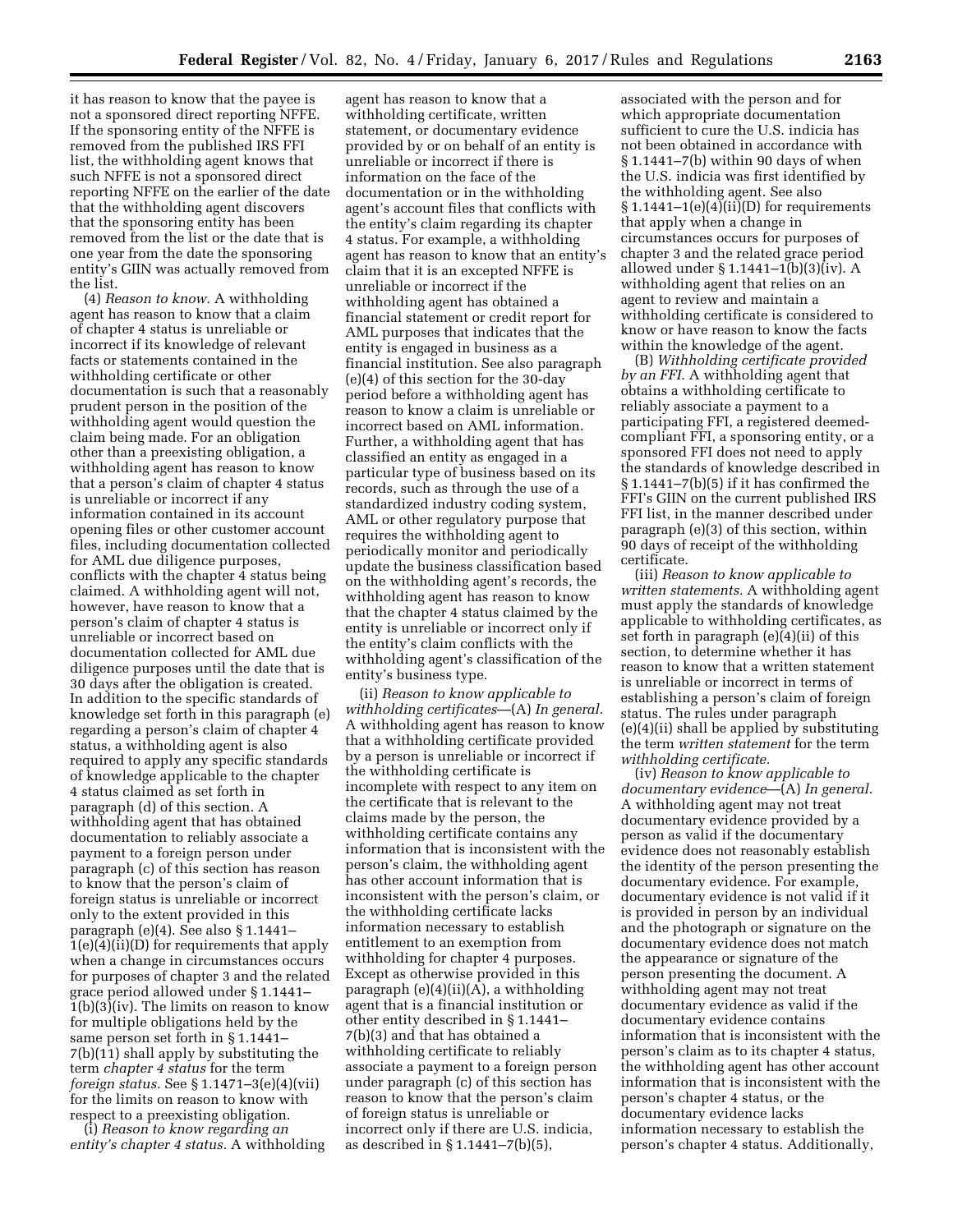a withholding agent that is a financial institution under § 1.1471–5(e), or other entity as described in § 1.1441–7(b)(3) that has obtained documentary evidence to reliably associate a payment to a foreign person under paragraph (c) of this section has reason to know that the person's claim of foreign status is unreliable or incorrect only if there are U.S. indicia, as described in § 1.1441– 7(b)(8), associated with the person and appropriate documentation sufficient to cure the U.S. indicia has not been obtained in accordance with § 1.1441– 7(b) within 90 days of when the U.S. indicia was first identified by the withholding agent. See also § 1.1441– 1(e)(4)(ii)(D) for requirements when a change in circumstances occurs for purposes of chapter 3 and the related grace period allowed under § 1.1441–  $1(b)(3)(iv).$ 

(B) *Standards of knowledge applicable to certain types of documentary evidence*—(*1*) *Financial statement.* A withholding agent that obtains a financial statement for purposes of establishing that a foreign payee meets a certain asset threshold has reason to know that the chapter 4 status claimed is unreliable or incorrect only if the total assets shown on the financial statement for the payee, and if relevant the payee's expanded affiliated group, are not within the permissible thresholds, or the footnotes to the financial statement indicate that the payee is not a foreign entity or is not a type of FFI eligible for the chapter 4 status claimed. A withholding agent that obtains a financial statement for purposes of establishing that the payee is an active NFFE will be required to review the balance sheet and income statement to determine whether the payee meets the income and asset thresholds set forth in § 1.1472– 1(c)(1)(iv) and the footnotes of the financial statement for an indication that the payee is not a foreign entity or is a financial institution. A withholding agent that obtains a financial statement for purposes of establishing a chapter 4 status for a payee that does not require the payee to meet an asset or income threshold will be required to review only the footnotes to the financial statement to determine whether the financial statement supports the claim of chapter 4 status. A withholding agent that is not relying upon a financial statement to establish the chapter 4 status of the payee (for example because it has other documentation that establishes the payee's chapter 4 status) is not required to independently evaluate the financial statement solely because the withholding agent also has

collected the financial statement in the course of its account opening or other procedures.

(*2*) *Organizational documents.* A withholding agent that obtains organizational documents for a payee solely for the purpose of supporting the chapter 4 status claimed by the entity will only be required to review the document sufficiently to establish that the entity is a foreign person and that the purposes for which the entity was formed and its basic activities appear to be of a type consistent with the chapter 4 status claimed, unless otherwise specified in paragraph (d) of this section. A withholding agent that obtains organizational documents for the purpose of establishing that an entity has a particular chapter 4 status will only be required to review the document to the extent needed to establish that the entity is a foreign person, that the requirements applicable to the particular chapter 4 status are met, and that the document was executed, but will not be required to review the remainder of the document.

(v) *Specific standards of knowledge applicable when only documentary evidence is a code or classification described in paragraph (c)(5)(ii)(B) of this section.* A withholding agent may not rely upon a classification described in paragraph (c)(5)(ii)(B) of this section or a standardized industry coding system to treat an entity as having a foreign status if there are U.S. indicia described in paragraph  $(e)(4)(v)(A)$  of this section associated with the entity, unless such U.S. indicia are cured in the manner set forth in paragraph  $(e)(4)(v)(B)$  of this section.

\* \* \* \* \*

(B) \* \* \*

(*1*) If there are U.S. indicia described in paragraphs (e)(4)(v)(A)(*1*) through (*4*) of this section associated with the entity, the withholding agent may treat the entity as a foreign person only if the withholding agent obtains a withholding certificate for the entity and one form of documentary evidence, described in paragraph (c)(5) of this section, that establishes the entity's status as a foreign person (such as a certificate of incorporation).

(*2*) If there are U.S. indicia described in paragraphs (e)(4)(v)(A)(*1*) through (*4*) of this section associated with the entity and the withholding agent is making a payment with respect to an offshore obligation, the withholding agent may also treat the entity as a foreign person if the withholding agent obtains a withholding certificate for the entity and the withholding agent treats the entity as foreign for purposes of foreign

tax reporting. A withholding agent will treat an entity as foreign for purposes of foreign tax reporting only if the withholding agent classifies the entity as a resident of the country in which the obligation is maintained, the withholding agent is required to report a payment made to the entity annually on a tax information statement that is filed with the tax authority of the country in which the account is maintained as part of that country's resident reporting requirements, and that country has a tax information exchange agreement or income tax treaty in effect with the United States.

\* \* \* \* \*

 $(vi) * * * *$ 

(B) *Limits on reason to know with respect to documentation received from participating FFIs and registered deemed-compliant FFIs that are intermediaries or flow-through entities.*  A withholding agent that receives documentation from a participating FFI or registered deemed-compliant FFI that is not the payee must apply the requirements of paragraph  $(e)(4)(vi)(A)$ of this section, except that the withholding agent may rely upon the chapter 4 status provided by the participating FFI or registered deemedcompliant FFI in the withholding statement, including a chapter 4 status determined under the requirements of (and documentation or information that is publicly available that determines the chapter 4 status of the payee permitted under) an applicable IGA for an account holder, provided that the withholding agent has the information necessary to report on Form 1042–S, unless the withholding agent has information that conflicts with the chapter 4 status provided. See § 1.1441–  $1(e)(3)(iv)(C)(2)(iv)$  (requiring that a nonqualified intermediary withholding statement for a reportable amount that is a withholdable payment include the recipient code for chapter 4 purposes used for filing Form 1042–S for an entity payee). If underlying documentation is provided for the payee and information in the documentation or in the withholding agent's records conflicts with the chapter 4 status claimed by the payee, the withholding agent has reason to know that the chapter 4 status claimed is unreliable or incorrect. A withholding agent is not, however, required to verify information contained in documentation provided by an intermediary or flow-through entity that is a participating FFI or registered deemed-compliant FFI that is not facially incorrect and is not required to obtain supporting documentation for the payee in addition to a withholding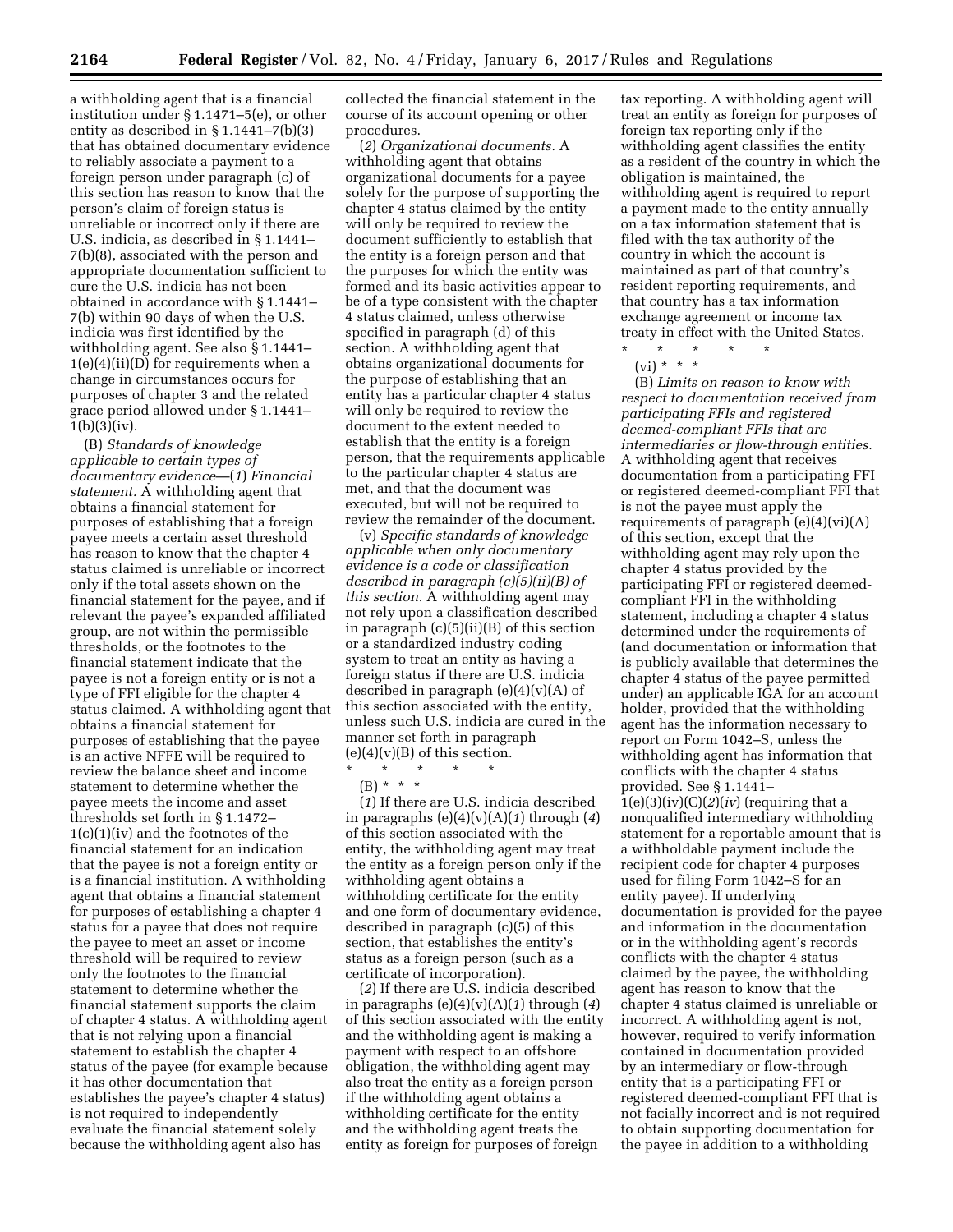certificate unless the withholding agent obtains such documentation for purposes of chapter 3 or 61 or unless the withholding agent knows that the review conducted by the participating FFI or registered deemed-compliant FFI for purposes of chapter 4 was not adequate. For example, a withholding agent that receives a withholding statement from a participating FFI that is an intermediary stating that the payee is a registered deemed-compliant FFI is only required to determine that any withholding certificate provided for the payee contains a GIIN and that the GIIN does not appear to be facially invalid (for example, because it does not contain the correct amount of digits), but is not subject to the requirements set forth in paragraph (e)(3) of this section. Similarly, a withholding agent that receives from a participating FFI that is a partnership a withholding statement claiming that the payee is an active NFFE has reason to know that the claim is unreliable or incorrect if it receives a withholding statement that contains a U.S. address for the payee unless the partnership also provides a copy of documentation sufficient to cure the U.S. indicia in the manner set forth in this paragraph (e) or the withholding statement indicates that appropriate documentation sufficient to cure the U.S. indicia in the manner set forth in this paragraph (e) has been obtained and provides details of such documentation, such as the type of documentation and an identification number of the person contained in the document.

# $(vii) * * * *$

(B) *Reason to know there are U.S. indicia associated with preexisting obligations.* With respect to a preexisting obligation, a withholding agent may apply the limits on reason to know described in § 1.1441–7(b)(3)(ii) for a person that the withholding agent has previously documented for purposes of chapter 3 or 61. A withholding agent that applies the limits on reason to know described in § 1.1441–7(b)(3)(ii) must, however, review for U.S. indicia any additional documentation upon which the withholding agent is relying to determine the chapter 4 status of the person, if any.

\* \* \* \* \*

(viii) *Reasonable explanation supporting claim of foreign status.* A reasonable explanation supporting a claim of foreign status for an individual has the meaning described in § 1.1441– 7(b)(12).

\* \* \* \* \* (f) \* \* \*

(1) *In general.* A withholding agent that cannot, prior to the payment, reliably associate (within the meaning of paragraph (c) of this section) the payment with valid documentation may rely on the presumptions of this paragraph (f) to determine the status of the payee (or other person receiving the payment) as a U.S. or foreign person and such person's other relevant characteristics (for example, as a nonparticipating FFI). Paragraph (f)(2) of this section provides the presumption rules with respect to classification as an individual or entity. Paragraph (f)(3) of this section provides the presumption rules to determine a payee's U.S. or foreign status. Paragraph (f)(4) of this section provides the presumption rules with respect to an entity's chapter 4 status. Paragraph (f)(5) of this section provides the presumption rules with respect to an intermediary or flowthrough entity. Paragraph (f)(6) of this section provides the presumption rules with respect to effectively connected income paid to a U.S. branch of a payee. Paragraph (f)(7) of this section provides the presumption rules that apply to a payment made to joint payees. Paragraph (f)(8) of this section provides rules for how a payee may rebut the presumptions described in this paragraph (f). Paragraph (f)(9) of this section provides the consequences to a withholding agent that fails to withhold in accordance with the presumptions set forth in this paragraph (f) or that has actual knowledge or reason to know facts that are contrary to the presumptions set forth in this paragraph (f).

(2) *Presumptions of classification as an individual or entity and entity as the beneficial owner.* A withholding agent that cannot reliably associate a payment with a valid withholding certificate, or that has received valid documentary evidence (as described in paragraph (c)(5) of this section), but cannot determine a payee's status as an individual or an entity from the documentary evidence, must apply the presumption rules of  $\S 1.1441-1(b)(3)(ii)$ to determine the payee's classification as an individual, trust, partnership, corporation, intermediary, or flowthrough entity. Additionally, a withholding agent that receives valid documentary evidence with respect to an entity must apply the rules under  $§ 1.1441-1(b)(3)(ii)$  to determine when it may treat such entity as a beneficial owner.

(3) *Presumptions of U.S. or foreign status.* If a withholding agent cannot reliably associate a payment with a valid withholding certificate or valid documentary evidence from which it is

possible to determine the payee's U.S. or foreign status, it must apply the presumption rules of § 1.1441– 1(b)(3)(iii) to determine the U.S. or foreign status of the payee (substituting the term *withholdable payment* for the term *payment*). In the case of a payment that a withholding agent can reliably associate with valid documentation that indicates the payment is made to a U.S. person but does not indicate whether the person is a specified U.S. person, the payment will be presumed made to a specified U.S. person unless the withholding agent can apply the presumption rules of § 1.6049–  $4(c)(1)(ii)(B), (C), (D), (E), (I), (J), (K), (L),$ or (N), to presume that the person is other than a specified U.S. person, or the person's name reasonably indicates that the person is a bank (for example because it contains the word Bank or a foreign equivalent).

(4) *Presumption of chapter 4 status for a foreign entity.* If a withholding agent cannot reliably associate a valid withholding certificate or valid documentary evidence sufficient to determine the chapter 4 status of the entity receiving payment under paragraph (d) of this section (for example, as a participating FFI, nonparticipating FFI, or NFFE), it must presume that the entity is a nonparticipating FFI.

(5) *Presumption of chapter 4 status of payee with respect to a payment to an intermediary or flow-through entity.* If a withholding agent makes a payment to a foreign flow-through entity or intermediary, including a payment that it is required to treat as made to such an entity under paragraphs (f)(2) and (3) of this section, and cannot reliably associate such payment with valid documentation under paragraph (c) of this section, the withholding agent must presume that the payment is made to a nonparticipating FFI.

(6) *Presumption of effectively connected income for payments to certain U.S. branches.* A withholding agent that makes a payment to a U.S. branch described in this paragraph (f)(6) may presume, in the absence of documentation indicating otherwise, that the U.S. branch is the payee of a payment that is effectively connected with the conduct of a trade or business in the United States if the withholding agent has obtained an EIN from the U.S. branch (either orally or in writing). A U.S. branch is described in this paragraph (f)(6) if it is a U.S. branch of a foreign bank subject to regulatory supervision by the Federal Reserve Board or a U.S. branch of a foreign insurance company required to file an annual statement on a form approved by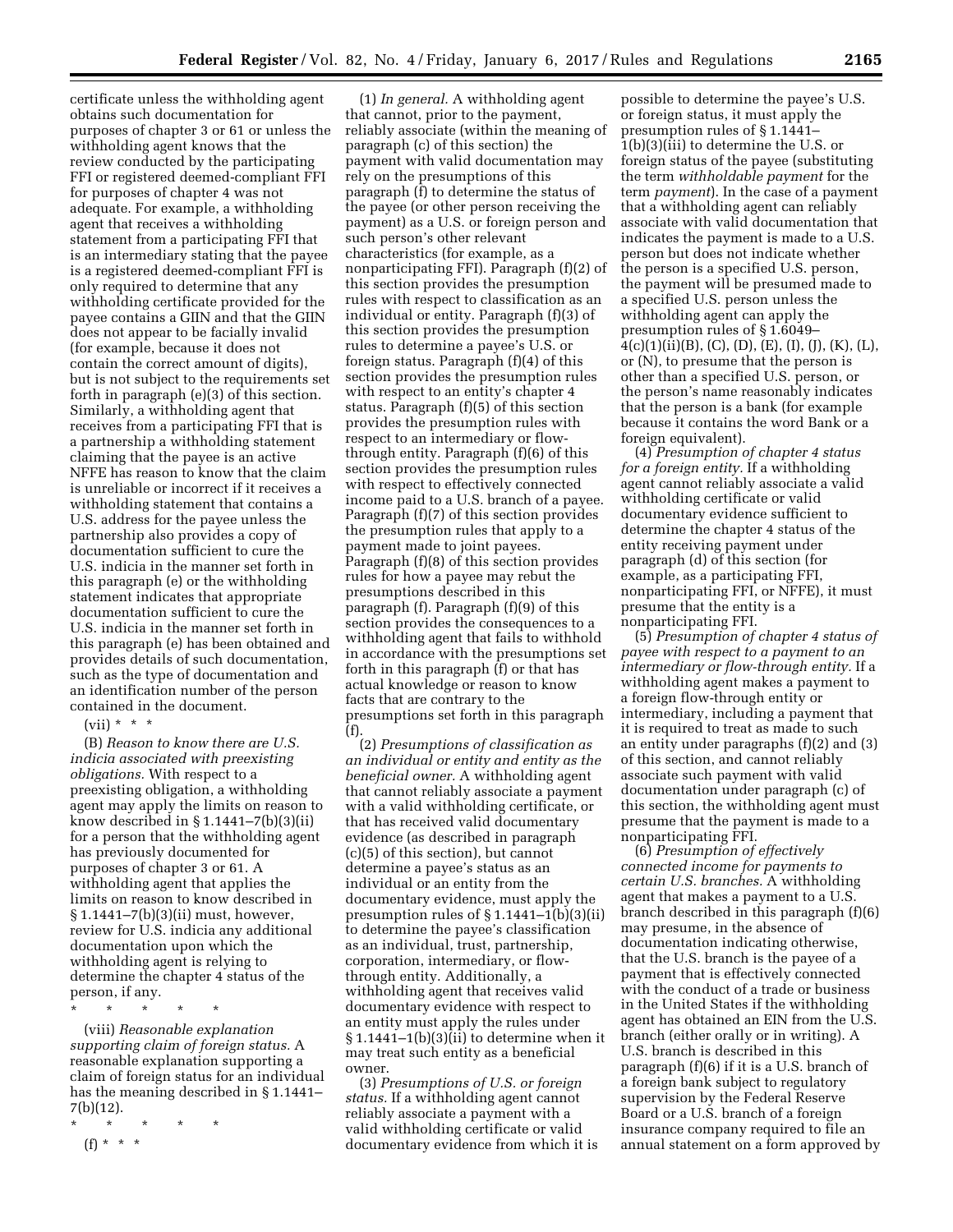the National Association of Insurance Commissioners with the Insurance Department of a State, a Territory, or the District of Columbia. A payment is treated as made to a U.S. branch of a foreign bank or foreign insurance company if the payment is credited to an account maintained in the United States in the name of a U.S. branch of the foreign person, or the payment is made to an address in the United States where the U.S. branch is located and the name of the U.S. branch appears on documents (in written or electronic form) associated with the payment (for example, the check mailed or letter addressed to the branch).

(7) *Joint payees*—(i) *In general.* If a withholding agent makes a payment to joint payees and cannot reliably associate the payment with valid documentation from each payee but all of the joint payees appear to be individuals, then the payment is presumed made to an unidentified U.S. person. If any joint payee does not appear, by its name and other information contained in the account file, to be an individual, then the entire payment will be treated as made to a nonparticipating FFI. However, if one of the joint payees provides a Form W–9 in accordance with the procedures described in §§ 31.3406(d)–1 through 31.3406(d)–5 of this chapter, the payment shall be treated as made to that payee.

(ii) *Exception for offshore obligations.*  If a withholding agent makes a payment outside the United States with respect to an offshore obligation held by joint payees and cannot reliably associate a payment with valid documentation from each payee but all of the joint payees appear to be individuals, then the payment is presumed made to an unknown foreign individual if the payment with respect to the offshore obligation is made outside the United States (as described in § 1.6049–5(e)).

(8) *Rebuttal of presumptions.* A payee may rebut the presumptions described in paragraphs (f)(2) through (7) of this section by providing reliable documentation to the withholding agent or, if applicable, to the IRS.

(9) *Effect of reliance on presumptions and of actual knowledge or reason to know otherwise*—(i) *In general.* Except as otherwise provided in this paragraph (f)(9), a withholding agent that withholds on a payment under section 1471 or 1472 in accordance with the presumptions set forth in this paragraph (f) shall not be liable for withholding under this section even if it is later established that the payee has a chapter 4 status other than the status presumed. A withholding agent that fails to report

and withhold in accordance with the presumptions described in paragraphs (f)(2) through (7) of this section with respect to a payment that it cannot reliably associate with valid documentation shall be liable for tax, interest, and penalties. See § 1.1474–1(a) for the extent of a withholding agent's liability for failing to withhold in accordance with the presumptions described in this paragraph (f).

(ii) *Actual knowledge or reason to know that amount of withholding is greater than is required under the presumptions or that reporting of the payment is required.* Notwithstanding the provisions of paragraph (f)(9)(i) of this section, a withholding agent that knows or has reason to know that the status or characteristics of the person are other than what is presumed under this paragraph (f) may not rely on the presumptions described in this paragraph (f) to the extent that, if it determined the status of the person based on such knowledge or reason to know, it would be required to withhold (under this section or another withholding provision of the Code) an amount greater than would be the case if it relied on the presumptions described in this paragraph (f). In such a case, the withholding agent must rely on its knowledge or reason to know rather than on the presumptions set forth in this paragraph (f). Failure to do so shall result in liability for tax, interest, and penalties to the extent described in § 1.1474–1(a).

(g) *Effective/applicability date.* This section applies on January 6, 2017. However, taxpayers may apply these provisions as of January 28, 2013. A taxpayer may apply paragraph (c)(6)(iv) of this section to all of its open tax years. (For the rules that apply beginning on January 28, 2013, and before January 6, 2017, see this section as in effect and contained in 26 CFR part 1 revised April 1, 2016.) ■ **Par. 8.** Section 1.1471–3T is revised to

read as follows:

# **§ 1.1471–3T Identification of payee (temporary).**

(a) through (a)(3)(vii) [Reserved]. For further guidance, see § 1.1471–3(a) through  $(a)(3)(vii)$ .

(b) through (b)(4) [Reserved]. For further guidance, see § 1.1471–3(b) through (b)(4).

(c) [Reserved]. For further guidance, see § 1.1471–3(c).

(1) *In general.* A withholding agent can reliably associate a withholdable payment with valid documentation if, prior to the payment, it has obtained (either directly from the payee or through its agent) valid documentation appropriate to the payee's chapter 4 status as described in paragraph (d) of this section, it can reliably determine how much of the payment relates to the valid documentation, and it does not know or have reason to know that any of the information, certifications, or statements in, or associated with, the documentation are unreliable or incorrect. Thus, a withholding agent cannot reliably associate a withholdable payment with valid documentation provided by a payee to the extent such documentation appears unreliable or incorrect with respect to the claims made, or to the extent that information required to allocate all or a portion of the payment to each payee is unreliable or incorrect. A withholding agent may rely on information and certifications contained in withholding certificates or other documentation without having to inquire into the truthfulness of the information or certifications, unless it knows or has reason to know that the information or certifications are untrue. A withholding agent may rely upon the same documentation for purposes of both chapters 3 and 4 provided the documentation is sufficient to meet the requirements of each chapter. Alternatively, a withholding agent may elect to rely upon the presumption rules of paragraph (f) of this section in lieu of obtaining documentation from the payee. A withholding certificate will be considered provided by a payee if a withholding agent obtains the certificate from a third party repository (rather than directly from the payee or through its agent) and the requirements in  $§ 1.1441-1(e)(4)(iv)(E)$  are satisfied. A withholding certificate obtained from a third party repository must still be reviewed by the withholding agent in the same manner as any other documentation to determine whether it may be relied upon for chapter 4 purposes. A withholding agent may rely on an electronic signature on a withholding certificate if the requirements in  $\S 1.1441-1(e)(4)(i)(B)$ are satisfied.

(2) [Reserved]. For further guidance, see § 1.1471–3(c)(2).

(3) [Reserved]. For further guidance, see § 1.1471–3(c)(3).

(i) through (ii) [Reserved]. For further guidance, see § 1.1471–3(c)(3)(i) through (ii).

(iii) [Reserved]. For further guidance, see § 1.1471–3(c)(3)(iii).

(A) [Reserved]. For further guidance, see § 1.1471–3(c)(3)(iii)(A).

(B) [Reserved]. For further guidance, see § 1.1471–3(c)(3)(iii)(B).

(*1*) through (*4*) [Reserved]. For further guidance, see § 1.1471–3(c)(3)(iii)(B)(*1*) through (*4*).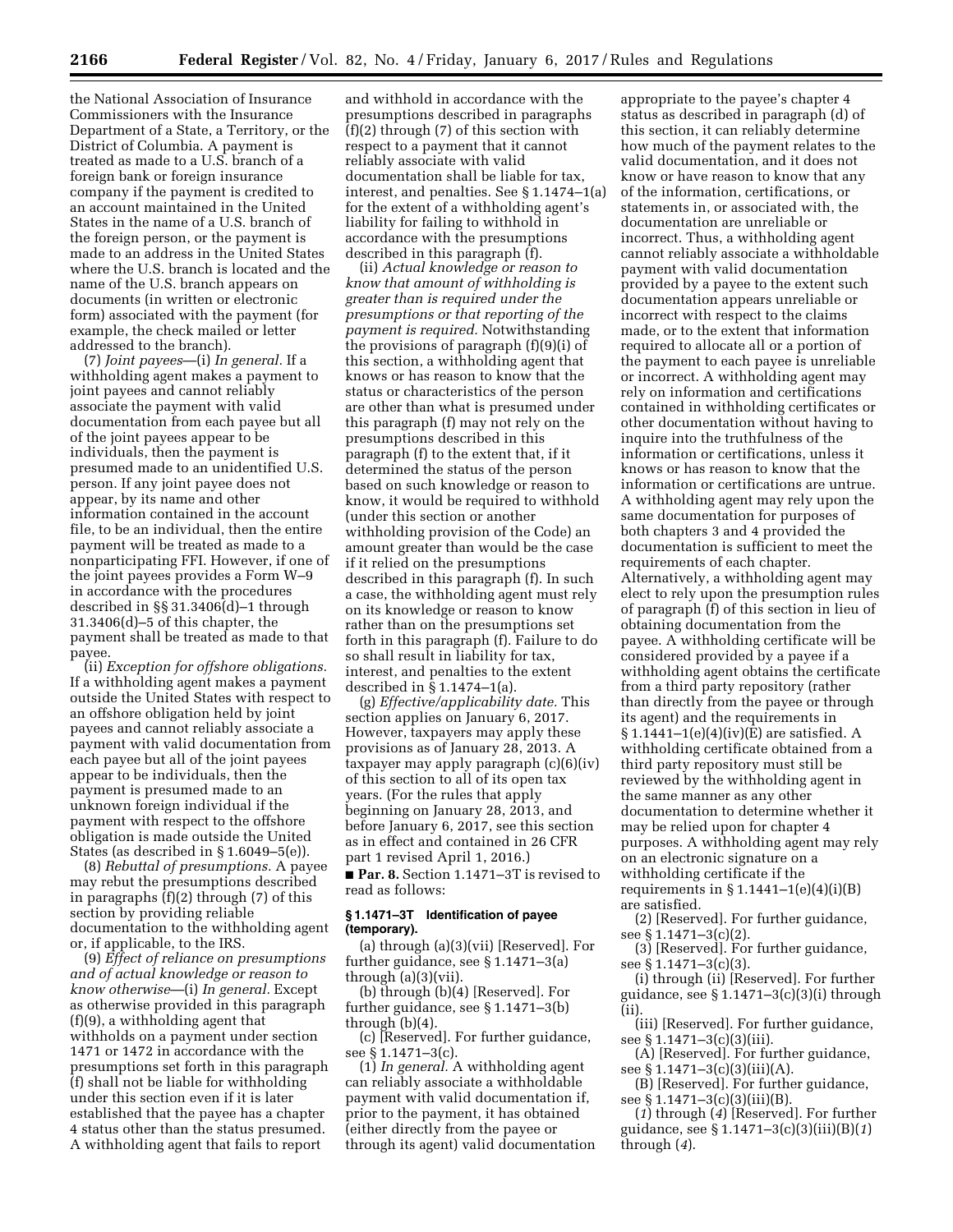(*5*) *Alternative withholding statement.*  A withholding agent that is making a withholdable payment to a nonqualified intermediary for which a withholding statement is required under chapters 3 and 4 may accept a withholding statement that meets the requirements for an alternative withholding statement described in § 1.1441–1(e)(3)(iv)(C)(*3*).

(C) through (H) [Reserved]. For further guidance, see § 1.1471–3(c)(3)(iii)(C) through (H).

(iv) through (v) [Reserved]. For further guidance, see § 1.1471–3(c)(3)(iv) through (v).

(4) through (5) [Reserved]. For further guidance, see § 1.1471–3(c)(4) through (5).

(6) [Reserved]. For further guidance, see § 1.1471–3(c)(6).

(i) [Reserved]. For further guidance, see § 1.1471–3(c)(6)(i).

(ii) [Reserved]. For further guidance, see § 1.1471–3(c)(6)(ii).

(A) through (D) [Reserved]. For further guidance, see § 1.1471–3(c)(6)(ii)(A) through (D).

(E) [Reserved]. For further guidance, see § 1.1471–3(c)(6)(ii)(E).

(*1*) through (*3*) [Reserved]. For further guidance, see § 1.1471–3(c)(6)(ii)(E)(*1*) through (*3*).

(*4*) *Withholding agent's reason to know of a change in circumstances due to a jurisdiction ceasing to be treated as having an IGA in effect.* A withholding agent will have reason to know of a change in circumstances with respect to an FFI's chapter 4 status that results solely because the jurisdiction in which the FFI is resident, organized, or located ceases to be treated as having an IGA in effect on the date that the jurisdiction ceases to be treated as having an IGA in effect.

(iii) through (vii) [Reserved]. For further guidance, see § 1.1471–

3(c)(6)(iii) through (vii).

(7) [Reserved]. For further guidance, see § 1.1471–3(c)(7).

(i) [Reserved]. For further guidance, see § 1.1471–3(c)(7)(i).

(ii) *Documentation received after the time of payment.* Proof that withholding was not required under the provisions of chapter 4 and the regulations thereunder also may be established after the date of payment by the withholding agent on the basis of a valid withholding certificate and/or other appropriate documentation that was furnished after the date of payment but that was effective as of the date of payment. A withholding certificate furnished after the date of payment will be considered effective as of the date of the payment if the certificate contains a signed affidavit (either at the bottom of the form or on an attached page) that states

that the information and representations contained on the certificate were accurate as of the time of the payment. A certificate obtained within 30 days after the date of the payment will not be considered to be unreliable solely because it does not contain an affidavit. However, in the case of a withholding certificate of an individual received more than a year after the date of payment, the withholding agent will be required to obtain, in addition to the withholding certificate and affidavit, documentary evidence described in paragraph (c)(5)(i) of this section that supports the individual's claim of foreign status. In the case of a withholding certificate of an entity received more than a year after the date of payment, the withholding agent will be required to obtain, in addition to the withholding certificate and affidavit, documentary evidence specified in paragraph (c)(5)(ii) of this section that supports the chapter 4 status claimed. If documentation other than a withholding certificate is submitted from a payee more than a year after the date of payment, the withholding agent will be required to also obtain from the payee a withholding certificate and affidavit supporting the chapter 4 status claimed as of the date of the payment. See, however,  $§ 1.1441-1(b)(7)(ii)$  for special rules that apply when a withholding certificate is received after the date of the payment to claim that income is effectively connected with the conduct of a U.S. trade or business (as applied for purposes of this paragraph (c)(7)(ii) to a claim to establish that the payment is not a withholdable payment under § 1.1473–1(a)(4)(ii) rather than to claim an exemption described in § 1.1441– 4(a)(1)).

(8) through (9) [Reserved]. For further guidance, see § 1.1471–3(c)(8) through  $(c)(9)(v).$ 

(d) [Reserved]. For further guidance, see § 1.1471–3(d).

(1) through (5) [Reserved]. For further guidance, see § 1.1471–3(d)(1) through (5).

(6) [Reserved]. For further guidance, see § 1.1471–3(d)(6).

(i) [Reserved]. For further guidance, see § 1.1471–3(d)(6)(i).

(A) through (E) [Reserved]. For further guidance, see § 1.1471–3(d)(6)(i)(A) through (E).

(F) The withholding agent does not know or have reason to know that the payee is a member of an expanded affiliated group with any FFI that is a depository institution, custodial institution, or specified insurance company, or that the FFI has any specified U.S. persons that own an equity interest in the FFI or a debt

interest (other than a debt interest that is not a financial account or that has a balance or value not exceeding \$50,000) in the FFI other than those identified on the FFI owner reporting statement described in paragraph (d)(6)(iv) of this section.

(ii) through (vii) [Reserved]. For further guidance, see § 1.1471–3(d)(6)(ii) through  $(d)(6)(vii)(B)$ .

(7) through (12) [Reserved]. For further guidance, see  $\S 1.1471 - 3(d)(7)$ through  $(12)(iii)(B)$ .

(e) through (g) [Reserved]. For further guidance, see § 1.1471–3(e) through (g).

(h) *Expiration date.* The applicability of this section expires on December 30, 2019.

■ **Par. 9.** Section 1.1471–4 is amended by:

■ 1. Revising paragraphs (a)(3) and (4), (b)(1) through (4), (b)(6) and (7), (c)(1), (c)(2)(ii)(B)(*2*)(*iii*), (c)(2)(v), (c)(3)(ii), (c)(3)(iii)(A), (c)(5)(iv)(B)(*2*)(*vi*),  $(c)(5)(iv)(E), (c)(7), (d)(1), (d)(2)(i),$  $(d)(2)(ii)(A), (d)(2)(ii)(B)$  introductory text, (d)(2)(ii)(B)(*2*), and (d)(2)(ii)(D) through (F).

■ 2. Adding paragraph (d)(2)(ii)(G). ■ 3. Revising paragraphs  $(d)(2)(iii)(A)$ , (d)(2)(iii)(B) introductory text,  $(d)(2)(iii)(C)$  and  $(E)$ ,  $(d)(3)(iii)$ introductory text, (d)(3)(iii)(F),  $(d)(3)(vii), (d)(4)(i), (d)(4)(iv)(C),$ (d)(4)(iv)(D) introductory text,  $(d)(5)(i)(A)$  and  $(B)$ ,  $(d)(5)(ii)(B)$ introductory text, (d)(5)(v) through (vii),  $(d)(6)(vi), (d)(7)(i), (d)(7)(ii)(A)$ introductory text, (d)(7)(ii)(A)(*1*),  $(d)(7)(iii)$ ,  $(d)(7)(iv)(A)$  and  $(B)$ ,  $(d)(8)$ , (d)(9) *Example 1* through *Example 3,*  (d)(9) *Example 5,* (d)(9) *Example 7,*   $(e)(1)$ ,  $(e)(2)(ii)$ ,  $(e)(2)(iv)(D)$ , and  $(e)(2)(v),$ 

■ 4. Adding paragraph (e)(2)(vi). ■ 5. Revising paragraphs  $(e)(3)(iii)(A)$ and  $(C)$ ,  $(e)(3)(iv)$ ,

■ 6. Adding paragraphs  $(e)(3)(v)$  and (vi).

■ 7. Revising paragraphs (e)(4), (f)(1),  $(f)(3)(i)$ ,  $(f)(4)(i)$  and  $(ii)$ ,  $(g)(1)$ introductory text,  $(g)(1)(ii)$ ,  $(g)(2)$ , and (j).

The revisions and additions read as follows:

# **§ 1.1471–4 FFI agreement.**

 $(a) * * * *$ 

(3) *Reporting.* A participating FFI is required to report the information described in paragraph (d) of this section annually with respect to U.S. accounts under section 1471(c) and accounts held by recalcitrant account holders. A participating FFI must also comply with the filing requirements described in  $\S 1.1474-1(c)$  and (d) to report payments that are chapter 4 reportable amounts paid to recalcitrant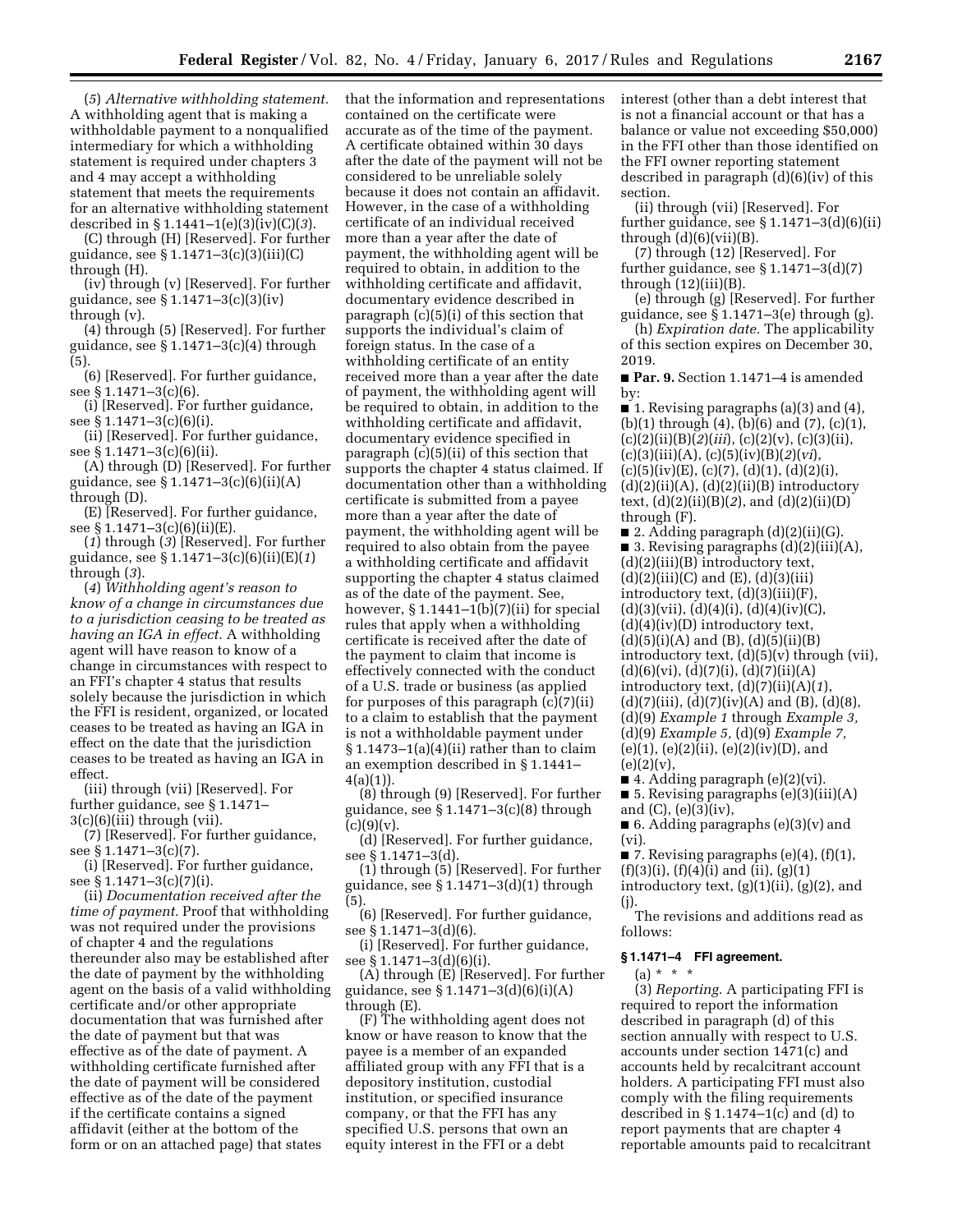account holders and nonparticipating FFIs (including the transitional reporting of foreign reportable amounts paid to nonparticipating FFIs for calendar years 2015 and 2016 described in § 1.1471–4(d)(2)(ii)(F)). A participating FFI that is unable to obtain a waiver, if required by foreign law, to report an account as required under paragraph (d) of this section must close or transfer such account within a reasonable period of time as described in paragraph (i) of this section.

(4) *Expanded affiliated group.* Except as otherwise provided in Model 1 IGA or Model 2 IGA, in order for any FFI that is a member of an expanded affiliated group to be a participating FFI, each FFI that is a member of the expanded affiliated group must be a participating FFI, deemed-compliant FFI, or exempt beneficial owner as described in paragraph (e) of this section. For a limited period described in paragraph (e)(2) or (3) of this section, however, a branch of an FFI or an FFI that is a member of an expanded affiliated group and is unable under foreign law to satisfy the requirements of this section may instead obtain status as a limited branch of a participating FFI or limited FFI if the branch or FFI meets the requirements set forth in paragraph (e)(2) or (3) of this section (as applicable).

\* \* \* \* \* (b) \* \* \*

(1) *In general.* Except as otherwise provided in a Model 2 IGA, a participating FFI is required to deduct and withhold a tax equal to 30 percent of any withholdable payment made by such participating FFI to an account held by a recalcitrant account holder or to a nonparticipating FFI after June 30, 2014, to the extent required under paragraph (b)(3) of this section. See paragraph (b)(2) of this section for rules for a participating FFI to identify the payee of a payment in order to determine whether withholding is required under this paragraph (b). See paragraph (b)(4) of this section for the extent of a participating FFI's requirement to deduct and withhold tax on a foreign passthru payment made by such participating FFI to an account held by a recalcitrant account holder or to a nonparticipating FFI. See paragraph (b)(5) of this section for the rules for withholding on payments to limited branches and limited FFIs. See paragraph (b)(6) for the special allowance to set aside in escrow amounts withheld with respect to dormant accounts. See paragraph (b)(7) of this section for the withholding requirements of certain U.S. branches of

FFIs. See § 1.1471–2 for the exceptions to and special rules for withholding and the exclusion from the definitions of the terms *withholdable payment* and *foreign passthru payment* that applies to any payment made under a grandfathered obligation or the gross proceeds from the disposition of such an obligation. See § 1.1474–1(d)(4)(iii) for the requirement of participating FFIs to report payments that are chapter 4 reportable amounts. See § 1.1474–6 for the coordination of withholding on payments under this paragraph (b) with the other withholding provisions under the Code.

(2) *Withholding determination.* Except as otherwise provided under § 1.1471–2 and, with respect to certain preexisting accounts, under paragraph (c) of this section, a participating FFI is required to determine whether withholding applies at the time a payment is made by reliably associating the payment with valid documentation described in paragraph (c) of this section for the payee of the payment. For a payment made to an account, if the account is held by one or more individuals, the payee is each individual account holder. For a payment made to an account held by an entity, except as otherwise provided in § 1.1471–3(a)(3), the payee is the account holder. If the participating FFI makes a withholdable payment to a payee that is an entity and the payment is made with respect to an obligation that is not an account, except as otherwise provided in § 1.1471– 3(a)(3), the payee is the person to whom the payment is made. See § 1.1473–1(a) to determine when a payment is made in the case of a withholdable payment. If a participating FFI cannot reliably associate a payment (or any portion of a payment) with valid documentation, the rules described in paragraph (c) of this section shall apply to determine the chapter 4 status of the account holder (and payee if other than the account holder). Notwithstanding the foregoing, a participating FFI may establish after the date of payment that withholding was not required to the extent permitted under  $\S 1.1471-3(c)(7)$  or may apply the procedures provided in § 1.1474–2 when overwithholding occurs.

(3) *Satisfaction of withholding requirements*—(i) *In general.* A participating FFI that complies with the withholding obligations of this paragraph (b) with respect to accounts held by recalcitrant account holders and payees that are nonparticipating FFIs shall be deemed to satisfy its withholding obligations under sections 1471(a) and 1472 with respect to such account holders and payees.

(ii) *Withholding not required.* A participating FFI that is an NQI, NWP, NWT, or that is a QI that elects under section 1471(b)(3) not to assume withholding responsibility for a payment and that provides its withholding agent with the information necessary to allocate all or a portion of the payment to each payee as part of a withholding certificate described in § 1.1471–3(c)(3)(iii) will generally not be required to withhold under paragraph (b)(1) of this section. See § 1.1471– 2(a)(2)(ii), however, for the circumstances under which a participating FFI that is an NQI, NWP, or NWT has a residual withholding responsibility. See also § 1.1471– 3(c)(9)(iii)(B) for the circumstances under which a participating FFI that is a broker has a residual withholding responsibility as an intermediary of the payment and may also be liable for any underwithholding that occurs. See §§ 1.1471–2(a) and 1.1472–1(a)(2)(i) and the QI, WP, or WT agreement for the withholding requirements of a participating FFI that is a QI, WP, or WT for purposes of chapter 4.

(iii) *Election to withhold under section 3406.* A participating FFI may elect to satisfy its withholding obligation under paragraph (b)(1) of this section with respect to recalcitrant account holders that are also U.S. nonexempt recipients subject to backup withholding under section 3406 receiving withholdable payments, to the extent that the payments also constitute reportable payments, by applying withholding under section 3406 at the backup withholding rate to such withholdable payments. A participating FFI may make the election described in this paragraph only if it complies with the information reporting rules under chapter 61 with respect to payments to which backup withholding applies. Nothing in this paragraph relieves a participating FFI of its requirement to backup withhold under section 3406 with respect to reportable payments that are not also withholdable payments. See § 1.1474–6(f) for the general rule that satisfying withholding requirements under chapter 4 will satisfy backup withholding requirements under section 3406 for a payment that is both a withholdable payment and a reportable payment.

(4) *Foreign passthru payments.* A participating FFI is not required to deduct and withhold tax on a foreign passthru payment made by such participating FFI to an account held by a recalcitrant account holder or to a nonparticipating FFI before the later of January 1, 2019, or the date of publication in the **Federal Register** of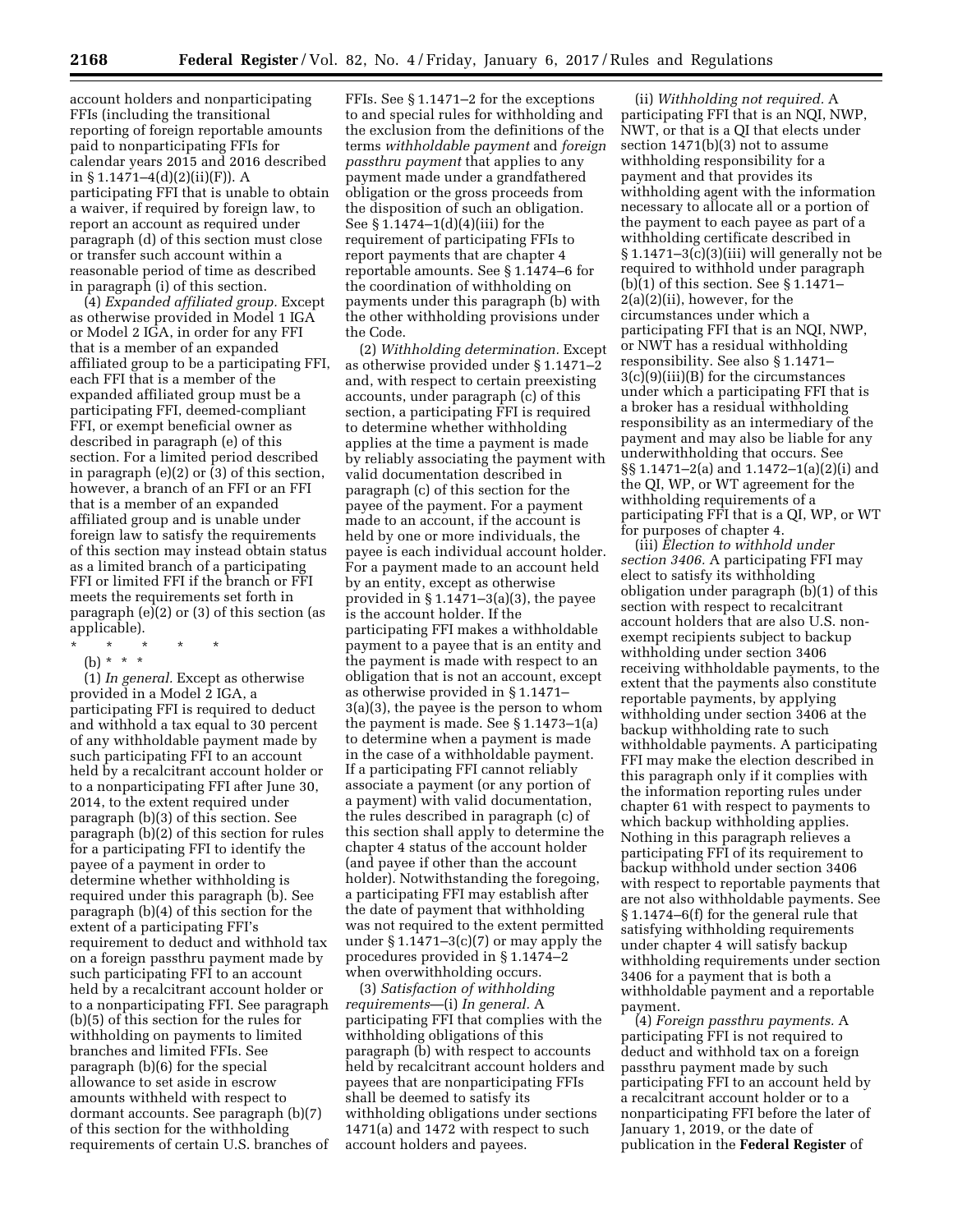final regulations defining the term *foreign passthru payment.* 

\* \* \* \* \* (6) *Special rule for dormant accounts.*  A participating FFI that makes a withholdable payment not otherwise subject to withholding under chapter 3 or backup withholding under section 3406 to a recalcitrant account holder of a dormant account that it maintains must withhold on the account for purposes of chapter 4. However, the participating FFI may, in lieu of depositing the tax withheld, set aside the amount withheld in escrow until the date that the account ceases to be a dormant account. In such case, the tax withheld becomes due 90 days following the date that the account ceases to be a dormant account if the account holder does not provide the documentation required under paragraph (c) of this section or becomes refundable to the account holder if the account holder provides the documentation required under paragraph (c) of this section establishing that withholding does not apply. A participating FFI that maintains a dormant account of a recalcitrant account holder and that elects to escrow withheld tax pursuant to this paragraph (b)(6) may not delegate the responsibility to escrow withheld tax to the withholding agent from which it is receiving payment. Once a dormant account escheats irrevocably to a foreign government under the relevant laws in the jurisdiction in which the participating FFI (or branch thereof) operates, the participating FFI is no longer required to deposit with the IRS the amount held in escrow with respect to the account. See paragraph (d)(6)(ii) of this section for the definition of dormant account.

(7) *Withholding requirements for U.S. branches of FFIs treated as U.S. persons.*  A U.S. branch of an FFI treated as a U.S. person must satisfy its backup withholding obligations under section 3406(a) with respect to accounts held at the U.S. branch by account holders that are payees treated as other than exempt recipients under chapter 61. See §§ 1.1441–1(b)(2)(iv)(C), 1.1471–2(a), and 1.1472–1(a) for additional withholding obligations for a U.S. branch of an FFI treated as a U.S. person. See paragraph (d)(2)(iii)(B) of this section for the reporting requirements applicable to U.S. branches of FFIs that are treated as U.S. persons.

- \* \* \* \* \*
- (c) \* \* \*

(1) *Scope of paragraph.* Except to the extent that a participating FFI relies on

the due diligence procedures set forth in an applicable Model 2 IGA, a participating FFI must follow this paragraph (c) to identify and document the chapter 4 status of each holder of an account maintained by the participating FFI to determine if the account is a U.S. account, non-U.S. account, or an account held by a recalcitrant account holder or nonparticipating FFI. Paragraph (c)(2) of this section provides the general rules for identification and documentation of account holders and payees, and paragraph (c)(2)(v) provides documentation requirements for certain U.S. branches of FFIs. Paragraph (c)(3) of this section provides the rules for documenting entity accounts and payees. Paragraph (c)(4) of this section provides the general rules for documenting individual accounts other than preexisting accounts. Paragraph (c)(5) of this section provides the identification and documentation procedure for preexisting individual accounts. Paragraph (c)(6) of this section provides examples illustrating the application of the documentation exceptions for entity accounts and individual accounts. Paragraph (c)(7) of this section outlines the certification requirement relating to the due diligence procedures of this paragraph (c) with respect to preexisting accounts within the specified periods of time.

- $(2)$  \* \* \*  $(ii)* **$
- $(B) * * * *$
- $(2)^{x}$  \* \* \*

(*iii*) [Reserved]. For further guidance, see § 1.1471–4T(c)(2)(ii)(B)(*2*)(*iii*).  $\star$   $\star$   $\star$ 

(v) *Documentation rules for U.S. branches of FFIs that are treated as U.S. persons.* A U.S. branch of an FFI that is treated as a U.S. person shall apply the due diligence requirements of § 1.1471– 3 to determine the chapter 4 status of account holders and payees that are entities and shall apply the documentation requirements of chapter 3 or 61 (as applicable) with respect to individual account holders. See paragraph (b)(7) of this section for withholding rules and paragraph (d)(2)(iii)(B) of this section for reporting rules applicable to such U.S. branches.

\* \* \* \* \*  $(3) * * * *$ 

(ii) *Timeframe for applying identification and documentation procedure for entity accounts and payees.* For preexisting entity accounts (including entity accounts that are opened on or after July 1, 2014, and before January 1, 2015, that the FFI treats as preexisting obligations under § 1.1471–1(b)(104)(i)), a participating

FFI must perform the requisite identification and documentation procedures within six months of the effective date of the FFI agreement for any account holder that is a prima facie FFI, as defined in  $\S 1.1471 - 2(a)(4)(ii)(B)$ , and within two years of the effective date of the FFI agreement for all other entity accounts, except as otherwise provided in paragraph (c)(3)(iii) of this section. For accounts that are not preexisting accounts, the participating FFI must perform the requisite identification and documentation procedures by the earlier of the date a withholdable payment or a foreign passthru payment is made with respect to the account or within 90 days of the date the participating FFI opens the account. Notwithstanding the foregoing sentences of this paragraph (c)(3)(ii), with respect to a preexisting obligation issued in nonregistered (bearer) form by an investment entity, the investment entity is required to perform the requisite identification and documentation procedures at the time a payment is collected by the beneficial owner of the payment (including a beneficial owner that collects the payment through an intermediary or agent). If the participating FFI cannot obtain all the documentation described in § 1.1471–3(d) or if the participating FFI knows or has reason to know that the documentation provided for an entity account is unreliable or incorrect (by applying the standards of knowledge applicable to entities in § 1.1471–3(e) as modified by paragraph (c)(2)(ii)), the participating FFI shall apply the presumption rules of § 1.1471–3(f) (as applicable to entities) to determine the chapter 4 status of the account holder. In the case of an account held by a passive NFFE that provides the documentation described in § 1.1471– 3(d)(12) to establish its status as a passive NFFE but fails to provide the information regarding its owners, see  $§ 1.1471-5(g)(2)(iv)$  for the requirement to treat the account as held by a recalcitrant account holder.

 $(iii) * * * *$ 

(A) *Accounts to which this exception applies.* Unless the participating FFI elects otherwise pursuant to paragraph (c)(3)(iii)(C) of this section, a participating FFI is not required to perform the identification and documentation procedure contained in this paragraph (c)(3) with respect to a preexisting entity account the aggregate balance or value of which is \$250,000 or less if no holder of such account that has previously been documented by the FFI as a U.S. person for purposes of chapter 3 or 61 is a specified U.S. person. For purposes of applying this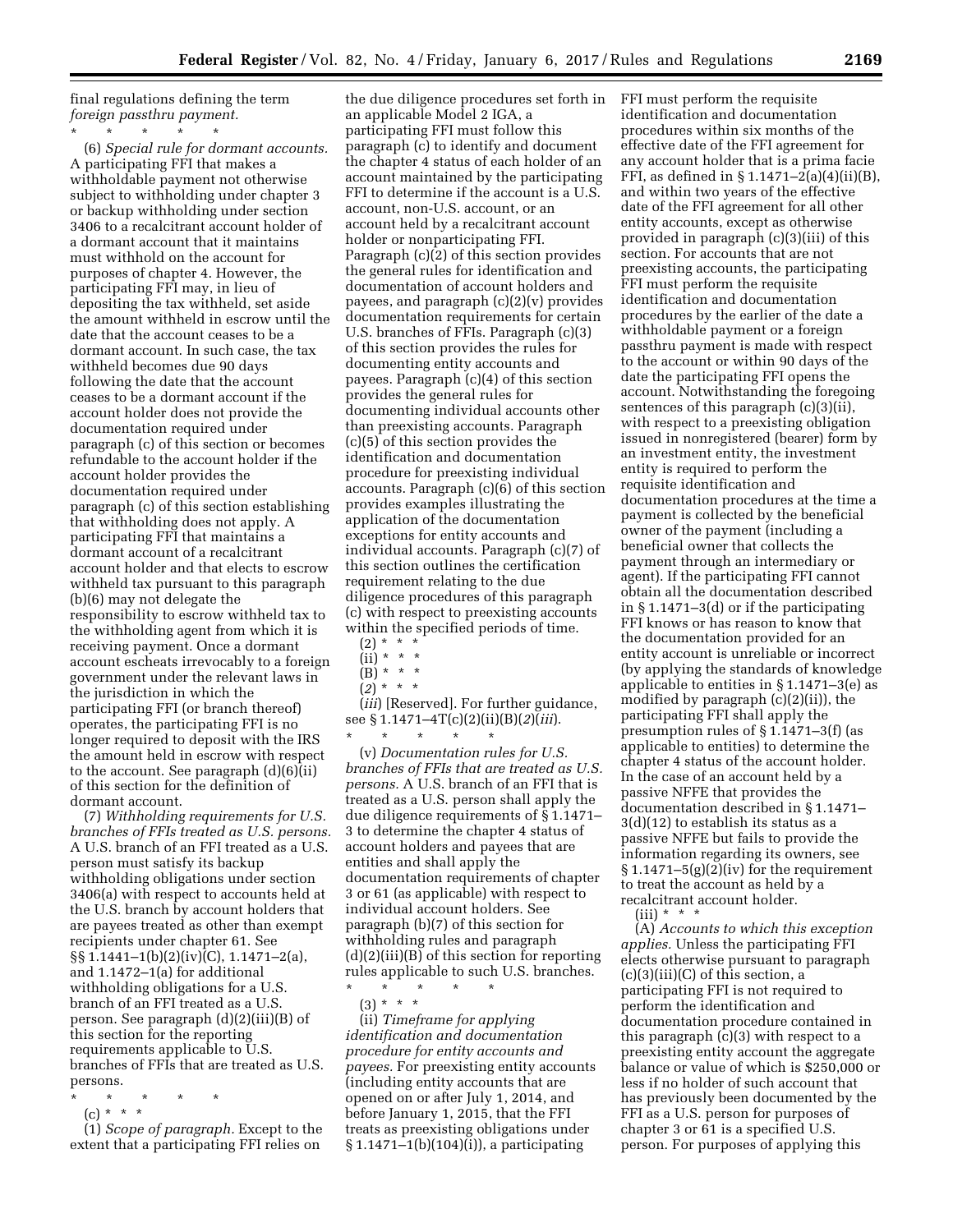exception, the account balance must be determined as of the effective date of the FFI agreement and the aggregation rules of paragraph (c)(3)(iii)(B) of this section shall apply. An account that meets this exception will cease to meet this exception as of the end of any subsequent calendar year in which the account balance or value exceeds \$1,000,000, applying the aggregation rules of paragraph  $(c)(3)(iii)(B)$  of this section, or as of the date on which there is another change in circumstances with respect to the account or any account aggregated with the account. The exception to the identification and documentation procedure described in this paragraph (c)(3)(iii)(A) does not apply to an entity account opened on or after July 1, 2014, and before January 1, 2015, that the FFI treats as a preexisting account under § 1.1471–1(b)(104)(i).

- \* \* \* \* \* (5) \* \* \*
	- $(iv) * * * *$
	- $(B) * * * *$
	- $(2)^{*}$  \* \*

(*vi*) *Standing instructions to pay amounts.* If information required to be reviewed with respect to the account contains standing instructions to pay amounts from the account to an account maintained in the United States for an account holder, the participating FFI must retain a record of a withholding certificate and either a form of documentary evidence described in § 1.1471–3(c)(5)(i)(A) through (C) or a written reasonable explanation (as defined in § 1.1441–7(b)(12)) establishing the account holder's status as a foreign person.

\* \* \* \* \*

(E) *Exception for preexisting individual accounts previously documented as held by foreign individuals.* A participating FFI that has previously obtained documentation from an account holder to establish the account holder's status as a foreign individual in order to meet its obligations under its QI, WP, or WT agreement with the IRS, or to fulfill its reporting obligations as a U.S. payor under chapter 61, is not required to perform the electronic search described in paragraph  $(c)(5)(iv)(C)$  of this section or the enhanced review described in paragraph (c)(5)(iv)(D)(*3*) of this section for such account. Additionally, a participating FFI with a U.S. payor as its paying agent is not required to perform the electronic search described in paragraph (c)(5)(iv)(C) of this section or the enhanced review described in paragraph (c)(5)(iv)(D)(*3*) of this section for an account for which its paying agent that is a U.S. payor has previously

obtained documentation to establish the account holder's status as a foreign individual under chapter 61. The participating FFI is required, however, to perform the relationship manager inquiry described in paragraph (c)(5)(iv)(D)(*2*) of this section if the account is a high-value account described in paragraph (c)(5)(iv)(D)(*1*) of this section. For purposes of this paragraph (c)(5)(iv)(E), a participating FFI has documented an account holder's foreign status under chapter 61 if the participating FFI (or its paying agent that is a U.S. payor) has retained a record of the documentation required under chapter 61 to establish the foreign status of an individual and the account received a reportable payment as defined under section 3406(b) in any prior year that was properly reported in that year. In the case of a participating FFI that is a QI, WP, or WT, the participating FFI has documented an account holder's foreign status under its QI, WP, or WT agreement (as applicable) if the participating FFI has met the relevant documentation and reporting requirements of its agreement with respect to an account holder that received a reportable amount in any year in which its agreement was in effect.

\* \* \* \* \* (7) *Certifications of responsible officer.* In order for a participating FFI to comply with the requirements of an FFI agreement with respect to its identification procedures for preexisting accounts, a responsible officer of the participating FFI must certify to the IRS regarding the participating FFI's compliance with the diligence requirements of this paragraph (c). The responsible officer must certify that the participating FFI has completed the review of all high-value accounts as required under paragraphs (c)(5)(iv)(D) and (E) of this section and treats any account holder of an account for which the participating FFI has not retained a record of any required documentation as a recalcitrant account holder as required under this section and § 1.1471–5(g). The responsible officer must also certify that the participating FFI has completed the account identification procedures and documentation requirements of this paragraph (c) for all other preexisting accounts or, if it has not retained a record of the documentation required under this paragraph (c) with respect to an account, treats such account in accordance with the requirements of this section and § 1.1471–5(g) or § 1.1471–3(f) (as applicable). The responsible officer must also certify to the best of the responsible officer's

knowledge after conducting a reasonable inquiry, that the participating FFI did not have any formal or informal practices or procedures in place from August 6, 2011, through the date that is two years after the effective date of the FFI's FFI agreement to assist account holders in the avoidance of chapter 4. A reasonable inquiry for purposes of this paragraph (c)(7) is a review of the participating FFI's procedures and a written inquiry, such as email requests to relevant lines of business, that requires responses from relevant customer on-boarding and management personnel as to whether they engaged in any such practices during that period. Practices or procedures that assist account holders in the avoidance of chapter 4 include, for example, suggesting that account holders split up accounts to avoid classification as a high-value account; suggesting that account holders of U.S. accounts close, transfer, or withdraw from their account to avoid reporting; intentional failures to disclose a known U.S. account; suggesting that an account holder remove U.S. indicia from its account information; or facilitating the manipulation of account balances or values to avoid thresholds. If the responsible officer is unable to make any of the certifications described in this paragraph (c)(7), the responsible officer must make a qualified certification to the IRS stating that such certification cannot be made and that corrective actions will be taken by the responsible officer. The certifications described in this paragraph (c)(7) must be submitted to the IRS by the due date of the FFI's first certification of compliance required under paragraph (f)(3) of this section.

(d) \* \* \*

(1) *Scope of paragraph.* This paragraph (d) provides rules addressing the information reporting requirements applicable to participating FFIs with respect to U.S. accounts, accounts held by owner-documented FFIs, and recalcitrant account holders. Paragraph (d)(2) of this section describes the accounts subject to reporting under this paragraph (d), and specifies the participating FFI that is responsible for reporting an account or account holder. Paragraph (d)(3) of this section describes the information required to be reported and the manner of reporting by a participating FFI under section  $1471(c)(1)$  with respect to a U.S. account or an account held by an ownerdocumented FFI. Paragraph (d)(4) of this section provides definitions of terms applicable to paragraph (d)(3). Paragraph  $(d)(5)$  of this section describes the conditions for a participating FFI to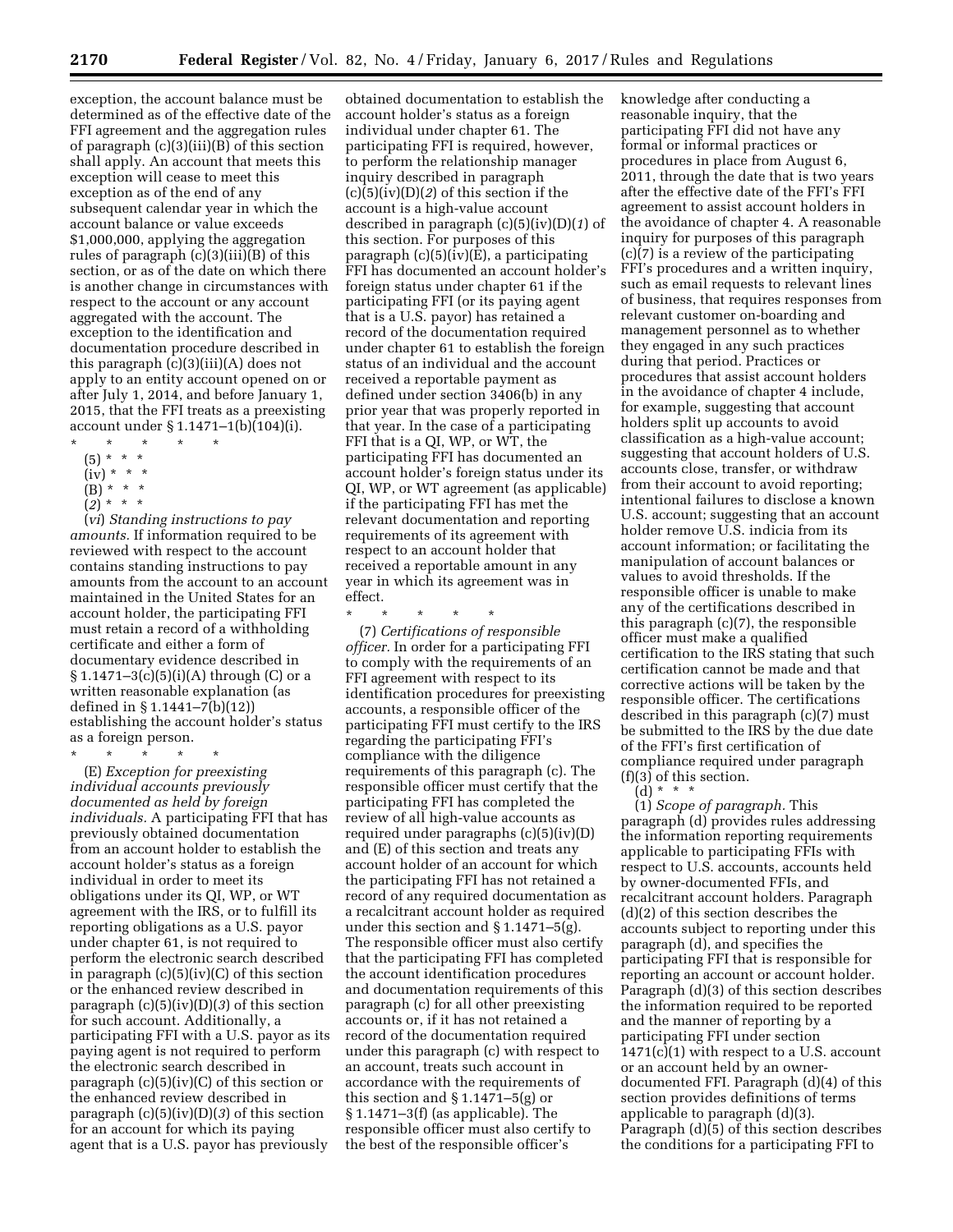elect to report its U.S. accounts and accounts held by owner-documented FFIs under section 1471(c)(2) and the information required to be reported under such election. Paragraph (d)(6) of this section provides rules for a participating FFI to report its recalcitrant account holders. Paragraph (d)(7) of this section provides special transitional reporting rules applicable to reports due in 2015 and 2016. Paragraph (d)(8) of this section provides the reporting requirements of a participating FFI that is a QI, WP, or WT with respect to U.S. accounts. See chapter 61 for reporting requirements that may apply to a payor that is a participating FFI or registered deemed-compliant FFI with respect to payees. See § 301.1474–1(a) of this chapter for the requirement for a financial institution to file the information required under this paragraph (d) on magnetic media.  $(2) *$ 

(i) *Accounts subject to reporting.*  Subject to the rules of paragraph (d)(7) of this section, a participating FFI shall report by the time and in the manner prescribed in paragraph (d)(3)(vi) of this section, the information described in paragraph (d)(3) of this section with respect to accounts maintained at any time during each calendar year for which the participating FFI is responsible for reporting under paragraph (d)(2)(ii) of this section and that it is required to treat as U.S. accounts or accounts held by ownerdocumented FFIs, including accounts that are identified as U.S. accounts by the end of such calendar year pursuant to a change in circumstances during such year as described in paragraph (c)(2)(iii) of this section. Alternatively, a participating FFI may elect to report under paragraph (d)(5) of this section with respect to such accounts for each calendar year. With respect to accounts held by recalcitrant account holders, a participating FFI is required to report with respect to each calendar year under paragraph (d)(6) of this section and not under paragraph (d)(3) or (5) of this section. For separate reporting requirements of participating FFIs with respect to foreign reportable amounts and for transitional rules for participating FFIs to report certain foreign reportable amounts paid to accounts held by nonparticipating FFIs, see § 1.1471–4(d)(2)(ii)(F).

(ii) \* \* \*

(A) *In general.* Except as otherwise provided in paragraphs (d)(2)(ii)(B) through (G) of this section, the participating FFI that maintains the account is responsible for reporting the account in accordance with the requirements of paragraph (d)(2)(iii),

 $(d)(3)$ , or  $(d)(5)$  of this section (as applicable) for each calendar year. Except as otherwise provided in paragraph (d)(2)(ii)(C) of this section, a participating FFI is responsible for reporting accounts held by recalcitrant account holders that it maintains in accordance with the requirements of paragraph (d)(6) of this section. A participating FFI is not required to report the information required under paragraph (d)(6) of this section with respect to an account held by a recalcitrant account holder of another participating FFI even if that other participating FFI holds the account as an intermediary on behalf of such account holder and regardless of whether the participating FFI is required to report payments made to the recalcitrant account holder of such other FFI under § 1.1474–1(d)(4)(iii).

(B) *Special reporting of account holders of territory financial institutions.* In the case of an account held by a territory financial institution that is a flow-through entity or acting as an intermediary with respect to a withholdable payment—

\* \* \* \* \* (*2*) If the territory financial institution does not agree to be treated as a U.S. person with respect to a withholdable payment, the participating FFI must report with respect to each specified U.S. person or substantial U.S. owner of an entity that is treated as a passive NFFE with respect to which the territory financial institution acts as an intermediary or is a flow-through entity and provides the participating FFI with the information and documentation required under § 1.1471–3(c)(3)(iii)(G). The participating FFI shall be treated as having satisfied these reporting requirements if it reports with respect to each such specified U.S. person or substantial U.S. owner of a passive NFFE either—

(*i*) The information required by chapter 61 and described in paragraph  $(d)(5)(ii)$  or  $(d)(5)(iii)$  of this section (except account number); or

(*ii*) The information described in paragraph  $(d)(3)(ii)$ ,  $(d)(3)(iii)$ , or (d)(3)(iv) of this section (except account number and account balance or value).

\* \* \* \* \* (D) *Special reporting of accounts held by owner-documented FFIs.* A participating FFI that maintains an account held by an FFI that it has agreed to treat as an owner-documented FFI under § 1.1471–3(d)(6) shall report the information described in paragraph  $(d)(3)(iv)$  or  $(d)(5)(iii)$  of this section with respect to each specified U.S. person identified in § 1.1471–

3(d)(6)(iv)(A)(*1*) and (*2*). See § 1.1474– 1(i) for the reporting obligations of a participating FFI with respect to a payee of an obligation other than an account that it has agreed to treat as an ownerdocumented FFI.

(E) *Requirement to identify the GIIN of a branch that maintains an account.*  A participating FFI may report under paragraph (d)(3) or (d)(5) of this section either with respect to all of its U.S. accounts and recalcitrant accounts, or separately with respect to any clearly identified group of accounts (such as by line of business or the location of where the account is maintained). A participating FFI shall include the GIIN assigned to the participating FFI or its branches to identify the jurisdiction of the FFI or branch that maintains the accounts subject to reporting under paragraph (d)(3) or (d)(5) of this section. Additionally, a participating FFI shall file with the IRS the information required to be reported on accounts that it maintains in accordance with the forms and their accompanying instructions provided by the IRS. For the definition of a branch that applies for purposes of this paragraph (d), see paragraph (e)(2)(ii) of this section.

(F) *Reporting by participating FFIs (including QIs, WPs, WTs, and certain U.S. branches not treated as U.S. persons) for accounts of nonparticipating FFIs (transitional).*  Except as otherwise provided in the instructions to Form 8966, ''FATCA Report'' or in this paragraph (d)(2)(ii)(F), if a participating FFI (including a QI, WP, WT, or U.S. branch of a participating FFI that is not treated as a U.S. person) maintains an account for a nonparticipating FFI (including a limited branch and limited FFI treated as a nonparticipating FFI), the participating FFI must report on Form 8966 the name and address of the nonparticipating FFI, and the aggregate amount of foreign source payments, as described in paragraph (d)(4)(iv) of this section, paid to or with respect to each such account (foreign reportable amount) for each of the calendar years 2015 and 2016. If, however, the participating FFI is prohibited under domestic law from reporting on a specific payee basis without consent from the nonparticipating FFI account holder and the participating FFI has not been able to obtain such consent, the participating FFI may instead report the aggregate number of accounts held by such non-consenting nonparticipating FFIs and the aggregate amount of foreign reportable amounts paid with respect to such accounts, as described in paragraph  $(d)(4)(iv)$  of this section, during the calendar year. A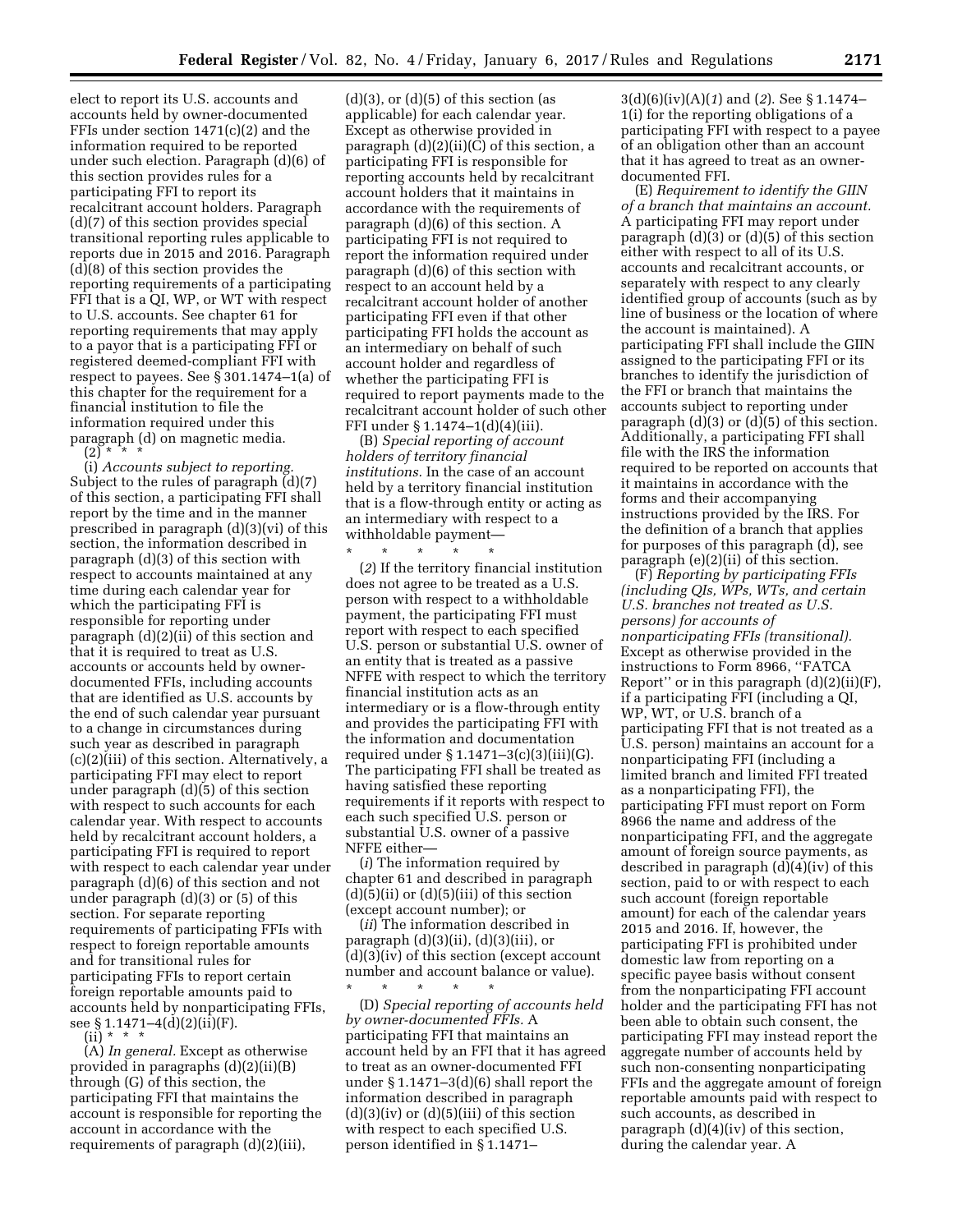participating FFI may, in lieu of reporting only foreign reportable amounts, report all income, gross proceeds, and redemptions (irrespective of the source) paid to the nonparticipating FFI's account by the participating FFI during the calendar year. With respect to calendar year 2015, however, a participating FFI is not required to report gross proceeds described in paragraph (d)(4)(iv)(B)(*3*) of this section paid to an account held by a nonparticipating FFI. In addition, the participating FFI must retain the account statements related to such nonparticipating FFI accounts. See paragraphs (d)(6)(iv), through (vii) of this section for rules relating to reporting on recalcitrant account holders. Form 8966 shall be filed electronically with the IRS on or before March 31 of the year following the end of the calendar year to which the form relates.

(G) [Reserved]. For further guidance, see § 1.1471–4T(d)(2)(ii)(G).

 $(iii) * * * *$ 

(A) *Special reporting rule for U.S. payors other than U.S. branches.*  Participating FFIs that are U.S. payors (other than U.S. branches) shall be treated as having satisfied the chapter 4 reporting requirements described in paragraph (d)(2)(i) of this section with respect to accounts that the participating FFI is required to treat as U.S. accounts, or accounts held by owner-documented FFIs, if the participating FFI reports with respect to each such account either—

(*1*) The information required by chapter 61 and described in paragraph  $(d)(5)(ii)$  or  $(d)(5)(iii)$  of this section; or

(*2*) The information described in paragraph  $(d)(3)(ii)$ ,  $(d)(3)(iii)$ , or (d)(3)(iv) of this section. However, such participating FFI that is required to report on such accounts under chapter 61 is not relieved of that obligation.

(B) *Special reporting rules for U.S. branches treated as U.S. persons.* A U.S. branch treated as a U.S. person (as defined in  $\S 1.1471-1(b)$ (135)) shall be treated as having satisfied the reporting requirements described in paragraph (d)(2)(i) of this section if it reports under—

\* \* \* \* \*

(C) *Rules for U.S. branches of FFIs not treated as U.S. persons.* A U.S. branch of an FFI that is not treated as a U.S. person shall apply the due diligence rules in paragraph (c)(2) of this section to document its accounts and payees, and shall report its U.S. accounts and accounts held by owner-documented FFIs under paragraph (d)(3), (d)(5), or (d)(6) of this section, as if the U.S.

branch were a participating FFI. In addition, the U.S. branch shall apply the withholding requirements in paragraph (b) of this section as if the U.S. branch were a participating FFI.<br>(3)  $* * * *$ 

(3) \* \* \*

(ii) \* \* \*

(E) Such other information as is otherwise required to be reported under this paragraph (d)(3) or in the form described in paragraph  $(d)(3)(v)$  of this section and its accompanying instructions.

(iii) *Accounts held by U.S. owned foreign entities.* With respect to each U.S. account described in paragraph (d)(3)(i) of this section that is held by a passive NFFE that is a U.S. owned foreign entity, a participating FFI is required to report under this paragraph  $(d)(3)(iii)$ —

\* \* \* \* \* (F) Such other information as is otherwise required to be reported under this paragraph (d)(3) or in the form described in paragraph (d)(3)(v) of this section and its accompanying instructions.

\* \* \* \* \* (vii) *Extensions in filing.* The IRS shall grant an automatic 90-day extension of time in which to file Form 8966. Form 8809–I, ''Application for Extension of Time to File FATCA Form 8966,'' (or such other form as the IRS may prescribe) must be used to request such extension of time and must be filed no later than the due date of Form 8966. Under certain hardship conditions, the IRS may grant an additional 90-day extension. A request for extension due to hardship must contain a statement of the reasons for requesting the extension and such other information as the forms or instructions may require.  $(4) * * * *$ 

(i) *Address.* The address to be reported with respect to an account held by a specified U.S. person is the residence address recorded by the participating FFI for the account holder or, if no residence address is associated with the account holder, the address for the account used for mailing or for other purposes by the participating FFI. In the case of an account held by a passive NFFE that is a U.S. owned foreign entity, the address to be reported is the address of each substantial U.S. owner of such entity. In the case of an account held by an owner-documented FFI, the address to be reported is the address of each specified U.S. person identified in § 1.1471–3(d)(6)(iv)(A)(*1*) and (*2*).

(iv) \* \* \*

(C) [Reserved]. For further guidance, see § 1.1471–4T(d)(4)(iv)(C).

(D) [Reserved]. For further guidance, see § 1.1471–4T(d)(4)(iv)(D).

- \* \* \* \* \*
	- (5) \* \* \*  $(i) * * * *$

(A) *Election under section 1471(c)(2).*  Except as otherwise provided in this paragraph (d)(5), a participating FFI may elect under section 1471(c)(2) and this paragraph (d)(5) to report under sections 6041, 6042, 6045, and 6049, as appropriate, with respect to any account required to be reported under this paragraph (d). Such reporting must be done as if such participating FFI were a U.S. payor and each holder of an account that is a specified U.S. person, passive NFFE that is a U.S. owned foreign entity, or owner-documented FFI were a payee who is an individual and citizen of the United States. If a participating FFI makes such an election, the FFI is required to report the information required under this paragraph (d)(5) with respect to each such U.S. account or account held by an owner-documented FFI, regardless of whether the account holder of such account qualifies as a recipient exempt from reporting by a payor or middleman under sections 6041, 6042, 6045, or 6049, including the reporting of payments made to such account of amounts that are subject to reporting under any of these sections. A participating FFI that elects to report an account under the election described in this paragraph (d)(5) is required to report the information described in paragraph (d)(5)(ii) or (iii) of this section for a calendar year regardless of whether a reportable payment was made to the U.S. account during the calendar year. A participating FFI that reports an account under the election described in this paragraph (d)(5) is not required to report the information described in paragraph (d)(3) of this section with respect to the account. The election under section 1471(c)(2) described in this paragraph (d)(5)(i)(A) does not apply to cash value insurance contracts or annuity contracts that are financial accounts described in § 1.1471–  $5(b)(1)(iv)$ . See paragraph  $(d)(5)(i)(B)$  of this section for an election to report cash value insurance contracts or annuity contracts that are U.S. accounts held by specified U.S. persons in a manner similar to section 6047(d).

(B) *Election to report in a manner similar to section 6047(d).* Except as otherwise provided in this paragraph (d)(5), a participating FFI may elect to report with respect to any of its cash value insurance contracts or annuity contracts that are U.S. accounts held by specified U.S. persons under section

<sup>\* \* \* \* \*</sup>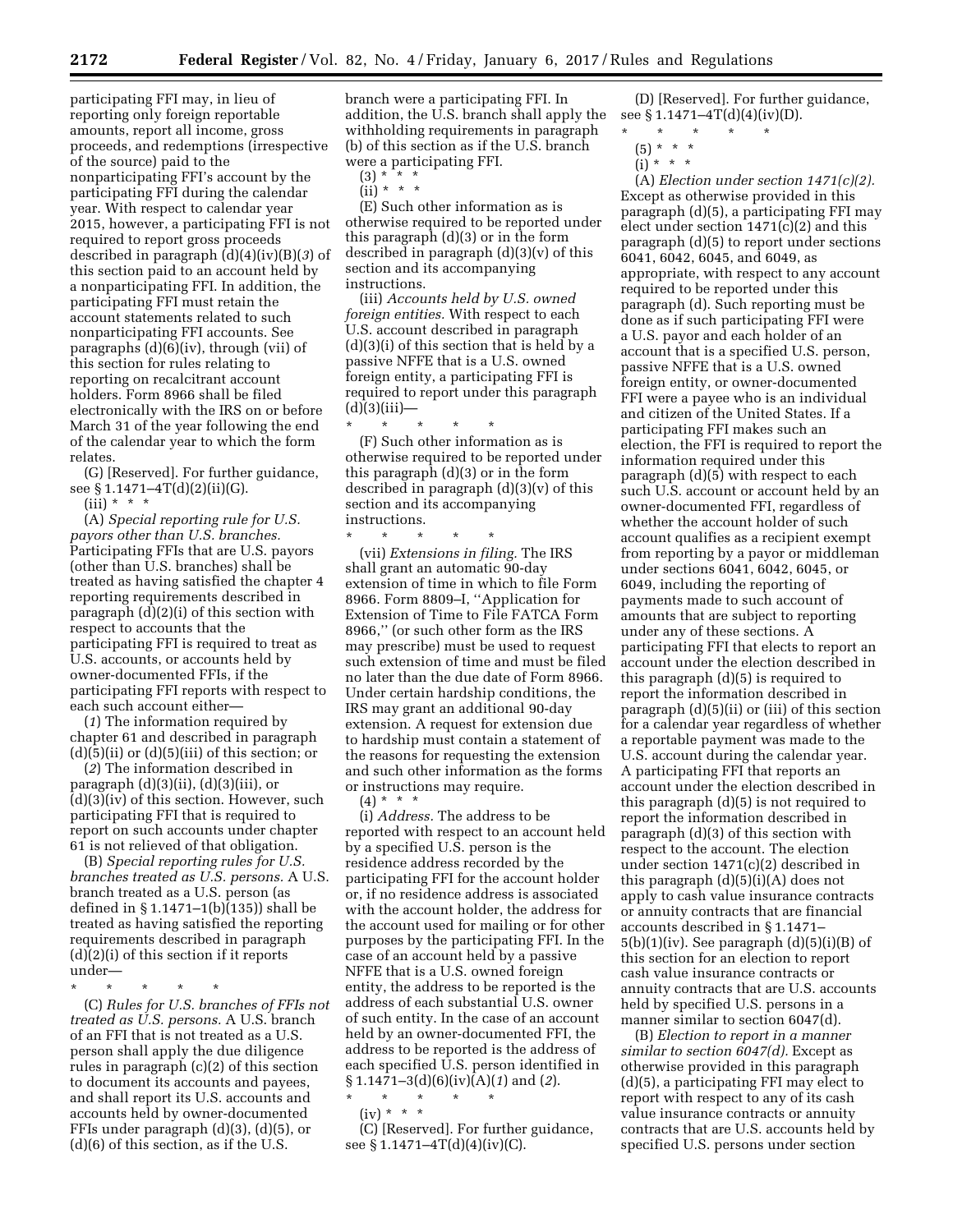6047(d), modified as follows. The amount to be reported is any amount paid under the contract during such reporting period as if such participating FFI were a U.S. payor. Each holder of a U.S. account that is a specified U.S. person is treated for purposes of reporting under this paragraph (d)(5)(i)(B) as a contract holder or payee who is an individual and citizen of the United States.

 $(ii) * * * *$ 

(B) In the case of an account holder that is a U.S. owned foreign entity that is a passive NFFE—

\* \* \* \* \*

(v) *Time and manner of making the election.* A participating FFI (or one or more branches of the participating FFI) may make the election described in this paragraph (d)(5) by reporting the information described in this paragraph (d)(5) on the form described in paragraph (d)(5)(vii) of this section on the next reporting date following the end of the calendar year for which the election is made. A participating FFI may make an election under this paragraph (d)(5) either with respect to all of its U.S. accounts and recalcitrant accounts or, separately, with respect to any clearly identified group of accounts (such as by line of business or the location where the account is maintained).

(vi) *Revocation of election.* A participating FFI may revoke the election described in paragraph (d)(5)(i) of this section (as a whole or with regard to any clearly identified group of accounts) by reporting the information described in paragraph (d)(3) of this section beginning on the first reporting date with respect to the calendar year that follows the calendar year for which it last reports an account under this paragraph (d)(5).

(vii) *Filing of information under election.* In the case of an account holder that is a specified U.S. person, the information required to be reported under the election described in this paragraph (d)(5) shall be filed with the IRS and issued to the account holder in the time and manner prescribed in sections 6041, 6042, 6045, 6047(d), and 6049 and in accordance with the forms referenced therein and their accompanying instructions provided by the IRS for reporting under each of these sections. If the account holder is a passive NFFE that is a U.S. owned foreign entity or owner-documented FFI, however, the information required to be reported under the election described in this paragraph (d)(5) shall be filed on Form 8966 in accordance with its requirements and its accompanying instructions.

# $(6) * * * *$

(vi) *Extensions in filing.* The IRS shall grant an automatic 90-day extension of time in which to file Form 8966. Form 8809–I, ''Application for Extension of Time to File FATCA Form 8966,'' (or such other form as the IRS may prescribe) must be used to request such extension of time and must be filed no later than the due date of Form 8966. Under certain hardship conditions, the IRS may grant an additional 90-day extension. A request for extension due to hardship must contain a statement of the reasons for requesting the extension and such other information as the forms or instructions may require.

\* \* \* \* \*

(7) *Special reporting rules with respect to the 2014 and 2015 calendar years*—(i) *In general.* If the effective date of the FFI agreement of a participating FFI is on or before December 31, 2015, the participating FFI is required to report U.S. accounts and accounts held by owner-documented FFIs that it maintained (or that it is otherwise required to report under paragraph (d)(2)(ii) of this section) during the 2014 and 2015 calendar years in accordance with paragraph (d)(7)(ii) or (iii) of this section.

 $(ii) * * * *$ 

(A) *Reporting with respect to the 2014 calendar year.* With respect to accounts maintained during the 2014 calendar year—

(*1*) The name, address, and TIN of each specified U.S. person who is an account holder and, in the case of any account holder that is a passive NFFE that is a U.S. owned foreign entity or that is an owner-documented FFI, the name of such entity and the name, address, and TIN of each substantial U.S. owner of such NFFE or, in the case of an owner-documented FFI, of each specified U.S. person identified in  $\frac{\sqrt{2}}{2}$  1.1471–3(d)( $\frac{\sqrt{6}}{2}$ )(iv)(A)(1) and (2);

\* \* \* \* \* (iii) *Participating FFIs that report under § 1.1471–4(d)(5).* A participating FFI that elects to report under paragraph (d)(5) of this section may report only the information described in paragraphs (d)(7)(ii)(A)(*1*) and (*3*) of this section for its 2014 calendar year. With respect to its 2015 calendar year, a participating FFI is required to report all of the information required to be reported under paragraphs (d)(5)(i) through (iii) of this section but may exclude from such reporting amounts reportable under section 6045.

 $(iv) * * * *$ (A) *In general.* Except as provided in paragraph  $(d)(7)(iv)(B)$  of this section, reporting under paragraph (d)(7)(ii) of

this section shall be made on Form 8966 (or such other form as the IRS may prescribe), in the manner described in paragraph (d)(3)(vi) of this section. Reporting under paragraph (d)(7)(iii) of this section shall be made in accordance with paragraph (d)(5)(vii) of this section.

(B) *Special determination date and timing for reporting with respect to the 2014 calendar year.* With respect to the 2014 calendar year, a participating FFI must report under paragraph (d)(3) or (5) of this section on all accounts that are identified and documented under paragraph (c) of this section as U.S. accounts or accounts held by ownerdocumented FFIs as of December 31, 2014, (or as of the date an account is closed if the account is closed prior to December 31, 2014) if such account was outstanding on or after the effective date of the participating FFI's FFI agreement. Reporting for the 2014 calendar year shall be filed with the IRS on or before March 31, 2015. However, a U.S. payor (including a U.S. branch treated as a U.S. person (as defined in § 1.1471– 1(b)(135))) that reports in accordance with paragraph (d)(2)(iii) of this section may report all or a portion of its U.S. accounts and accounts held by ownerdocumented FFIs in accordance with the dates otherwise applicable to reporting under chapter 61 with respect to the 2014 calendar year.

(8) *Reporting requirements of QIs, WPs, and WTs.* In general, the reporting requirements with respect to the U.S. accounts maintained by a participating FFI that is a QI, WP, or WT will be consistent with the reporting requirements with respect to such accounts of a participating FFI that is not a QI, WP, or WT. See the QI, WP, or WT agreement for the coordination of the chapter 4 reporting obligations of a participating FFI that also is a QI, WP, or WT.

*Example 1. Financial institution required to report U.S. account.* PFFI1, a participating FFI, issues shares of stock that are financial accounts under § 1.1471–5(b). Such shares are held in custody by PFFI2, another participating FFI, on behalf of U, a specified U.S. person that holds an account with PFFI2. The shares of PFFI1 held by PFFI2 will not be subject to reporting by PFFI1 if PFFI1 may treat PFFI2 as a participating FFI under § 1.1471–3(d)(4). See paragraph (d)(2)(ii)(A) of this section.

*Example 2. Financial institution required to report U.S. account.* U, a specified U.S. person, holds shares in PFFI1, a participating FFI that invests in other financial institutions (a fund of funds). The shares of PFFI1 are financial accounts under § 1.1471–5(b)(3)(iii). PFFI1 holds shares that are also financial accounts under  $\S 1.1471 - 5(b)(3)(iii)$  in PFFI2, another participating FFI. The shares of

 $(9) * * * *$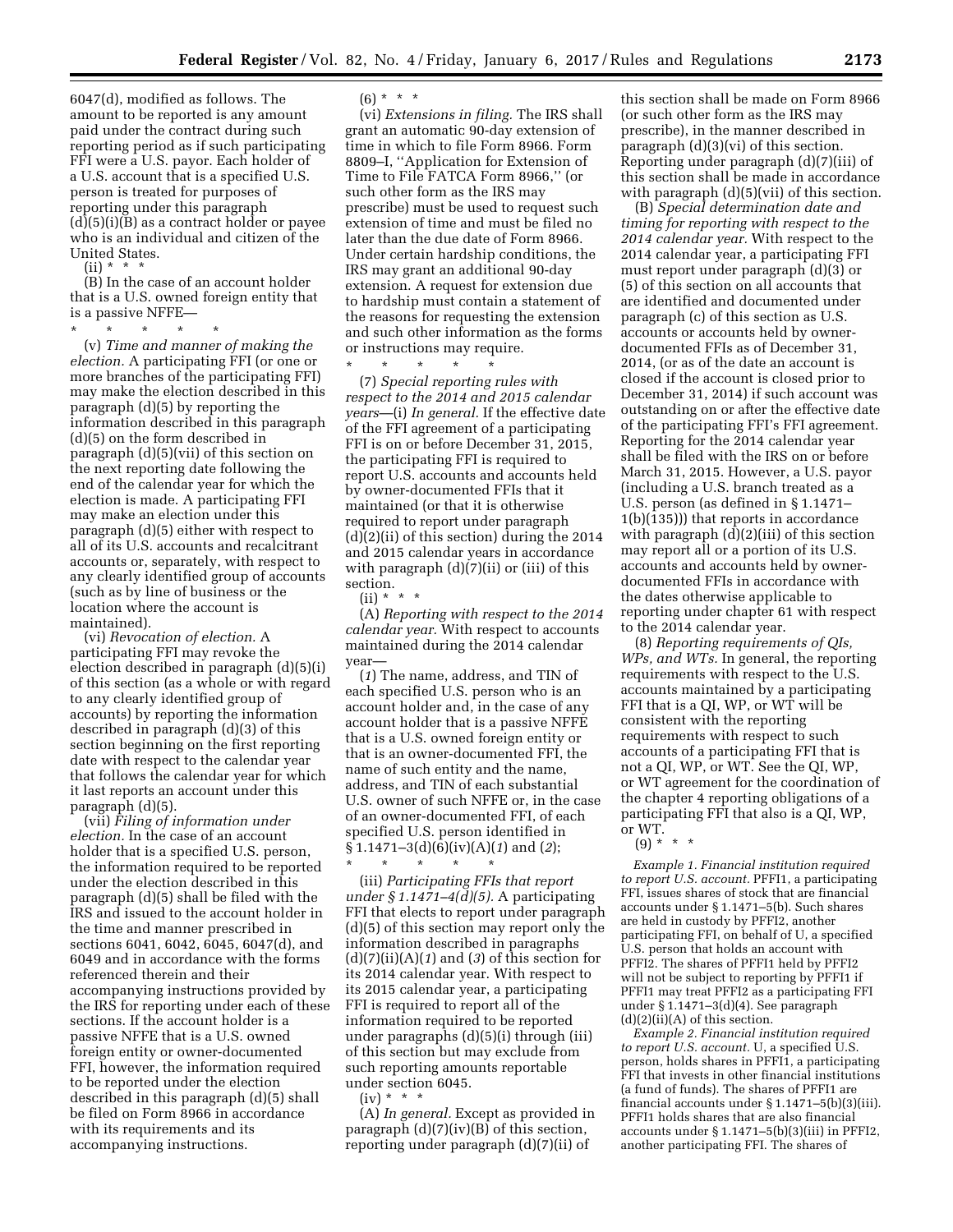PFFI2 held by PFFI1 are not subject to reporting by PFFI2, if PFFI2 may treat PFFI1 as a participating FFI under § 1.1471–3(d)(4). See paragraph  $(d)(2)(ii)(A)$  of this section.

*Example 3. U.S. owned foreign entity.* FC, a passive NFFE, holds a custodial account with PFFI1, a participating FFI. U, a specified U.S. person, owns 3% of the only class of stock of FC. Q, another specified U.S. person, owns 12% of the only class of stock of FC. U is not a substantial U.S. owner of FC. See § 1.1473–1(b). Q is a substantial U.S. owner of FC and FC identifies her as such to PFFI1. PFFI1 does not elect to report under paragraph (d)(5) of this section. PFFI1 must complete and file the reporting form described in paragraph  $(d)(3)(v)$  of this section and report the information described in paragraph (d)(3)(iii) with respect to both FC and Q. See paragraph (d)(3)(ii) of this section.

\* \* \* \* \*

*Example 5. Owner-documented FFI.* DC, an owner-documented FFI under § 1.1471– 3(d)(6), holds a custodial account with PFFI1, a participating FFI. U, a specified U.S. person, owns 3% of the only class of stock of DC. Q, another specified U.S. person, owns 12% of the only class of stock of DC. Both U and Q are persons identified in § 1.1471– 3(d)(6)(iv)(A)(*1*) and DC identifies U and Q to PFFI1 and otherwise provides to PFFI1 all of the information required to be reported with respect to DC. PFFI1 must complete and file a form described in paragraph (d)(3)(v) of this section with regard to U and Q. See paragraph (d)(3)(iii) of this section.

\* \* \* \* \*

*Example 7. Sponsored FFI.* DC2 is an FFI that has agreed to have a sponsoring entity, PFFI1, fulfill DC2's chapter 4 responsibilities under § 1.1471–5(f)(2)(iii). U, a specified U.S. person, holds an equity interest in DC2 that is a financial account under § 1.1471– 5(b)(3)(iii). PFFI1 must complete and file a form described in paragraph  $(d)(3)(v)$  of this section with regard to U's account on behalf of DC2. See paragraph (d)(2)(ii)(C) of this section.

(e) \* \* \*

(1) *In general.* Except as otherwise provided in this paragraph (e)(1) or paragraphs (e)(2) and (e)(3) of this section, each FFI that is a member of an expanded affiliated group must have the chapter 4 status of a participating FFI, deemed-compliant FFI, or exempt beneficial owner as a condition for any member of such group to obtain the status of a participating FFI or registered deemed-compliant FFI. Accordingly, except as otherwise provided in paragraph (e)(3)(v) of this section, each FFI other than a certified deemedcompliant FFI or exempt beneficial owner in an expanded affiliated group must submit a registration form to the IRS in such manner as the IRS may prescribe requesting an FFI agreement, registered deemed-compliant status, or limited FFI status as a condition for any member to become a participating FFI or registered deemed-compliant FFI.

Except as provided in paragraph (e)(2) of this section, each FFI other than a certified deemed-compliant FFI or exempt beneficial owner that is a member of such group must also agree to all of the requirements for the status for which it applies with respect to all accounts maintained at all of its branches, offices, and divisions. For the withholding requirements of a participating FFI with respect to its limited branches and its affiliates that are limited FFIs, see paragraph (b)(5) of this section. Notwithstanding the foregoing, an FFI (or branch thereof) that is treated as a participating FFI or a deemed-compliant FFI pursuant to a Model 1 IGA or Model 2 IGA will maintain such status provided that it meets the terms for such status pursuant to such agreement.  $(2) * * * *$ 

(ii) *Branch defined.* The term *branch*  has the meaning set forth in § 1.1471–  $1(b)(10)$ .

- \* \* \* \* \*
	- (iv) \* \* \*

(D) Except as otherwise provided in paragraph (e)(2)(vi) of this section, agree that each such branch will not open accounts that it is required to treat as U.S. accounts or accounts held by nonparticipating FFIs, including accounts transferred from any branch of the FFI or from any member of its expanded affiliated group; and

\* \* \* \* \* (v) *Term of limited branch status (transitional).* An FFI that becomes a participating FFI with one or more limited branches will cease to be a participating FFI after December 31, 2016, unless otherwise provided pursuant to Model 1 IGA or Model 2 IGA. A branch will cease to be a limited branch as of the beginning of the third calendar quarter following the date on which the branch is no longer prohibited from complying with the requirements of a participating FFI as described in this section. In such case, a participating FFI will retain its status as a participating FFI if it notifies the IRS by the date such branch ceases to be a limited branch that it will comply with the requirements of an FFI agreement with respect to such branch, or if otherwise provided pursuant to a Model 1 IGA or Model 2 IGA.

(vi) *Exception from restriction on opening U.S. accounts and accounts held by nonparticipating FFIs.*  Notwithstanding the requirements of paragraph (e)(2)(iv)(D) of this section, a branch may open U.S. accounts for persons resident in the same jurisdiction in which such branch is located or operating and accounts for

nonparticipating FFIs that are resident in the same jurisdiction provided that—

(A) The branch does not solicit U.S. accounts or accounts for nonparticipating FFIs from persons not resident in the same jurisdiction in which such branch is located or operating; and

(B) The branch is not used by the FFI or any FFI in its expanded affiliated group to circumvent the obligations of such FFI under section 1471.

- $(3) * * * *$
- $(iii) * * * *$

(A) Except as otherwise provided in paragraph  $(e)(3)(v)$  of this section, register as part of its expanded affiliated group's FFI agreement process for limited FFI status;

\* \* \* \* \*

(C) Except as otherwise provided in paragraph (e)(3)(vi) of this section, agree as part of such registration that it will not open accounts that it is required to treat as U.S. accounts or accounts held by nonparticipating FFIs, including accounts transferred from any member of its expanded affiliated group; and \* \* \* \* \*

(iv) *Period for limited FFI status (transitional).* A limited FFI will cease to be a limited FFI after December 31, 2016. An FFI will also cease to be a limited FFI when it becomes a participating FFI or deemed-compliant FFI, or as of the beginning of the third calendar quarter following the date on which the FFI is no longer prohibited from complying with the requirements of a participating FFI as described in this section. In such case, participating FFIs and deemed-compliant FFIs that are members of the same expanded affiliated group will retain their status if, by the date that an FFI ceases to be a limited FFI, such FFI enters into an FFI agreement or becomes a registered deemed-compliant FFI, unless otherwise provided pursuant to an applicable Model 1 IGA or Model 2 IGA.

(v) *Exception from registration requirement*—(A) *Conditions for exception.* An FFI that seeks to become a limited FFI is excepted from the registration requirement of paragraph (e)(3)(iii)(A) of this section provided that—

(*1*) The FFI is prohibited under local law from registering as a limited FFI;

(*2*) A member of the FFI's expanded affiliated group that is a U.S. financial institution or an FFI seeking status as (or that is) a participating FFI or reporting Model 1 FFI registers as a lead FI (defined in the Instructions for Form 8957, ''Foreign Account Tax Compliance Act (FATCA) Registration'') with respect to the limited FFI; and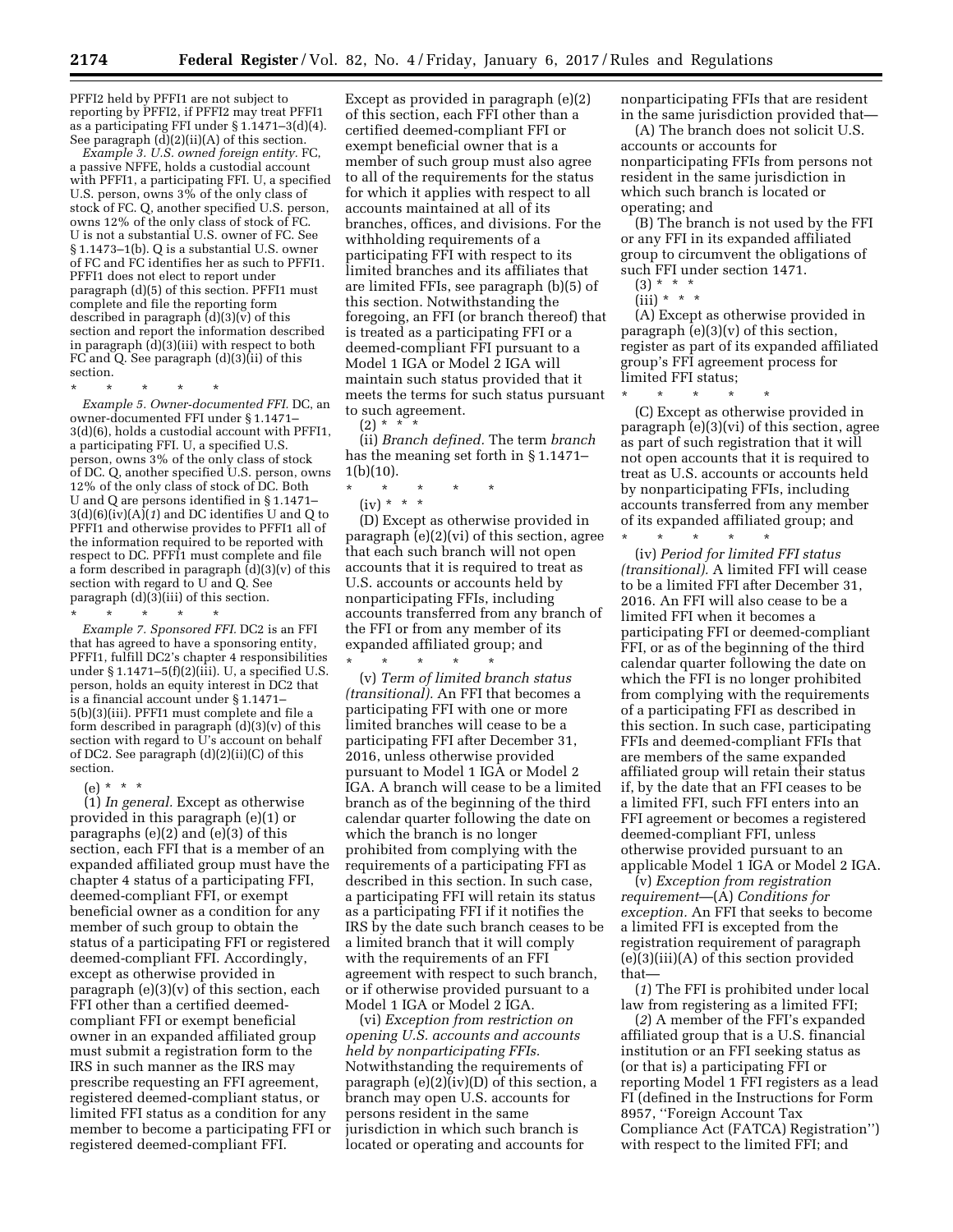(*3*) The lead FI identifies the limited FFI on the lead FI's FATCA registration. However, if the limited FFI is prohibited under applicable law from being identified by its legal name on the FATCA registration Web site, the lead FI may use the term *Limited FFI* in place of the limited FFI's name and indicate the limited FFI's jurisdiction of residence or organization.

(B) *Confirmation requirements of lead FI.* By identifying a limited FFI on the FATCA registration Web site pursuant to paragraph (e)(3)(v)(A)(*2*) of this section, the lead FI is confirming that—

(*1*) The limited FFI has represented to the lead FI that it will meet the conditions for limited FFI status described in paragraph (e)(3)(iii) of this section;

(*2*) The limited FFI has agreed to notify the lead FI within 30 days of the date that such FFI ceases to meet the requirements of a limited FFI or the date that such FFI can comply with the requirements of a participating FFI or deemed-compliant FFI (and will separately register for that status); and

(*3*) The lead FI, if it receives a notification described in paragraph  $(e)(3)(v)(B)(2)$  of this section or otherwise knows that the limited FFI has not complied with the conditions for limited FFI status or can comply with the requirements of a participating FFI or deemed-compliant FFI, will, within 90 days of such notification or acquiring such knowledge, remove the FFI from the lead FI's registration on the FATCA registration Web site and maintain a record of the date on which the FFI ceased to be a limited FFI and (if applicable) the circumstances of the limited FFI's non-compliance, which will be available to the IRS upon request.

(vi) *Exception from restriction on opening U.S. accounts and accounts held by nonparticipating FFIs.*  Notwithstanding paragraph (e)(3)(iii)(C) of this section, a limited FFI may open U.S. accounts for persons resident in the same jurisdiction in which such FFI is resident or organized and accounts for nonparticipating FFIs that are resident in the same jurisdiction provided that—

(A) Such FFI does not solicit U.S. accounts or accounts for nonparticipating FFIs from persons not resident in the same jurisdiction in which the FFI is resident or organized; and

(B) The FFI is not used by another FFI in the FFI's expanded affiliated group to circumvent the obligations of such other FFI under section 1471.

(4) *Special rule for QIs.* An FFI that has in effect a QI agreement with the IRS will be allowed to become a limited

FFI notwithstanding that none of the FFIs in the expanded affiliated group of which the FFI is a member can comply with the requirements of a participating FFI as described in this section if the FFI that is a QI meets the conditions of a limited FFI under paragraph (e)(3)(iii) of this section.  $(f) * *$ 

(1) *In general.* This paragraph (f) describes the requirement for a participating FFI to establish and implement a compliance program for satisfying its requirements under this section. Paragraph (f)(2) of this section provides the requirement for a participating FFI to establish a compliance program and the option for a group of FFIs to adopt a consolidated compliance program. Paragraph (f)(3) of this section describes the periodic certification that the participating FFI must make to the IRS regarding the participating FFI's compliance with the requirements of an FFI agreement. Paragraph (f)(4) describes IRS information requests related to compliance with an FFI agreement.

\* \* \* \* \*  $(3) * * * *$ 

(i) *In general.* In addition to the certifications required under paragraph (c)(7) of this section, on or before July 1 of the calendar year following the end of each certification period, the responsible officer must make the certification described in either paragraph (f)(3)(ii) or (iii) of this section on the form and in the manner prescribed by the IRS. The first certification period begins on the effective date of the FFI agreement and ends at the close of the third full calendar year following the effective date of the FFI agreement. Each subsequent certification period is the three calendar year period following the previous certification period, unless the FFI agreement provides for a different period. The responsible officer must either certify that the participating FFI maintains effective internal controls or, if the participating FFI has identified an event of default (defined in paragraph (g) of this section) or a material failure (defined in paragraph (f)(3)(iv) of this section) that it has not corrected as of the date of the certification, must make the qualified certification described in paragraph (f)(3)(iii) of this section.

\* \* \* \* \* (4) \* \* \*

(i) *General inquiries.* The IRS, based upon the information reporting forms described in paragraphs (d)(3)(v),  $(d)(5)(vii)$ , or  $(d)(6)(iv)$  of this section filed with the IRS (or the absence of such reporting) for each calendar year, may request additional information with respect to the information reported (or required to be reported) on the forms or may request the account statements described in paragraph (d)(4)(v) of this section, or confirmation that the FFI has no accounts that it was required to report. The IRS may also request any additional information to determine an FFI's compliance with its FFI agreement and to assist the IRS with its review of account holder compliance with tax reporting requirements.

(ii) *Inquiries regarding substantial non-compliance.* If, based on the information reporting forms described in paragraphs  $(d)(3)(v)$ ,  $(d)(5)(vii)$ , or (d)(6)(iv) of this section filed with the IRS for each calendar year, the certifications made by the responsible officer described in paragraph (f)(3) of this section, or any other information related to the participating FFI's compliance with its FFI agreement, the IRS determines in its discretion that the participating FFI may not have substantially complied with the requirements of its FFI agreement, the IRS may request from the responsible officer (or designee) information necessary to verify the participating FFI's compliance with the FFI agreement. The IRS may request, for example, a description or copy of the participating FFI's policies and procedures for fulfilling the requirements of the FFI agreement, a description of the participating FFI's procedures for conducting its periodic review, or a copy of any written reports documenting the findings of such review in order to evaluate the sufficiency of the participating FFI's compliance program and review of such program. The IRS may also request the performance of specified review procedures by a person (including an external auditor or third-party consultant) that the IRS identifies as competent to perform such procedures given the facts and circumstances surrounding the FFI's potential failure to comply with the FFI agreement. The IRS may make these requests to a sponsoring entity with respect to any sponsored FFI.

# $(g) * * * *$

(1) *Defined.* An event of default occurs if a participating FFI fails to perform material obligations required with respect to the due diligence, verification, withholding, or reporting requirements of the FFI agreement or if the IRS determines that the participating FFI has failed to substantially comply with the requirements of the FFI agreement. An event of default also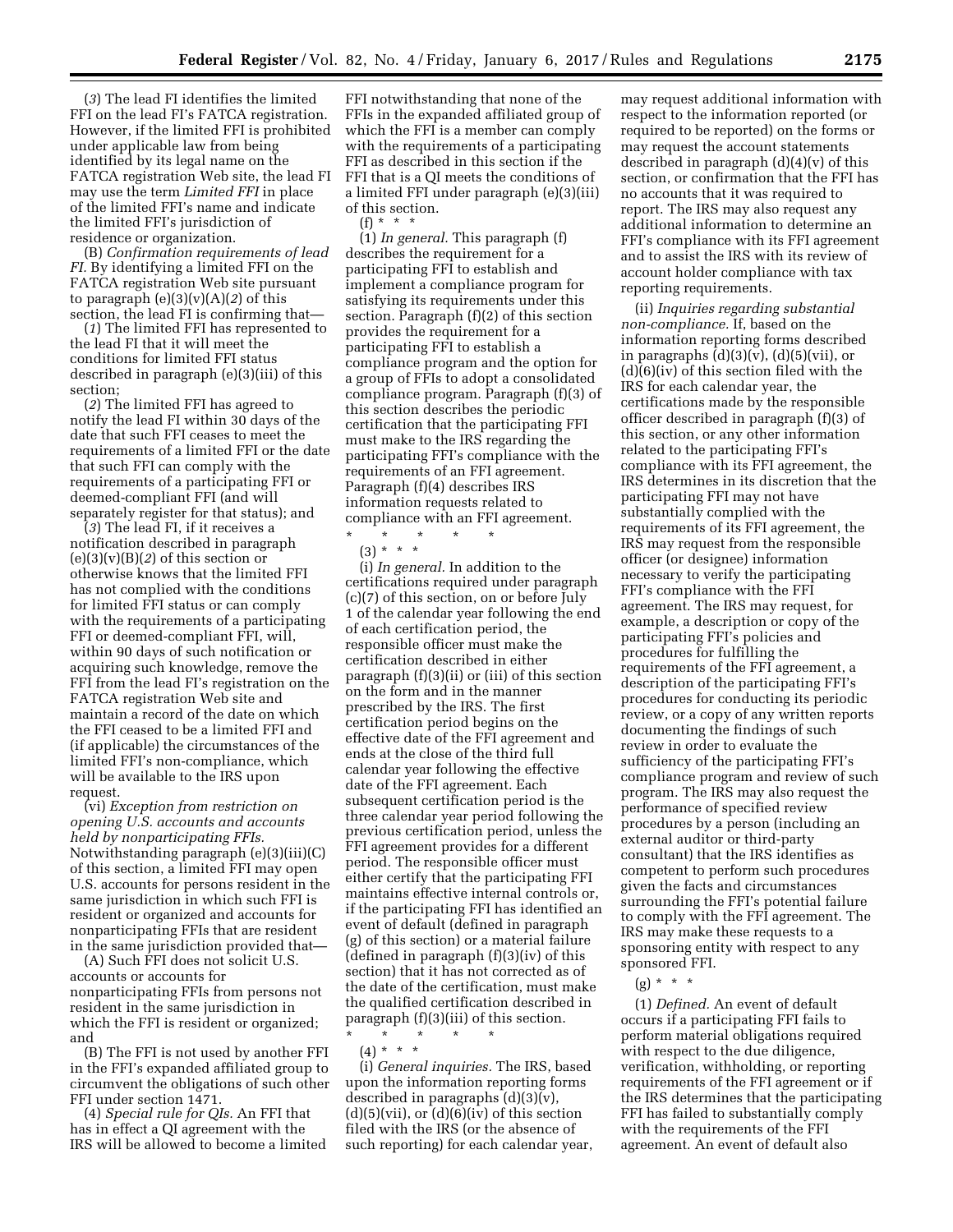includes the occurrence of the following—

\* \* \* \* \* (ii) Failure to significantly reduce, over a period of time, the number of account holders or payees that the participating FFI is required to treat as recalcitrant account holders or nonparticipating FFIs, as a result of the participating FFI failing to comply with the due diligence procedures for the identification and documentation of account holders and payees, as set forth in paragraph (c) of this section;

\* \* \* \* \*

(2) *Notice of event of default.*  Following an event of default known by or disclosed to the IRS, the IRS will deliver to the participating FFI a notice of default specifying the event of default. The IRS will request that the participating FFI remediate the event of default within a specified time period. The participating FFI must respond to the notice of default and provide information responsive to an IRS request for information or state the reasons why the participating FFI does not agree that an event of default has occurred. Taking into account the terms of any applicable Model 2 IGA, if the participating FFI does not provide a response within the specified time period, the IRS may, at its sole discretion, deliver a notice of termination that terminates the FFI's participating FFI status. A participating FFI may request, within a reasonable period of time, reconsideration of a notice of default or notice of termination by written request to the IRS.

\* \* \* \* \* (j) *Effective/applicability date*—(1) *In general.* This section applies on January 6, 2017. However, taxpayers may apply these provisions as of January 28, 2013. (For the rules that apply beginning on January 28, 2013, and before January 6, 2017, see this section as in effect and contained in 26 CFR part 1 revised April 1, 2016.)

(2) [Reserved]. For further guidance, see § 1.1471–4T(j)(2).

■ **Par. 10.** Section 1.1471–4T is revised to read as follows:

# **§ 1.1471–4T FFI agreement (temporary).**

(a) through (b) [Reserved]. For further guidance, see § 1.1471–4(a) through (b)(7).

(c) [Reserved]. For further guidance, see § 1.1471–4(c).

(1) through (2) [Reserved]. For further guidance, see  $\S 1.1471 - 4(c)(1)$  through (2).

(i) [Reserved]. For further guidance, see § 1.1471–4(c)(2)(i).

(ii) [Reserved]. For further guidance, see § 1.1471–4(c)(2)(ii).

(A) [Reserved]. For further guidance, see § 1.1471–4(c)(2)(ii)(A).

(B) [Reserved]. For further guidance, see § 1.1471–4(c)(2)(ii)(B).

(*1*) [Reserved]. For further guidance, see § 1.1471–4(c)(2)(ii)(B)(*1*).

(*2*) [Reserved]. For further guidance, see § 1.1471–4(c)(2)(ii)(B)(*2*).

(*i*) through (*ii*) [Reserved]. For further guidance, see § 1.1471–4(c)(2)(ii)(B)(*2*)(*i*) through (*ii*).

(*iii*) In the case of a transferor FI that is a participating FFI or a registered deemed-compliant FFI (or a U.S. branch of either such entity that is not treated as a U.S. person) or that is a deemedcompliant FFI that applies the requisite due diligence rules of this paragraph (c) as a condition of its status, the transferor FI provides a written representation to the transferee FFI acquiring the accounts that the transferor FI has applied the due diligence procedures of this paragraph (c) with respect to the transferred accounts and, in the case of a transferor FI that is a participating FFI, has complied with the requirements of paragraph (f)(2) of this section; and

(*iv*) [Reserved]. For further guidance, see § 1.1471–4(c)(2)(ii)(B)(*2*)(*iv*).

(iii) through (v) [Reserved]. For further guidance, see § 1.1471–  $4(c)(2)(iii)$  through  $(v)$ .

(3) through (7) [Reserved]. For further guidance, see  $$1.1471-4(c)(3)$  through (7).

(d) [Reserved]. For further guidance, see § 1.1471–4(d).

(1) [Reserved]. For further guidance, see § 1.1471–4(d)(1).

(2) [Reserved]. For further guidance, see § 1.1471–4(d)(2).

(i) [Reserved]. For further guidance, see § 1.1471–4(d)(2)(i).

(ii) [Reserved]. For further guidance, see § 1.1471–4(d)(2)(ii).

(A) through (F) [Reserved]. For further guidance, see § 1.1471–4(d)(2)(ii)(A) through (F).

(G) *Combined reporting on Form 8966 following merger or bulk acquisition.* If a participating FFI (successor) acquires accounts of another participating FFI (predecessor) in a merger or bulk acquisition of accounts, the successor may assume the predecessor's obligations to report the acquired accounts under paragraph (d) of this section with respect the calendar year in which the merger or acquisition occurs (acquisition year), provided that the requirements in paragraphs (d)(2)(ii)(G)(*1*) through (*6*) of this section are satisfied. If the requirements of paragraphs (d)(2)(ii)(G)(*1*) through (*6*) of this section are not satisfied, both the predecessor and the successor are

required to report the acquired accounts for the portion of the acquisition year that it maintains the account.

(*1*) The successor must acquire substantially all of the accounts maintained by the predecessor, or substantially all of the accounts maintained at a branch of the predecessor, in a merger or bulk acquisition of accounts for value.

(*2*) The successor must agree to report the acquired accounts for the acquisition year on Form 8966 to the extent required in § 1.1471–4(d)(3) or (d)(5).

(*3*) The successor may not elect to report under section 1471(c)(2) and  $§ 1.1471-4(d)(5)$  with respect to any acquired account that is a U.S. account for the acquisition year.

(*4*) The successor must notify the IRS on the form and in the manner prescribed by the IRS that Form 8966 is being filed on a combined basis.

(iii) [Reserved]. For further guidance, see § 1.1471–4(d)(2)(iii) through  $(d)(2)(iii)(C).$ 

(3) [Reserved]. For further guidance, see § 1.1471–4(d)(3) through (d)(3)(vii).

(4) [Reserved]. For further guidance, see § 1.1471–4(d)(4).

(i) through (iii) [Reserved]. For further guidance, see § 1.1471–4(d)(4)(i) through (iii).

(iv) [Reserved]. For further guidance, see § 1.1471–4(d)(4)(iv).

(A) through (B) [Reserved]. For further guidance, see § 1.1471–4(d)(4)(iv)(A) through (B).

(C) *Other accounts.* In the case of an account described in § 1.1471– 5(b)(1)(iii) (relating to a debt or equity interest other than an interest as a partner in a partnership) or § 1.1471– 5(b)(1)(iv) (relating to cash value insurance contracts and annuity contracts), the payments made during the calendar year with respect to such account are the gross amounts paid or credited to the account holder during the calendar year including payments in redemption (in whole or part) of the account. In the case of an account that is a partner's interest in a partnership, the payments made during the calendar year with respect to such account are the amount of the partner's distributive share of the partnership's income or loss for the calendar year, without regard to whether any such amount is distributed to the partner during the year, and any guaranteed payments for the use of capital. The payments required to be reported under this paragraph  $(d)(4)(iv)(C)$  with respect to a partner may be determined based on the partnership's tax returns or, if the tax returns are unavailable by the due date for filing Form 8966, the partnership's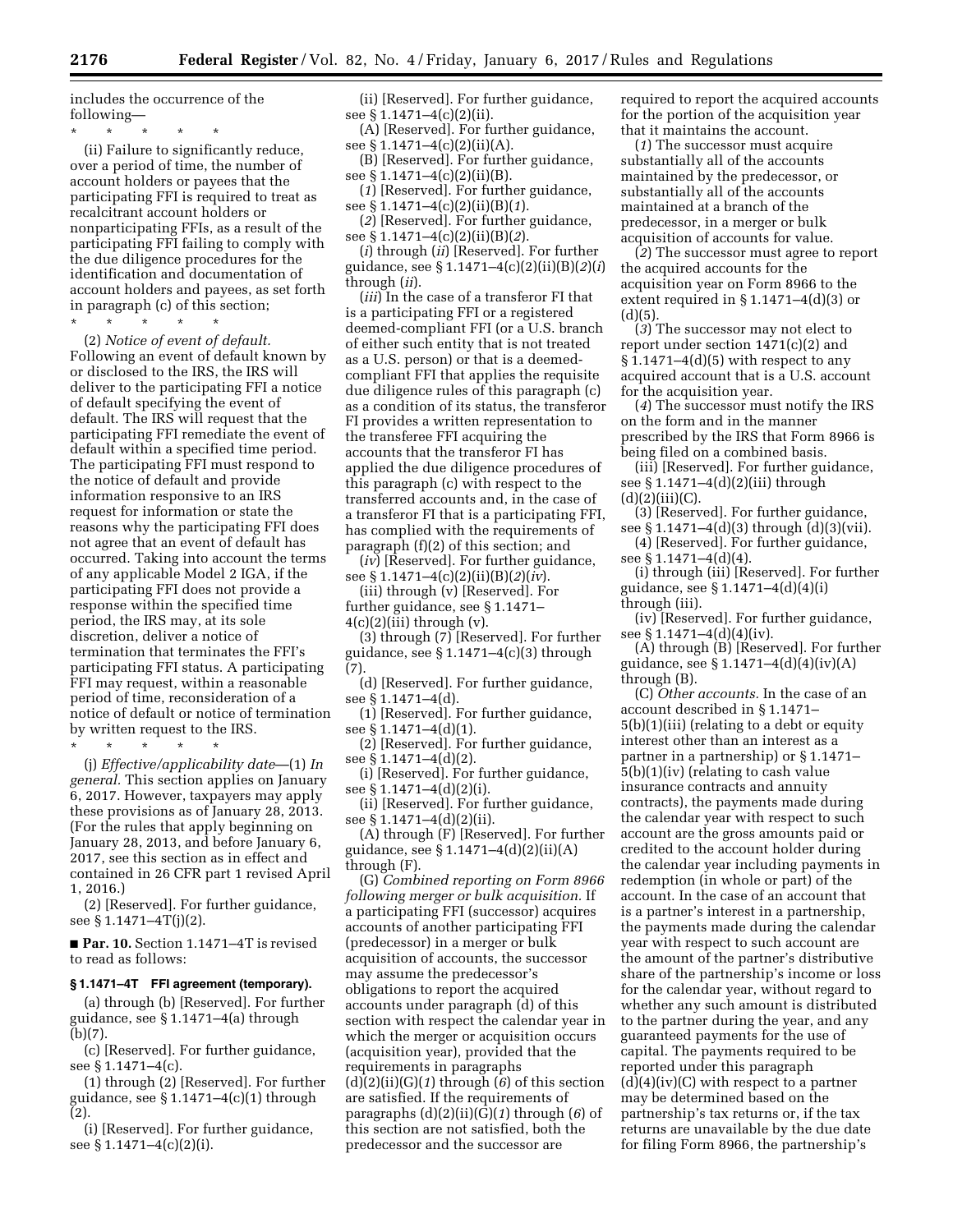financial statements or any other reasonable method used by the partnership for calculating the partner's share of partnership income by such date.

(D) *Transfers and closings of deposit, custodial, insurance, and annuity financial accounts.* In the case of an account closed or transferred in its entirety during a calendar year that is a depository account, custodial account, or a cash value insurance contract or annuity contract, the payments made with respect to the account shall be—

(*1*) through (*2*) [Reserved]. For further guidance, see § 1.1471–4(d)(4)(iv)(D)(*1*) through (*2*).

(E) through (F) [Reserved]. For further guidance, see § 1.1471–4(d)(4)(iv)(E) through (F).

(v) [Reserved]. For further guidance, see § 1.1471–4(d)(4)(v).

(5) through (9) [Reserved]. For further guidance, see § 1.1471–4(d)(5) through (d)(9), *Example 7.* 

(e) through (i) [Reserved]. For further guidance, see § 1.1471–4(e) through (i).

(j) [Reserved]. For further guidance, see § 1.1471–4(j).

(1) [Reserved]. For further guidance, see § 1.1471–4(j)(1).

(2) *Special applicability date.*  Paragraph  $(d)(4)(iv)(C)$  of this section applies beginning with reporting with respect to calendar year 2017.

(k) *Expiration date.* The applicability of this section expires on December 30, 2019.

■ **Par. 11.** Section 1.1471-5 is amended by revising paragraphs (a)(3)(i), (a)(4)(i), (b)(1)(iii)(B)(*2*), (b)(3)(iv), (b)(3)(v)(A), (b)(3)(v)(B)(*1*) and (*2*), (b)(3)(vi), (c), (d), (e)(1)(v)(A), (e)(3)(ii), (e)(4)(v) *Example 7*  and *Example 8,* (e)(5)(i)(A)(*3*), (e)(5)(i)(B) through (C), (e)(5)(i)(D)(*1*)(*iv*) and (*v*), (e)(5)(iv)(B), (f), (f)(1)(i)(A)(*6*) and (*7*), (f)(1)(i)(B)(*1*), (f)(1)(i)(B)(*3*), (f)(1)(i)(C)(*2*), (f)(1)(i)(D)(*4*) through (*6*),  $(f)(1)(i)(D)(7)$  introductory text, (f)(1)(i)(D)(*8*), (f)(1)(i)(E), (f)(1)(i)(F)(*1*)(*i*) and (*ii*), (f)(1)(i)(F)(*3*)(*i*),  $(f)(1)(i)(F)(3)(iii)$ ,  $(f)(1)(i)(F)(3)(v)$  through (*viii*), (f)(1)(i)(F)(*5*), (f)(1)(ii)(B), (f)(2) introductory text,  $(f)(2)(i)(B)$ ,  $(f)(2)(iii)$ through (v),  $(f)(4)(i)$ ,  $(g)(1)$ ,  $(g)(3)(i)(D)$ , and (i) through (l) to read as follows:

### **§ 1.1471–5 Definitions applicable to section 1471.**

- $(a) * * * *$
- $(3) * * * *$

(i) *In general.* Except as otherwise provided in this paragraph (a)(3), the account holder is the person listed or identified as the holder or owner of the account with the FFI that maintains the account, regardless of whether such person is a flow-through entity. Thus, for example, except as otherwise

provided in paragraph (a)(3)(ii) of this section, if a trust (including a simple or grantor trust) or an estate is listed as the holder or owner of a financial account, the trust or estate is the account holder, rather than its owners or beneficiaries. Similarly, except as otherwise provided in this paragraph (a)(3), if a partnership is listed as the holder or owner of a financial account, the partnership is the account holder, rather than the partners in the partnership. In the case of an account held by an entity that is disregarded for U.S. federal tax purposes under § 301.7701–2(c)(2)(i) of this chapter, the account shall be treated as held by the person owning such entity. With respect to an account held by an exempt beneficial owner, such account is treated as held by an exempt beneficial owner only when all payments made to such account would be treated as made to an exempt beneficial owner. See § 1.1471–6(h) for when a payment derived from certain commercial activities is not treated as made to an exempt beneficial owner.

\* \* \* \* \* (4) \* \* \*

(i) *Exception for certain individual accounts of participating FFIs.* Unless a participating FFI elects under paragraph (a)(4)(ii) of this section not to apply this paragraph (a)(4)(i), the term *U.S. account* shall not include any depository account maintained by such financial institution during a calendar year if the account is held solely by one or more individuals and, with respect to each holder of such account, the aggregate balance or value of all depository accounts held by each such individual does not exceed \$50,000 as of the end of the calendar year or on the date the account is closed. For rules for determining the account balance or value, see paragraphs (a)(3)(iii) and (b)(4) of this section.

- \* \* \* \* \* (b) \* \* \*  $(1) * * * *$ 
	- $(iii) * * * *$
	- $(B)$ <sup>\*</sup> \* \*

(*2*) The return earned on the interest is determined, directly or indirectly, primarily by reference to one or more investment entities described in paragraph  $(e)(4)(i)(B)$  or  $(C)$  of this section or one or more passive NFFEs that are members of the entity's expanded affiliated group (as determined under paragraph (b)(3)(vi) of this section);

\* \* \* \* \* (3) \* \* \*

(iv) *Regularly traded on an established securities market.* To determine if debt or equity interests

described in paragraph (b)(1)(iii) of this section are regularly traded, the principles of § 1.1472–1(c)(1)(i)(A)(*2*)(*i*) and (*ii*) shall apply with respect to the interests, and the principles of § 1.1472–  $1(c)(1)(i)(B)(1)$  shall apply for this purpose in the case of an initial public offering of such interests. See § 1.1472–  $1(c)(1)(i)(C)$  for the definition of an established securities market. For purposes of paragraph (b)(1)(iii) of this section, an interest is not regularly traded on an established securities market if the holder of the interest (excluding a financial institution acting as an intermediary) is registered on the books of the investment entity. The preceding sentence shall not apply to the extent a holder's interest is registered prior to July 1, 2014, on the books of the investment entity.  $(v) * * * *$ 

(A) *Equity interest.* The value of an equity interest is determined, directly or indirectly, primarily by reference to assets that give rise (or could give rise) to withholdable payments if the return earned on such interest (including upon a sale, exchange, or redemption) is determined primarily by reference to profits or assets of a U.S. person or equity interests in a U.S. person.  $(B)$  \* \* \*

(*1*) Debt is convertible into equity interests in a U.S. person; or

(*2*) The return earned on such interest (including upon a sale, exchange, or redemption) is determined primarily by reference to profits or assets of a U.S. person or equity interests in a U.S. person.

(vi) *Return earned on the interest (including upon a sale, exchange, or redemption) determined, directly or indirectly, primarily by reference to one or more investment entities or passive NFFEs*—(A) *Equity interest.* The return earned on an equity interest is determined, directly or indirectly, primarily by reference to one or more investment entities described in paragraph  $(e)(4)(i)(B)$  or  $(C)$  of this section or passive NFFEs that are members of the entity's expanded affiliated group if the return on such interest (including upon a sale, exchange, or redemption) is determined primarily by reference to profits or assets of, or equity interests in, one or more investment entities described in paragraph  $(e)(4)(i)(B)$  or  $(C)$  of this section or passive NFFEs that are members of the entity's expanded affiliated group.

(B) *Debt interest.* The return earned on a debt interest is determined, directly or indirectly, primarily by reference to one or more investment entities described in paragraph  $(e)(4)(i)(B)$  or  $(C)$  of this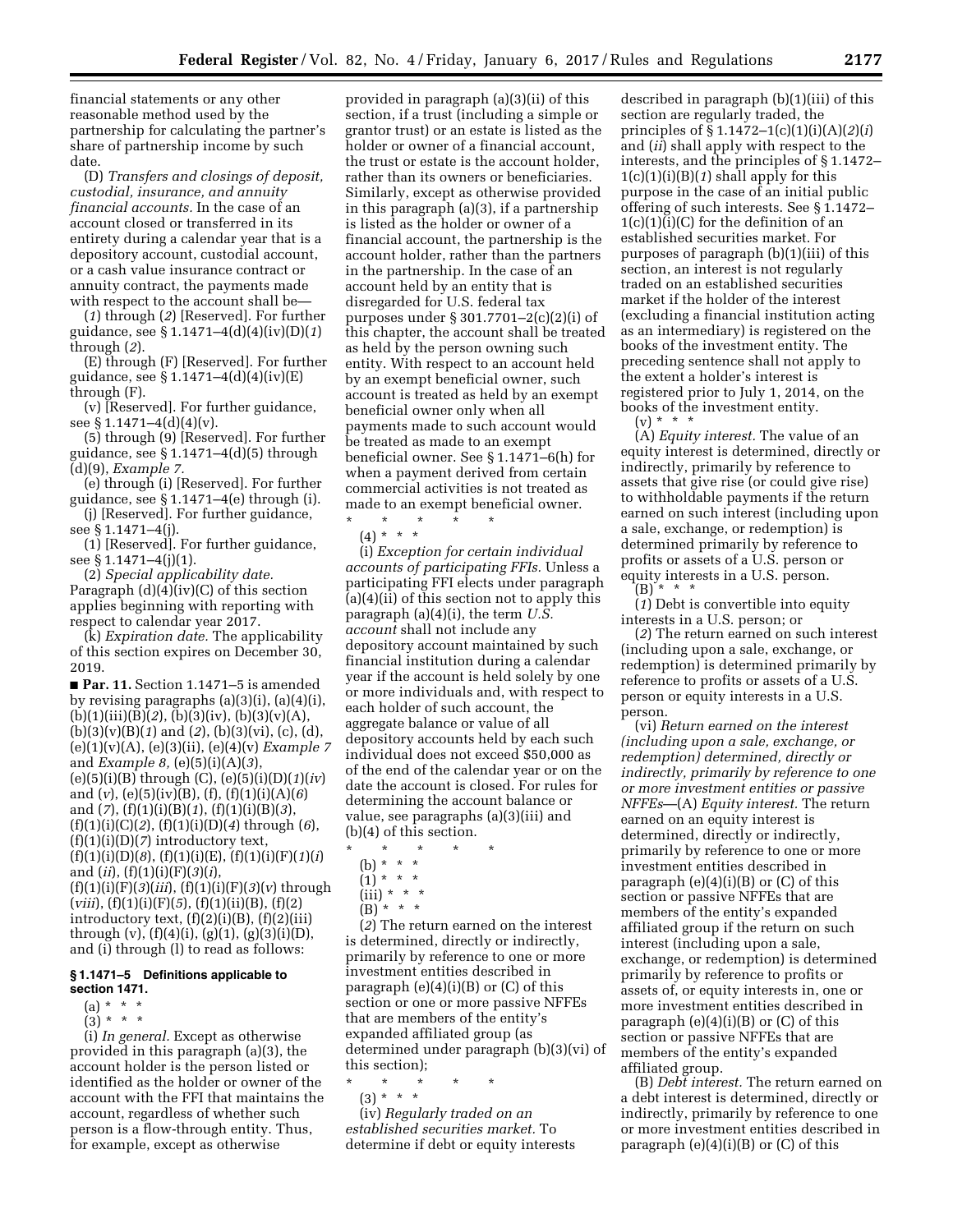section or passive NFFEs that are members of the entity's expanded affiliated group if—

(*1*) Debt is convertible into equity interests in one or more investment entities described in paragraph  $(e)(4)(i)(B)$  or  $(C)$  of this section or passive NFFEs that are members of the entity's expanded affiliated group; or

(*2*) The return on such interest (including upon a sale, exchange, or redemption) is determined primarily by reference to profits or assets of, or equity interests in, one or more investment entities described in paragraph  $(e)(4)(i)(B)$  or  $(C)$  of this section or passive NFFEs that are members of the entity's expanded affiliated group.

\* \* \* \* \*

(c) *U.S. owned foreign entity.* The term *U.S. owned foreign entity* means any foreign entity that has one or more substantial U.S. owners (as defined in § 1.1473–1(b)). See § 1.1473–1(e) for the definition of foreign entity for purposes of chapter 4. For the requirements applicable to determining direct and indirect ownership in an entity, see § 1.1473–1(b)(2).

(d) *Definition of FFI.* The term *FFI*  means, with respect to any entity that is not resident in, or organized under the laws of, as applicable, a country that has in effect a Model 1 IGA or Model 2 IGA, any financial institution (as defined in paragraph (e) of this section) that is a foreign entity. The term *FFI* also means, with respect to any entity that is resident in, or organized under the laws of, as applicable, a country that has in effect a Model 1 IGA or Model 2 IGA, any entity that is treated as a FATCA Partner Financial Institution pursuant to such Model 1 IGA or Model 2 IGA. See, however,  $\S 1.1471-2(a)(2)(v)$  for when certain branches of U.S. financial institutions may be treated as FFIs. A territory financial institution is not an FFI under this paragraph (d).

- (e) \* \* \*
- $(1) * * * *$
- $(v) * * * *$

(A) Is part of an expanded affiliated group that includes a depository institution, custodial institution, specified insurance company, or investment entity described in paragraphs  $(e)(4)(i)(B)$  or  $(C)$  of this section; or

- \* \* \* \* \*
	- (3) \* \* \*

(ii) *Income attributable to holding financial assets and related financial services.* For purposes of this paragraph (e)(3), the term *income attributable to holding financial assets and related financial services* means custody, account maintenance, and transfer fees;

commissions and fees earned from executing and pricing securities transactions; income earned from extending credit to customers with respect to financial assets held in custody by the entity (or acquired through such extension of credit); income earned on the bid-ask spread of financial assets; fees for providing financial advice with respect to financial assets held in (or potentially to be held in) custody by the entity; and fees for clearance and settlement services.

- \* \* \* \* \*
	- (4) \* \* \*
	- (v) \* \* \*

*Example 7. Individual introducing broker.*  IB, an individual introducing broker, primarily conducts a business of providing advice to clients, has discretionary authority to manage clients' assets, and uses the services of a foreign entity to conduct and execute trades on behalf of clients. IB provides services as an investment advisor and manager to Entity, a foreign corporation. Entity has earned 50% or more of its gross income for the past three years from investing, reinvesting, or trading in financial assets. Because IB is an individual, notwithstanding that IB primarily conducts certain investment-related activities, IB is not an investment entity under paragraph  $(e)(4)(i)(A)$  of this section. Further, Entity is not an investment entity under paragraph (e)(4)(i)(B) of this section because Entity is managed by IB, an individual.

*Example 8. Entity introducing broker.* IB, a foreign entity introducing broker, primarily conducts a business of providing advice to clients, has discretionary authority to manage clients' assets, and uses the services of a foreign entity to conduct and execute trades on behalf of clients. IB provides its services as an investment advisor and manager to Entity, a foreign corporation. Entity has earned 50% or more of its gross income for the past three years from investing, reinvesting, or trading in financial assets. Because IB is an entity that primarily conducts certain investment-related activities, IB is an investment entity under paragraph  $(e)(4)(i)(A)$  of this section. Further, Entity is an investment entity under paragraph (e)(4)(i)(B) of this section because it is managed by IB, an investment entity that performs certain of the activities described in paragraph (e)(4)(i)(A) of this section on behalf of Entity.

- $(5) * * * *$
- (i) \* \* \*
- (A) \* \* \*

(*3*) The entity does not hold itself out as, and was not formed in connection with or availed of by, an arrangement or investment vehicle that is a private equity fund, venture capital fund, leveraged buyout fund, or any similar investment vehicle established with an investment strategy to acquire or fund companies and to treat the interests in those companies as capital assets held

for investment purposes. For purposes of determining whether an entity was formed in connection with or availed of by such an arrangement or investment vehicle, any entity that existed at least six months prior to its acquisition by such arrangement or investment vehicle and that, prior to the acquisition, regularly conducted activities described in paragraph  $(e)(5)(i)(C)$ ,  $(D)$ , or  $(E)$  of this section will not be considered to have been formed in connection with or availed of by the arrangement or investment vehicle, in the absence of other facts suggesting the existence of an investment strategy described in the prior sentence.

(B) *Nonfinancial group.* An expanded affiliated group defined in paragraph (i)(2) of this section is a nonfinancial group if, taking into account the application of this section—

(*1*) For the three-year period (or the period during which the expanded affiliated group has been in existence, if shorter) ending on December 31 (or the end of the fiscal year of one or more members of the group) of the year preceding the year in which the determination is made, no more than 25 percent of the gross income of the expanded affiliated group (excluding income derived by any member that is an entity described in paragraph (e)(5)(ii) or (iii) of this section, income derived from transactions between members of the expanded affiliated group, and interest income on notes issued by customers to a member of the expanded affiliated group that is a captive finance company to finance the customer's purchase of inventory or goods that are manufactured by a member of the expanded affiliated group) consists of passive income (as defined in  $\S 1.1472-1(c)(1)(iv)$ ; no more than five percent of the gross income of the expanded affiliated group is derived by members of the expanded affiliated group that are FFIs (excluding income derived from transactions between members of the expanded affiliated group or by any member of the expanded affiliated group that is a certified deemed-compliant FFI); and no more than 25 percent of the value of assets held by the expanded affiliated group (excluding assets held by a member that is an entity described in paragraph (e)(5)(ii) or (iii) of this section, assets resulting from transactions between related members of the expanded affiliated group, and receivables that are notes issued by customers to a member of the expanded affiliated group that is a captive finance company to finance the customer's purchase of inventory or goods that are manufactured by a member of the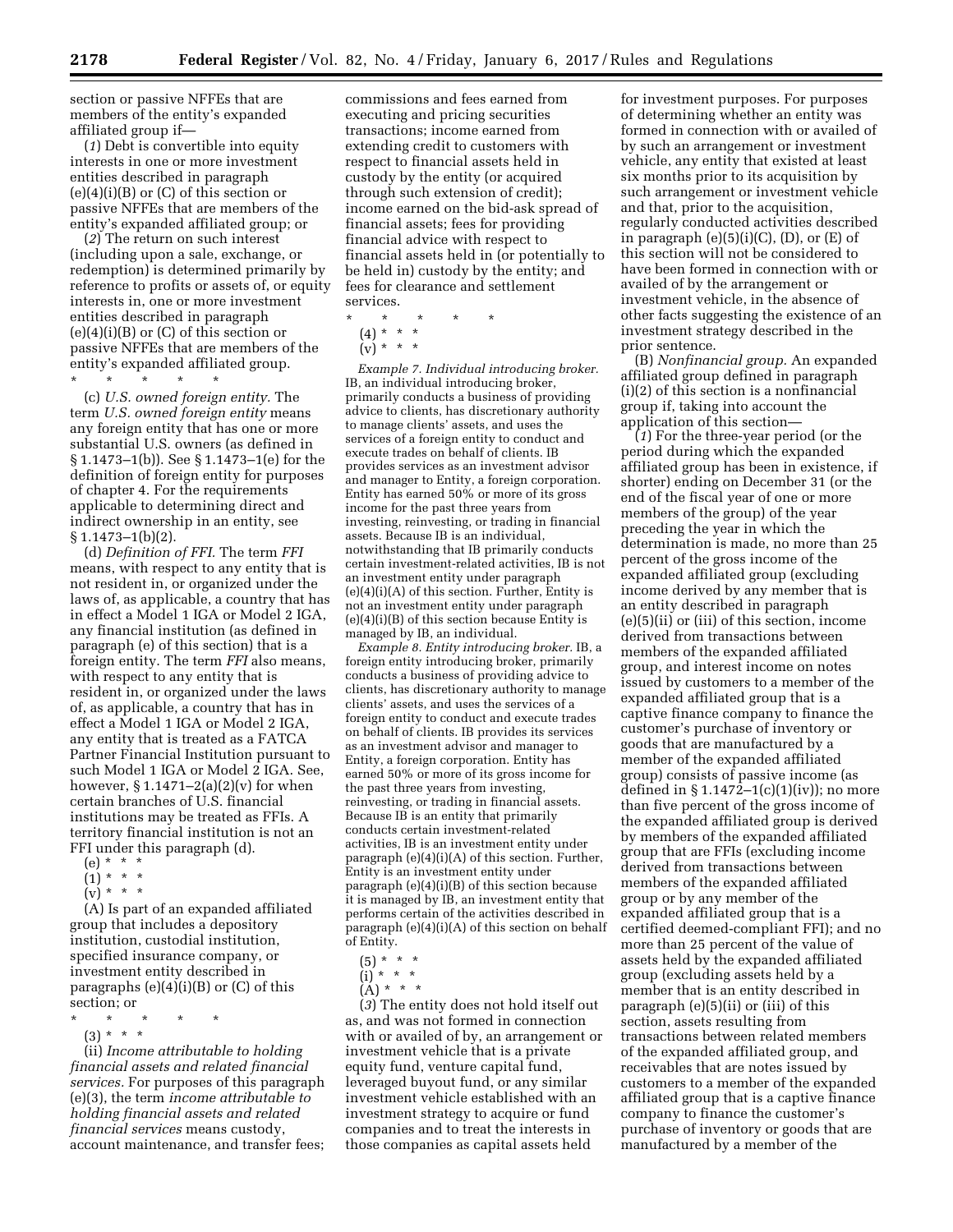expanded affiliated group) are assets that produce or are held for the production of passive income; and

(*2*) Any member of the expanded affiliated group that is an FFI is a participating FFI, deemed-compliant FFI, or an exempt beneficial owner. However, an acquisition by a member of the expanded affiliated group of an FFI that is not a participating FFI, deemedcompliant FFI, or an exempt beneficial owner, or a change in the chapter 4 status of a member of the expanded affiliated group, will not cause a nonfinancial group to cease to be a nonfinancial group until 90 days after the acquisition or change in chapter 4 status.

(C) *Holding company.* For purposes of this paragraph (e)(5)(i), an entity is a holding company if its primary activity consists of holding (directly or indirectly) all or part of the outstanding stock of one or more members of its expanded affiliated group. A partnership or any other non-corporate entity shall be treated as a holding company if substantially all the activities of such partnership (or other entity) consist of holding more than 50 percent of the voting power and value of the stock of one or more common parent corporation(s) of one or more expanded affiliated group(s). If a partnership or other non-corporate entity owns more than 50 percent of the voting power and value of the stock of more than one common parent corporation of an expanded affiliated group, each common parent corporation's expanded affiliated group will be treated as a separate expanded affiliated group for purposes of applying the rules of this section unless a noncorporate entity is treated as the common parent entity of the expanded affiliated group in accordance with § 1.1471–5(i)(10).

- $(D) * * * *$
- (*1*) \* \* \*

(*iv*) Managing the working capital of the expanded affiliated group (or any member thereof) such as by pooling the cash balances of affiliates (including both positive and deficit cash balances) or by investing or trading in financial assets solely for the account and risk of such entity or any member of its expanded affiliated group; or

(*v*) Acting as a financing vehicle for the expanded affiliated group (or any member thereof).

- \* \* \* \* \*
	- (iv) \* \* \*

(B) The entity does not hold an account (other than depository accounts in the country in which the entity is operating to pay for expenses in that

country) with or receive payments from any withholding agent other than a member of its expanded affiliated group;

\* \* \* \* \* (f) *Deemed-compliant FFIs.* The term *deemed-compliant FFI* includes a registered deemed-compliant FFI (as defined in paragraph (f)(1) of this section), a certified deemed-compliant FFI (as defined in paragraph (f)(2) of this section), a nonreporting IGA FFI (as defined in § 1.1471–1(b)(83)), and, to the extent provided in paragraph (f)(3) of this section, an owner-documented FFI. A deemed-compliant FFI will be treated pursuant to section 1471(b)(2) as having met the requirements of section 1471(b). A deemed-compliant FFI that complies with the due diligence and withholding requirements applicable to such entity as provided in this paragraph (f) will also be deemed to have met its withholding obligations under sections 1471(a) and 1472(a). For this purpose, an intermediary or flow-through entity that has a residual withholding obligation under § 1.1471–2(a)(2)(ii) must fulfill such obligation to be considered a deemed-compliant FFI.

- $(1) * * * *$
- $(i) * * * *$
- $(A) * * * *$

(*6*) By the later of June 30, 2014, or the date it registers as a deemed-compliant FFI, the FFI implements policies and procedures, consistent with those set forth for a participating FFI under § 1.1471–4(c), to monitor whether the FFI opens or maintains an account for a specified U.S. person who is not a resident of the country in which the FFI is incorporated or organized (including a U.S. person that was a resident when the account was opened but subsequently ceases to be a resident), an entity controlled or beneficially owned (as determined under the FFI's AML due diligence) by one or more specified U.S. persons that are not residents of the country in which the FFI is incorporated or organized, or a nonparticipating FFI. Such policies and procedures must provide that if any such account is discovered, the FFI will close such account, transfer such account to a participating FFI, reporting Model 1 FFI, or U.S. financial institution, or withhold and report on such account as would be required under § 1.1471–4(b) and (d) if the FFI were a participating FFI.

(*7*) With respect to each preexisting account held by a nonresident of the country in which the FFI is organized or held by an entity, the FFI reviews those accounts in accordance with the procedures described in § 1.1471–4(c) applicable to preexisting accounts to

identify any U.S. account or account held by a nonparticipating FFI, and certifies to the IRS that it did not identify any such account as a result of its review, that it has closed any such accounts that were identified or transferred them to a participating FFI, reporting Model 1 FFI, or U.S. financial institution, or that it agrees to withhold and report on such accounts as would be required under § 1.1471–4(b) and (d) if it were a participating FFI. Such certification must be submitted by the due date of the FFI's first certification of compliance required under paragraph  $(f)(1)(i)(B)$  of this section.

\* \* \* \* \* (B) \* \* \*

(*1*) By the later of June 30, 2014, or the date it registers with the IRS pursuant to paragraph (f)(1)(ii) of this section, the FFI implements policies and procedures to ensure that within six months of opening a U.S. account or an account held by a recalcitrant account holder or a nonparticipating FFI, the FFI either transfers such account to an affiliate that is a participating FFI, reporting Model 1 FFI, or U.S. financial institution, closes the account, or becomes a participating FFI.

\* \* \* \* \*

(*3*) By the later of June 30, 2014, or the date it registers with the IRS pursuant to paragraph (f)(1)(ii) of this section, the FFI implements policies and procedures to ensure that it identifies any account that becomes a U.S. account or an account held by a recalcitrant account holder or a nonparticipating FFI due to a change in circumstances. Within six months of the date on which the FFI first has knowledge or reason to know of the change in the account holder's chapter 4 status, the FFI transfers any such account to an affiliate that is a participating FFI, reporting Model 1 FFI, or U.S. financial institution, closes the account, or becomes a participating FFI.  $(C) * * * *$ 

(*2*) Each holder of record of direct debt interests in the FFI in excess of \$50,000, of any direct equity interests in the FFI (for example the holders of its units or global certificates), and of any other account holder of the FFI is a participating FFI, a registered deemedcompliant FFI, a retirement plan described in § 1.1471–6(f), a non-profit organization described in paragraph (e)(5)(vi) of this section, a U.S. person that is not a specified U.S. person, a nonreporting IGA FFI, or an exempt beneficial owner. Notwithstanding the prior sentence, an FFI will not be prohibited from qualifying as a qualified collective investment vehicle solely because it has issued interests in bearer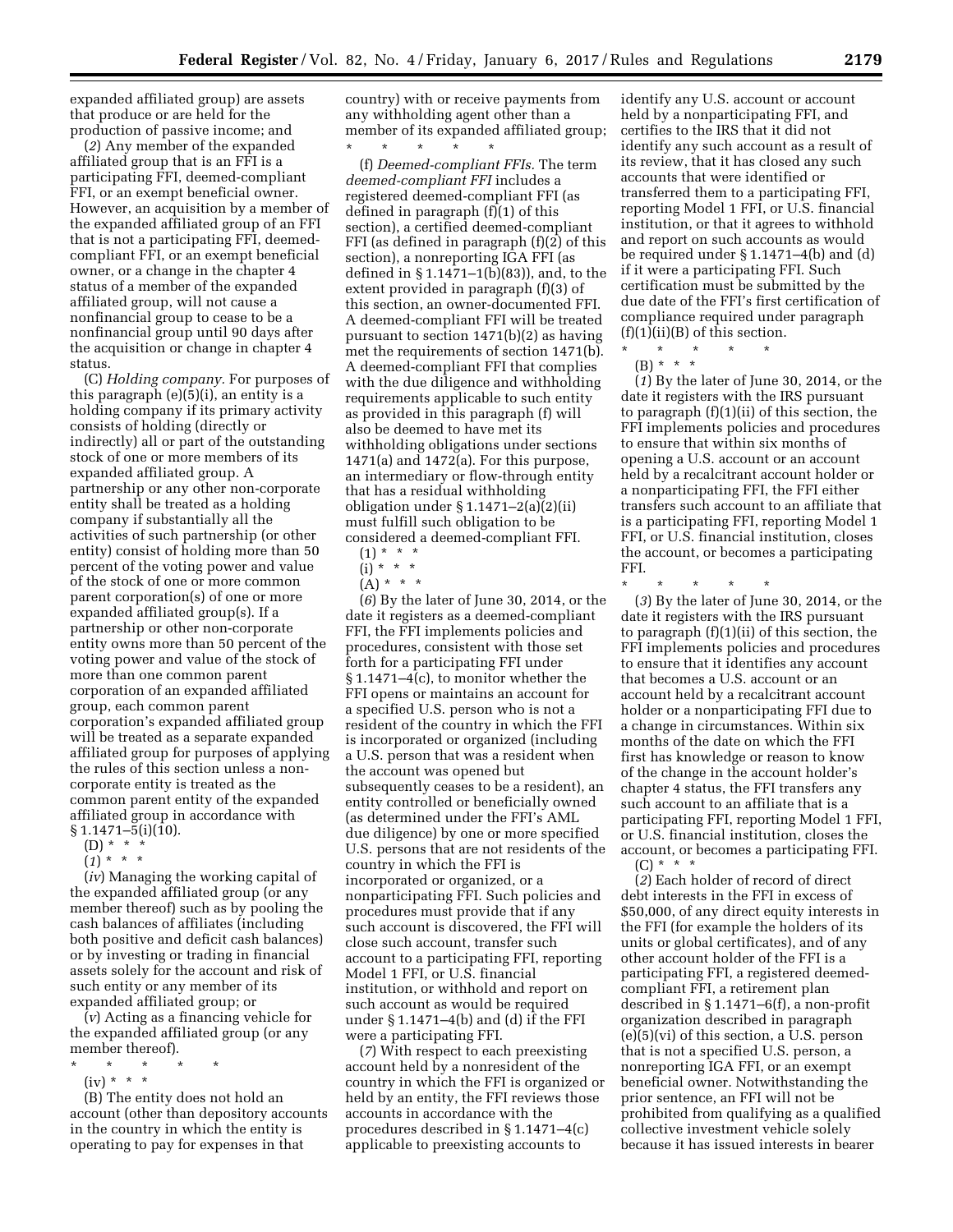form provided that the FFI ceased issuing interests in such form after December 31, 2012, retires all such interests upon surrender, and establishes policies and procedures to redeem or immobilize all such interests prior to January 1, 2017, and that prior to payment the FFI documents the account holder in accordance with the procedures set forth in § 1.1471–4(c) applicable to accounts other than preexisting accounts and agrees to withhold and report on such accounts as would be required under § 1.1471– 4(b) and (d) if it were a participating FFI. For purposes of this paragraph  $(f)(1)(i)(\overline{C})$ , an FFI may disregard equity interests owned by specified U.S. persons acquired with seed capital within the meaning of paragraph (i)(4) of this section if the specified U.S. person is described in paragraph (i)(3)(i) and (ii) of this section (substituting the term *U.S. person* for the terms *FFI* and *member*), and the specified U.S. person neither has held, nor intends to hold, such interest for more than three years.

\* \* \* \* \*

(D) \* \* \* (*4*) The FFI ensures that by the later

of December 31, 2014, or six months after the date the FFI registers as a deemed-compliant FFI, each agreement that governs the distribution of its debt or equity interests prohibits sales and other transfers of debt or equity interests in the FFI (other than interests that are both distributed by and held through a participating FFI) to specified U.S. persons, nonparticipating FFIs, or passive NFFEs with one or more substantial U.S. owners. In addition, by that date, the FFI's prospectus and all marketing materials must indicate that sales and other transfers of interests in the FFI to specified U.S. persons, nonparticipating FFIs, or passive NFFEs with one or more substantial U.S. owners are prohibited unless such interests are both distributed by and held through a participating FFI.

(*5*) The FFI ensures that by the later of December 31, 2014, or six months after the date the FFI registers as a deemed-compliant FFI, each agreement entered into by the FFI that governs the distribution of its debt or equity interests requires the distributor to notify the FFI of a change in the distributor's chapter 4 status within 90 days of the change. The FFI must, with respect to any distributor that ceases to qualify as a distributor identified in paragraph (f)(1)(i)(D)(*3*) of this section, terminate its distribution agreement with the distributor, or cause the distribution agreement to be terminated, within 90 days of the notification of the

distributor's change in status and, with respect to all debt and equity interests of the FFI issued through that distributor, redeem those interests, convert those interests to direct holdings in the fund, or cause those interests to be transferred to another distributor identified in paragraph (f)(1)(i)(D)(*3*) of this section within six months of the distributor's change in status.

(*6*) With respect to any of the FFI's preexisting direct accounts that are held by the beneficial owner of the interest in the FFI, the FFI reviews those accounts in accordance with the procedures (and time frames) described in § 1.1471–4(c) applicable to preexisting accounts to identify any U.S. account or account held by a nonparticipating FFI. Notwithstanding the previous sentence, the FFI will not be required to review the account of any individual investor that purchased its interest at a time when all of the FFI's distribution agreements and its prospectus contained an explicit prohibition of the issuance and/or sale of shares to U.S. entities and U.S. resident individuals. An FFI will not be required to review the account of any investor that purchased its interest in bearer form until the time of payment, but at such time will be required to document the account in accordance with procedures set forth in § 1.1471– 4(c) applicable to accounts other than preexisting accounts. The FFI is required to certify to the IRS either that it did not identify any U.S. account or account held by a nonparticipating FFI as a result of its review or, if any such accounts were identified, that the FFI will either redeem such accounts, transfer such accounts to an affiliate or other FFI that is a participating FFI, reporting Model 1 FFI, or U.S. financial institution, or withhold and report on such accounts as would be required under § 1.1471–4(b) and (d) if it were a participating FFI. Such certification must be submitted to the IRS by the due date of the FFI's first certification of compliance required under paragraph  $(f)(1)(ii)(B)$  of this section.

(*7*) By the later of June 30, 2014, or the date that it registers as a deemedcompliant FFI, the FFI implements the policies and procedures described in § 1.1471–4(c) to ensure that it either—

\* \* \* \* \*

(*8*) For an FFI that is part of an expanded affiliated group, all other FFIs in the expanded affiliated group are participating FFIs, registered deemedcompliant FFIs, sponsored FFIs described in paragraph (f)(1)(i)(F)(*1*) or

(*2*) of this section, nonreporting IGA FFIs, or exempt beneficial owners.

(E) *Qualified credit card issuers and servicers.* An FFI is described in this paragraph  $(f)(1)(i)(E)$  if the FFI meets the following requirements.

(*1*) The FFI is an FFI solely because it is an issuer or servicer of credit cards that accepts deposits, on its own behalf or, in the case of a servicer, on behalf of a credit card issuer, only when a customer makes a payment in excess of a balance due with respect to the credit card account and the overpayment is not immediately returned to the customer.

(*2*) By the later of June 30, 2014, or the date it registers as a deemed-compliant FFI, the FFI implements policies and procedures to either prevent a customer deposit in excess of \$50,000 or to ensure that any customer deposit in excess of \$50,000 is refunded to the customer within 60 days. For this purpose, a customer deposit does not refer to credit balances to the extent of disputed charges but does include credit balances resulting from merchandise returns.  $(F) * * * *$ 

(*1*) \* \* \*

(*i*) It is an investment entity that is not a QI, WP (except to the extent permitted in the WP agreement), or WT; and

(*ii*) An entity, other than a nonparticipating FFI, has agreed with the FFI to act as a sponsoring entity for the FFI.

\* \* \* \* \*

(*3*) \* \* \* (*i*) Is authorized to act on behalf of the FFI (such as a fund manager, trustee, corporate director, or managing partner) to fulfill all due diligence, withholding, and reporting responsibilities that the FFI would have assumed if it were a participating FFI;

\* \* \* \* \* (*iii*) Has registered the FFI with the IRS by the later of January 1, 2017, or the date that the FFI identifies itself as qualifying under this paragraph  $(f)(1)(i)(F);$ 

\* \* \* \* \* (*v*) Identifies the FFI in all reporting completed on the FFI's behalf to the extent required under §§ 1.1471– 4(d)(2)(ii)(C) and 1.1474–1;

(*vi*) Performs the verification procedures required under § 1.1471–4(f) on behalf of the FFI, including the certification required under § 1.1471–  $4(f)(3);$ 

(*vii*) Performs the verification procedures required under paragraphs (j) and (k) of this section; and

(*viii*) Has not had its status as a sponsoring entity revoked. \* \* \* \* \*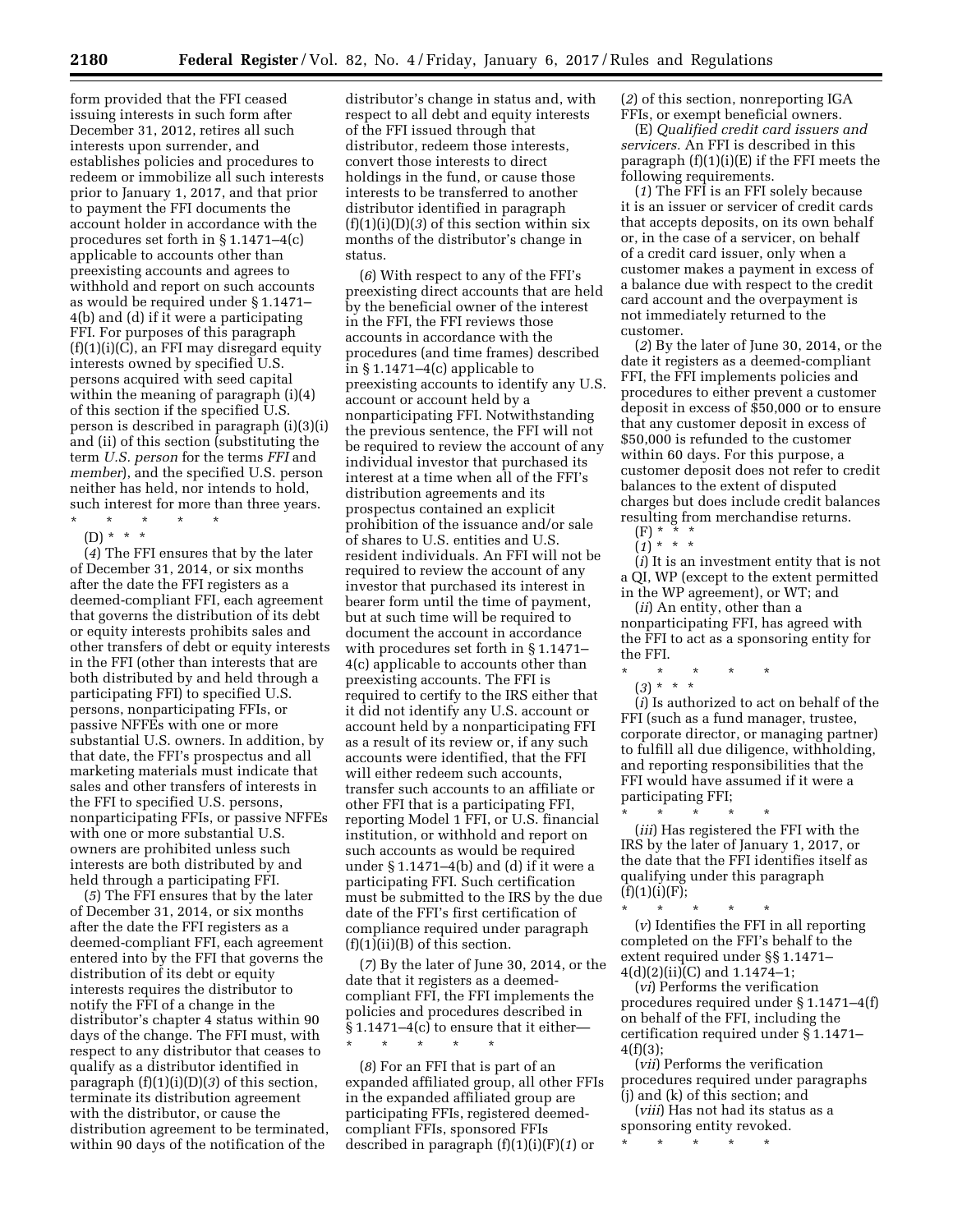(*5*) A sponsoring entity is not liable for any failure to comply with the obligations contained in paragraph (f)(1)(i)(F)(*3*) of this section unless the sponsoring entity is a withholding agent that is separately liable for the failure to withhold on or report with respect to a payment made by the sponsoring entity on behalf of the sponsored FFI. A sponsored FFI will remain liable for any failure of its sponsoring entity to comply with the obligations contained in paragraph (f)(1)(i)(F)(*3*) of this section that the sponsoring entity has agreed to undertake on behalf of the FFI, even if the sponsoring entity is also a withholding agent and is itself separately liable for the failure to withhold on or report with respect to a payment made by the sponsoring entity on behalf of the sponsored FFI. The same tax, interest, or penalties, however, shall not be collected more than once.

(ii) \* \* \*

(B) Have its responsible officer certify, on or before July 1 of the calendar year following the end of each certification period, that all of the requirements for the deemed-compliant status claimed by the FFI have been satisfied during the certification period. The responsible officer may certify collectively for the FFI's expanded affiliated group that all of the requirements for the deemedcompliant status claimed by each member of the expanded affiliated group that is a registered deemedcompliant FFI (other than a member that is a reporting Model 1 FFI or deemedcompliant FFI under an applicable Model 1 IGA) have been satisfied. The certification must be made on the form and in the manner prescribed by the IRS. The first certification period begins on the later of the date the FFI registers as a deemed-compliant FFI and is issued a GIIN, or June 30, 2014, and ends at the close of the third full calendar year following that date. Each subsequent certification period is the three calendar year period following the previous certification period.

\* \* \* \* \*

(2) *Certified deemed-compliant FFIs.*  A certified deemed-compliant FFI means an FFI described in any of paragraphs  $(f)(2)(i)$  through  $(v)$  of this section that has certified as to its status as a deemed-compliant FFI by providing a withholding agent with the documentation described in § 1.1471– 3(d)(5) applicable to the relevant deemed-compliant category. A certified deemed-compliant FFI is not required to register with the IRS.

 $(i) * * *$ 

(B) The FFI's business consists primarily of receiving deposits from and

making loans to, with respect to a bank, retail customers that are unrelated to such bank and, with respect to a credit union or similar cooperative credit organization, members, provided that no such member has a greater than 5 percent interest in such credit union or cooperative credit organization. For purposes of this paragraph (f)(2)(i)(B), a customer is related to a bank if the customer and the bank have a relationship described in section 267(b). For purposes of determining whether a member has a greater than 5 percent interest in a credit union or cooperative credit organization, the member must aggregate the ownership or beneficial interests in the credit union or cooperative credit organization that are owned or held by a related member. A member of a credit union or cooperative credit organization is related to another member if the relationship of such members is described in section 267(b).

\* \* \* \* \* (iii) *Sponsored, closely held investment vehicles.* Subject to the provisions of paragraph (f)(2)(iii)(E) of this section, an FFI is described in this paragraph (f)(2)(iii) if it meets the requirements described in paragraphs  $(f)(2)(iii)(A)$  through  $(D)$  of this section.

(A) The FFI is an FFI solely because it is an investment entity and is not a QI, WP, or WT.

(B) A participating FFI, reporting Model 1 FFI, or U.S. financial institution agrees to fulfill all due diligence, withholding, and reporting responsibilities that the FFI would have assumed if it were a participating FFI.

(C) Twenty or fewer individuals own all of the debt and equity interests in the FFI (disregarding debt interests owned by U.S. financial institutions, participating FFIs, registered deemedcompliant FFIs, and certified deemedcompliant FFIs and equity interests owned by an entity if that entity owns 100 percent of the equity interests in the FFI and is itself a sponsored FFI under this paragraph (f)(2)(iii).

(D) The sponsoring entity complies with the following requirements—

(*1*) The sponsoring entity has registered with the IRS as a sponsoring entity;

(*2*) The sponsoring entity agrees to perform, on behalf of the FFI, all due diligence, withholding, reporting, and other requirements that the FFI would have been required to perform if it were a participating FFI and retains documentation collected with respect to the FFI for a period of six years;

(*3*) The sponsoring entity identifies the FFI in all reporting completed on the FFI's behalf to the extent required under §§ 1.1471–4(d)(2)(ii)(C) and 1.1474–1;

(*4*) The sponsoring entity performs the verification procedures required under § 1.1471–4(f) on behalf of the FFI, including the certification required under § 1.1471–4(f)(3);

(*5*) The sponsoring entity performs the verification procedures required under paragraphs (j) and (k) of this section; and

(*6*) The sponsoring entity has not had its status as a sponsor revoked.

(E) The IRS may revoke a sponsoring entity's status as a sponsoring entity with respect to all sponsored FFIs if there is a material failure by the sponsoring entity to comply with its obligations under paragraph (f)(2)(iii)(D) of this section with respect to any sponsored FFI. A sponsoring entity is not liable for any failure to comply with the obligations contained in paragraph (f)(2)(iii)(D) of this section unless the sponsoring entity is a withholding agent that is separately liable for the failure to withhold on or report with respect to a payment made by the sponsoring entity on behalf of the sponsored FFI. A sponsored FFI will remain liable for any failure of its sponsoring entity to comply with the obligations contained in paragraph (f)(2)(iii)(D) of this section that the sponsoring entity has agreed to undertake on behalf of the FFI, even if the sponsoring entity is also a withholding agent and is itself separately liable for the failure to withhold on or report with respect to a payment made by the sponsoring entity on behalf of the sponsored FFI. The same tax, interest, or penalties, however, shall not be collected more than once.

(iv) *Limited life debt investment entities (transitional).* An FFI is described in this paragraph (f)(2)(iv) if the FFI is the beneficial owner of the payment (or of payments made with respect to the account) and the FFI meets the following requirements.

(A) The FFI is an investment entity that issued one or more classes of debt or equity interests to investors pursuant to a trust indenture or similar agreement and all of such interests were issued on or before January 17, 2013.

(B) The FFI was in existence as of January 17, 2013, and has entered into a trust indenture or similar agreement that requires the FFI to pay to investors holding substantially all of the interests in the FFI, no later than a set date or period following the maturity of the last asset held by the FFI, all amounts that such investors are entitled to receive from the FFI.

(C) The FFI was formed and operated for the purpose of purchasing or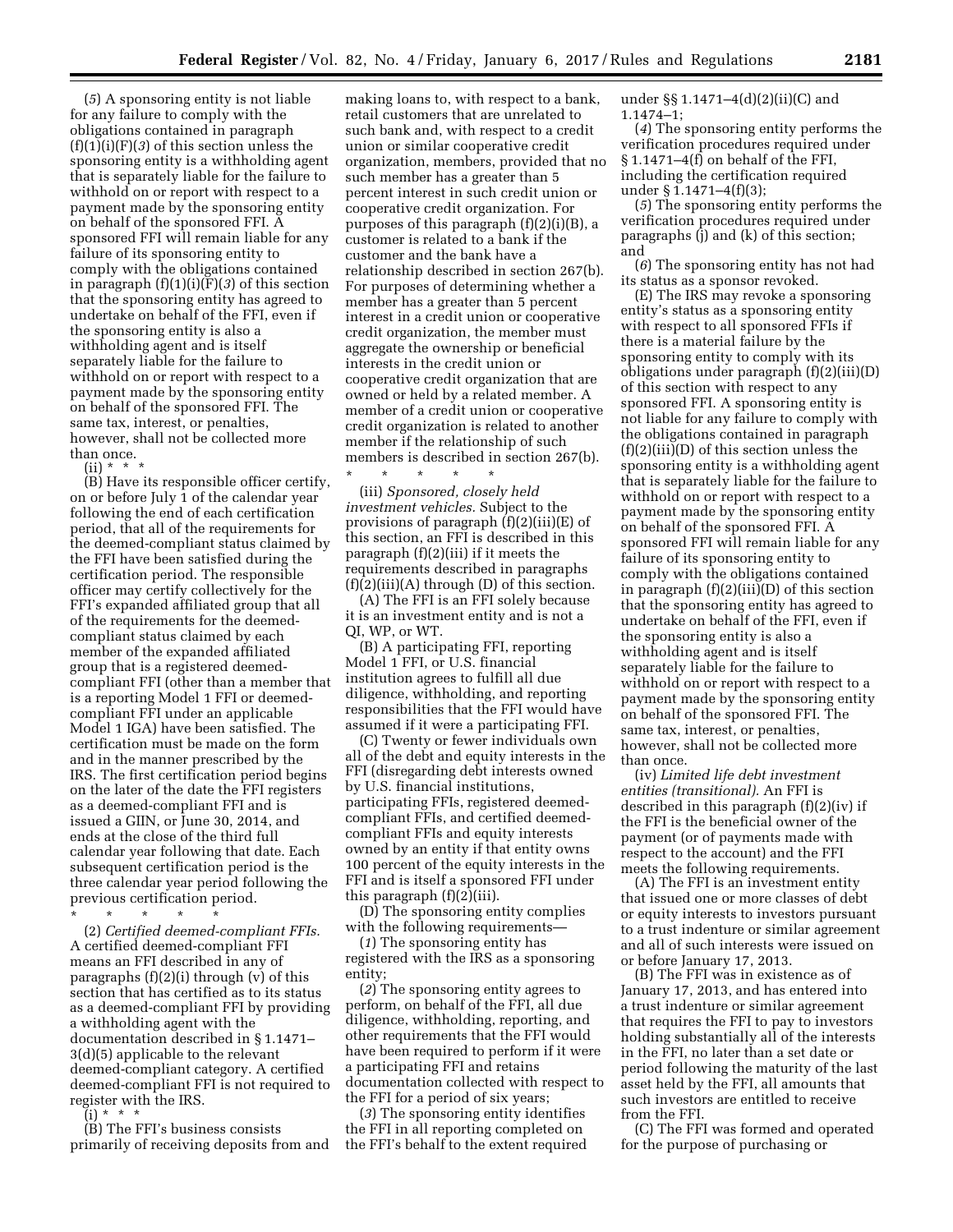acquiring specific types of debt instruments or interests therein and holding those assets subject to reinvestment only under prescribed circumstances to maturity.

(D) Substantially all of the assets of the FFI consist of debt instruments or interests therein (including assets acquired pursuant to a foreclosure, restructuring, workout, or similar event with respect to a debt instrument).

(E) All payments made to the investors of the FFI (other than holders of a de minimis interest) are either cleared through a clearing organization or custodial institution that is a participating FFI, reporting Model 1 FFI, or U.S. financial institution or made through a transfer agent that is a participating FFI, reporting Model 1 FFI, or U.S. financial institution.

(F) The FFI's trustee or fiduciary is not authorized through a fiduciary duty or otherwise to fulfill the obligations of a participating FFI under § 1.1471–4 and no other person has the authority to fulfill the obligations of a participating FFI under § 1.1471–4 on behalf of the FFI.

(v) *Certain investment entities that do not maintain financial accounts.* An FFI is described in this paragraph  $(f)(2)(v)$  if the FFI meets the following requirements.

(A) The FFI is a financial institution solely because it is described in paragraph  $(e)(4)(i)(A)$  of this section. (B) The FFI does not maintain

financial accounts.

- \* \* \* \* \*
	- $(4) * * * *$

(i) The distributor provides investment services to at least 30 customers unrelated to each other and fewer than half of the distributor's customers are related to each other. For purposes of this paragraph (f)(4)(i), customers are related to each other if they have a relationship with each other described in section 267(b).

\* \* \* \* \*

(g) \* \* \* (1) *Scope.* This paragraph (g) provides rules for determining when an account holder of a participating FFI or registered deemed-compliant FFI is a recalcitrant account holder. Paragraph (g)(2) of this section defines the term recalcitrant account holder. Paragraphs (g)(3) and (4) of this section provide timing rules for when an account holder will begin to be treated as a recalcitrant account holder by a participating FFI and when an account holder will cease to be treated as a recalcitrant account holder by such institution. For rules for determining the holder of an account, see paragraph (a)(3) of this section. For

the withholding requirements of an FFI with respect to its recalcitrant account holders, see paragraph (f) of this section and § 1.1471–4(b). For the reporting requirements of an FFI with respect to its recalcitrant account holders, see  $§ 1.1471-4(d)(6)$ , and, for the reporting required with respect to payments made to such account holders, see § 1.1474–  $1(d)(4)(iii)$ . A U.S. branch treated as a U.S. person shall apply the presumption rules of § 1.1471–3(f) (for foreign entity account holders) and chapter 3 or 61 (for individual payees) to determine the status of a payee if it cannot reliably associate a payment made to the payee with valid documentation and does not apply this paragraph (g).

 $(3) * *$ 

(i) \* \* \*

(D) *Preexisting accounts that become high-value accounts.* With respect to a calendar year beginning after December 31, 2015, an account holder that is described in paragraph (g)(2) of this section and that holds a preexisting account that a participating FFI identifies as a high-value account pursuant to  $\S 1.1471-4(c)(5)(iv)(D)$  will be treated as a recalcitrant account holder beginning on the earlier of the date a withholdable payment is made to the account following end of the calendar year in which the account is identified as a high-value account or the date that is six months after the calendar year end.

\* \* \* \* \* (i) *Expanded affiliated group*—(1) *Scope of paragraph.* This paragraph (i) defines the term *expanded affiliated group* for purposes of chapter 4. For the requirements of a participating FFI with respect to members of its expanded affiliated group that are FFIs, see  $§ 1.1471 - 4(e).$ 

(2) *Expanded affiliated group defined.*  Except as otherwise provided in this paragraph (i), an expanded affiliated group is defined in accordance with the principles of section 1504(a) to mean one or more chains of members connected through ownership by a common parent entity if the common parent entity directly owns stock or other equity interests meeting the requirements of paragraph (i)(4) of this section in at least one of the other members (for purposes of this paragraph (i), the constructive ownership rules of section 318 do not apply). Generally, only a corporation shall be treated as the common parent entity of an expanded affiliated group, unless the taxpayer elects to follow the approach described in paragraph (i)(10) of this section.

(3) *Member of an expanded affiliated group.* The term *member of an* 

*expanded affiliated group* means a corporation or any entity other than a corporation (such as a partnership or trust) with respect to which the ownership requirements of paragraph (i)(4) of this section are met, regardless of whether such entity is a U.S. person or a foreign person, but excluding corporations described in paragraphs (1), (4), (6), (7), or (8) of section 1504(b).

(4) *Ownership test.* The ownership requirements of this paragraph (i)(4) are met if—

(i) *Corporations.* For purposes of paragraph (i)(2) of this section, a corporation (except the common parent entity) will be considered owned by another member entity or by the common parent entity if more than 50 percent of the total voting power of the stock of such corporation and more than 50 percent of the total value of the stock of such corporation is owned directly by one or more other members of the group (including the common parent entity).

(A) *Stock not to include certain preferred stock.* For purposes of this paragraph (i)(4), the term *stock* does not include any stock which is described in section 1504(a)(4).

(B) *Valuation.* For purposes of section 1471(e) and this section, all shares of stock within a single class are considered to have the same value in determining the ownership percentage. Thus, control premiums and minority blockage discounts within a single class are not taken into account.

(ii) *Partnerships.* For purposes of paragraph (i)(2) of this section, a partnership will be considered owned by another member entity (including the common parent entity) if more than 50 percent (by value) of the capital or profits interest in the partnership is owned directly by one or more other members of the group (including the common parent entity).

(iii) *Trusts.* For purposes of paragraph (i)(2) of this section, a trust will be considered owned by another member entity or by the common parent entity if more than 50 percent (by value) of the beneficial interest in such trust is owned directly by one or more other members of the group (including the common parent entity). A beneficial interest in a trust includes an interest held by an entity treated as a grantor or other owner of the trust under sections 671 through 679 and a beneficial trust interest.

(5) *Treatment of warrants, options, and obligations convertible into equity for determining ownership.* For purposes of paragraph (i)(4) of this section, ownership of warrants, options, obligations convertible into the equity of a corporation or entity other than a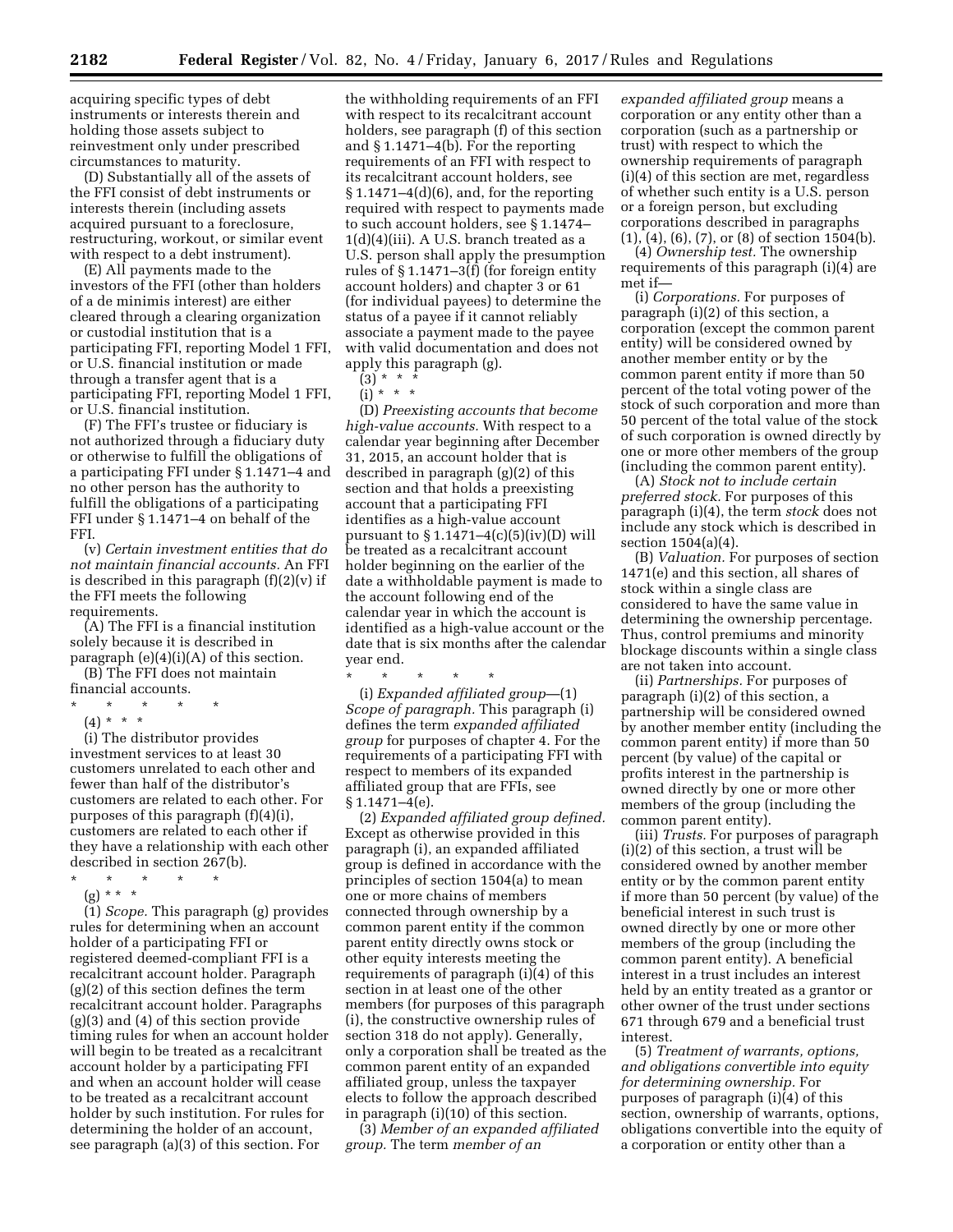corporation, and other similar interests is not considered for purposes of determining whether an entity is a member of an expanded affiliated group, except as follows:

(i) Ownership of a warrant, option, obligation convertible into stock, or other similar instrument creating an interest in a corporation will be considered for purposes of paragraph (i)(4) of this section to the extent that the common parent or member of the expanded affiliated group that holds such instrument also maintains voting rights with respect to such corporation. However, interests described in  $\S 1.1504 - 4(d)(2)$  will not be treated as options.

(ii) Ownership of a warrant, option, obligation convertible into an equity interest, or other similar instrument creating an interest in a corporation or entity other than a corporation will be considered for purposes of paragraph (i)(4) of this section to the extent that such instrument is reasonably certain to be exercised, based on all of the facts and circumstances and in accordance with the principles set forth in § 1.1504– 4(g).

(6) *Exception for FFIs holding certain capital investments.* Notwithstanding paragraphs (i)(2) and (i)(4) of this section, an investment entity will not be considered a member of an expanded affiliated group as a result of a contribution of seed capital by a member of such expanded affiliated group if—

(i) The member that owns the investment entity is an FFI that is in the business of providing seed capital to form investment entities, the interests in which it intends to sell to investors that do not have a relationship with each other described in section 267(b);

(ii) The investment entity is created in the ordinary course of such other FFI's business described in paragraph (i)(6)(i) of this section;

(iii) As of the date the FFI acquired the equity interest, any equity interest in the investment entity in excess of 50 percent of the total value of the stock of the investment entity is intended to be held by such other FFI (including ownership by other members of such other FFI's expanded affiliated group) for no more than three years from the date on which such other FFI first acquired an equity interest in the investment entity; and

(iv) In the case of an equity interest that has been held by such other FFI for over three years from the date referenced in paragraph (i)(6)(iii) of this section, the aggregate value of the equity interest held by such other FFI and the equity interests held by other members

of its expanded affiliated group is 50 percent or less of the total value of the stock of the investment entity.

(7) *Seed capital.* For purposes of this paragraph (i), the term *seed capital*  means an initial capital contribution made to an investment entity that is intended as a temporary investment and is deemed by the manager of the entity to be necessary or appropriate for the establishment of the entity, such as for the purpose of establishing a track record of investment performance for such entity, achieving economies of scale for diversified investment, avoiding an artificially high expense to return ratio, or similar purposes.

(8) *Anti-abuse rule.* A change in ownership, voting rights, or the form of an entity that results in an entity meeting or not meeting the ownership requirements described in paragraph (i)(4) of this section will be disregarded for purposes of determining whether an entity is a member of an expanded affiliated group if the change is pursuant to a plan a principal purpose of which is to avoid reporting or withholding that would otherwise be required under any chapter 4 provision. For purposes of this paragraph (i)(8), a change in voting rights includes a separation of voting rights and value.

(9) *Exception for limited life debt investment entities.* Notwithstanding paragraphs (i)(2) and (4) of this section, an entity that meets the requirements of paragraph (f)(2)(iv) of this section, including the requirements to have been in existence as of January 17, 2013, and to have issued interests in the entity on or before January 17, 2013, will not be considered a member of an expanded affiliated group as a result of any member of such expanded affiliated group owning interests in such entity.

(10) *Partnerships, trusts, and other non-corporate entities.* For purposes of determining the composition of an expanded affiliated group, an entity other than a corporation may elect to be treated as the common parent entity. Taxpayers following this approach may not, in a later year, follow the rule described in paragraph (i)(2) of this section without the approval of the Commissioner. See also paragraph  $(e)(5)(i)(C)$  of this section.

(j) *Sponsoring entity verification.*  [Reserved]

(k) *Sponsoring entity event of default.*  [Reserved]

(l) *Effective/applicability date.* This section applies on January 6, 2017. However, taxpayers may apply these provisions as of January 28, 2013. (For the rules that apply beginning on January 28, 2013, and before January 6, 2017, see this section as in effect and

contained in 26 CFR part 1 revised April 1, 2016.)

# **§ 1.1471–5T [Removed]**

■ **Par. 12.** Section 1.1471–5T is removed.

■ **Par. 13.** Section 1.1471–6 is amended by revising paragraphs (d)(1) and (4),  $(f)(2)(iii)(B)$  and  $(C)$ ,  $(f)(3)(ii)$  and  $(iii)$ , (f)(5) and (6), (g), (h)(2), and (i) to read as follows:

# **§ 1.1471–6 Payments beneficially owned by exempt beneficial owners.**

\* \* \* \* \* (d) \* \* \*

(1) *In general.* Solely for purposes of this section and except as provided in paragraph (h) of this section, the term *foreign central bank of issue* means an institution that is by law or government sanction the principal authority, other than the government itself, issuing instruments intended to circulate as currency. Such an institution is generally the custodian of the banking reserves of the country under whose law it is organized.

\* \* \* \* \*

(4) *Income on certain transactions.*  Solely for purposes of determining whether an entity is an exempt beneficial owner of a payment under this paragraph (d), a foreign central bank of issue is a beneficial owner with respect to income earned on cash and securities, including cash and securities held as collateral or securities held in connection with a securities lending transaction, held by the foreign central bank of issue in the ordinary course of its operations as a central bank of issue.

- \* \* \* \* \*
	- (f) \* \* \*
	- $(2) * * * *$
	- $(iii) * * * *$

(B) The fund receives at least 50 percent of its total contributions (other than transfers of assets from accounts described in § 1.1471–5(b)(2)(i)(A) (referring to retirement and pension accounts), from retirement and pension accounts described in an applicable Model 1 or Model 2 IGA, or from other retirement funds described in this paragraph (f) or in an applicable Model 1 or Model 2 IGA) from the sponsoring employers;

(C) Distributions or withdrawals from the fund are allowed only upon the occurrence of specified events related to retirement, disability, or death (except rollover distributions to accounts described in § 1.1471–5(b)(2)(i)(A) (referring to retirement and pension accounts), to retirement and pension accounts described in an applicable Model 1 or Model 2 IGA, or to other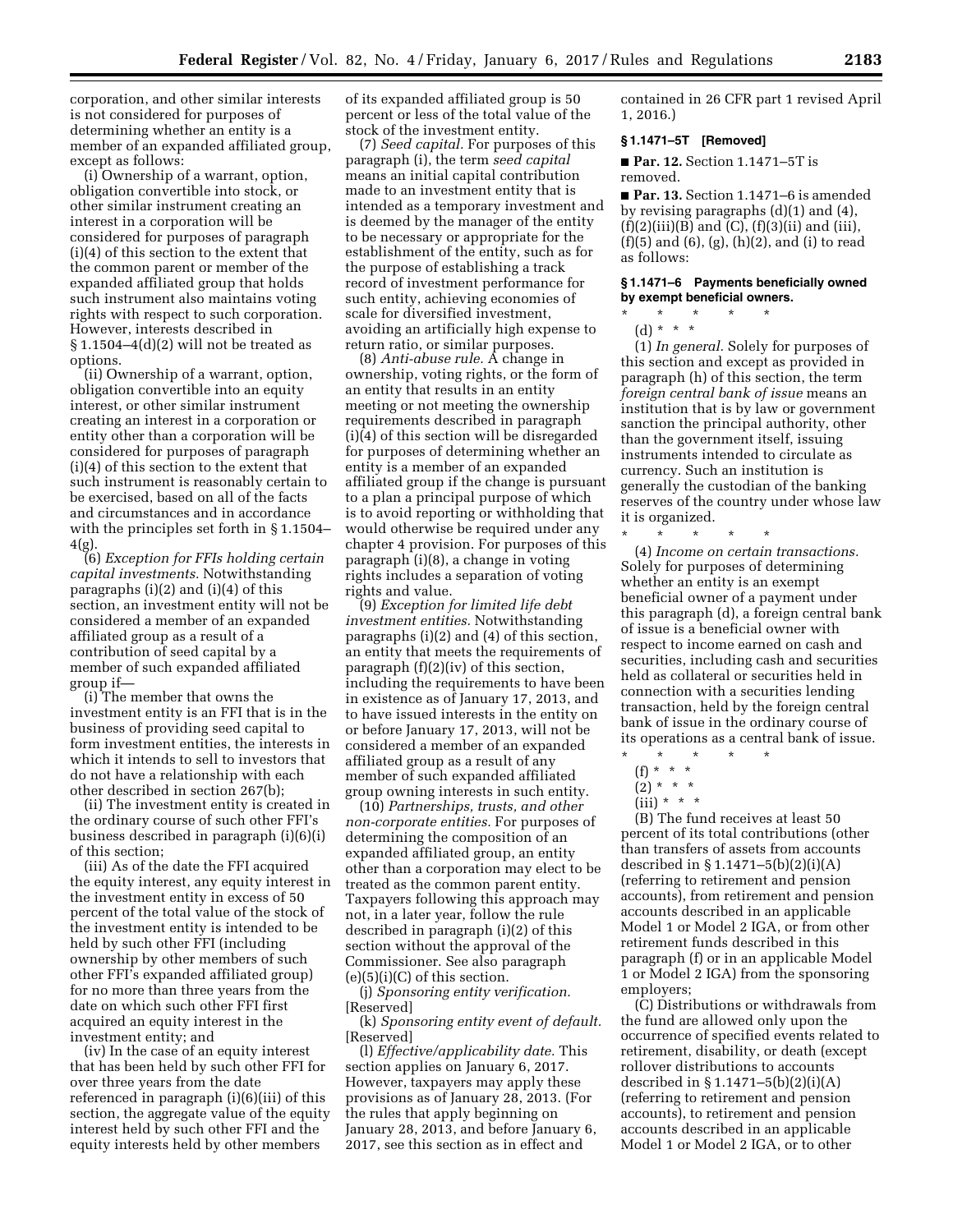**2184 Federal Register** / Vol. 82, No. 4 / Friday, January 6, 2017 / Rules and Regulations

retirement funds described in this paragraph (f) or in an applicable Model 1 or Model 2 IGA), or penalties apply to distributions or withdrawals made before such specified events; or

\* \* \* \* \* (3) \* \* \*

(ii) The fund is sponsored by one or more employers and each of these employers are not investment entities or passive NFFEs;

(iii) Employee and employer contributions to the fund (other than transfers of assets from other retirement plans described in paragraph (f)(1) of this section, from accounts described in § 1.1471–5(b)(2)(i)(A) (referring to retirement and pension accounts), or retirement and pension accounts described in an applicable Model 1 or Model 2 IGA) are limited by reference to earned income and compensation of the employee, respectively;

\* \* \* \* \*

(5) *Investment vehicles exclusively for retirement funds.* A fund established exclusively to earn income for the benefit of one or more retirement funds described in paragraphs (f)(1) through (5) of this section or in an applicable Model 1 or Model 2 IGA, accounts described in § 1.1471–5(b)(2)(i)(A) (referring to retirement and pension accounts), or retirement and pension accounts described in an applicable Model 1 or Model 2 IGA.

(6) *Pension fund of an exempt beneficial owner.* A fund established and sponsored by an exempt beneficial owner described in paragraph (b), (c), (d), or (e) of this section or an exempt beneficial owner (other than a fund that qualifies as an exempt beneficial owner) described in an applicable Model 1 or Model 2 IGA to provide retirement, disability, or death benefits to beneficiaries or participants that are current or former employees of the exempt beneficial owner (or persons designated by such employees), or that are not current or former employees, but the benefits provided to such beneficiaries or participants are in consideration of personal services performed for the exempt beneficial owner.

\* \* \* \* \*

(g) *Entities wholly owned by exempt beneficial owners.* A person is described in this paragraph (g) if it is an FFI solely because it is an investment entity, each direct holder of an equity interest in the investment entity is an exempt beneficial owner described in paragraph (b), (c), (d), (e), (f), or (g) of this section or an exempt beneficial owner described in an applicable Model 1 or Model 2 IGA, and each direct holder of a debt

interest in the investment entity is either a depository institution (with respect to a loan made to such entity), an exempt beneficial owner described in paragraph (b), (c), (d), (e), (f), or (g) of this section, or an exempt beneficial owner described in an applicable Model 1 or Model 2 IGA.

(h) \* \* \* (2) *Limitation.* Paragraph (h)(1) of this section will not apply to treat an exempt beneficial owner as engaged in a commercial financial activity if—

(i) The entity undertakes commercial financial activity described in paragraph (h)(1) of this section solely for or at the direction of other exempt beneficial owners and such commercial financial activity is consistent with the purposes of the entity;

(ii) The entity has no outstanding debt that would be a financial account under § 1.1471–5(b)(1)(iii); and

(iii) The entity otherwise maintains financial accounts only for exempt beneficial owners, or, in the case of a foreign central bank of issue as described in paragraph (d), the entity only maintains financial accounts that are depository accounts for current or former employees of the entity (and the spouses and children of such employees) or financial accounts for exempt beneficial owners.

(i) *Effective/applicability date.* This section applies on January 6, 2017. However, taxpayers may apply these provisions as of January 28, 2013. (For the rules that apply beginning on January 28, 2013, and before January 6, 2017, see this section as in effect and contained in 26 CFR part 1 revised April 1, 2016.)

# **§ 1.1471–6T [Removed]**

### ■ **Par. 14.** Section 1.1471–6T is removed.

■ **Par. 15.** Section 1.1472–1 is amended by revising paragraphs (a), (b)(1) introductory text, (b)(2), (c)(1) introductory text, (c)(1)(i) introductory text,  $(c)(1)(ii)$  and  $(iii)$ ,  $(c)(1)(iv)$ introductory text,  $(c)(1)(iv)(C)$ ,  $(c)(1)(v)$ through (vii),  $(c)(2)$  through  $(5)$ ,  $(d)(1)$ and (2), and (f) through (h) to read as follows:

# **§ 1.1472–1 Withholding on NFFEs.**

(a) *In general.* This section provides rules that a withholding agent must apply to determine its obligations to withhold under section 1472 on withholdable payments made to a payee that is a NFFE. A participating FFI that complies with its withholding obligations under  $\S 1.1471-4(b)$  will be deemed to satisfy its obligations under section 1472 with respect to

withholdable payments made to NFFEs that are account holders. The rules of this section will apply, however, in the case of a participating FFI acting as a withholding agent with respect to a payment made to a NFFE that is not an account holder (for example, a payment with respect to a contract that does not constitute a financial account). See § 1.1473–1(a)(4)(vi), however, for rules excepting from the definition of withholdable payment certain payments of U.S. source FDAP income made prior to January 1, 2017, with respect to an offshore obligation and § 1.1471–2(b) for rules excepting from the definition of withholdable payment a grandfathered obligation. See also § 1.1471–2(a)(2)(ii), (iv), (v), and (vi) for special rules of withholding that apply for purposes of this section and  $\S 1.1471-2(a)(5)$  for withholding requirements if the source or character of a payment is unknown. The following entities are deemed to satisfy their withholding obligations under section 1472: Exempt beneficial owners; section 501(c) entities described in  $\S 1.1471-5(e)(5)(v)$ ; and nonprofit organizations described in § 1.1471– 5(e)(5)(vi). See § 1.1471–5(f) for when a deemed-compliant FFI is deemed to satisfy its withholding obligations with respect to payments made to NFFEs that are account holders under section 1472. (b) \* \* \*

(1) *In general.* Except as otherwise provided in paragraph (b)(2) of this section (providing transitional relief) or paragraph (c)(1) or (2) of this section (providing exceptions for payments to an excepted NFFE or an exempt beneficial owner), § 1.1471–2(a)(4)(i) (providing an exception to withholding if the withholding agent lacks control, custody, or knowledge), § 1.1471– 2(a)(4)(vii) (providing an exception to withholding for payments made to an account held with or equity interests traded through a clearing organization with FATCA-compliant membership), or § 1.1471–2(a)(4)(viii) (providing an exception to withholding for payments to certain excepted accounts), a withholding agent must withhold 30 percent of any withholdable payment made after June 30, 2014, to a payee that is a NFFE unless—

\* \* \* \* \*

(2) *Transitional relief.* For any withholdable payment made prior to July 1, 2016, with respect to a preexisting obligation to a payee that is not a prima facie FFI and for which a withholding agent does not have documentation indicating the payee's status as a passive NFFE when the NFFE has failed to provide the owner certification as required under § 1.1471–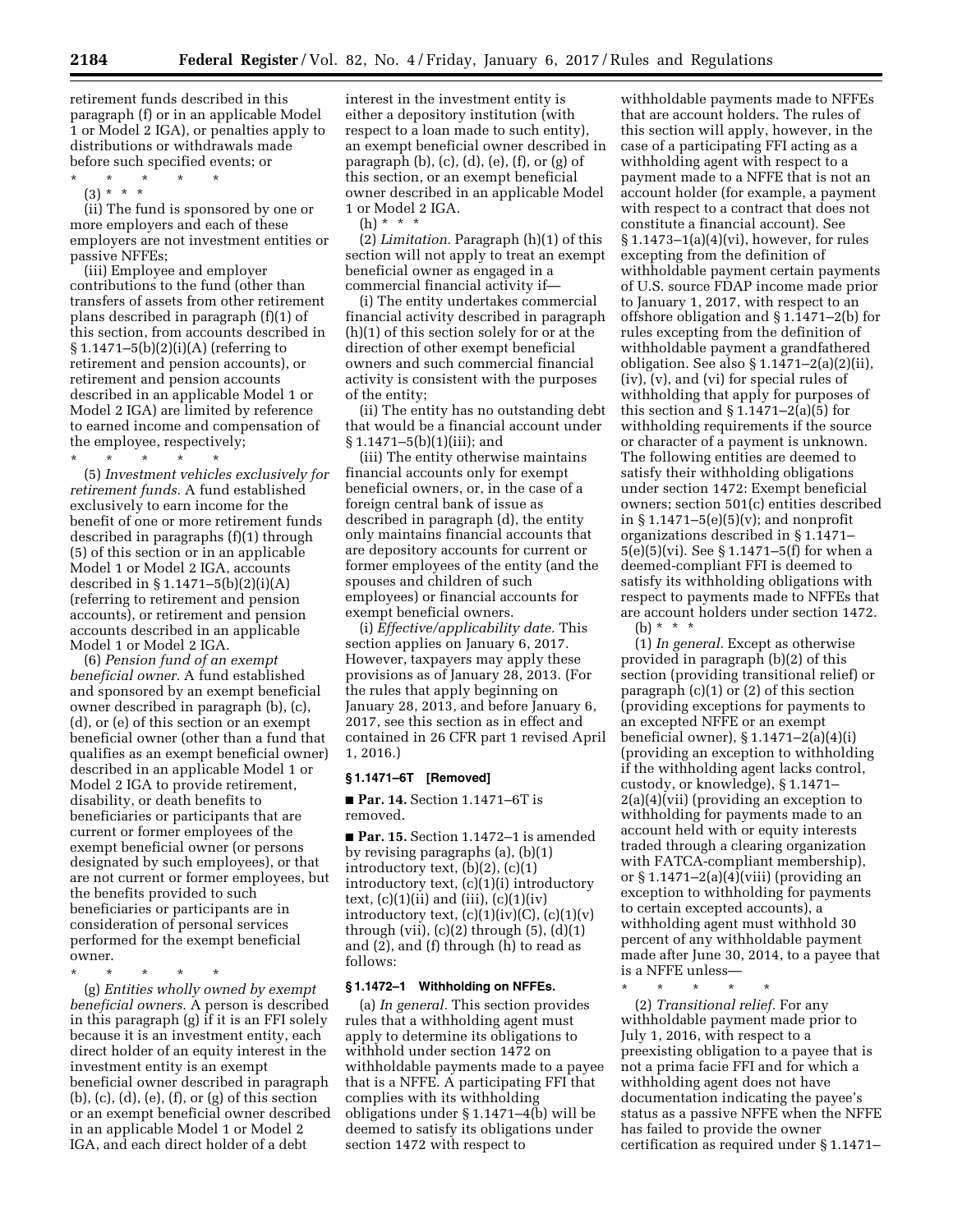3(d)(12)(iii), the withholding agent is not required to withhold under this section or report under § 1.1474–1(i)(2) (describing the reporting obligations of withholding agents with respect to NFFEs).

 $(c) * *$ 

(1) *Payments to an excepted NFFE.* A withholding agent is not required to withhold under section 1472(a) and paragraph (b) of this section on a withholdable payment (or portion thereof) if the withholding agent can treat the payment as made to a payee that is an excepted NFFE. For purposes of this paragraph, the term *excepted NFFE* means a payee that the withholding agent may treat as a NFFE that is a QI, WP, or WT. Additionally, the term *excepted NFFE* means, with respect to the payment, a NFFE described in paragraphs (c)(1)(i) through (vii) of this section to the extent the withholding agent may treat the NFFE as the beneficial owner of the payment.

(i) *Publicly traded corporation.* A NFFE is described in this paragraph (c)(1)(i) if it is a corporation the stock of which is regularly traded on one or more established securities markets for the calendar year.

\* \* \* \* \*

(ii) *Certain affiliated entities related to a publicly traded corporation.* A NFFE is described in this paragraph (c)(1)(ii) if it is a corporation that is a member of the same expanded affiliated group (as defined in § 1.1471–5(i)) as a corporation described in paragraph (c)(1)(i) of this section (without regard to whether such corporation is a NFFE).

(iii) *Certain territory entities.* A NFFE is described in this paragraph (c)(1)(iii) if it is a territory entity that is directly or indirectly wholly owned by one or more bona fide residents of the U.S. territory under the laws of which the entity is organized. The term *bona fide resident of a U.S. territory* means an individual who qualifies as a bona fide resident under section 937(a) and § 1.937–1.

(iv) *Active NFFEs.* A NFFE is described in this paragraph (c)(1)(iv) (and thus constitutes an active NFFE) if it is an entity and for the preceding calendar or fiscal year less than 50 percent of its gross income is passive income and the weighted average of the percentage of assets held by it that produce or are held for the production of passive income (weighted by total assets and measured quarterly) is less than 50 percent, as determined after the application of paragraph (c)(1)(iv)(B) of this section (passive assets). For purposes of the calculations described in the preceding sentence, a NFFE may

use any accounting method permitted under paragraph  $(c)(1)(iv)(C)$  of this section but must apply a uniform method for measuring assets for the calendar or fiscal year.

\* \* \* \* \*

(C) *Methods of measuring assets.* For purposes of this paragraph (c)(1)(iv), the value of a NFFE's assets is determined based on the fair market value or book value of the assets that is reflected on the NFFE's balance sheet (as determined under either a U.S. or an international financial accounting standard).

(v) *Excepted nonfinancial entities.* A NFFE is described in this paragraph (c)(1)(v) if it is an entity described in  $§ 1.1471-5(e)(5)$  (referring to holding companies, treasury centers, and captive finance companies that are members of a nonfinancial group; start-up companies; entities that are liquidating or emerging from bankruptcy; and nonprofit organizations).

(vi) *Direct reporting NFFEs.* A NFFE is described in this paragraph  $(c)(1)(vi)$  if it meets the requirements described in  $\S 1.1472 - 1(c)(3)$  to be treated as a direct reporting NFFE.

(vii) *Sponsored direct reporting NFFEs.* A NFFE is described in this paragraph (c)(1)(vii) if it meets the requirements described in § 1.1472– 1(c)(5) to be treated as a sponsored direct reporting NFFE.

(2) *Payments made to an exempt beneficial owner.* A withholding agent is not required to withhold on a withholdable payment (or portion thereof) under section 1472(a) and paragraph (b) of this section if the withholding agent may treat the payment as made to an exempt beneficial owner.

(3) *Definition of direct reporting NFFE.* A direct reporting NFFE means a NFFE that elects to report information about its direct or indirect substantial U.S. owners to the IRS and meets the following requirements—

(i) The NFFE must register on Form 8957, ''FATCA Registration,'' (or such other form as the IRS may prescribe) with the IRS to obtain a GIIN pursuant to the procedures prescribed by the IRS;

(ii) The NFFE must report directly to the IRS on Form 8966, ''FATCA Report,'' (or such other form as the IRS may prescribe) the following information for each calendar year (or, may be required by the IRS to certify on Form 8966, or in such other manner as the IRS may prescribe, that the NFFE has no substantial U.S. owners):

(A) The name, address, and TIN of each substantial U.S. owner (as defined in § 1.1473–1(b)) of such NFFE;

(B) The total of all payments made to each substantial U.S. owner (including

the gross amounts paid or credited to the substantial U.S. owner with respect to such owner's equity interest in the NFFE during the calendar year, which include payments in redemption or liquidation (in whole or part) of the substantial U.S. owner's equity interest in the NFFE);

(C) The value of each substantial U.S. owner's equity interest in the NFFE determined by applying the rules described in § 1.1471–5(b)(4) (substituting the term *equity* for the terms *account* and *financial account*);

(D) The name, address, and GIIN of the NFFE; and

(E) Any other information as required by Form 8966 (or such other form as the IRS may prescribe) and its accompanying instructions;

(iii) The NFFE must obtain a written certification (contained on a withholding certificate or in a written statement) from each person that would be treated as a substantial U.S. owner of the NFFE if such person were a specified U.S. person. Such written certification must indicate whether the person is a substantial U.S. owner of the NFFE, and if so, the name, address and TIN of the person. If the NFFE has reason to know that such written certification is unreliable or incorrect, it must contact the person and request a revised written certification. If no revised written certification is received, the NFFE must treat the person as a substantial U.S. owner and report on Form 8966 the information required under paragraph (c)(3)(ii) of this section. The NFFE has reason to know that such a written certification is unreliable or incorrect if the certification is inconsistent with information in the NFFE's possession, including information that the NFFE provides to a financial institution in order for the financial institution to meet its AML or other account identification due diligence procedures with respect to the NFFE's account, information that is publicly available, or U.S. indicia as described in § 1.1441–7(b) for which appropriate documentation sufficient to cure the U.S. indicia in the manner set forth in  $\S 1.1441 - 7(b)(8)$  has not been obtained;

(iv) The NFFE must keep records that it produces in the ordinary course of its business that summarize the activity (including the gross amounts described in paragraph  $(c)(3)(ii)(B)$  of this section that are paid or credited to each of its substantial U.S. owners) relating to its transactions with respect to the equity of the NFFE held by each of its substantial U.S. owners for any calendar year in which the owner was required to be reported under paragraph (c)(3)(ii)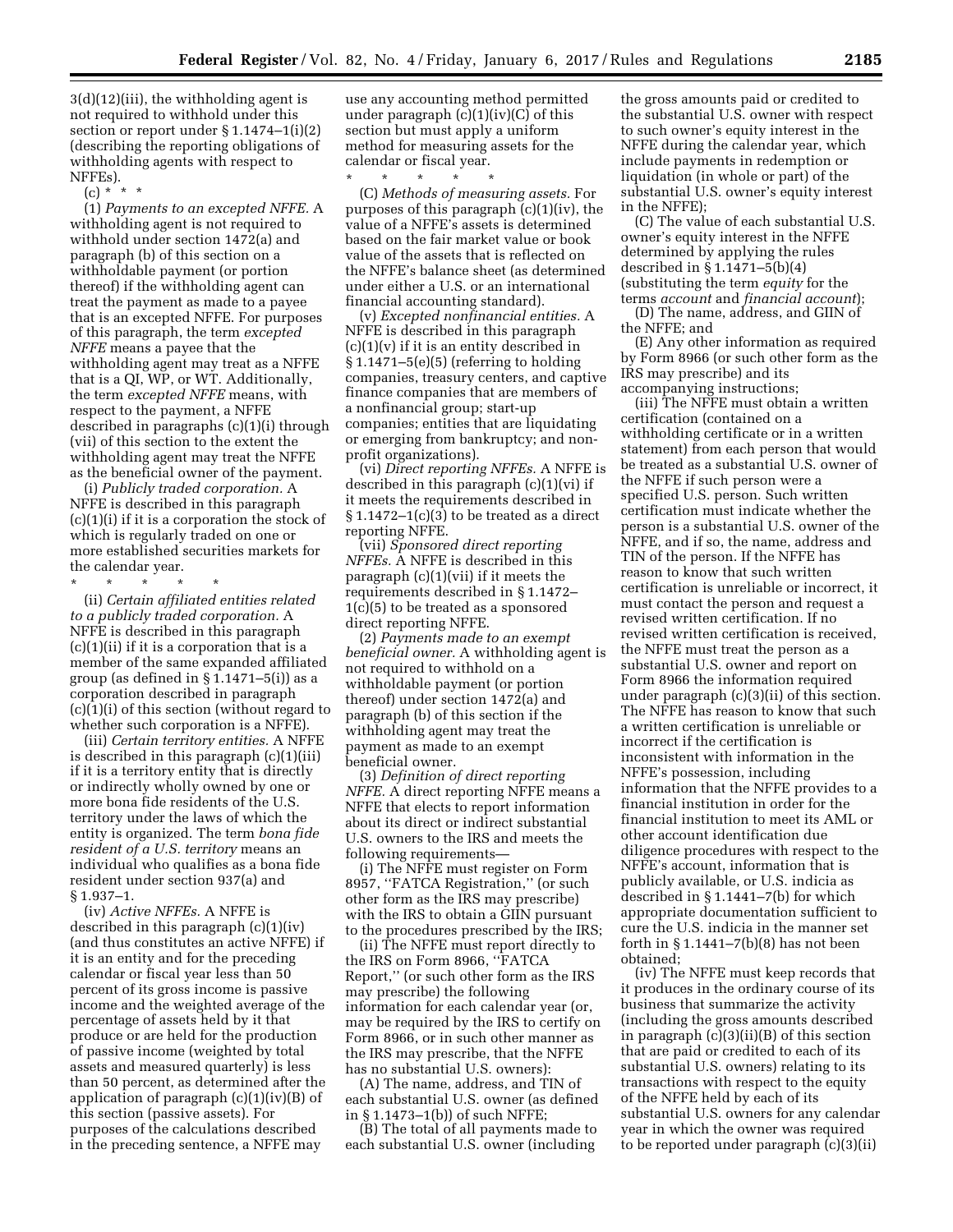of this section. The records must be retained for the longer of six years or the retention period under the NFFE's normal business procedures. A NFFE may be required to extend the six year retention period if the IRS requests such an extension prior to the expiration of the six year period;

(v) The NFFE must respond to requests made by the IRS for additional information with respect to any substantial U.S. owner that is subject to reporting by the NFFE or with respect to the records described in paragraph  $(c)(3)(iii)$  or  $(iv)$  of this section;

(vi) The NFFE must make a periodic certification to the IRS on or before July 1 of the calendar year following the end of each certification period relating to its compliance with respect to the election described in paragraphs (c)(3) and (4) of this section on the form and in the manner prescribed by the IRS. The first certification period begins on the later of the date a GIIN is issued or June 30, 2014, and ends at the close of the third full calendar year following that date. Each subsequent certification period is the three calendar year period following the close of the previous certification period. The certification will require an officer of the NFFE to certify to the following statements—

 $(A)(1)$  The NFFE has not had any events of default described in paragraph  $(c)(4)(v)$  of this section; or

(2) If there are any events of default, appropriate measures were taken to remediate such failures and to prevent such failures from recurring; and

(B) With respect to any failure to report to the extent required under paragraph (c)(3)(ii), the NFFE has corrected such failure by filing the appropriate information returns; and

(vii) The NFFE has not had its status as a direct reporting NFFE revoked by the IRS.

(4) *Election to be treated as a direct reporting NFFE*—(i) *Manner of making election.* A NFFE may elect to be treated as a direct reporting NFFE by registering on Form 8957 (or such other form as the IRS may prescribe) with the IRS to obtain a GIIN pursuant to the procedures prescribed by the IRS.

(ii) *Effective date of election.* The election is effective upon the issuance of a GIIN to the NFFE.

(iii) *Revocation of election by NFFE.*  The election may be revoked by the NFFE by canceling its registration account on the FATCA registration Web site and notifying the IRS of its revocation in such manner as the IRS may prescribe in the Instructions for Form 8966, ''FATCA Report.'' The NFFE must also notify within 30 days its sponsoring entity (if applicable) and

each withholding agent and financial institution from which it receives payments or with which it holds an account for which a withholding certificate or written statement prescribed in  $\S 1.1471 - 3(d)(11)(x)(B)$  (as applicable) was provided on which the NFFE certified its status as a direct reporting NFFE if it revokes its election.

(iv) *Revocation of election by Commissioner.* The election may be revoked by the Commissioner upon an event of default described in paragraph (c)(4)(v) of this section and following the notice and remediation procedures described in paragraphs (vi) and (vii) of this section. If the Commissioner revokes the NFFE's status as a direct reporting NFFE, the NFFE must provide notification within 30 days of the revocation to each withholding agent and financial institution from which the NFFE receives payments or with which it holds an account for which a withholding certificate or written statement (as permitted for chapter 4 purposes) was provided by the NFFE to represent its status as a direct reporting NFFE.

(v) *Event of default.* An event of default occurs if a direct reporting NFFE fails to perform any of the obligations described in (c)(3)(i) through (vi) of this section. An event of default also includes any misrepresentation of a material fact to the IRS.

(vi) *Notice of event of default.*  Following an event of default known by or disclosed to the IRS, the IRS will deliver to the NFFE a notice of default specifying the event of default. The IRS will request that the NFFE remediate the event of default within a specified time period. The NFFE must respond to the notice of default and provide information responsive to an IRS request for information or state the reasons why the NFFE does not agree that an event of default has occurred. If the NFFE does not provide a response within the specified time period, the IRS may, at its sole discretion, deliver a notice to the NFFE that its election to be treated as a direct reporting NFFE has been revoked. A NFFE may request, within 90 days of receipt, reconsideration of a notice of default or notice of revocation by written request to the IRS.

(vii) *Remediation of event of default.*  A NFFE will be permitted to remediate an event of default to the extent it agrees with the IRS on a remediation plan. The IRS may, as part of a remediation plan, require additional information from the NFFE.

(5) *Election by a direct reporting NFFE to be treated as a sponsored direct reporting NFFE*—(i) *Definition of* 

*sponsored direct reporting NFFE.* A NFFE is a sponsored direct reporting NFFE if the NFFE is a direct reporting NFFE and if another entity, other than a nonparticipating FFI, has agreed with the NFFE to act as its sponsoring entity, as described in paragraph (c)(5)(ii) of this section.

(ii) *Requirements for sponsoring entity of a sponsored direct reporting NFFE.* A sponsoring entity meets the requirements of this paragraph (c)(5)(ii) if the sponsoring entity—

(A) Is authorized to act on behalf of the NFFE;

(B) Has registered with the IRS as a sponsoring entity;

(C) Has registered the NFFE with the IRS as a sponsored direct reporting NFFE by the later of January 1, 2017, or the date that the NFFE identifies itself to a withholding agent or financial institution as qualifying as a sponsored direct reporting NFFE under paragraph (c)(5) of this section;

(D) Agrees to perform, on behalf of the NFFE, all due diligence, reporting, and other requirements that the NFFE would have been required to perform as a direct reporting NFFE;

(E) Identifies the NFFE in all reporting completed on the NFFE's behalf;

(F) Complies with the certification and other requirements in paragraphs (f) and (g) of this section;

(G) Has not had its status as a sponsoring entity revoked; and

(H) Agrees to notify all relevant withholding agents and the IRS if its status as a sponsoring entity is revoked, if it otherwise ceases to be the sponsoring entity of any of its sponsored direct reporting NFFEs (for example, if the sponsored direct reporting NFFE changes sponsors), or if the status of any of its sponsored direct reporting NFFEs has been revoked.

(iii) *Revocation of status as sponsoring entity.* The IRS may revoke a sponsoring entity's status as a sponsoring entity with respect to all sponsored direct reporting NFFEs if there is a material failure by the sponsoring entity to comply with its obligations under paragraph (c)(5)(ii) of this section with respect to any sponsored direct reporting NFFE.

(iv) *Liability of sponsoring entity.* A sponsoring entity is not liable for any failure to comply with the obligations contained in paragraph (c)(5)(ii) of this section. A sponsored direct reporting NFFE will remain liable for all of its chapter 4 obligations without regard to any failure of its sponsoring entity to comply with the obligations contained in paragraph (c)(5)(ii) of this section that the sponsoring entity has agreed to undertake on behalf of the NFFE.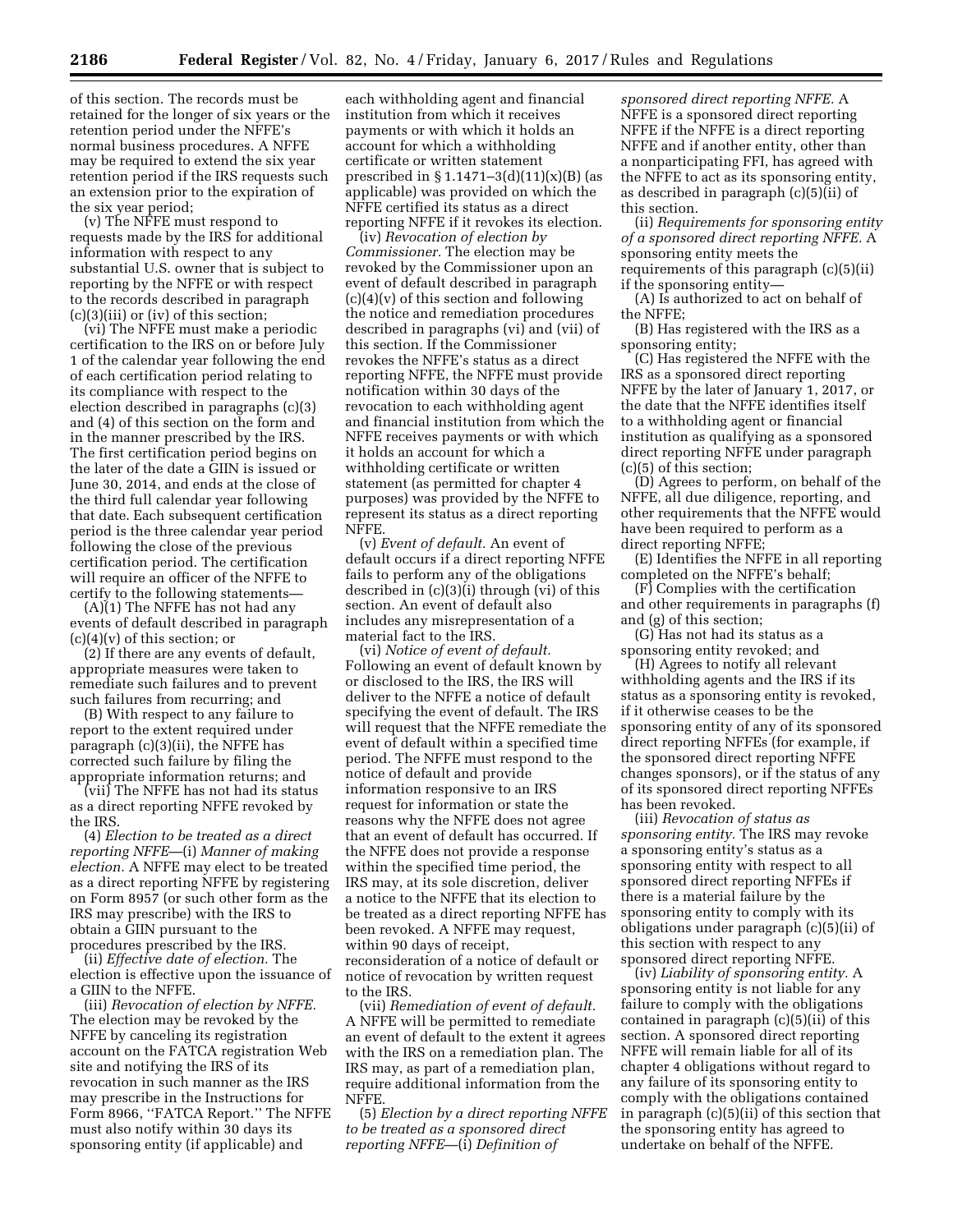$(d) * * * *$ 

(1) *In general.* For purposes of this section, except in the case of a payee that is a QI, WP, or WT, a withholding agent may treat a withholdable payment as beneficially owned by the payee as determined under § 1.1471–3. Thus, a withholding agent may treat a withholdable payment as beneficially owned by an excepted NFFE (other than a QI, WP, or WT) if the withholding agent can reliably associate the payment with valid documentation to determine the payee's status as an excepted NFFE under the rules of § 1.1471–3(d).

(2) *Payments made to a NFFE that is a QI, WP, or WT.* A withholding agent may treat the payee of a withholdable payment as a NFFE that is a QI, WP, or WT if the withholding agent can reliably associate the payment with valid documentation to determine the payee's status as such under the rules of § 1.1471–3(b)(3) and (d).

\* \* \* \* \*

(f) *Sponsoring entity verification.*  [Reserved]

(g) *Sponsoring entity event of default.*  [Reserved]

(h) *Effective/applicability date.* This section applies on January 6, 2017. However, taxpayers may apply these provisions as of January 28, 2013. (For the rules that apply beginning on January 28, 2013, and before January 6, 2017, see this section as in effect and contained in 26 CFR part 1 revised April 1, 2016.)

# **§ 1.1472–1T [Removed]**

■ **Par. 16.** Section 1.1472–1T is removed.

■ **Par. 17.** Section 1.1473–1 is amended by revising paragraphs (a)(1)(ii), (a)(2)(vi), (a)(3)(iii)(B)(*4*), (a)(4)(vi) and (vii), (a)(5)(i) through (vi), (b)(2)(v), and (f) to read as follows:

# **§ 1.1473–1 Section 1473 definitions.**

- $(a) * * * *$
- $(1) * * * *$

(ii) For any sales or other dispositions occurring after December 31, 2018, any gross proceeds from the sale or other disposition (as defined in paragraph (a)(3)(i) of this section) of any property of a type that can produce interest or dividends that are U.S. source FDAP income.

 $(2) * * * *$ 

(vi) *Special rule for sales of interest bearing debt obligations.* Income that is otherwise described as U.S. source FDAP income in paragraphs (a)(2)(i) through (v) of this section does not include an amount of interest accrued on the date of a sale or exchange of an interest bearing debt obligation if the

sale occurs between two interest payment dates and is not part of a plan described in § 1.1441–3(b)(2)(ii).

 $(3) * * * *$ 

(iii) \* \* \*

 $(B)$ <sup>\*</sup> \* \*

(*4*) In the case of a sale of an obligation described in paragraph (a)(2)(vi), gross proceeds includes any interest accrued between interest payment dates other than an amount described in paragraph (a)(2)(vi) of this section that is treated as U.S. source FDAP income; and

\* \* \* \* \*

 $(4) * * * *$ 

(vi) *Offshore payments of U.S. source FDAP income prior to 2017 (transitional).* A payment with respect to an offshore obligation (as defined in § 1.1471–1(b)(88)) made prior to January 1, 2017, if such payment is U.S. source FDAP income and made by a person that is not acting as an intermediary or as a WP or WT with respect to the payment. Additionally, a payment with respect to an account, obligation, contract, or other instrument that is issued or maintained by an entity other than a financial institution and that would be treated as an offshore obligation under  $\S 1.6049 - 5(c)(1)$ (applied by substituting the term *entity*  for the term *financial institution* (as defined in § 1.1471–5(e)) in each place that it appears), made prior to January 1, 2017, if such payment is U.S. source FDAP and made by a person that is not acting as an intermediary or as a WP or WT with respect to the payment is not a withholdable payment under paragraph (a)(1) of this section. The exception for offshore payments of U.S. source FDAP income provided in the preceding sentences shall not apply, however, in the case of a flow-through entity that has a residual withholding requirement with respect to its partners, owners, or beneficiaries under § 1.1471– 2(a)(2)(ii), or in the case of payments made with respect to debt or equity issued by a U.S. person (excluding interest payments made by a foreign branch of a U.S. financial institution with respect to depository accounts it maintains). For purposes of this paragraph (a)(4)(vi), an intermediary includes a person that acts as a qualified securities lender as defined for purposes of chapter 3 and does not include a person acting as an insurance broker with respect to premiums.

(vii) *Collateral arrangements prior to 2017 (transitional).* A payment made prior to January 1, 2017, by a secured party, or to a secured party other than a nonparticipating FFI, with respect to

collateral securing one or more transactions under a collateral arrangement, provided that only a commercially reasonable amount of collateral is held by the secured party (or by a third party for the benefit of the secured party) as part of the collateral arrangement. For purposes of this paragraph (a)(4)(vii), the term *transaction* generally includes a debt instrument, a derivative financial instrument (including a notional principal contract, future, forward, and option), and any securities lending transaction, sale-repurchase transaction, margin loan, or substantially similar transaction that is subject to a collateral arrangement. Solely for purposes of this paragraph (a)(4)(vii), a secured party may provide documentation to the withholding agent indicating that it is the beneficial owner of a payment described in this paragraph (a)(4)(vii), and a withholding agent may rely on such certification for purposes of its requirements under § 1.1471–3(d) for determining whether withholding under chapter 4 applies. \* \* \* \* \*

 $(5) * * * *$ 

(i) *In general.* This paragraph (a)(5) provides special rules for a flow-through entity, complex trust, or estate to determine when such entity must treat a payment of U.S. source FDAP income that is also a withholdable payment as having been paid by such entity to its partners, owners, or beneficiaries (as applicable depending on the type of entity).

(ii) *Partnerships.* An amount of U.S. source FDAP income that is also a withholdable payment is treated as being paid to a partner under rules similar to the rules prescribing when withholding is required for chapter 3 purposes as described in § 1.1441–  $5(b)(2)(i)(A).$ 

(iii) *Simple trusts.* An amount of U.S. source FDAP income that is also a withholdable payment is treated as being paid to a beneficiary of a simple trust under rules similar to the rules prescribing when withholding is required for chapter 3 purposes as described in § 1.1441–5(b)(2)(ii).

(iv) *Complex trusts and estates.* An amount of U.S. source FDAP income that is also a withholdable payment is treated as being paid to a beneficiary of a complex trust or estate under rules similar to the rules prescribing when withholding is required for chapter 3 purposes as described in § 1.1441– 5(b)(2)(iii).

(v) *Grantor trusts.* If an amount of U.S. source FDAP income that is also a withholdable payment is paid to a

 $*$  \*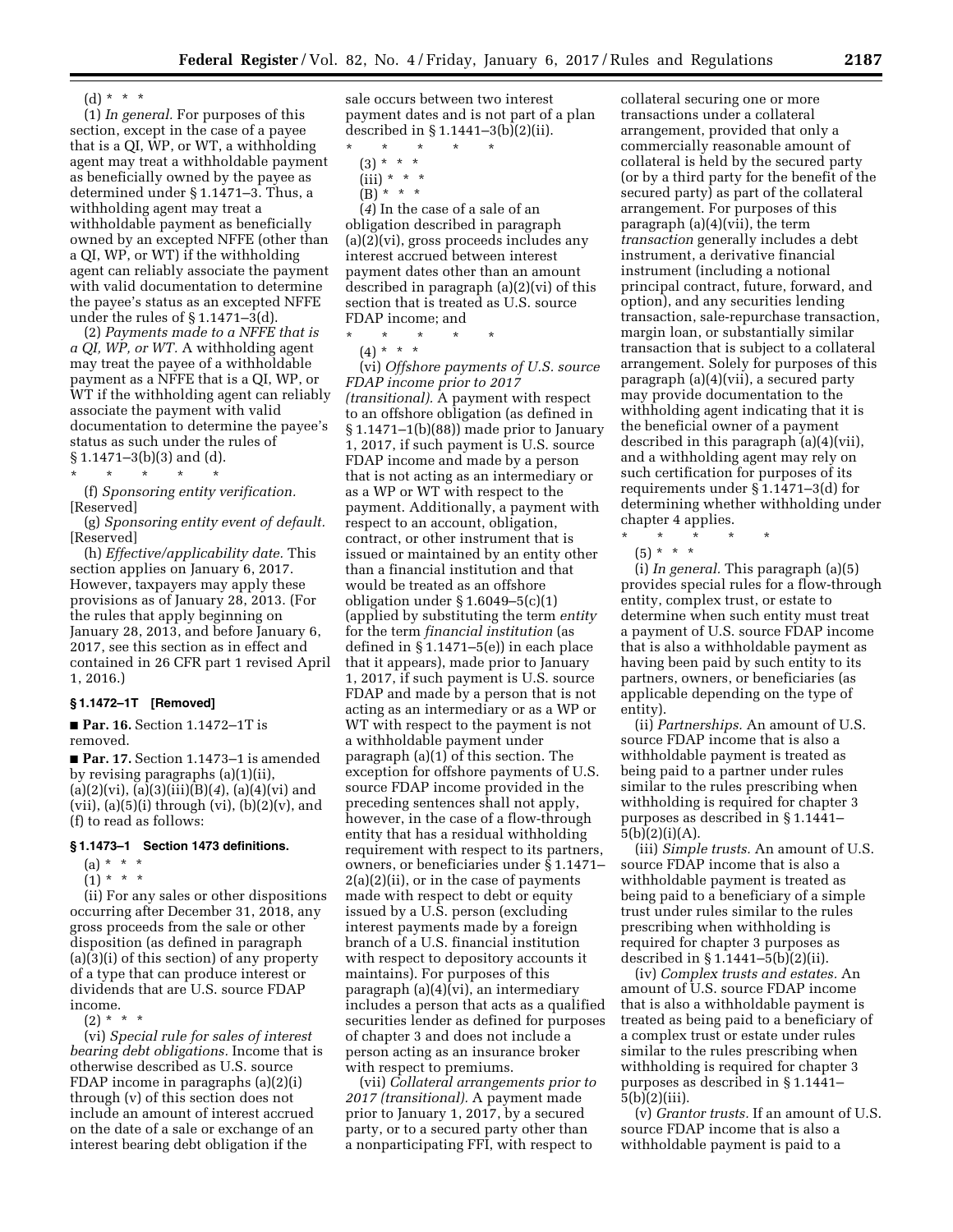grantor trust, a person treated as an owner of all or a portion of such trust is treated as having been paid such income by the trust at the time it is received by or credited to the trust or portion thereof.

(vi) *Special rule for an NWP or NWT.*  In the case of a partnership, simple trust, or complex trust that is an NWP or NWT, the rules described in paragraphs (a)(5)(ii) and (iii) of this section shall not apply, and U.S. source FDAP income that is also a withholdable payment is treated as being paid to the partner or beneficiary at the time the income is paid to the partnership or trust, respectively.

- \* \* \* \* \*
	- (b) \* \* \*  $(2) * * * *$
	-

(v) *Interests owned or held by a related person.* For purposes of determining whether a specified U.S. person is a substantial U.S. owner in a foreign entity described in paragraphs (b)(2)(i) through (iv) of this section, if a specified U.S. person owns or holds, directly or indirectly, any interest in the foreign entity, that interest must be aggregated with any such interest in the foreign entity owned or held, directly or indirectly, by a related person. For purposes of the preceding sentence, a related person is a person or spouse of a person described in  $\S 1.267(c) - 1(a)(4)$ , determined by reference to such specified U.S. person.

\* \* \* \* \*

(f) *Effective/applicability date.* This section generally applies on January 6, 2017. However, taxpayers may apply these provisions as of January 28, 2013. Paragraph (a)(4)(viii) of this section applies to payments made on or after September 18, 2015. (For the rules that apply beginning on January 28, 2013, and before January 6, 2017, see this section as in effect and contained in 26 CFR part 1 revised April 1, 2016.)

### **§ 1.1473–1T [Removed]**

■ **Par. 18.** Section 1.1473–1T is removed.

■ **Par. 19.** Section 1.1474–1 is amended by:

■ 1. Revising paragraphs (a)(3)(ii)(B), (d)(1)(i), (d)(1)(ii)(A)(*1*)(*iii*), (d)(1)(ii)(A)(*1*)(*vi*), (d)(1)(ii)(A)(*1*)(*viii*), (d)(1)(ii)(A)(*1*)(*ix*), (d)(1)(ii)(A)(*1*)(*xi*), (d)(1)(ii)(B)(*1*)(*i*), (d)(1)(ii)(B)(*1*)(*iii*) and (*iv*), (d)(1)(ii)(B)(*1*)(*vi*) and (*vii*), (d)(1)(ii)(B)(*1*)(*ix*), (d)(2)(i), (d)(3)(vii),  $(d)(4)(i)(B), (d)(4)(i)(C)$  introductory text, (d)(4)(i)(C)(*2*) and (*3*), (d)(4)(i)(E),  $(d)(4)(ii)(B)$  and  $(C)$ , and  $(d)(4)(iii)$ . ■ 2. Adding paragraph  $(d)(4)(vii)$ . ■ 3. Revising paragraphs (i)(1), (i)(2),

and  $(i)(2)(iii)$ .

■ 2. Adding paragraphs (d)(4)(vii) and  $(i)(4)$ .

■ 5. Revising paragraph (j). The revisions and additions read as follows:

### **§ 1.1474–1 Liability for withheld tax and withholding agent reporting.**

- $(a) * * * *$
- (3) \* \* \*
- (ii) \* \* \*

(B) A Form 8655, ''Reporting Agent Authorization,'' is filed with the IRS by a withholding agent if its agent (including any sub-agent) acts as a reporting agent for filing Form 1042 on behalf of the withholding agent and the agent (or sub-agent) identifies itself as the filer on the Form 1042;

\* \* \* \* \*

- (d) \* \* \*
- $(1) * * * *$

(i) *In general.* Except as otherwise provided in paragraph (d)(4) of this section or in the instructions to Form 1042–S, every withholding agent must file an information return on Form 1042–S, ''Foreign Person's U.S. Source Income Subject to Withholding,'' (or such other form as the IRS may prescribe) to report to the IRS chapter 4 reportable amounts as described in paragraph (d)(2)(i) of this section that were paid to a recipient during the preceding calendar year. Except as otherwise provided in paragraphs (d)(4)(ii)(B) (certain unknown recipients) and (d)(4)(i)(B) and  $(d)(4)(iii)(A)$  of this section (describing payees includable in reporting pools of a participating FFI or registered deemed-compliant FFI), a separate Form 1042–S must be filed with the IRS for each recipient of an amount subject to reporting under paragraph (d)(2)(i) of this section and for each separate type of payment made to a single recipient in accordance with paragraph (d)(4)(i) of this section. The Form 1042–S shall be prepared in such manner as the form and its accompanying instructions prescribe. One copy of the Form 1042– S shall be filed with the IRS on or before March 15 of the calendar year following the year in which the amount subject to reporting was paid, with a transmittal form as provided in the instructions to the form. Withholding certificates, certifications, documentary evidence, or other statements or documentation provided to a withholding agent are not required to be attached to the form. A copy of the Form 1042–S must be furnished to the recipient for whom the form is prepared (or any other person, as required under this paragraph or the instructions to the form) and to any intermediary or flow-through entity described in paragraph (d)(3)(vii) of this

section on or before March 15 of the calendar year following the year in which the amount subject to reporting was paid. A person required by this paragraph (d)(1)(i) to furnish a copy of Form 1042–S to the recipient for whom it is prepared may furnish the copy of Form 1042–S in an electronic format in lieu of a paper format provided it meets the requirements of § 1.1461–  $1(c)(1)(i)(A)$ . The withholding agent must retain a copy of each Form 1042– S for the period of limitations on assessment and collection applicable to the tax reportable on the Form 1042 to which the Form 1042–S relates (determined as set forth in paragraph (c)(1) of this section). See paragraph (d)(4)(iii) of this section for the additional reporting requirements of participating FFIs and deemedcompliant FFIs.

- (ii) \* \* \*
- $(A) * * * *$
- (*1*) \* \* \*

(*iii*) A participating FFI or a registered deemed-compliant FFI that is an NQI, NWP, NWT, and a U.S. branch of an FFI that is not treated as a U.S. person that applies the rules described in § 1.1471– 4(d)(2)(iii)(C) and that provides its withholding agent with sufficient information to determine the portion of the payment allocable to its reporting pools of recalcitrant account holders, payees that are nonparticipating FFIs, and payees that are U.S. persons described in paragraph (d)(4)(i)(B) of this section;

\* \* \* \* \* (*vi*) A U.S. branch of an FFI treated as a U.S. person;

\* \* \* \* \* (*viii*) An excepted NFFE and passive NFFE that also is not a flow-through entity and that is not acting as an agent or intermediary with respect to the payment;

(*ix*) A foreign person that is a partner or beneficiary in a flow-through entity that is a NFFE (looking through a partner or beneficiary that is a foreign intermediary or flow-through entity);

\* \* \* \* \* (*xi*) Any person (including a flowthrough entity or U.S. branch) receiving such income that is (or is deemed to be) effectively connected with the conduct of its trade or business in the United States;

- \* \* \* \* \*
- (B) \* \* \*
- (*1*) \* \* \*

(*i*) A certified deemed-compliant FFI that is an NQI, NWP, or NWT and that fails to provide its withholding agent with sufficient information to allocate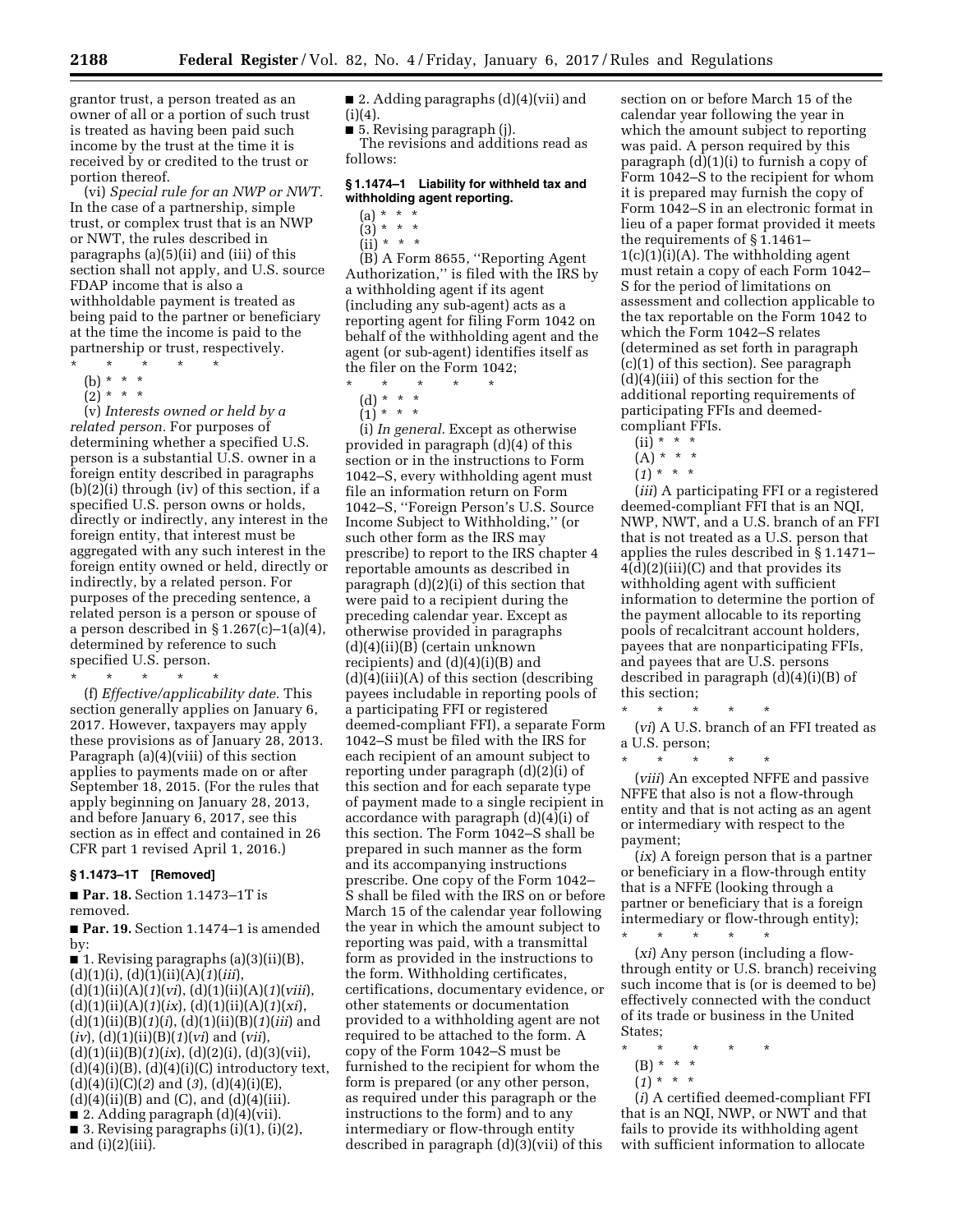the payment to its account holders and payees;

\* \* \* \* \*

(*iii*) A participating FFI or a registered deemed-compliant FFI that is an NQI, NWP, or NWT, and a U.S. branch of an FFI that is not treated as a U.S. person that applies the rules described in  $$1.1471–4(d)(2)(iii)(C)$  to the extent it provides its withholding agent with sufficient information to allocate the payment to its account holders and payees that are exempt from withholding under chapter 4;

(*iv*) An account holder or payee of a participating FFI or registered deemedcompliant FFI, and an account holder or payee of a U.S. branch of an FFI that is not treated as a U.S. person that applies the rules described in § 1.1471– 4(d)(2)(iii)(C) that is included in the FFI's reporting pools described in paragraph (d)(4)(i)(B) of this section; \* \* \* \* \*

(*vi*) An account holder or payee of a nonparticipating FFI except to the extent described in paragraph  $(d)(1)(ii)(A)(1)(x)$  of this section for an exempt beneficial owner;

(*vii*) Except as provided in paragraph (d)(1)(ii)(A)(*1*) of this section, an entity that is disregarded under § 301.7701– 2(c)(2) of this chapter as an entity separate from its owner;

\* \* \* \* \*

(*ix*) A passive NFFE or an excepted NFFE that is a flow-through entity or acts as an intermediary;

\* \* \* \* \*

 $(2) * * * *$ 

(i) *In general.* Subject to paragraph (d)(2)(iii) of this section, the term *chapter 4 reportable amount* means each of the following amounts reportable on a Form 1042–S for purposes of chapter 4—

(A) An amount of a withholdable payment that is subject to withholding under chapter 4 paid after June 30, 2014;

(B) An amount of a withholdable payment of U.S. source FDAP income (including an amount that would be a withholdable payment but for the fact that it is an amount effectively connected with a U.S. trade or business, as described in  $\S 1.1471 - 3(a)(4)(ii)$  that is also reportable on Form 1042–S under  $§ 1.1461-1(c)(2)(i);$  or

(C) A foreign passthru payment subject to withholding under chapter 4.

\* \* \* \* \*

(3) \* \* \*

(vii) The EIN or GIIN (as applicable), status for chapter 3 and chapter 4 purposes (as required on the instructions to the form) of an entity

reported under paragraph (d)(3)(vi) of this section;

- $*$  \*
- $(4) * * * *$
- $(i) * * * *$

(B) *Payments to participating FFIs, deemed-compliant FFIs, and certain QIs.* Except as otherwise provided in this paragraph  $(d)(4)(i)(B)$ , a U.S. withholding agent that makes a payment of a chapter 4 reportable amount to a participating FFI or deemed-compliant FFI that is an NQI, NWP, or NWT must complete a Form 1042–S treating such FFI as the recipient. With respect to a payment of U.S. source FDAP income made to a participating FFI or registered deemed-compliant FFI that is an NQI, NWP, or NWT or QI that elects to be withheld upon under section 1471(b)(3) and from whom the withholding agent receives an FFI withholding statement allocating the payment (or portion of the payment) to a chapter 4 withholding rate pool, a U.S. withholding agent must complete a separate Form 1042–S issued to the participating FFI, registered deemed-compliant FFI, or QI (as applicable) as the recipient with respect to each such pool identified on an FFI withholding statement, described in § 1.1471–3(c)(3)(iii)(B)(*2*). If, however, a participating FFI, deemed-compliant FFI, or QI (as applicable) has made an election under  $\S 1.1471-4(b)(3)(iii)$ , for the portion of the payment that the FFI allocates to each recalcitrant account holder that is subject to backup withholding under section 3406, the withholding agent must report on Form 1099 the amount of the payment and tax withheld in accordance with the form's requirements and accompanying instructions. See  $\S 1.1471-2(a)(2)(i)$  for the requirement of a withholding agent to withhold on payments of U.S. source FDAP income made to a participating FFI or registered deemed-compliant FFI that is an NQI, NWP, or NWT. See also § 1.1471–2(a)(2)(iii) in the case of payments made to a QI. See § 1.1461–  $1(c)(4)(A)$  for the extent to which reporting is required under that section for U.S. source FDAP income that is reportable on Form 1042–S under chapter 3 and not subject to withholding under chapter 4, in which case the U.S. withholding agent must report in the manner described under § 1.1461–  $1(c)(4)(ii)$  and paragraph  $(d)(4)(ii)(A)$  of this section. See paragraph  $(d)(4)(ii)(A)$ of this section for reporting rules applicable if participating FFIs or deemed-compliant FFIs provide specific payee information for reporting to the recipient of the payment for Form 1042– S reporting purposes. See paragraph (d)(4)(iii) of this section for the residual

reporting responsibilities of an NQI, NWP, or NWT that is an FFI.

\* \* \* \* \*

(C) *Amounts paid to a U.S. branch.* A U.S. withholding agent making a payment of U.S. source FDAP income to a U.S. branch shall complete Form 1042–S as follows—

(*2*) If the U.S. branch is not treated as a U.S. person and applies the rules described in  $\S 1.1471-4(d)(2)(iii)(C)$  and provides the withholding agent with a withholding certificate that transmits information regarding its reporting pools referenced in paragraph (d)(4)(i)(B) of this section or information regarding each recipient that is an account holder or payee of the U.S. branch, the withholding agent must complete a separate Form 1042–S issued to the U.S. branch for each such pool to the extent required on the form and its accompanying instructions or must complete a separate Form 1042–S issued to each recipient whose documentation is associated with the U.S. branch's withholding certificate as described in paragraph  $(d)(4)(ii)(A)$  of this section and report the U.S. branch as an entity not treated as a recipient; or

(*3*) If the U.S. branch is not treated as a U.S. person and applies the rules described in  $\S 1.1471-4(d)(2)(iii)(C)$  to the extent it fails to provide sufficient information regarding its account holders or payees, the withholding agent shall report the recipient of the payment as an unknown recipient to the extent recipient information is not provided and report the U.S. branch as provided in paragraph (d)(4)(ii)(A) of this section for an entity not treated as a recipient.

\* \* \* \* \*

(E) *Amounts paid to NFFEs.* A U.S. withholding agent that makes payments of chapter 4 reportable amounts to an excepted or passive NFFE shall complete Forms 1042–S treating the NFFE as the recipient, except when the NFFE is a flow-through entity or acting as an intermediary and the partner or beneficiary is treated as the payee. In cases in which the chapter 4 reportable amount is also an amount of U.S. source FDAP income reportable on Form 1042– S (described in § 1.1441–2(a)), see also § 1.1461–1(c)(4)(ii)(A) for the extent to which reporting is required with respect to the partners, beneficiaries, or owners of such entities.

 $(ii) * * *$ 

(B) *Nonparticipating FFI that is a flow-through entity or intermediary.* If a withholding agent makes a payment of a chapter 4 reportable amount to a nonparticipating FFI that it is required to treat as an intermediary with regard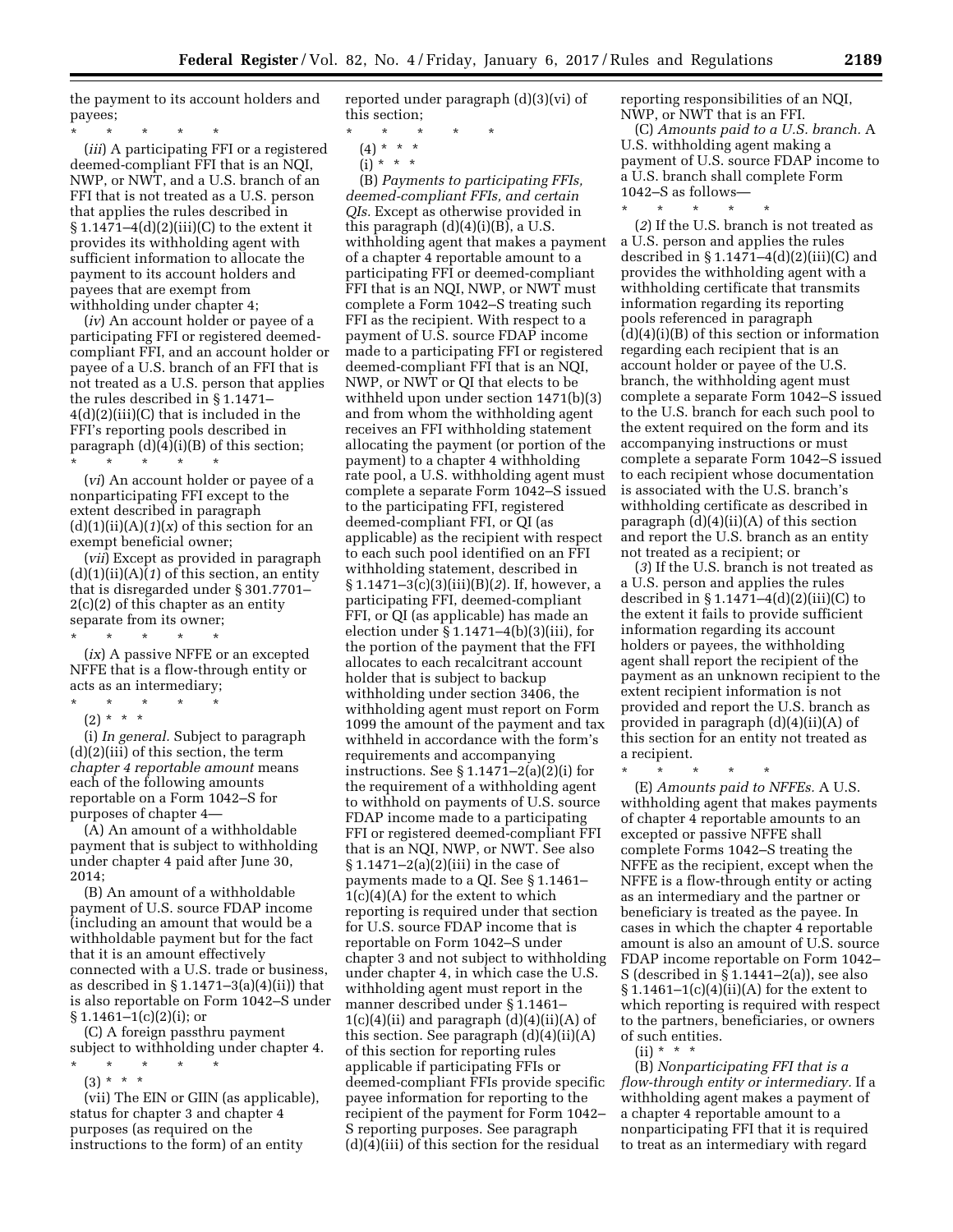to a payment or as a flow-through entity under rules described in § 1.1471– 3(c)(3)(iii), and except as otherwise provided in paragraph (d)(1)(ii)(A)(*1*)(*x*) of this section (relating to an exempt beneficial owner), the withholding agent must report the recipient of the payment as an unknown recipient and report the nonparticipating FFI as provided in paragraph  $(d)(4)(ii)(A)$  of this section for an entity not treated as a recipient.

(C) *Disregarded entities.* If a U.S. withholding agent makes a payment to a disregarded entity and receives a valid withholding certificate or other documentary evidence from the person that is the single owner of such disregarded entity, the withholding agent must file a Form 1042–S treating the single owner as the recipient in accordance with the instructions to the Form 1042–S.

(iii) *Reporting by participating FFIs and deemed-compliant FFIs (including QIs, WPs, and WTs) and U.S. branches not treated as U.S. persons*—(A) *In general.* Except as otherwise provided in paragraph  $(d)(4)(iii)(B)$  (relating to NQIs, NWPs, NWTs, and FFIs electing under section 1471(b)(3)) and § 1.1471– 4(d)(2)(ii)(F) (relating to transitional payee-specific reporting for payments to nonparticipating FFIs), a participating FFI or deemed-compliant FFI (including a QI, WP, or WT), and a U.S. branch that is not treated as a U.S. person that applies the rules described in § 1.1471– 4(d)(2)(iii)(C) that makes a payment that is a chapter 4 reportable amount to a recalcitrant account holder or nonparticipating FFI must complete a Form 1042–S to report such payments. A participating FFI or registered deemed-compliant FFI (including a QI, WP, or WT), and a U.S. branch that is not treated as a U.S. person that applies the rules described in § 1.1471– 4(d)(2)(iii)(C) may report in pools consisting of its recalcitrant account holders and payees that are nonparticipating FFIs. With respect to recalcitrant account holders, the FFI may report in pools consisting of recalcitrant account holders within a particular status described in § 1.1471– 4(d)(6) and within a particular income code. Except as otherwise provided in  $\S 1.1471-4(d)(2)(ii)(F)$ , with respect to payees that are nonparticipating FFIs, the FFI may report in pools consisting of one or more nonparticipating FFIs that fall within a particular income code and within a particular status code described in the instructions to Form 1042–S. Alternatively, a participating FFI or registered deemed-compliant FFI (including a QI, WP, or WT) and a U.S. branch that is not treated as a U.S. person that applies the rules described

in § 1.1471–4(d)(2)(iii)(C) may (and a certified deemed-compliant FFI is required to) perform payee-specific reporting to report a chapter 4 reportable amount paid to a recalcitrant account holder or a nonparticipating FFI when withholding was applied (or should have applied) to the payment.

(B) *Special reporting requirements of participating FFIs, deemed-compliant FFIs, FFIs that make an election under section 1471(b)(3), and U.S. branches not treated as U.S. persons.* Except as otherwise provided in § 1.1471–  $4(d)(2)(ii)(F)$ , a participating FFI or deemed-compliant FFI that is an NQI, NWP, or NWT, and a U.S. branch that is not treated as a U.S. person that applies the rules described in § 1.1471–  $4(d)(2)(iii)(C)$  or an FFI that has made an election under section 1471(b)(3) and has provided sufficient information to its withholding agent to withhold and report the payment is not required to report the payment on Form 1042–S as described in paragraph (d)(4)(iii)(A) of this section if the payment is made to a nonparticipating FFI or recalcitrant account holder and its withholding agent has withheld the correct amount of tax on such payment and correctly reported the payment on a Form 1042– S. Such FFI or branch is required to report a payment, however, when the FFI knows, or has reason to know, that less than the required amount has been withheld by the withholding agent on the payment or the withholding agent has not correctly reported the payment on Form 1042–S. In such case, the FFI or branch must report on Form 1042–S to the extent required under paragraph  $(d)(4)(iii)(A)$  of this section. See, however, § 1.1471–4(d)(6) for the requirement to report certain aggregate information regarding accounts held by recalcitrant account holders on Form 8966, ''FATCA Report,'' regardless of whether withholdable payments are made to such accounts.

(C) *Reporting by a U.S. branch treated as a U.S. person.* A U.S. branch treated as a U.S. person (as defined in § 1.1471– 1(b)(135)) must report amounts paid to recipients on Forms 1042–S in the same manner as a U.S. withholding agent under paragraph (d)(4)(i) of this section.

\* \* \* \* \* (vii) [Reserved]. For further guidance, see § 1.1474–1T(d)(4)(vii).

 $*$  \*

(i) \* \* \*

(1) *Reporting by certain withholding agents with respect to ownerdocumented FFIs*—(i) Beginning on July 1, 2014, if a withholding agent (other than an FFI reporting accounts held by owner-documented FFIs under

§ 1.1471–4(d)) makes a withholdable payment to an entity account holder or payee of an obligation and the withholding agent treats the entity as an owner-documented FFI under § 1.1471– 3(d)(6), the withholding agent is required to report for July 1 through December 31, 2014, with respect to each specified U.S. person identified in § 1.1471–3(d)(6)(iv)(A)(*1*) and (*2*) the information described in paragraph (i)(1)(iii) of this section.

(ii) Beginning in calendar year 2015, if a withholding agent (other than an FFI reporting accounts held by ownerdocumented FFIs under § 1.1471–4(d)) makes during a calendar year a withholdable payment to an entity account holder or payee of an obligation and the withholding agent treats the entity as an owner-documented FFI under  $\S 1.1471-3(d)(6)$ , the withholding agent is required to report for such calendar year with respect to each specified U.S. person identified in § 1.1471–3(d)(6)(iv)(A)(*1*) and (*2*) the information described in paragraph  $(i)(1)(iii)$  of this section.

(iii) The information that a withholding agent (other than an FFI reporting accounts held by ownerdocumented FFIs under § 1.1471–4(d)) is required to report under paragraphs (i)(1)(i) and (ii) of this section must be made on Form 8966 (or such other form as the IRS may prescribe) and filed on or before March 31 of the calendar year following the year in which the withholdable payment was made. A withholding agent is not required to report under paragraph (i)(1)(i) or (ii) of this section on a withholdable payment made to a participating FFI or reporting Model 1 FFI that is allocated to a payee that is an owner-documented FFI on an FFI withholding statement when the participating FFI or reporting Model 1 FFI includes on the statement the certification described in § 1.1471–  $3(c)(3)(iii)(B)(2)(v)$ , provided that the withholding agent does not know or have reason to know that the certification is incorrect or unreliable. The report must contain the following information—

(A) The name of the ownerdocumented FFI;

(B) The name, address, and TIN of each specified U.S. person identified in § 1.1471–3(d)(6)(iv)(A)(*1*) and (*2*);

(C) For the period from July 1 through December 31, 2014, the total of all withholdable payments made to the owner-documented FFI, and with respect to payments made after the 2014 calendar year, the total of all withholdable payments made to the owner-documented FFI during the calendar year;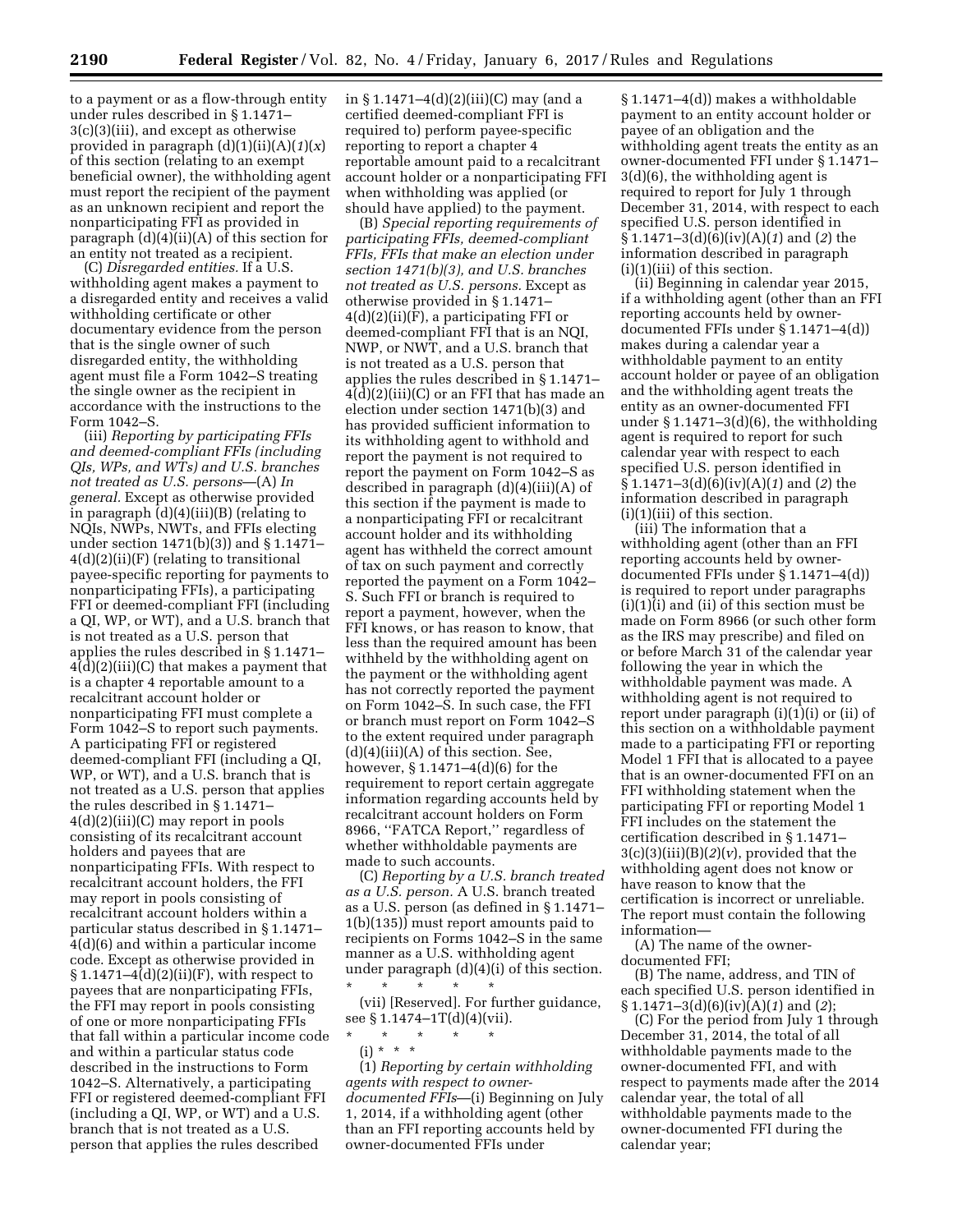(D) The account balance or value of the account held by the ownerdocumented FFI; and

(E) Any other information required on Form 8966 and its accompanying instructions provided for purposes of such reporting.

(2) *Reporting by certain withholding agents with respect to U.S. owned foreign entities that are passive NFFEs.*  Beginning on July 1, 2014, in addition to the reporting on Form 1042–S required under paragraph (d)(4)(i)(E) of this section, a withholding agent (other than an FFI reporting accounts held by NFFEs under § 1.1471–4(d)) that makes a withholdable payment to, and receives information about any substantial U.S. owners of, a passive NFFE that is not an excepted NFFE as defined in § 1.1472– 1(c) shall file a report with the IRS for the period from July 1 through December 31, 2014, and in each subsequent calendar year in which a withholdable payment is made with respect to any substantial U.S. owners of such NFFE. Such report must be made on Form 8966 (or such other form as the IRS may prescribe) and filed on or before March 31 of the calendar year following the year in which the withholdable payment was made. A withholding agent is not required to report under this paragraph (i)(2) on a withholdable payment made to a participating FFI or a registered deemed-compliant FFI that is allocated to a payee that is a passive NFFE with one or more substantial U.S. owners on an FFI withholding statement when the participating FFI or registered deemedcompliant FFI includes on the statement the certification described in § 1.1471– 3(c)(3)(iii)(B)(*2*)(*iv*), provided that the withholding agent does not know or have reason to know that the certification is incorrect or unreliable. In the case of an entity to which the preceding sentence does not apply that is a flow-through entity or is acting as an intermediary receiving a withholdable payment allocable to a passive NFFE with one or more substantial U.S. owners, the entity is not required to report with respect to the passive NFFE under this paragraph (i)(2) if it provides to the withholding agent from which it receives the payment documentation sufficient for the withholding agent to report information with respect to the passive NFFE under this paragraph (i)(2), provided that the intermediary or flow-through entity does not know or have reason to know that the withholding agent does not report with respect to the passive NFFE under this paragraph (i)(2). The report

must contain the following information—

\* \* \* \* \* (iii) For the period from July 1, 2014 through December 31, 2014, the total of all withholdable payments made to the NFFE and, with respect to payments made after the 2014 calendar year, the total of all withholdable payments made to the NFFE during the calendar year; and

\* \* \* \* \* (4) *Extensions of time to file.* The IRS shall grant an automatic 90-day extension of time in which to file Form 8966 as required under paragraph (i)(1) or (i)(2) of this section. Form 8809–I, ''Application of Extension of Time to File FATCA Form 8966,'' (or such other form as the IRS may prescribe) must be used to request such extension of time and must be filed no later than the due date of Form 8966. Under certain hardship conditions, the IRS may grant an additional 90-day extension. A request for extension due to hardship must contain a statement of the reasons for requesting the extension and such other information as the form or instructions may require.

(j) *Effective/applicability date.* This section applies on January 6, 2017. However, taxpayers may apply these provisions as of January 28, 2013. (For the rules that apply beginning on January 28, 2013, and before January 6, 2017, see this section as in effect and contained in 26 CFR part 1 revised April 1, 2016.)

■ **Par. 20.** Section 1.1474–1T is revised as follows:

# **§ 1.1474–1T Liability for withheld tax and withholding agent reporting (temporary).**

(a) through (c) [Reserved]. For further guidance, see § 1.1474–1(a) through  $(c)(3).$ 

(d) [Reserved]. For further guidance, see § 1.1474–1(d).

(1) through (3)(ix) [Reserved]. For further guidance, see  $\S 1.1474-1(d)(1)$ through (3)(ix).

(4) [Reserved]. For further guidance, see § 1.1474–1(d)(4).

(i) through (vi) [Reserved]. For further guidance, see § 1.1474–1(d)(4)(i) through (vi).

(vii) *Combined Form 1042–S reporting.* A withholding agent required to report on Form 1042–S under paragraph (d)(4) of this section (other than a nonparticipating FFI reporting under paragraph  $(d)(4)(v)$  of this section) may rely on the procedures used for chapter 3 purposes (provided in published guidance) for reporting on Form 1042–S (even if the withholding agent is not required to report under

chapter 3) for combined reporting following a merger or acquisition, provided that all of the requirements for such reporting provided in the Instructions for Form 1042–S are satisfied.

(e) through (j) [Reserved]. For further guidance, see § 1.1474–1(e) through (j).

(k) *Expiration date.* The applicability of this section expires on December 30, 2019.

■ **Par. 21.** Section 1.1474–6 is amended by revising paragraphs (b)(1), (f), and (g) to read as follows:

**§ 1.1474–6 Coordination of chapter 4 with other withholding provisions.** 

- \* \* \* \* \*
	- (b) \* \* \*

(1) *In general.* In the case of a withholdable payment that is both subject to withholding under chapter 4 and is an amount subject to withholding under § 1.1441–2(a), a withholding agent may credit the withholding applied under chapter 4 against its liability for any tax due under sections 1441, 1442, or 1443. See § 1.1474–1(c) and (d) for the income tax return and information return reporting requirements that apply in the case of a payment that is a withholdable payment subject to withholding under chapter 4 that is also an amount subject to withholding under § 1.1441–2(a).

\* \* \* \* \*

(f) *Coordination with section 3406.* A participating FFI that makes a withholdable payment that is also a reportable payment (as defined in the relevant sections of chapter 61) to a recalcitrant account holder that is a U.S. non-exempt recipient is not required to withhold under section 3406 if it withholds on the payment at a 30 percent rate in accordance with its withholding obligations under chapter 4. See, however, § 1.1471–4(b)(3)(iii) for the election to withhold on recalcitrant account holders that are non-exempt U.S. recipients under section 3406 instead of withholding under chapter 4.

(g) *Effective/applicability date.* This section applies on January 6, 2017. However, taxpayers may apply these provisions as of January 28, 2013. (For the rules that apply beginning on January 28, 2013, and before January 6, 2017, see this section as in effect and contained in 26 CFR part 1 revised April 1, 2016.)

### **§ 1.1474–6T [Removed]**

■ **Par. 22.** Section 1.1474–6T is removed.